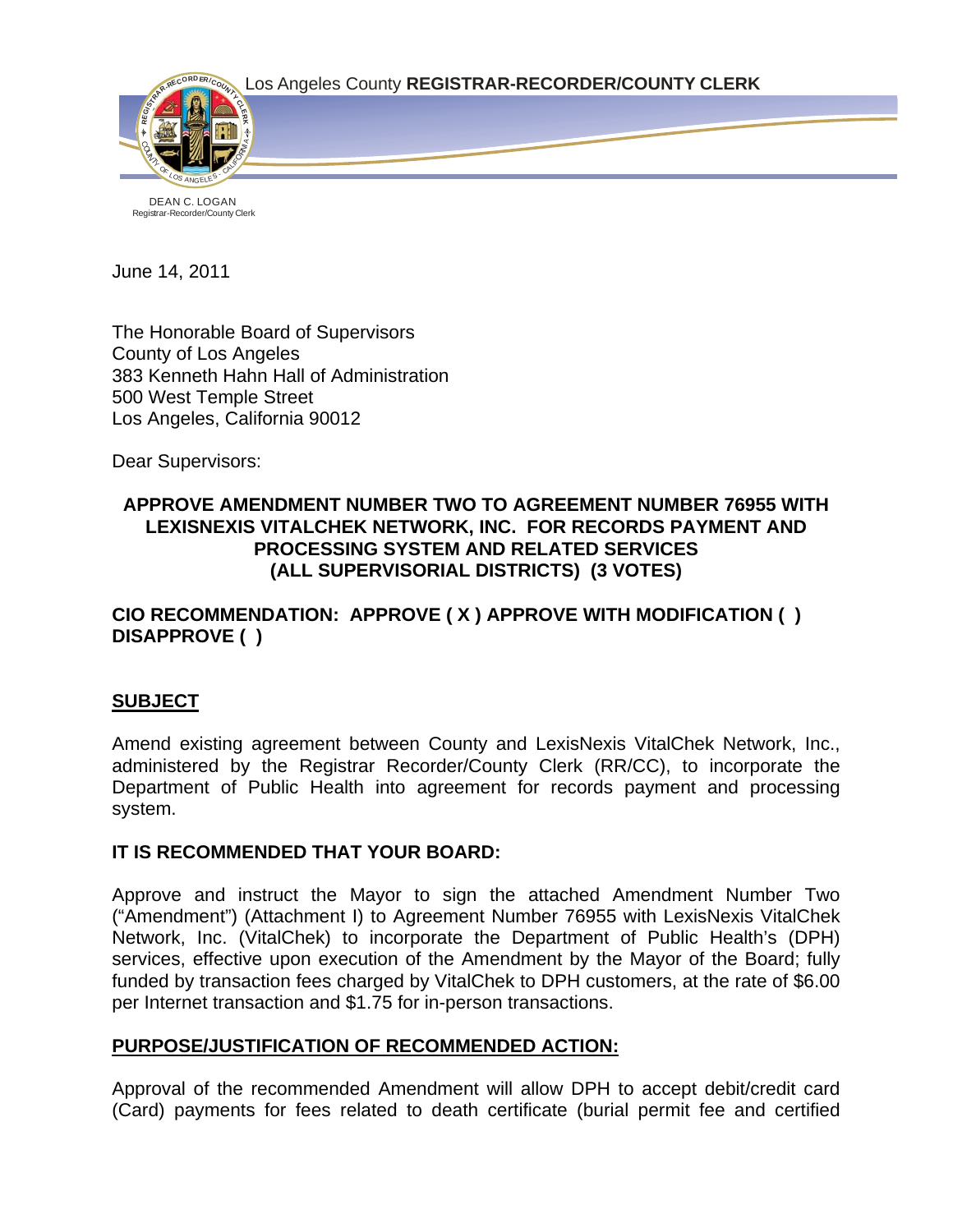The Honorable Board of Supervisors June 14, 2011 Page 2

copies of death certificates) described in Package 4 (DPH-Online Transactions) and Package 5 (DPH- Card Present Transactions) attached to the Amendment. Package 4 provides DPH customers with the flexibility and convenience to request expedited mail services, at a cost not to exceed the carrier's published rates, currently at a flat rate of \$18.00 per shipment in the continental USA (an average of 40% below the published UPS next day air shipment rates) and both packages will enhance customer services by providing Card payment options.

Without your Board's approval, DPH will continue to be limited by only accepting cash, check, and money order as payment for fees related to death certificate. Allowing DPH to utilize VitalChek will provide prospective customers with additional payment options, resulting in more efficient services provided to the public.

Furthermore, approval of the recommended Amendment is consistent with the Chief Executive Office (CEO) sponsored Efficiency Initiative to encourage departments to explore using existing agreements for similar services, when possible.

## Implementation of Strategic Plan Goals:

County Goal No. 1: Operational Effectiveness: Maximize the effectiveness of processes, structure, and operations to support timely delivery of customer-oriented and efficient public services.

County Goal No. 1/Strategy 2a: Service Excellence and Organizational Effectiveness: Streamline and improve administrative operations and processes to increase effectiveness, enhance customer service, and support responsive County operations.

# **FISCAL IMPACT/FINANCING:**

Under Agreement Number 76955, including as amended by the Amendment, VitalChek supplies all equipment, supplies, material (except paper), communication lines, Internet connection, etc. needed to perform the services. Customers choosing to use Card payment options are charged a transaction fee of \$6.00 for orders submitted over the Internet (unless purchasing more than ten certified copies of the death certificate, in which case there is an additional transaction fee of \$0.50 per additional copy) and \$1.75 for in-person per transaction. For an additional cost, customers may also request an expedited shipping option for online transactions (Package 4).

VitalChek is solely responsible for collection of all transaction fees and expedited shipping fees, as well as all fees due to the County for processing requests of record copies. VitalChek assumes all risks of non-collection, chargebacks, and any other Card adjustments resulting in no liability to the County in this regard. VitalChek will forward all fees due to DPH via an Automated Clearing House (ACH) transfer on the next business day following the charge to the customer's Card. The transfer will take place irrespective of whether VitalChek actually collects the fees and they will retain their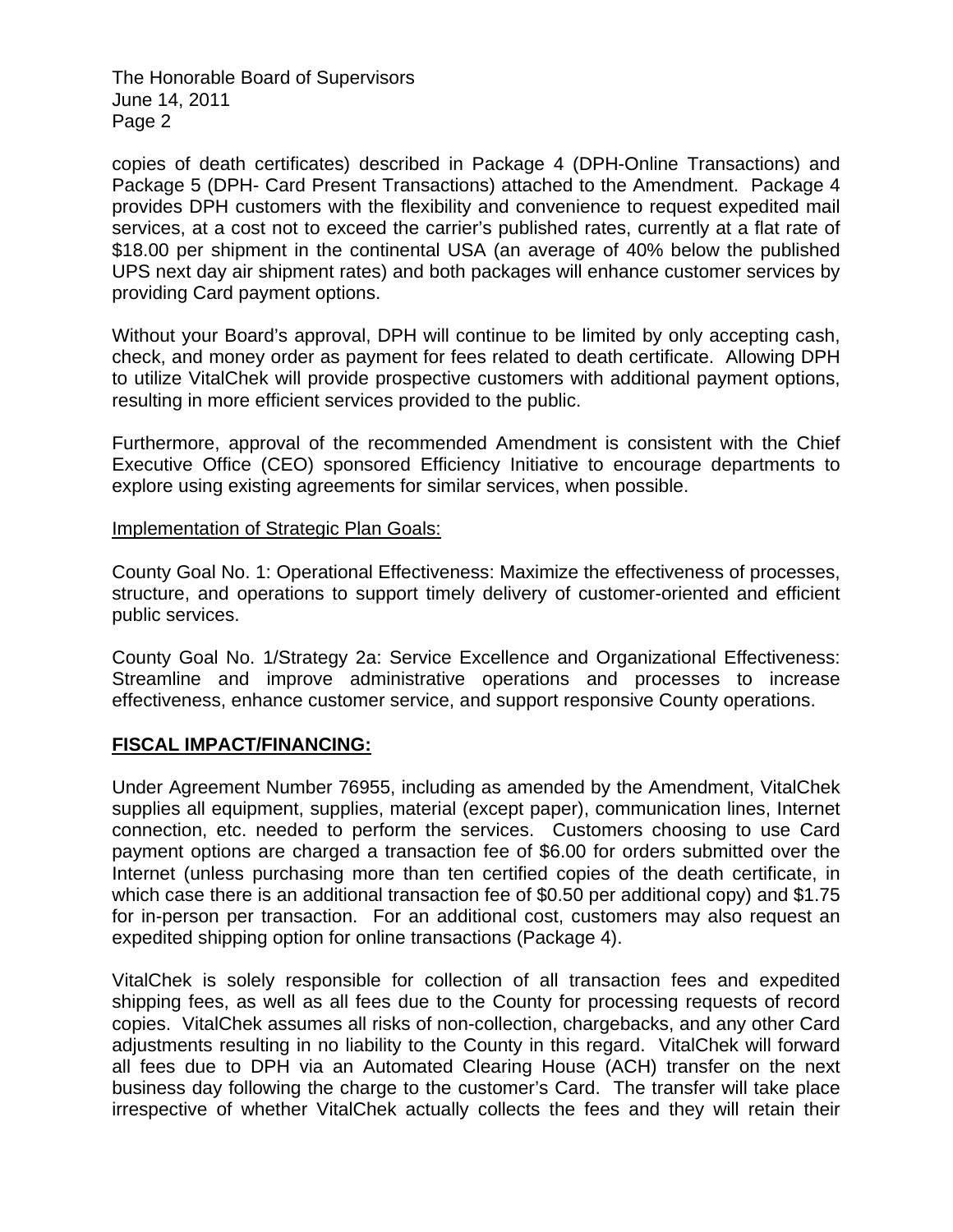The Honorable Board of Supervisors June 14, 2011 Page 3

transaction and expedited shipping fees, if applicable. The transaction and expedited shipping fees are the sole amounts payable to VitalChek for performance of the services. There is no cost to the County.

Under Agreement Number 76955, including as amended by the Amendment, VitalChek cannot increase the transaction fees charged to customers without written approval from RR/CC. VitalChek transaction fees associated with orders submitted over the Internet and in-person are capped at \$6.00 per order (unless as indicated above in connection with ordering more than ten certified copies of the death certificate) and \$1.75 per order, respectively, during the initial term of the Agreement which expires April 9, 2013.

Following the initial term, in the event that the average dollar amount per order increases significantly, VitalChek may request, on a semi-annual basis, the ability to increase its transaction fees, which request must include supporting documentation to justify such transaction fee increase. Each transaction fee and the cumulative increase may be granted under the existing Agreement without approval by your Board, if the increase does not exceed \$2.00.

# **FACTS AND PROVISIONS/LEGAL REQUIREMENTS:**

On March 20, 2008, the RR/CC released a Request for Proposals for a Records Payment Processing System and Related Services ("RFP"), to obtain a system and services that would allow RR/CC customers to purchase copies of birth and death certificates over the Internet and in-person, and copies of recorded documents over the phone, via fax and in person. On March 17, 2009, the Board approved of Agreement Number 76955 with VitalChek for provision of such system and services. The RR/CC consulted with the County's E-Commerce Readiness Group ("ERG") in connection with the RFP and with Agreement Number 76955.

In 2008, DPH presented an e-commerce proposal for a Public Health Vital Records System to the ERG and received approval to explore options for development of an application, including meeting to explore the possibility of using Agreement Number 75621 with Link2Gov Corporation (Link2Gov) and Metavante Corporation (Metavante) approved by your Board on March 21, 2006. DPH went through an extensive internal review of the program's needs and developed a statement of work, which included a cost comparison between Agreement Number 75621 with Link2Gov and Metavante versus Agreement Number 76955 with VitalChek.

If DPH were to use Agreement Number 75621, DPH would need to absorb the cost of: 1) developing a front-end website; 2) developing an interface from the front-end website to Link2Gov; 3) making available technical and customer support to the front-end website; 4) budgeting for additional finance staff to handle electronic payment process service; and 5) budgeting for additional information technology staff to support and maintain the system. Additionally, in connection with the first log on to pay for the burial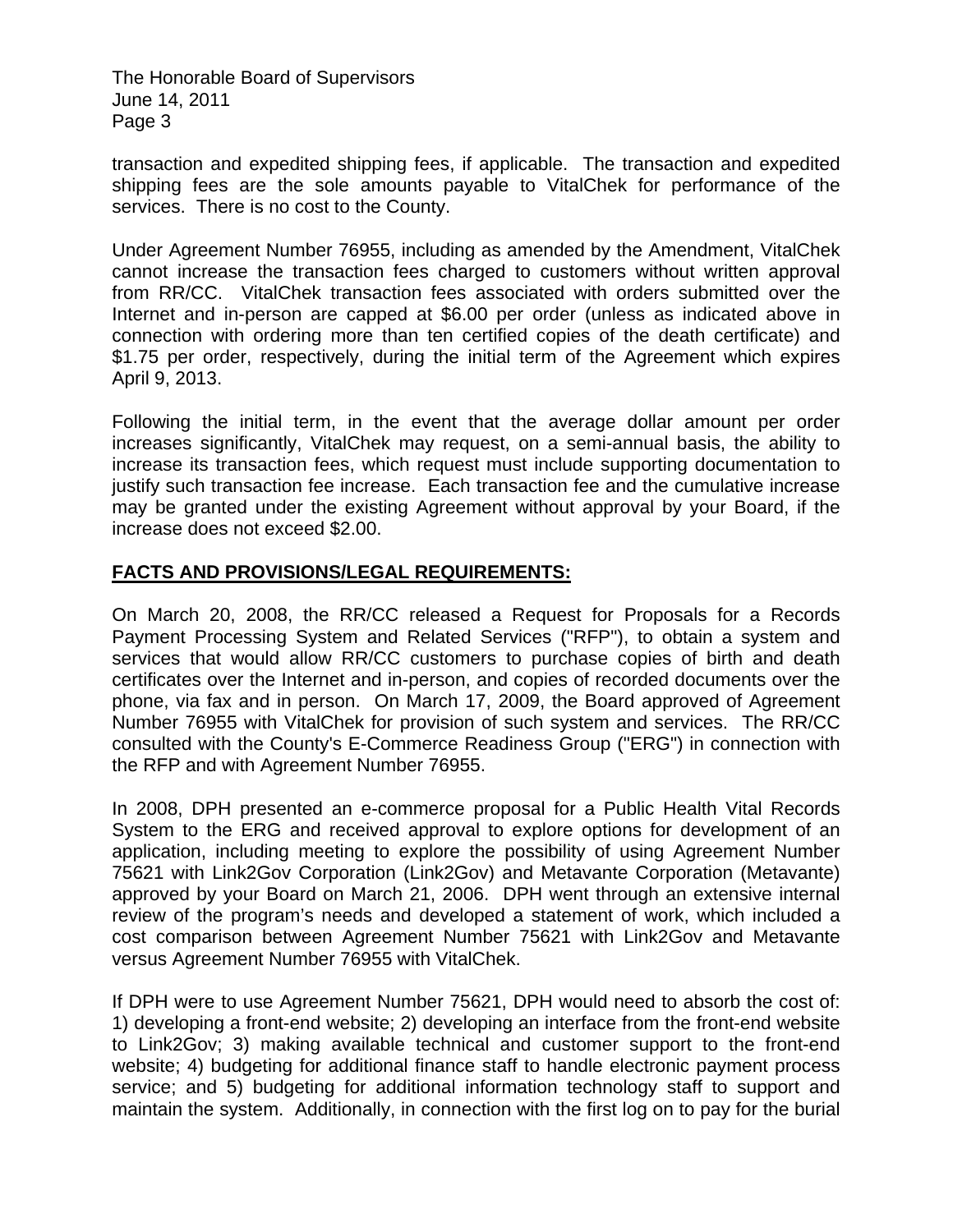The Honorable Board of Supervisors June 14, 2011 Page 4

permit fee and order certified copies of death certificates, DPH must obtain the sworn statement and notarized certificate of identity for each order, a service that is not provided by Link2Gov and Metavante. Many of these costs are eliminated by using Agreement Number 76955, as VitalChek currently provides similar services to RR/CC, and all such services are paid for through the transaction fees and expedited shipping fees described in the Fiscal Impact/Financing section above.

It was the consensus by both RR/CC and DPH to amend Agreement Number 76955 with VitalChek and expand the scope of work by incorporating DPH services and to provide continuity of services to the public in regard to the payment of fees related to death certificate (i.e. same fees, same vendor). In January 2011, DPH and RR/CC jointly presented a revised proposal to the ERG and received concurrence to proceed with obtaining approvals from RR/CC and DPH to seek Board approval.

The Auditor-Controller has reviewed and approved the procedures for handling online and card present credit card transactions. In addition, the inclusion of credit/debit transaction costs and other application costs in fees was approved by the Auditor-Controller in connection with the original approval of RR/CC's Agreement Number 76955. The Card transaction fees and other service fees described above will be charged by VitalChek to DPH customers to purchase copies of birth or death certificates and pay for the burial permit fee.

The CEO has reviewed and approved this Board letter. Additionally, County Counsel has approved the attached Amendment as to form. The Chief Information Office (CIO) reviewed this Board letter and supporting documents and, although having provided verbal concurrence, determined this recommendation does not constitute a technologyrelated acquisition of hardware, software, or professional services that would necessitate a formal CIO Analysis.

As is required under Board Policy No. 3.015 (Credit/Debit Card Payment Acceptance Policy), DPH has worked with TTC to implement the applications under the Agreement to accept credit/debit cards and will continue to work with TTC to ensure that DPH complies with Card acceptance rules and regulations of the Card companies and/or associations.

Attachment A is the signed Sole Source Checklist.

# **CONTRACTING PROCESS:**

There was no additional contracting process involved in merging Card payment services for DPH into the existing Agreement.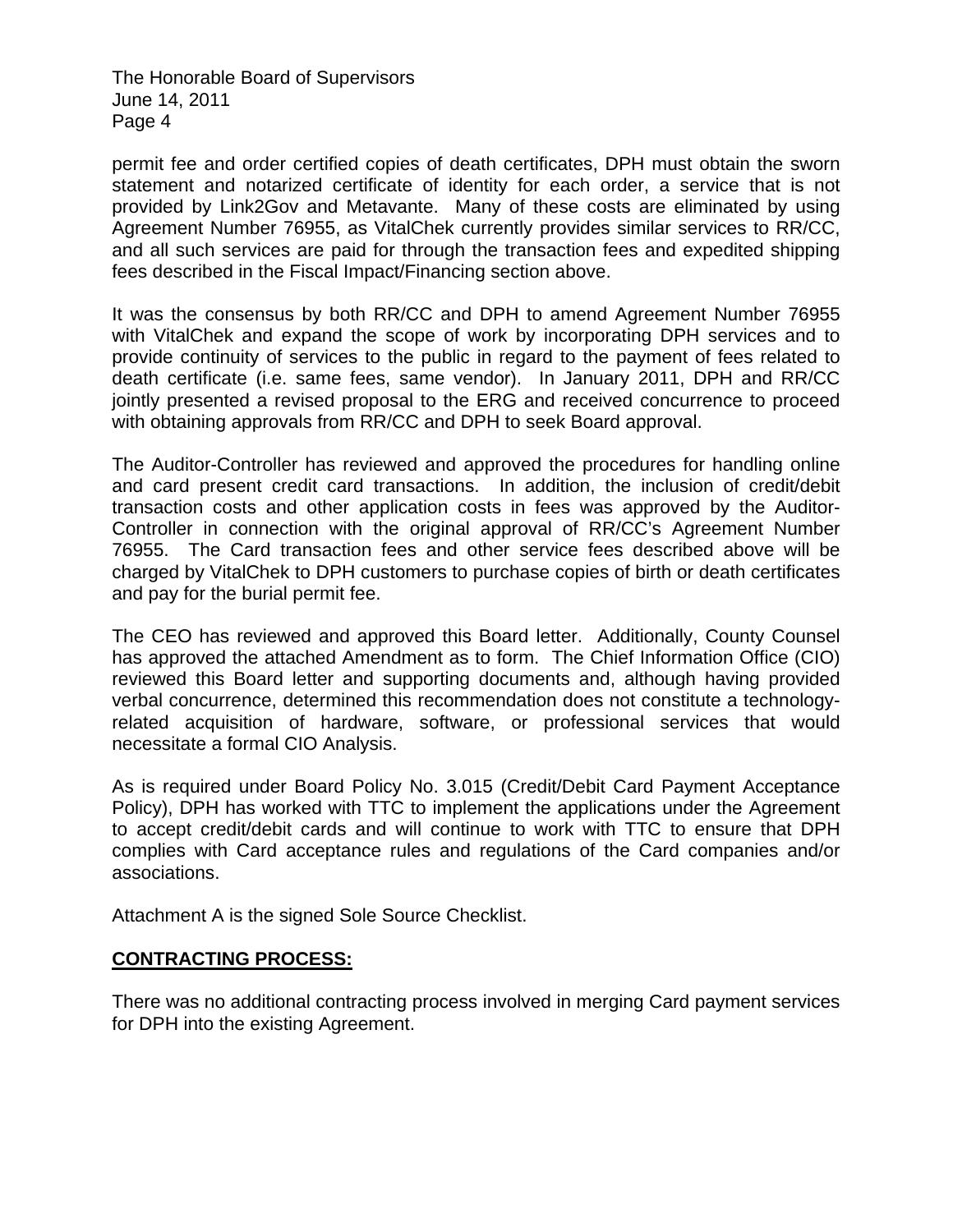The Honorable Board of Supervisors June 14, 2011 Page 5

# **IMPACT ON CURRENT SERVICES:**

Approval of the recommended Amendment will provide DPH customers with additional payment options and the flexibility to request expedited mail services when ordering certified copies of death certificates which will significantly improve customer service delivery to the public.

#### **CONCLUSION**

Upon approval and execution of the recommended Amendment, it is requested that the Executive Officer/Clerk of the Board, return one adopted stamped copy of the approved Board letter and two originally signed copies of the Amendment to:

> **County of Los Angeles Registrar-Recorder/County Clerk** 12400 Imperial Highway, Room 5203 Norwalk, CA 90650 Attention: Ngozi Ume, Manager **Finance and Management Division**

Respectfully submitted,

**DEAN C. LOGAN** Registrar-Recorder/County Clerk

JONATHAN E. FIELDING, M.D., M.P.H. **18** Department of Public Health Director and Health Officer

Reviewed by: uh an **RICHARD SANCHEZ** 

**Chief Information Officer** 

DCL:RS:NU:co

Attachments (1)

c: Chief Executive Officer **County Counsel Chief Information Security Officer Chief Information Officer Treasurer and Tax Collector Auditor-Controller**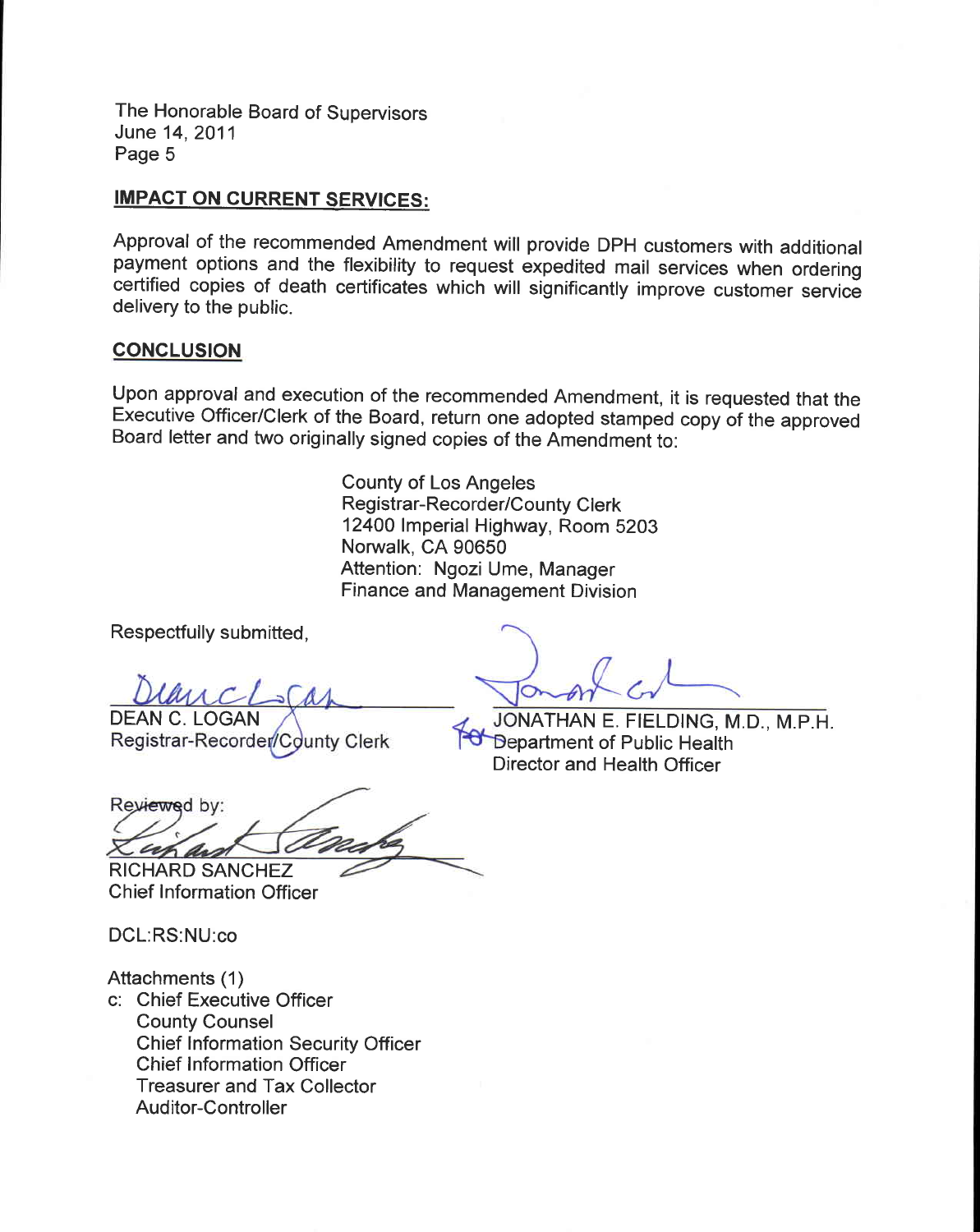# **SOLE SOURCE CHECKLIST** LEXISNEXIS VITALCHEK NETWORK, INC

| <b>Check</b><br>$(\checkmark)$ | <b>JUSTIFICATION FOR SOLE SOURCE</b><br>PROCUREMENT OF SERVICES<br>Identify applicable justification and provide documentation for each<br>checked item.                                                                                                                                                                                                                                                                                                                                                                                         |  |
|--------------------------------|--------------------------------------------------------------------------------------------------------------------------------------------------------------------------------------------------------------------------------------------------------------------------------------------------------------------------------------------------------------------------------------------------------------------------------------------------------------------------------------------------------------------------------------------------|--|
|                                | $\triangleright$ Only one bona fide source for the service exists; performance and price<br>competition are not available.                                                                                                                                                                                                                                                                                                                                                                                                                       |  |
|                                | Quick action is required (emergency situation)<br>➤                                                                                                                                                                                                                                                                                                                                                                                                                                                                                              |  |
|                                | > Alternative proposals (external and internal) for development and<br>maintenance were considered but were considered insufficient for the<br>services required.                                                                                                                                                                                                                                                                                                                                                                                |  |
|                                | > Additional services are needed to complete an ongoing task and it would<br>be prohibitively costly in time and money to seek a new service provider.                                                                                                                                                                                                                                                                                                                                                                                           |  |
|                                | $\blacktriangleright$<br>Maintenance service agreements exist on equipment which must be<br>serviced by the authorized manufacturer's service representatives.                                                                                                                                                                                                                                                                                                                                                                                   |  |
|                                | $\triangleright$ It is most cost-effective to obtain services by exercising an option under<br>an existing contract.                                                                                                                                                                                                                                                                                                                                                                                                                             |  |
|                                | $\triangleright$ It is the best interest of the County (e.g., administrative cost savings,<br>increased efficiency, etc.).                                                                                                                                                                                                                                                                                                                                                                                                                       |  |
| $\checkmark$                   | Other reason. Please explain:<br>Since April 10, 2009, VitalChek has provided services to Registrar-<br>Recorders/County Clerk (RR/CC) by providing a system to purchase copies<br>of recorded documents over the internet and in-person using credit/debit<br>card. The system has provided customers with easy access, convenience,<br>and an additional option to purchase copies of recorder documents at no<br>additional cost to the County. The County has benefited by providing<br>ensured payments and quicker deposit of County fees. |  |
|                                | Amending the existing VitalChek Agreement to include DPH will expedite<br>payment of fees related to death certificate (i.e. burial permit fee and<br>certified copies of death certificates) by providing online services to grieving<br>families, reducing overall County costs by eliminating the use of paper<br>documents for each transaction, and enhancing overall customer services.                                                                                                                                                    |  |
|                                | alle Sailt<br>$\frac{5}{7}/\sqrt{11}$<br><b>Ellen Sandt</b><br>Deputy Chief Executive Officer, CEO                                                                                                                                                                                                                                                                                                                                                                                                                                               |  |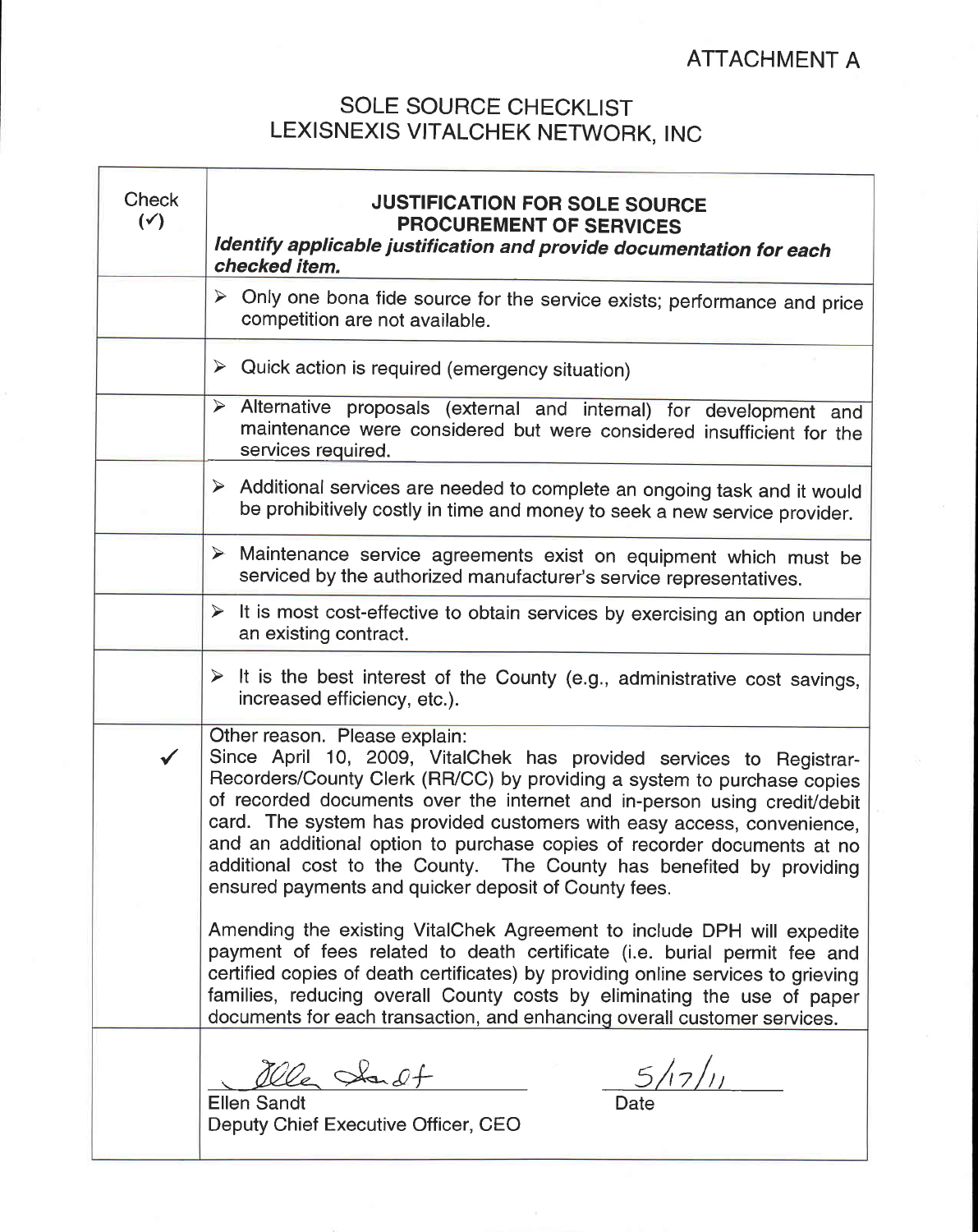# **AMENDMENT NUMBER TWO TO AGREEMENT NUMBER 76955 BY AND BETWEEN COUNTY OF LOS ANGELES AND LEXISNEXIS VITALCHEK NETWORK INC.**

This Amendment Number Two ("Amendment Number Two") to Agreement Number 76955 (together with all exhibits and attachments thereto, all as amended prior to the date hereof collectively and henceforth the "Agreement"), is entered into this \_\_\_\_\_\_\_day of \_\_\_\_\_\_\_\_\_, 2011 by and between the County of Los Angeles ("County") and LexisNexis VitalChek Network, Inc., a wholly owned entity of Reed Elsevier Group PLC, an international company, ("Contractor"). County and Contractor are sometimes hereinafter referred to collectively as the "Parties" and each individually as a "Party."

**WHEREAS**, the Agreement was originally approved by County's Board of Supervisors on March 17, 2009 and became effective April 10, 2009;

**WHEREAS**, under that certain Amendment Number One, the Reed Elsevier Group subsidiary, LexisNexis, absorbed the functions of VitalChek Network, Inc. as it relates to this Agreement and changed the name on the Agreement from VitalChek Network to LexisNexis VitalChek Network Inc.;

**WHEREAS**, under the Agreement, the Contractor provides to the County for the benefit of its Department of Registrar-Recorder/County Clerk ("Department" or "RR/CC"), the use of a software and hardware system and related services to allow members of the public to purchase certain records and payment of certain filing fees using a credit or debit card, as further described in the Statement of Work (as defined below);

**WHEREAS**, the County's Department of Public Health ("DPH") performs similar services of providing copies of certain records to the public for purchase and both the public and DPH would greatly benefit from the services provided under the Agreement;

**WHEREAS**, the Parties desire to amend the Agreement to engage Contractor to provide for the benefit of DPH, an additional software and hardware system and related services, very similar to those provided to RR/CC, to allow DPH customers to purchase certain records using a credit card for purchases over the Internet as described in Package 4 (Department of Public Health - Online Transactions) of the Statement of Work, and (b) credit and debit cards for in-person transactions as described in Package 5 (Department of Public Health - Card Present Transactions) of the Statement of Work all subject to the terms and conditions of the Agreement, as amended by this Amendment Number Two.

**WHEREAS,** this Amendment Number Two additionally amends the Agreement to include the County's Defaulted Property Tax Reduction Program provisions; and

**WHEREAS**, this Amendment Number Two is made pursuant to Paragraph 18.1 (Amendments) of the Agreement.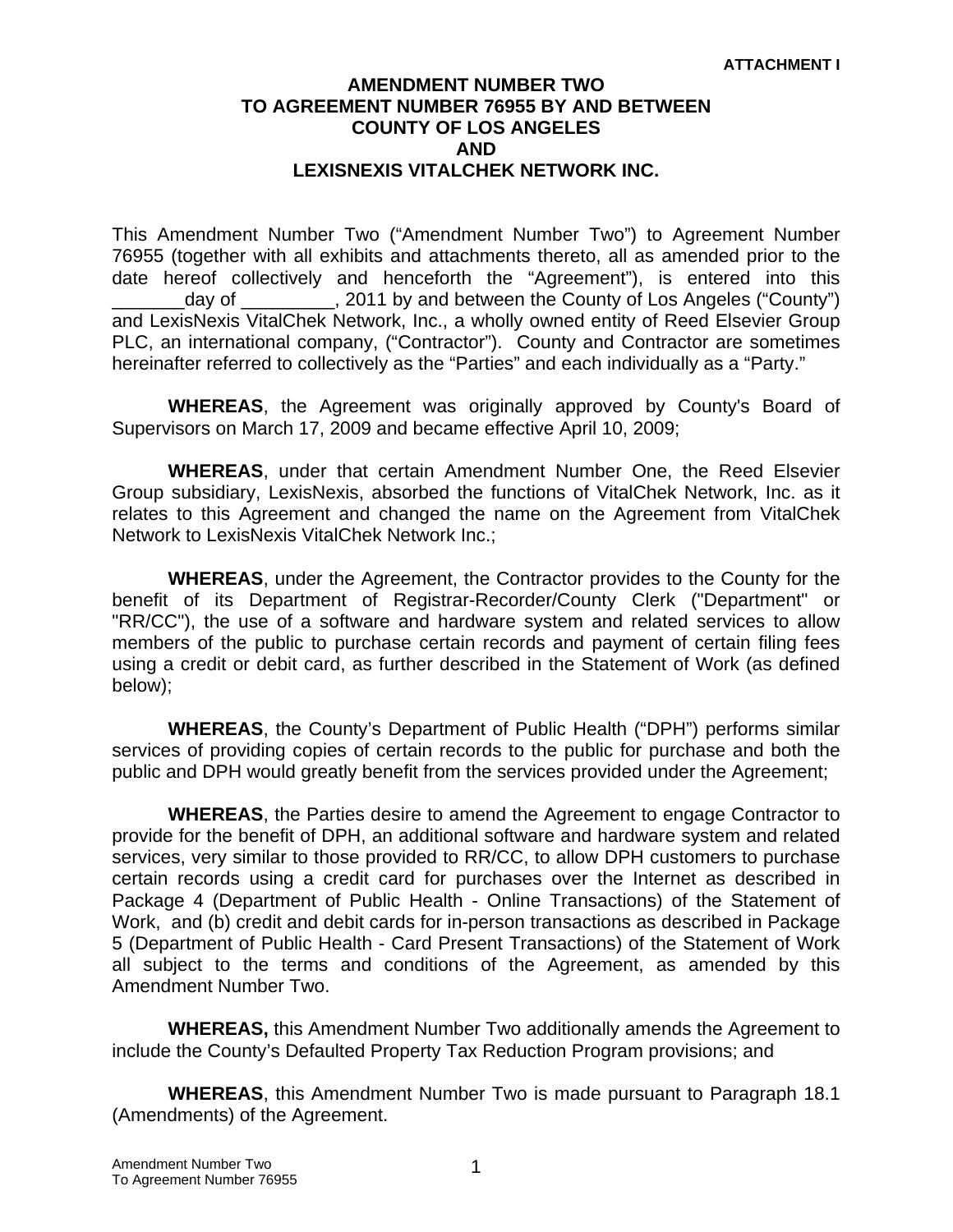**NOW THEREFORE**, in consideration of the foregoing and for other good and valuable consideration, the receipt and sufficiency of which are hereby acknowledged, the Agreement is hereby amended as follows:

- 1. Capitalized terms used in this Amendment Number Two without definition have the meanings given to such terms in the Agreement, as amended by this Amendment Number Two.
- 2. Paragraph 1.0 (Applicable Documents) of the Agreement is deleted in its entirety and is replaced with a new Paragraph 1.0 (Applicable Documents) to read as follows:
	- "1.0 APPLICABLE DOCUMENTS
		- 1.1. Agreement. This base document, together with Exhibits A through Q, all Packages, appendices, attachments and schedules attached hereto and/or thereto, and all Amendments collectively constitute and are collectively referred to herein as this "Agreement." This Agreement shall constitute the complete and exclusive statement of understanding between County and Contractor and supersedes any and all prior or contemporaneous agreements, written or oral, and all communications between the Parties relating to the subject matter of this Agreement.
		- 1.2. Interpretation. In the event of any conflict or inconsistency in the definition or interpretation of any word, responsibility, schedule, or the contents or description of any Task, Deliverable, good, Service, or other Work, or otherwise, such conflict or inconsistency shall be resolved by giving precedence first to this base document, and then to the Exhibits according to the following priority:

Exhibit A - Statement of Work

Package 1 – Online Transactions

Attachment 1-A – Functional Requirements Attachment 1-B – Business Requirements Attachment 1-C – System Software Attachment 1-D – System Hardware Attachment 1-E – Point of Sale System Interface

Package 2 – Card Present Transactions

Attachment 2-A – Functional Requirements Attachment 2-B – Business Requirements Attachment 2-C – System Software Attachment 2-D – System Hardware

Attachment 2-E – Point of Sale System Interface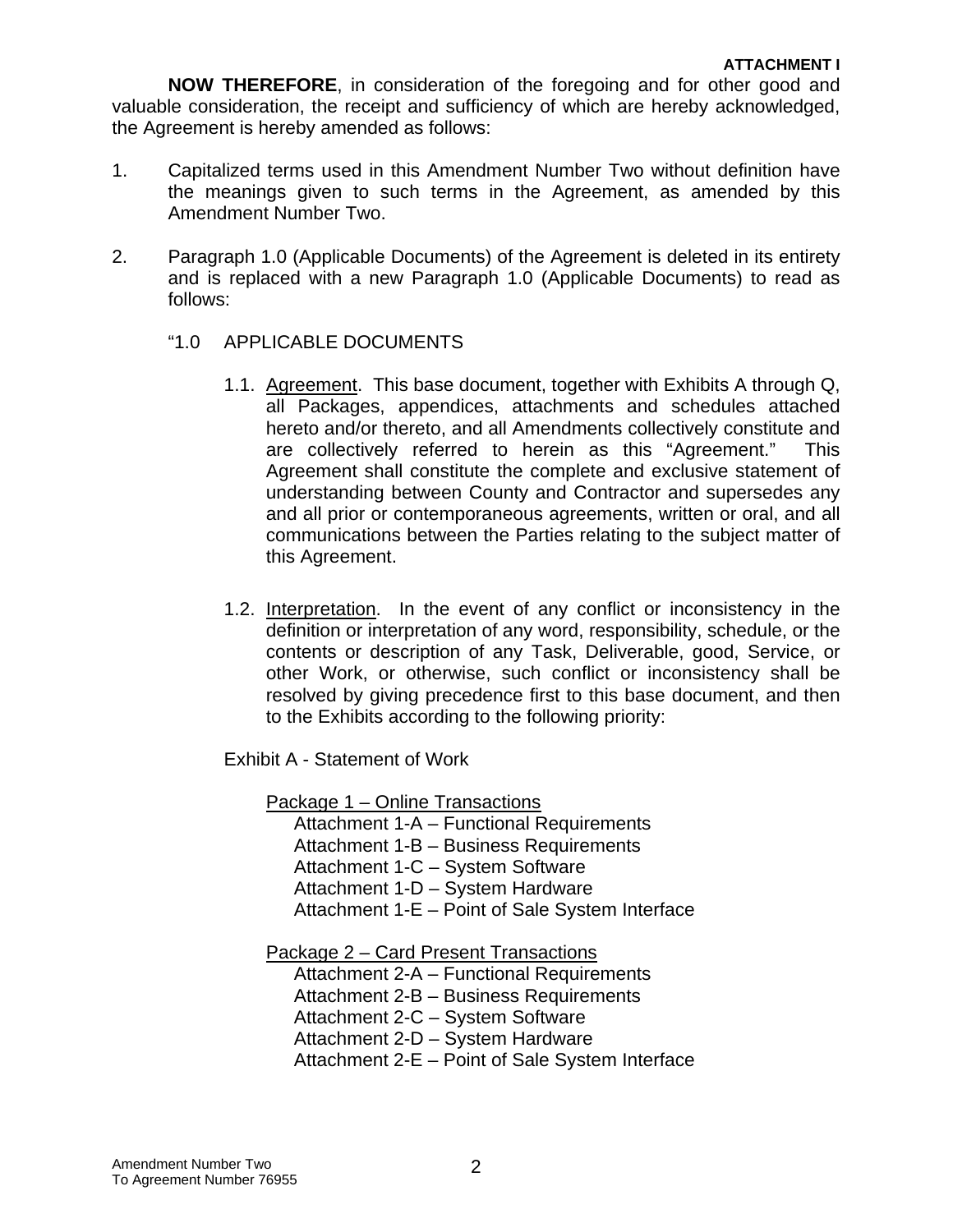Package 3 – Other Card Not Present Transactions

Attachment 3-A – Functional Requirements Attachment 3-B – Business Requirements Attachment 3-C – System Software Attachment 3-D – System Hardware Attachment 3-E – Point of Sale System Interface

# Package 4 – Department of Public Health: Online Transactions

Attachment 4-A – Functional Requirements Attachment 4-B – Business Requirements Attachment 4-C – System Software Attachment 4-D – System Hardware

# Package 5 – Department of Public Health: Card Present Transactions

Attachment 5-A – Functional Requirements Attachment 5-B – Business Requirements Attachment 5-C – System Software Attachment 5-D – System Hardware

Attachment 5-E – Point of Sale System Interface

- Exhibit B RR/CC Pricing Matrix
- Exhibit B2- DPH Pricing Matrix
- Exhibit C RR/CC Fees
- Exhibit C2- DPH Fees
- Exhibit D County's RFP *[Incorporated by reference]*
- Exhibit E Contractor's Proposal *[Incorporated by reference]*
- Exhibit F County's Administration RR/CC
- Exhibit F2- County's Administration DPH
- Exhibit G Contractor's Administration
- Exhibit H Certificate of Completion
- Exhibit I Acknowledgement, Confidentiality and Assignment **Agreement**
- Exhibit J Contractor's EEO Certification
- Exhibit K Jury Service Ordinance
- Exhibit L Safely Surrendered Baby Law
- Exhibit M Notice to Employees Regarding the Federal Earned Income Credit (IRS Notice 1015)
- Exhibit N Custom Programming Modification Request
- Exhibit O Performance Requirements Summary Chart
- Exhibit P Office Locations for Packages 2 and 3
- Exhibit P2 Office Locations for Packages 4 and 5 DPH
- Exhibit Q- Global Payments Direct Subcontract
- 1.3. Construction. The words "herein", "hereof", and "hereunder" and words of similar import used in this Agreement refer to this Agreement, including all Exhibits, Packages, appendices, attachments, and schedules as the context may require. Wherever from the context it appears appropriate, each term stated in either the singular or plural shall include the singular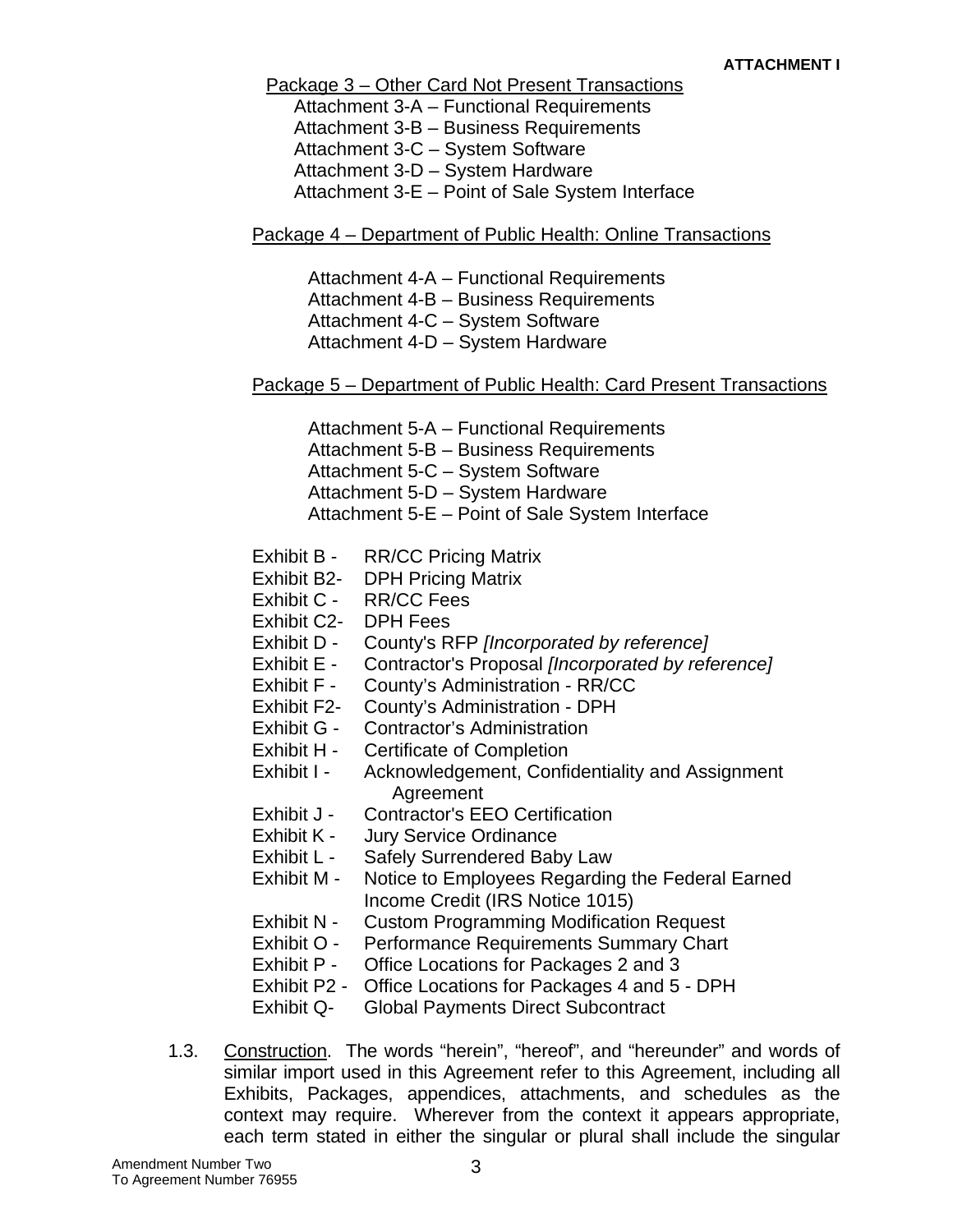and the plural. Whenever examples are used in this Agreement with the words "including", "for example", "e.g.", "such as", "etc.", or any derivation of such words, such examples are intended to be illustrative and not limiting. No change to this Agreement shall be valid unless entered into in accordance with Paragraph 18.1 (Amendments)."

3. Paragraph 2.0 (Definitions) of the Agreement is hereby deleted in its entirety and is replaced by a new Paragraph 2.0 (Definitions) to read as follows:

# "2.0 DEFINITIONS

The following initial capitalized terms as used herein shall be construed to have the following meanings.

- 2.1 "ACH" as used herein is the acronym for Automated Clearing House.
- 2.2 "Acceptance" as used herein shall mean County's written approval of any Tasks, Deliverables, goods, Services or other Work provided by or on behalf of Contractor to County, as indicated by the applicable County Project Director's execution of the Certificate of Completion, except that the phrase "Acceptance of the System" additionally includes the items set forth Paragraph 12.0 (System Tests and Acceptance by County).
- 2.3 "Acceptance Tests" as used herein shall have the same meaning as set forth in Paragraph 12.2 (Acceptance Tests).
- 2.4 "Adhoc Reports" as used herein shall mean on demand requests for various System reports, including reports described in the Specifications.
- 2.5 "Agreement" as used herein shall have the same meaning as set forth in Paragraph 1.1 (Agreement).
- 2.6 "Amendment" as used herein shall mean a written change to this Agreement entered into in accordance with Paragraph 18.1 (Amendments).
- 2.7 "Association" as used herein shall mean any entity formed to administer and promote the use of Cards, including Visa U.S.A. Inc. and MasterCard International, Incorporated.
- 2.8 "Association Rules" as used herein shall mean the bylaws, rules and regulations of each Association, as they exist from time to time.
- 2.9 "Authorization" as used herein shall mean, with respect to each Transaction, the approval by or on behalf of the Card Issuer of a Cardholder's use of a Card to pay for all fees applicable to such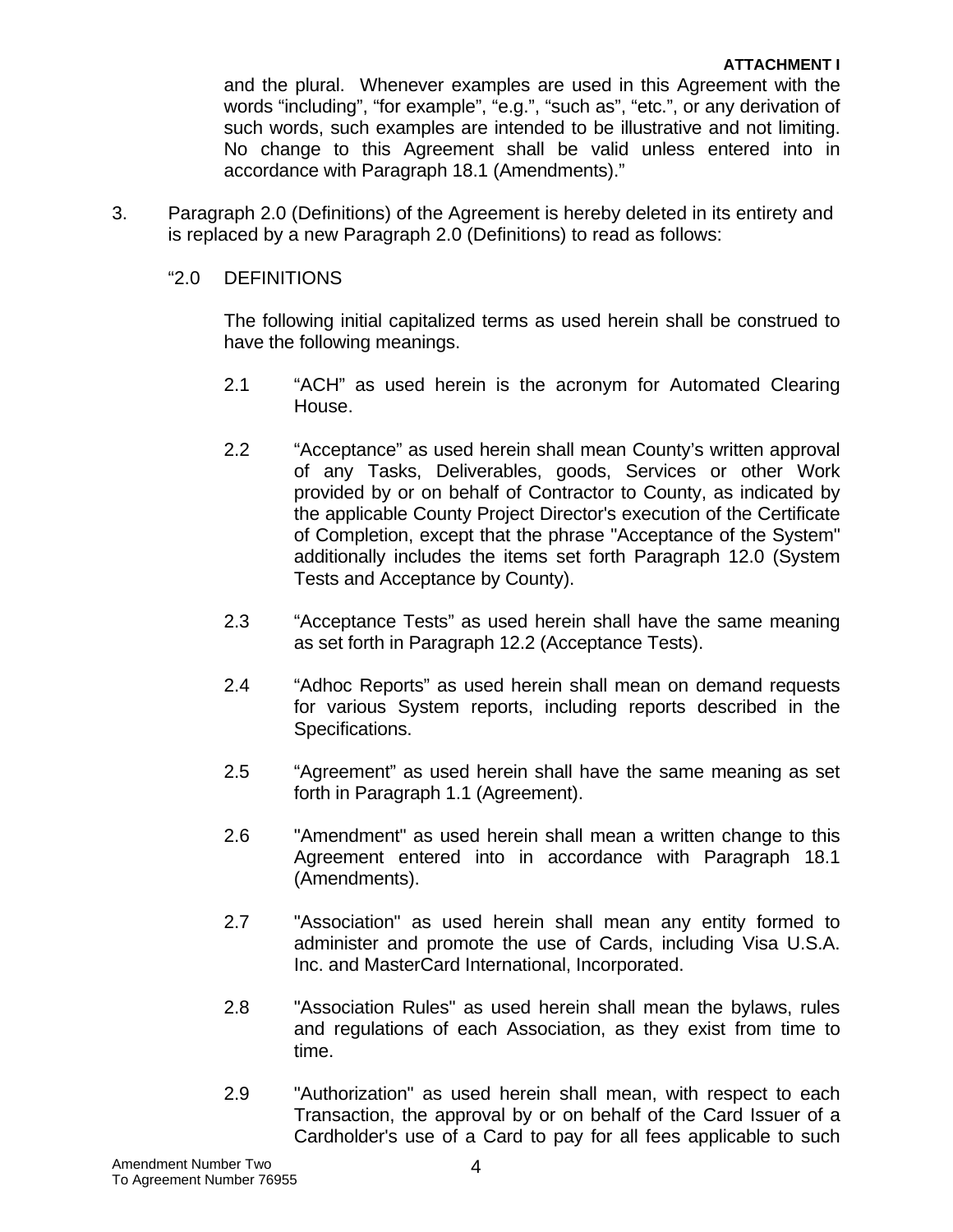Transaction, including the Transaction Fee, all RR/CC Fees, all DPH Fees, and all shipping charges permitted under Paragraph 5.8.

- 2.10 "Authorization Server" as used herein shall mean the Authorization server meeting the Specifications described in Package 3 to the SOW.
- 2.11 "Board" as used herein shall mean County's Board of Supervisors.
- 2.12 "Budget" as used herein shall mean the County's fiscal year spending authority as approved by the Board.
- 2.13 "Business Day" or "Business Days", whether or not capitalized, as used herein shall mean 7:00 a.m. to 6:00 p.m. Pacific Time, Monday through Friday, excluding County holidays.
- 2.14 "CISO" as used herein is the acronym of County's Chief Information Security Officer.
- 2.15 "CISP" as used herein is the acronym for the Visa U.S.A. Cardholder Information Security Program.
- 2.16 "Card" as used herein shall mean the plastic card or other evidence of credit or debit account, as applicable, and corresponding account number, issued by a Card Issuer to a Cardholder, and accepted by Contractor under this Agreement for payment of the RR/CC Fees and/or DPH Fees. For purposes of this Agreement, credit accounts are at a minimum limited to Visa, MasterCard, and Discover and if applicable include American Express.
- 2.17 "Cardholder" as used herein shall mean the person or entity issued a Card and a corresponding account number by a Card Issuer and which person or entity is entitled to use the Card. For purposes of this Agreement, Cardholders are limited to those Cardholders from time to time using the System (or, in the case of Card Present Transactions and Other Card Not Present Transactions, those Cardholders for which RR/CC or DPH, as the case may be, from time to time uses the System) to pay RR/CC Fees and/or DPH Fees.
- 2.18 "Card Issuer" as used herein shall mean any financial institution which is a member bank of the Association or its agents, Discover and if applicable American Express. For purposes of this Agreement, Card Issuers are limited to those issuing Cards.
- 2.19 "Card Present Transaction" as used herein shall mean, with respect to the RR/CC's and/or DPH's use of the System on behalf of a Cardholder to pay one or more RR/CC Fees and/or DPH Fees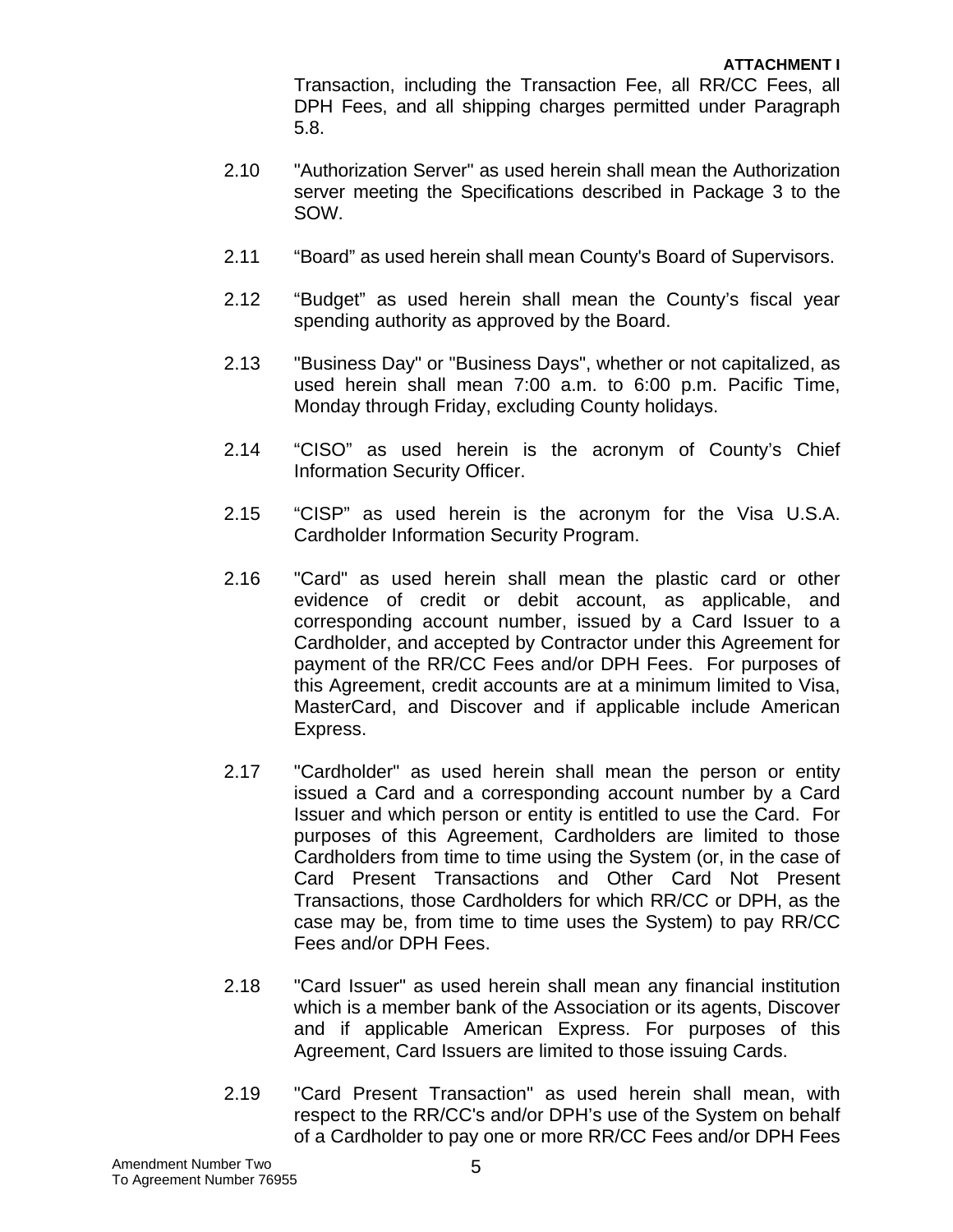by Card where the Card is physically presented to the applicable of RR/CC or DPH, a collective reference to all steps necessary to obtain Authorization of such payment from the applicable Card Issuer. The Work to be provided by or on behalf of Contractor specific to this type of Transaction is described in Packages 2 and 5 to the SOW.

- 2.20 "Certificate of Completion" as used herein shall mean each certificate substantially in the form attached hereto as Exhibit H (Certificate of Completion), which, when executed by County's Project Director(s), indicates County's Acceptance of the Work identified in such certificate.
- 2.21 "Confidential Information" as used herein shall have the same meaning as set forth in Paragraph 7.7 (Confidentiality).
- 2.22 "Contractor" as used herein shall have the same meaning as set forth in the Recitals.
- 2.23 "Contractor Product" as used herein shall have the same meaning as set forth in Paragraph 10.6.
- 2.24 "Contractor's Project Director" as used herein shall have the same meaning as set forth in Paragraph 7.1 (Contractor's Project Director).
- 2.25 "Contractor's Project Manager" as used herein shall have the same meaning as set forth in Paragraph 7.2 (Contractor's Project Manager).
- 2.26 "Contractor's Proposal" as used herein shall mean the Proposal for Records Payment Processing System and Related Services, dated as of April 24, 2008, together with all exhibits, appendices, attachments and schedules thereto, submitted by Contractor in response to County's RFP. Contractor's Proposal is incorporated into this Agreement by reference as Exhibit E (Contractor's Proposal).
- 2.27 "County" as used herein shall have the same meaning as set forth in the Recitals.
- 2.28 "County Indemnitees" as used herein shall have the same meaning as set forth in Paragraph 11.0 (Intellectual Property Indemnification).
- 2.29 "County Product" as used herein, shall have the same meaning as set forth in Paragraph 10.1.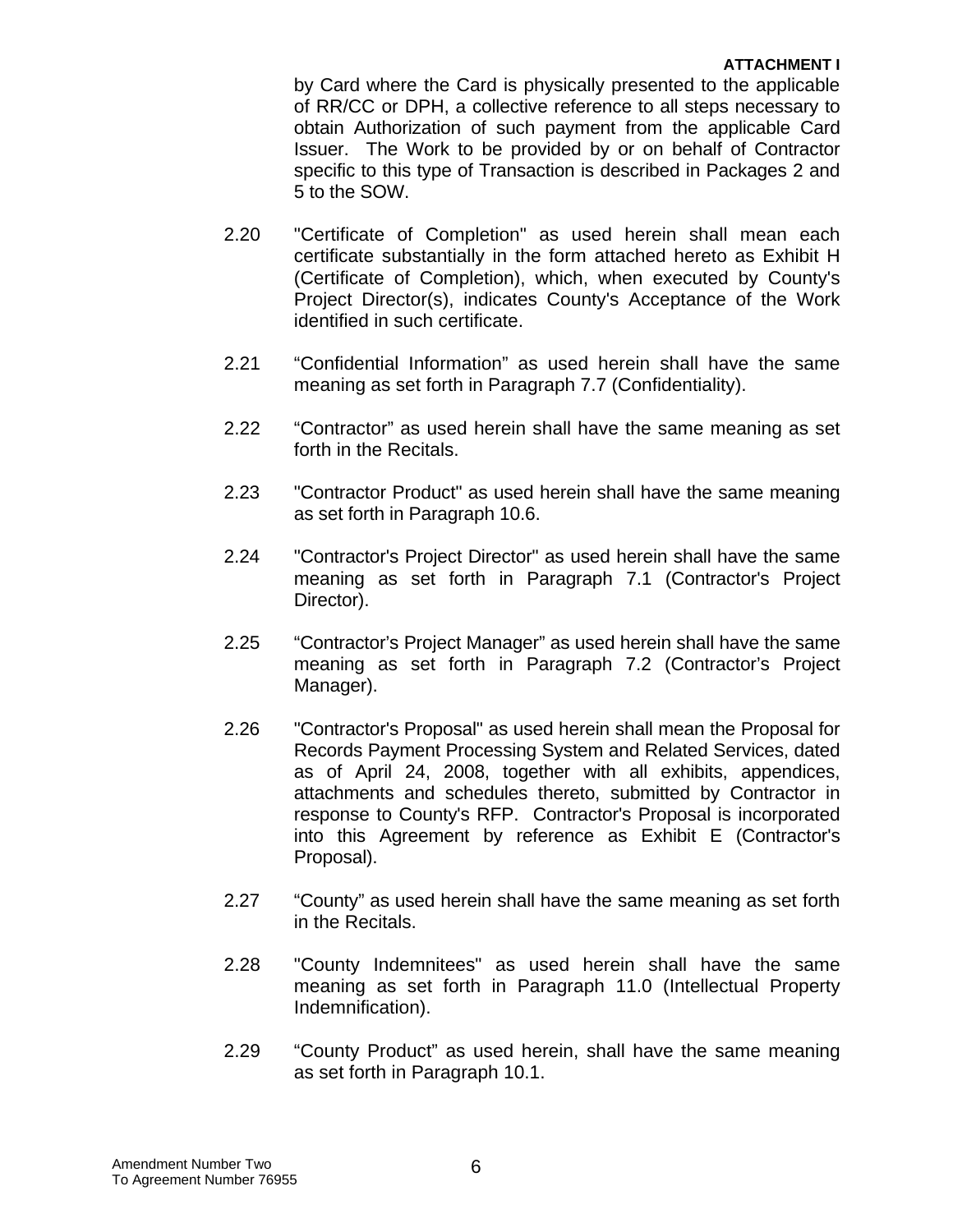- 2.30 "County's Contract Project Monitor" as used herein shall have the same meaning as set forth in Paragraph 6.3 (County's Contract Project Monitor).
- 2.31 "County's Project Director" as used herein shall have the same meaning as set forth in Paragraph 6.1 (County's Project Director).
- 2.32 "County's Project Manager" as used herein shall have the same meaning as set forth in Paragraph 6.2 (County's Project Manager).
- 2.33 "County's RFP" as used herein shall mean the Request for Proposals for Records Payment Processing System and Related Services, issued by County as of March 20, 2008, together with all exhibits, Packages, appendices, attachments and/or schedules thereto. County's RFP is incorporated into this Agreement by reference as Exhibit D (County's RFP).
- 2.34 "Custom Programming Modification Request" as used herein shall have the same meaning as set forth in Paragraph 8.1 (Maintenance and Support Services).
- 2.35 "Custom Programming Modifications" as used herein shall have the same meaning as set forth in Paragraph 8.1 (Maintenance and Support Services).
- 2.36 "Data Security Guidelines" as used herein shall mean (a) all applicable security standards and guidelines that may be published from time to time by the Association, any Card Issuer, any Card processor or any PIN-Based Debit Network, including the CISP and PCI Data Security Standard and (b) all applicable County information technology and security (i) policies from time to time included in Chapter 6 of County's Policy Manual, which can be accessed at http://countypolicy.co.la.ca.us/ and (ii) standards from time to time published by the CISO and provided by County's Project Director to Contractor.
- 2.37 "Day" or "Days" whether capitalized or not, shall mean calendar day(s), not business days, unless otherwise specified.
- 2.38 "Deficiency(ies)" as used herein shall mean, as applicable to any Work provided by or on behalf of Contractor to County: any malfunction, error, or defect in the design, development, or implementation of Work; any error or omission, or deviation from the applicable Specifications or from published or mutually agreed upon industry standards, or any other malfunction or error, including the provision of negligent or substandard workmanship, which results in System or any part thereof, not performing in accordance with the applicable Specifications or other provisions of this Agreement, including the SOW, as determined by County's Project Director.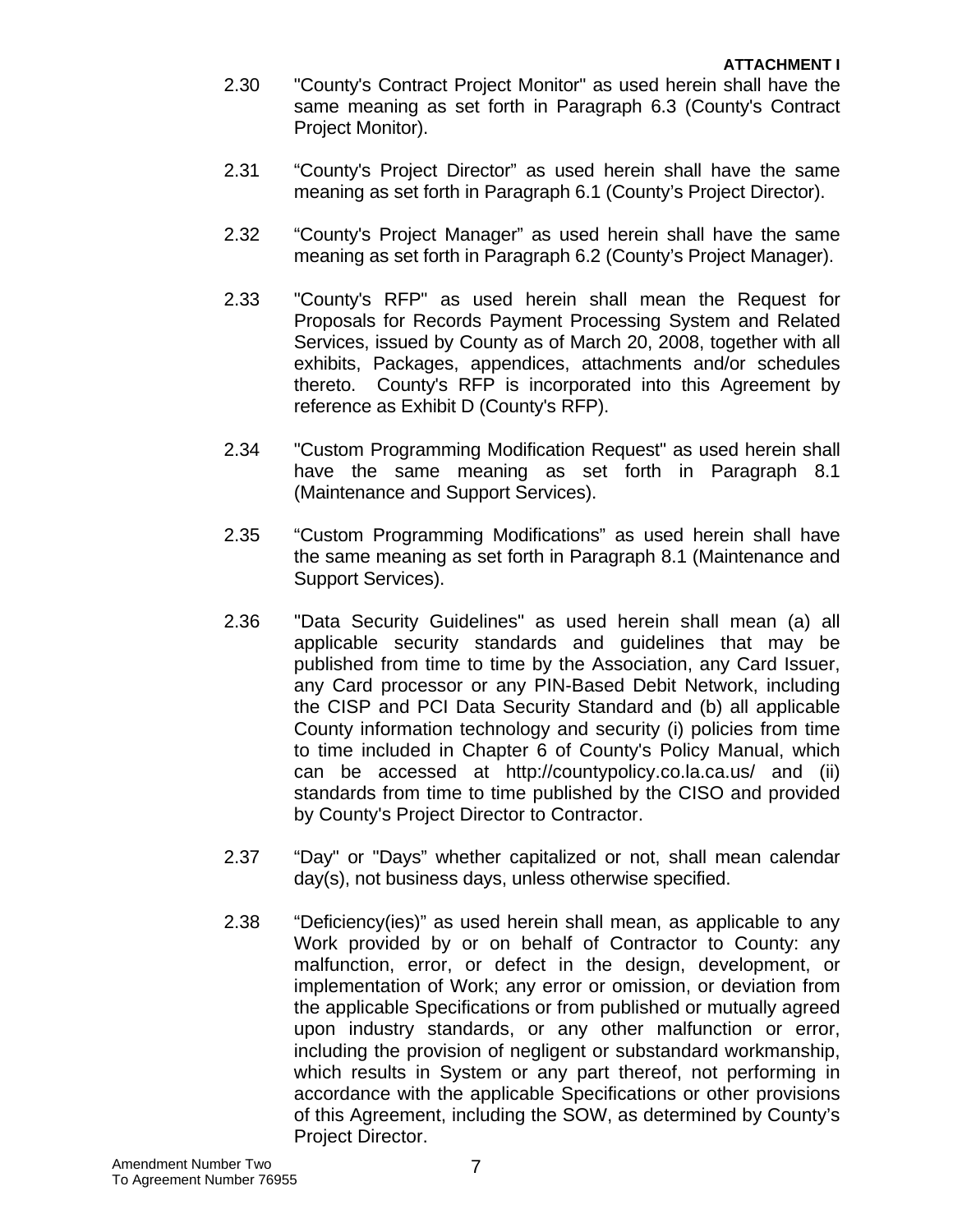- 2.39 "Deliverable" as used herein shall mean, with respect to each Package, the completed Tasks and/or other Work under this Agreement for the type of Transaction described in such Package, including those numbered Deliverables identified in each such Package.
- 2.40 "Department" or "RR/CC" shall mean the County Department of Registrar-Recorder/County Clerk and lead agency for the County under this Agreement.
- 2.41 "Department of Public Health" or "DPH" shall mean the County Department of Public Health.
- 2.42 "DPH Fees" as used herein shall mean (a) fees for obtaining one or more certified copies of one or more Vital Records and (b) Other DPH Fees. A list of the DPH Fees is set forth on Exhibit C2 (DPH Fees), as updated from time to time under Paragraph 18.1 (Amendments).
- 2.43 "Dispute Resolution Procedures" as used herein shall have the same meaning as set forth in Paragraph 18.38 (Dispute Resolution Procedure).
- 2.44 "Documentation" as used herein shall mean, with respect to each Package, any and all written materials, including user manuals, operating manuals, quick reference guides, training materials, and all other user instructions regarding the capabilities, operations, installation for and support of the System for such Package, including this Agreement.
- 2.45 "Effective Date" as used herein shall mean the date identified in the Preamble to this Agreement, which is the date as of which this Agreement has been executed by an authorized representative of the Contractor and has been approved by the Board.
- 2.46 "End User" as used herein shall mean technical and operational staff of the County departments that are the subject of this Agreement. Specifically: RR/CC for Packages 1, 2, & 3; DPH for Packages 4 and 5. "End User" shall also include the funeral homes doing business with DPH.
- 2.47 "Extension Month" as used herein shall have the meaning set forth in Paragraph 4.2.
- 2.48 "Extension Year" as used herein shall have the meaning as set forth in Paragraph 4.2.
- 2.49 "Federal" as used herein shall mean the United States federal government.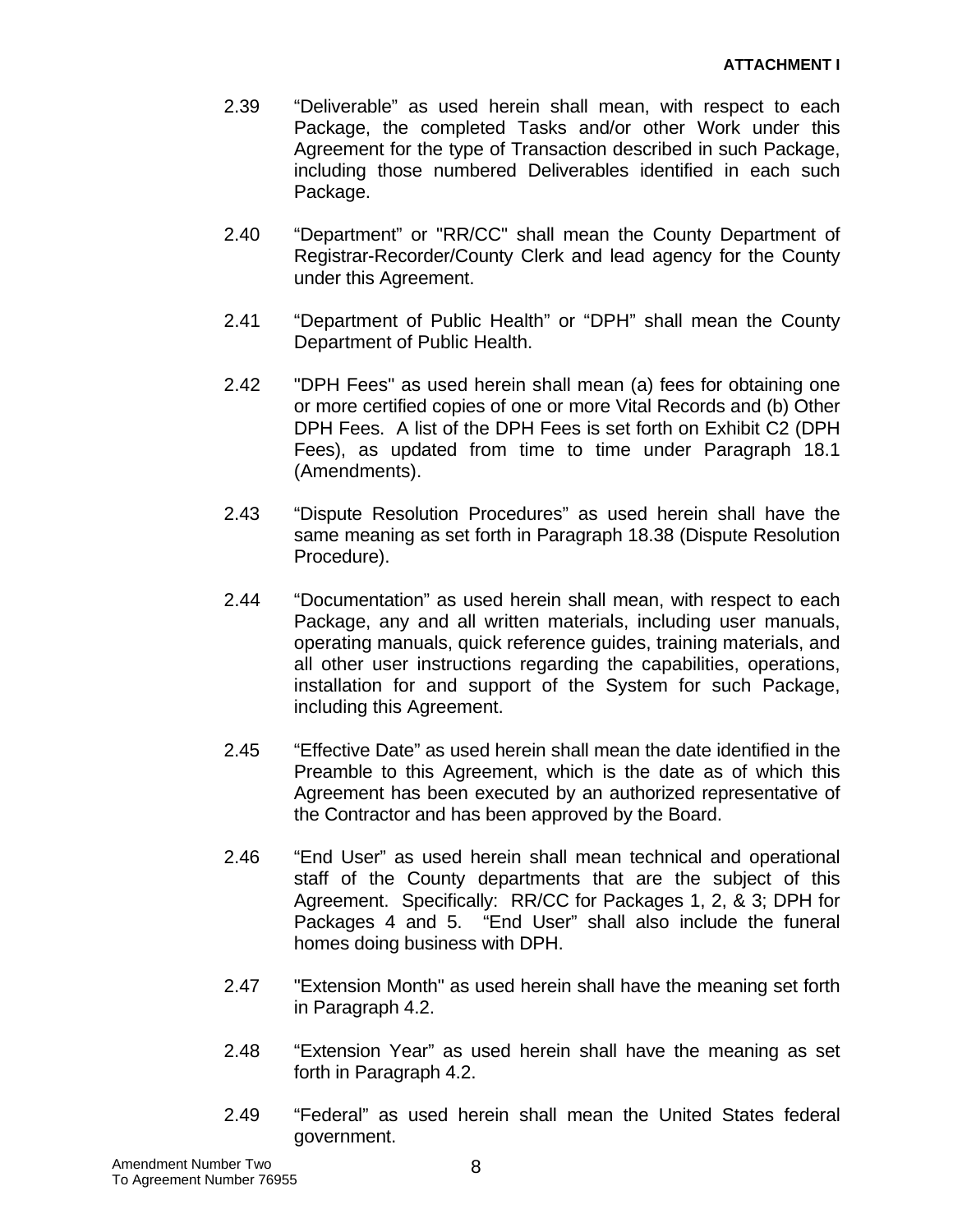- 2.50 "Federal Funds Rate" as used herein shall mean the rate at which private depository institutions lend balances at the Federal Reserve to other depository institutions. The applicable Federal Funds Rate will be obtained from County's Treasurer and Tax Collector.
- 2.51 "Initial Term" as used herein shall have the same meaning as set forth in Paragraph 4.1.
- 2.52 "Interface(s)" as used herein shall mean, with respect to each Package, any software supplied by or on behalf of Contractor pursuant to this Agreement for the type of Transaction described in such Package, which allows the transfer of electronic data and/or software commands between computer systems, applications, or modules, together with all Source Code, object code and Documentation. Interfaces include, with respect to each Package, the interfaces described in such Package. References to the Interfaces may include one or more Interfaces in the System or all Interfaces in the System.
- 2.53 "License" as used herein shall have the same meaning as set forth in Paragraph 9.2 (License).
- 2.54 "Maintenance and Support Services" as used herein shall have the same meaning as set forth in Paragraph 8.1 (Maintenance and Support Services).
- 2.55 "Online Transaction" as used herein shall mean, with respect to a Cardholder's use of the System over the Internet to pay one or more RR/CC Fees and/or DPH Fees by Card, a collective reference to all steps necessary to obtain Authorization of such payment from the applicable Card Issuer. The Work to be provided by or on behalf of Contractor specific to this type of Transaction is described in Packages 1 and 4 to the SOW.
- 2.56 "Operations Services" as used herein shall have the same meaning as set forth in Paragraph 8.2 (Operations Services).
- 2.57 "Other Card Not Present Transaction" as used herein shall mean, with respect to the Department's use of the System on behalf of a Cardholder to pay one or more RR/CC Fees by Card where the Card is not physically presented to the Department, a collective reference to all steps necessary to obtain Authorization of such payment from the applicable Card Issuer. Other Card Not Present Transactions do not include Online Transactions. The Work to be provided by or on behalf of Contractor specific to this type of Transaction is described in Package 3 to the SOW.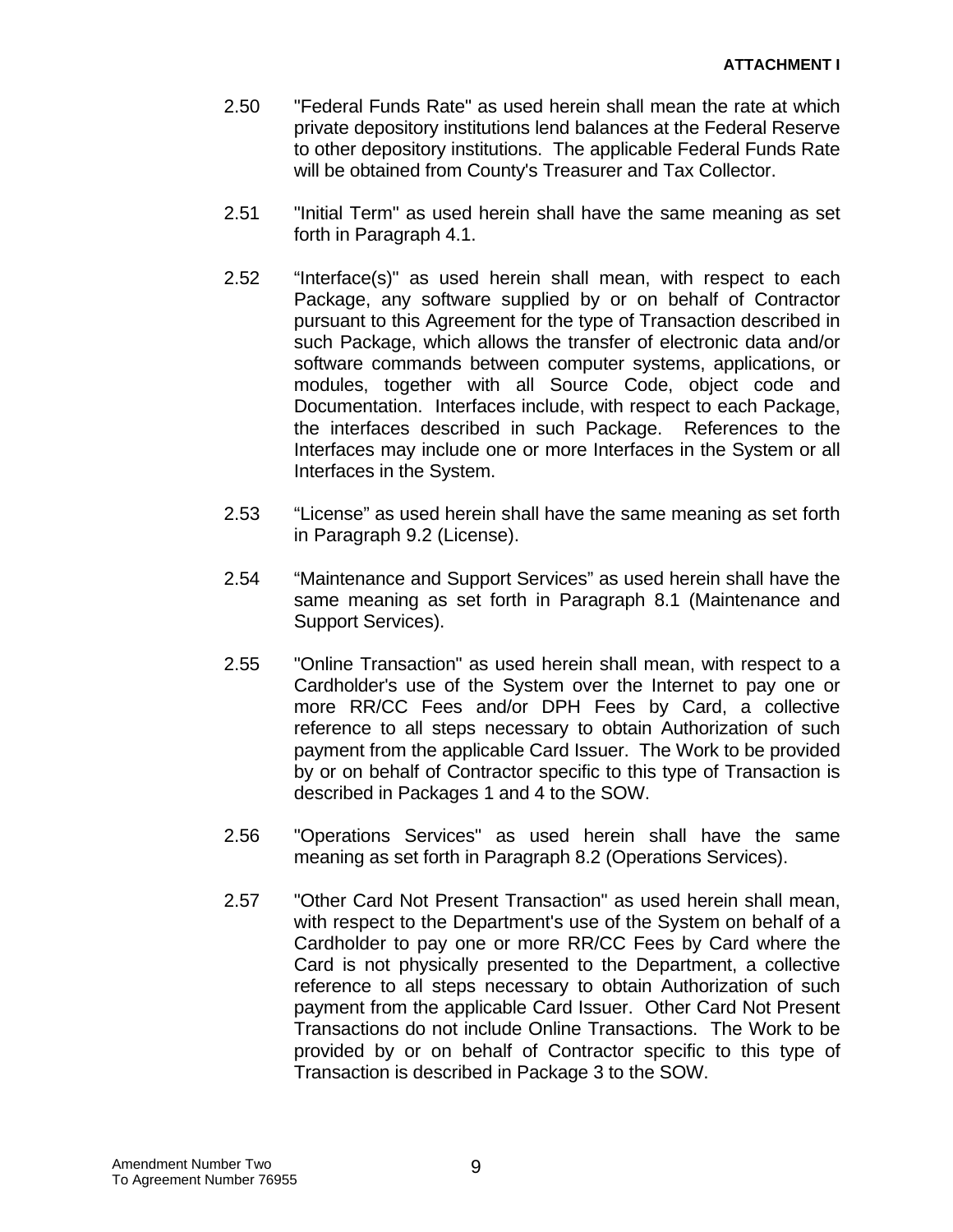- 2.58 "Other Professional Services" as used herein shall have the same meaning as set forth in Paragraph 8.1 (Maintenance and Support Services).
- 2.59 "Other RR/CC Fees" as used herein shall mean the filing fees, search fees, certification fees, and other fees for filings, searches, certifications, and other services performed by the Department, but excluding fees for obtaining certified copies of Vital Records and Real Property Records. A list of the Other RR/CC Fees is set forth on Exhibit C (RR/CC Fees), as updated from time to time under Paragraph 18.1 (Amendments).
- 2.60 "Other DPH Fees" as used herein shall mean the fees for filing a burial permit but excluding fees for obtaining certified copies of Vital Records. A list of the Other DPH Fees is set forth on Exhibit C2 (DPH Fees), as updated from time to time under Paragraph 18.1 (Amendments).
- 2.61 "PCI" as used herein is the acronym for Payment Card Industry.
- 2.62 "Package" as used herein shall mean each of Packages 1 (Online Transactions), 2 (Card Present Transactions), 3 (Other Card Not Present Transactions), 4 (Department of Public Health: Online Transactions), and 5 (Department of Public Health: Card Present Transactions), together with all appendices, attachments and schedules thereto, attached to the Statement of Work, which describes all of the Work to be provided by or on behalf of Contractor pursuant to this Agreement for the type of Transaction described in such Package. Packages also include any other Package added by an Amendment to the Agreement in accordance with Paragraph 18.1 (Amendments). "Packages" refers to more than one Package.
- 2.63 "Party" or "Parties" as used herein shall have the same meaning as set forth in the Recitals.
- 2.64 "PIN-Based Debit Network" as used herein shall mean a national or regional on-line debit card network. Each network operates under its own set of operating rules and regulations.
- 2.65 "Production Use" as used herein shall mean, with respect to each Package, the use of System in the production environment to perform County's business operations. For the avoidance of doubt, County's production environment includes use of applicable portions of the System by Cardholder(s) in accordance with this Agreement.
- 2.66 "Real Property Records" as used herein shall mean real estate documents recorded and maintained by the Department. A list of categories of Real Property Records is set forth on Exhibit C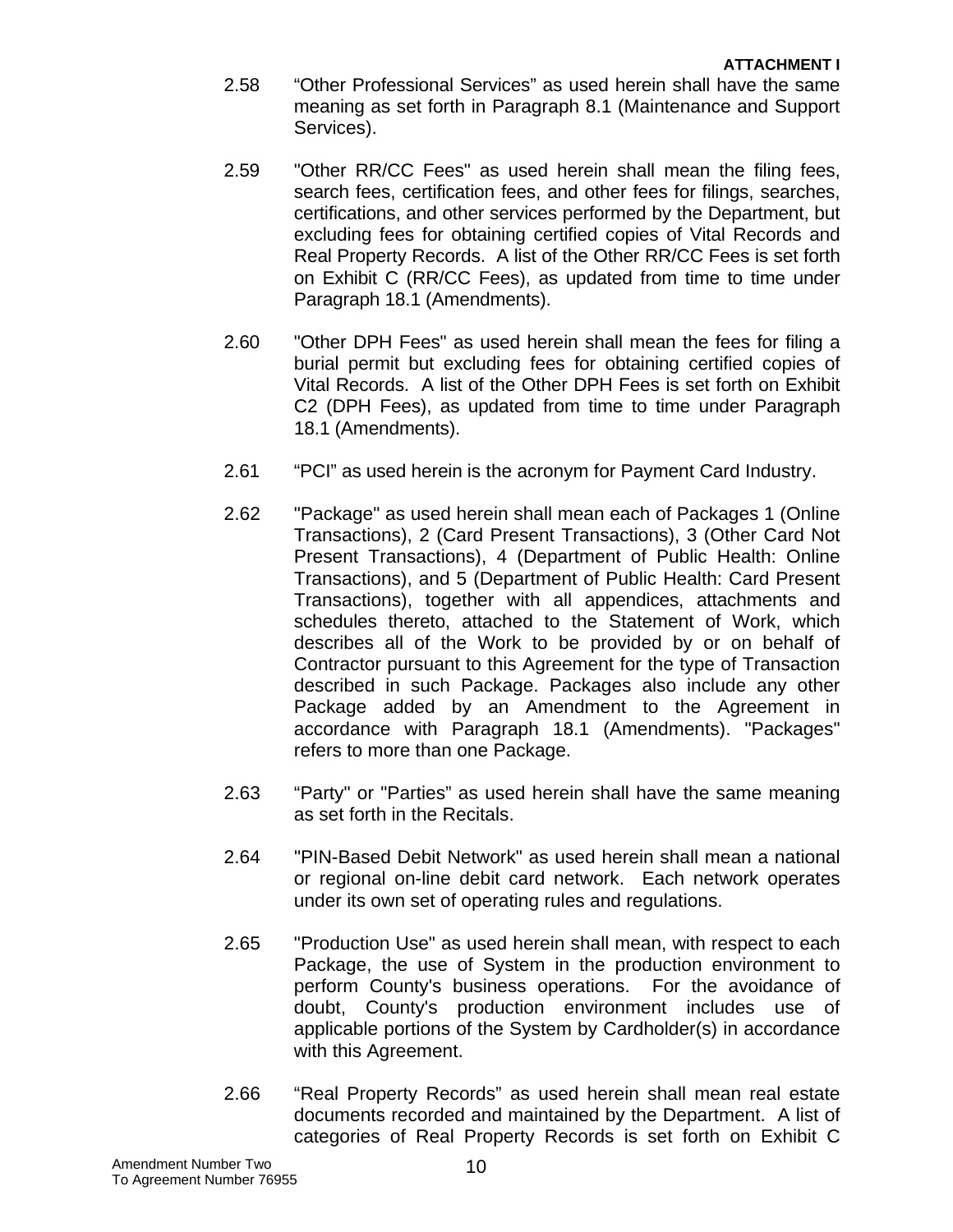(RR/CC Fees), as updated from time to time under Paragraph 18.1 (Amendments).

- 2.67 "Registrar-Recorder/County Clerk" as used herein shall mean the Director or Acting Director of the Department and/or such person's designee.
- 2.68 "RR/CC Fees" as used herein shall mean (a) fees for obtaining one or more certified copies of one or more Vital Records or Real Property Records and (b) Other RR/CC Fees. A list of the RR/CC Fees is set forth on Exhibit C (RR/CC Fees), as updated from time to time under Paragraph 18.1 (Amendments).
- 2.69 "Services" as used herein shall mean, with respect to each Package, any development, installation, configuration, implementation, Operations Services, Maintenance and Support Services, and other services performed by or on behalf of Contractor pursuant to this Agreement for the type of Transaction described in such Package.
- 2.70 "Source Code" as used herein shall mean computer programming code in human readable form that is not suitable for machine execution without the intervening steps of interpretation or compilation.
- 2.71 "Specifications" as used herein shall mean, with respect to each Package, all functional, operational, technical and/or business specifications, requirements, features, standards and Deliverables for the System, all as set forth in the Documentation and/or this Agreement for such Package, including the County's RFP, the Contractor's Proposal, the SOW and/or any Custom Programming Modification Request.
- 2.72 "State" as used herein shall mean the State of California.
- 2.73 "Statement of Work" or "SOW" as used herein shall mean Exhibit A attached to this Agreement, together with all Packages, appendices, attachments and schedules thereto, as amended from time to time by any Amendment.
- 2.74 "Subcontractor" or "Subcontractors" as used herein shall mean any person, entity, or organization to which Contractor proposes to delegate or has delegated any of its obligations hereunder in accordance with Paragraph 18.37 (Subcontracting).
- 2.75 "System" as used herein shall mean, with respect to each Package, the System Software, System Hardware, and Services for such Package. References to the System may include one or more components or modules thereof or the System as a whole.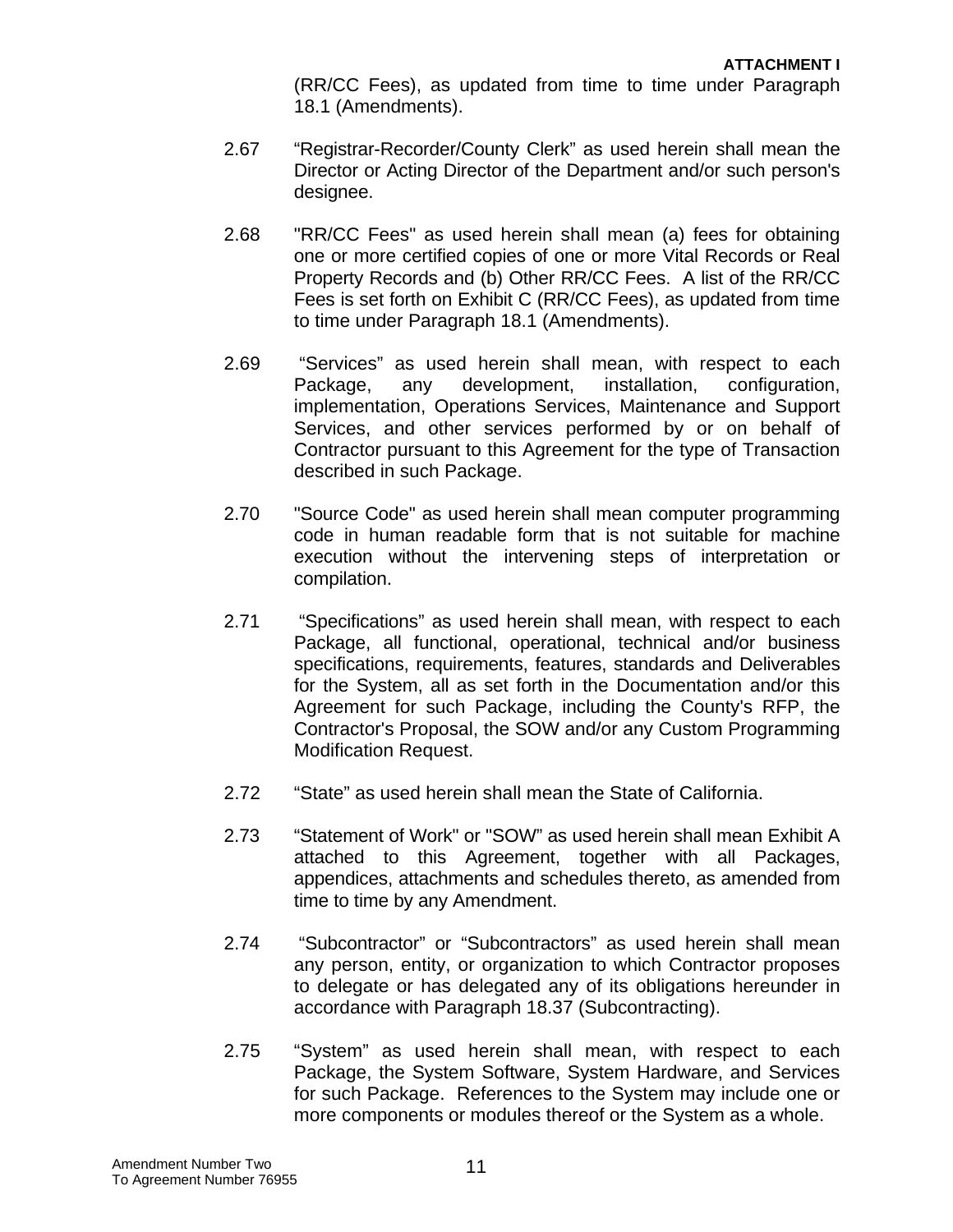- 2.76 "System Hardware" as used herein shall mean, with respect to each Package, all hardware supplied by or on behalf of Contractor pursuant to this Agreement for the type of Transaction described in such Package, including, as applicable, the Workstations, the Terminals, the Authorization Server, and the other hardware described in such Package. References to the System Hardware may include one or more components or modules thereof or all System Hardware in the System.
- 2.77 "System Software" as used herein shall mean, with respect to each Package, all computer programs conceived, created, developed or otherwise supplied by or on behalf of Contractor pursuant to this Agreement for the type of Transaction described in such Package, together with all Source Code, object code and Documentation. System Software includes, with respect to each Package, the programs described in such Package, and the Interfaces, the Updates, and the Custom Programming Modifications for such Package. References to the System Software may include one or more components or modules thereof or all System Software in the System.
- 2.78 "Task" as used herein shall mean, with respect to each Package, one or more major areas of Work to be performed under this Agreement for the type of Transaction described in such Package, including those areas identified as a numbered Task or Subtask in each such Package, and all subtasks thereunder.
- 2.79 "Term" as used herein shall have the same meaning as set forth in Paragraph 4.0 (Term of Agreement).
- 2.80 "Terminal" as used herein shall mean the equipment including separate keypad used to read Cards, transmit all information necessary to fully process Card Present Transactions and print Transaction receipts, and meeting the other Specifications described in applicable Packages 2 and 5 to the SOW.
- 2.81 "Third Party Software" as used herein shall have the mean as set forth in Paragraph 13.0 (Third Party Software).
- 2.82 "Transaction" as used herein shall mean an Online Transaction, a Card Present Transaction, or an Other Card Not Present Transaction, as the case may be. "Transactions" refers to more than one Online Transaction, Card Not Present Transaction, and/or Other Card Not Present Transaction.
- 2.83 "Transaction Fee" as used herein shall have the same meaning as set forth in Paragraph 5.1.
- 2.84 "Updates" as used herein shall have the same meaning as set forth in Paragraph 8.1(Maintenance and Support Services).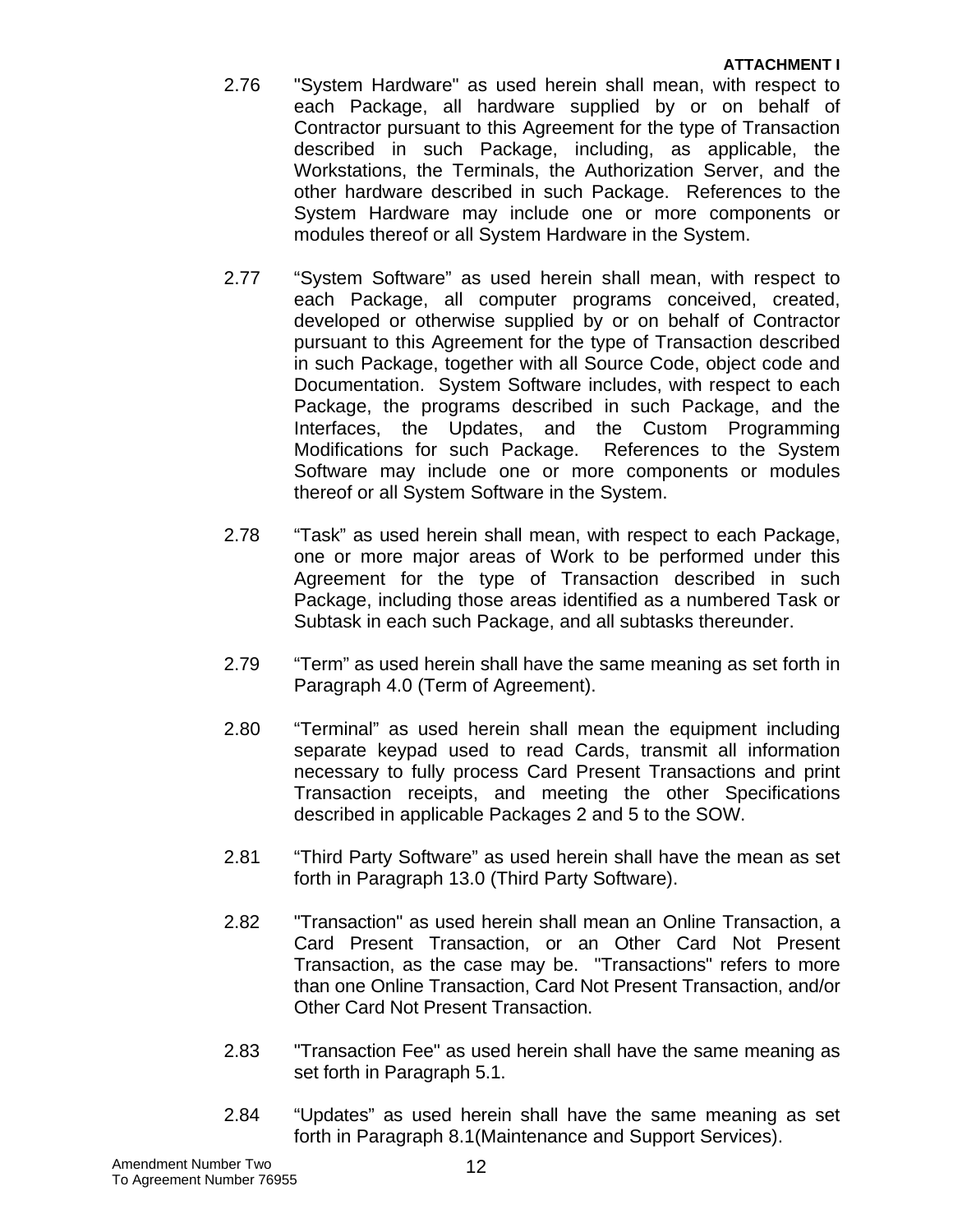- 2.85 "User" as used herein shall mean any person or entity authorized by either RR/CC or DPH to access or use any portion of the System Software.
- 2.86 "Vital Records" as used herein shall mean with respect to RR/CC, records of birth, death, and marriage recorded and maintained by the RR/CC. A list of categories of Vital Records for RR/CC is set forth on Exhibit C (RR/CC Fees). "Vital Records" as used herein shall mean with respect to DPH, records of birth and death events initiated and temporarily maintained by the DPH. A list of categories of Vital Records for DPH is set forth on Exhibit C2 (DPH Fees). These lists may be updated from time to time under Paragraph 18.1 (Amendments).
- 2.87 "Work" as used herein shall mean, with respect to each Package, any and all Tasks, Deliverables, goods, Services and other work performed by or on behalf of Contractor (including by Subcontractors, if any) pursuant to this Agreement for the type of Transaction described in such Package. Without limiting the foregoing, Work includes, with respect to each Package, provision of the System, including all System Software, System Hardware, and Services, and all equipment, labor, and other supplies required to perform the Services. Additionally, without limiting the foregoing, Work includes, with respect to each Package, provision of all packing materials for expedited shipping, but does not include paper, which shall be provided by the County.
- 2.88 "Workstation" as used herein shall mean, with respect to each Package, a personal computer (including monitor, central processing unit, operating software, application software, keyboard and printer) meeting at least the Specifications in such Package."
- 4. Paragraph 5.0 (Contractor Fees and Payments) of the Agreement is hereby deleted in its entirety and is replaced by a new Paragraph 5.0 (Contractor Fees and Payments) to read as follows:

# "5.0 CONTRACTOR FEES AND PAYMENTS

 5.1 For each Transaction processed by or on behalf of Contractor under this Agreement, the Contractor shall charge the Cardholder the applicable flat-rate fee set forth on Exhibit B (RR/CC Pricing Matrix) or Exhibit B2 (DPH Pricing Matrix) (each a "Transaction Fee") as the case may be. Other than RR/CC and DPH Fees and shipping charges permitted under Paragraph 5.8, the applicable Transaction Fee is the maximum amount chargeable by Contractor to each Cardholder for processing such Cardholder's Transaction. Other than shipping charges permitted under Paragraph 5.8, each Transaction Fee includes (a) all Contractor costs associated with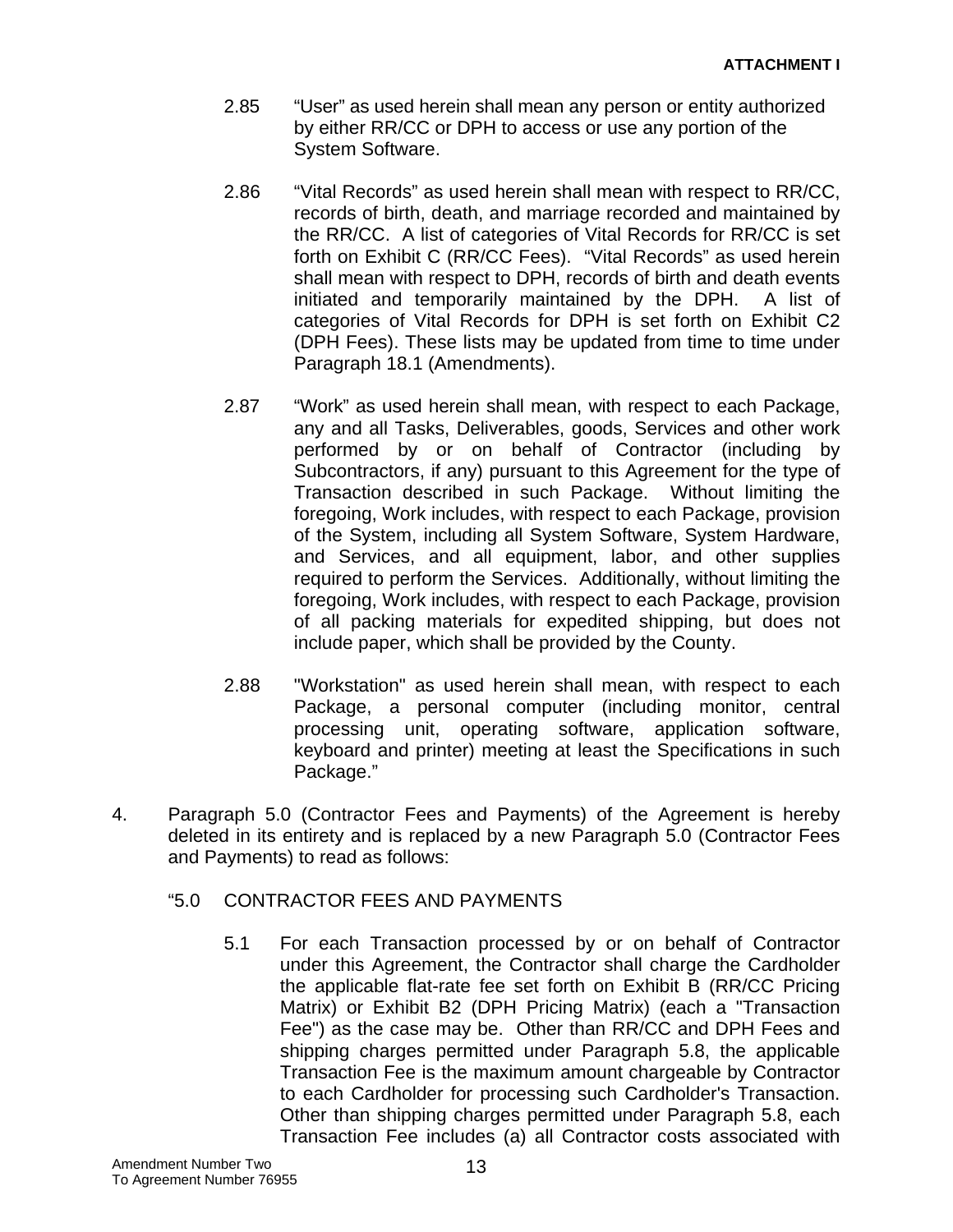## **ATTACHMENT I**

providing all Work under this Agreement for the applicable type of Transaction, including the System Software, System Hardware and Services for such type of Transaction, and all other equipment, labor, and other supplies (including packing materials for expedited shipping, but excluding paper), required to perform the Services for such type of Transaction, and (b) all sales and other taxes applicable to such type of Transaction. No other amount shall be due and payable by the County (or any Cardholder) to the Contractor for providing Work under this Agreement.

- 5.2 Contractor is responsible for obtaining Authorization for all Transactions and for collecting all fees connected with the Services, including Transaction Fees, RR/CC Fees, DPH Fees, and shipping charges permitted under Paragraph 5.8. Contractor shall abide by all applicable Association Rules, Card Issuer rules and regulations, Card processor rules and regulations and PIN-Based Network rules and regulations when obtaining Authorizations and collecting all fees. Contractor assumes all risk of monetary loss for any failure to obtain any of the aforementioned Authorizations, any failure to collect any of the aforementioned fees, any chargebacks and/or any other Card adjustments. County shall not be responsible or suffer any monetary loss for any failure to obtain any of the aforementioned Authorizations, any failure to collect any of the aforementioned fees, any chargebacks and/or any other Card adjustments.
- 5.3 Contractor shall remit by ACH transfer in immediately available funds to such bank account(s) as designated by County, all RR/CC Fees and DPH Fees and for each Transaction by 4:00 p.m. Pacific Time on the next Business Day (excluding weekends and County holidays, for which reimbursement of RR/CC Fees and DPH Fees shall be made by 4:00 p.m. Pacific Time the following Business Day) following the Day on which the Contractor is permitted to charge the Card for such Transaction in accordance with the applicable Association Rules, Card Issuer rules and regulations, Card processor rules and regulations and PIN-Based Network rules and regulations, regardless if funds have been collected/secured by or on behalf of the Contractor. On each such Business Day, Contractor shall issue a separate ACH transfer for each department and service area as identified by County, such separate ACH transfer to include all RR/CC Fees and DPH Fees required for such service area under this Paragraph 5.3.
- 5.4 In the event Contractor fails to remit any RR/CC Fees and/or DPH Fees due on any Business Day in accordance with the terms set forth herein, Contractor shall be charged and liable to the County for interest on such RR/CC Fees or DPH Fees, as the case may be, at the Federal Funds Rate per Day prorated based upon a 360 Day year for each Day (or portion thereof) delay in County receiving said remittance. The interest charges provided herein may be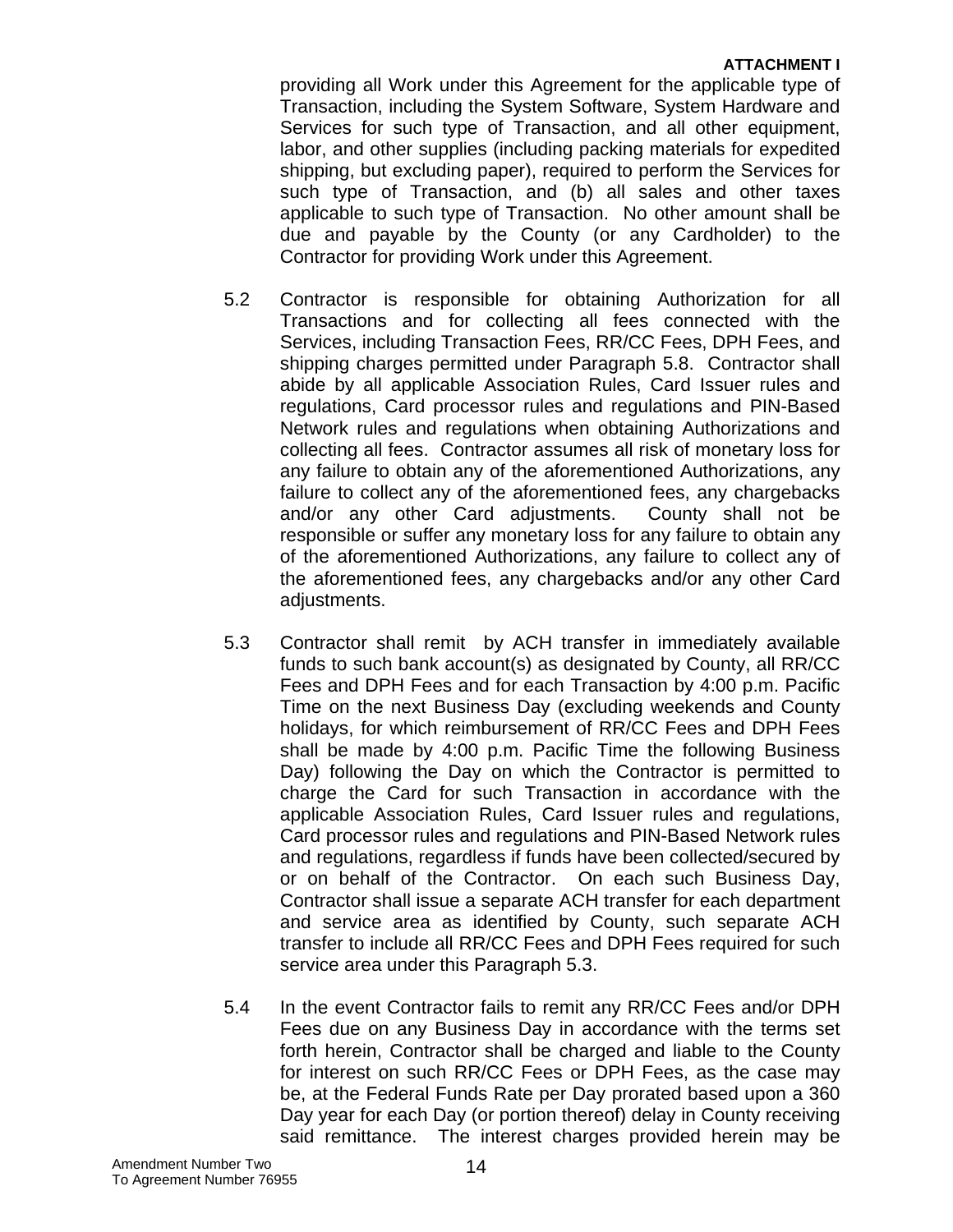#### **ATTACHMENT I**

waived whenever the County finds, in its sole discretion, that late remittances were excusable by under Paragraph 18.18 (Force Majeure). Such interest shall be due and payable upon Contractor's receipt of written notice of the delayed remittance.

- 5.5 The Transaction Fees are not subject to increase during the Initial Term, except as expressly described in Paragraph 5.6 and 5.10. Ninety (90) days prior to each anniversary of the Effective Date (commencing with the fourth anniversary), the Contractor may submit a written request to the Registrar-Recorder/County Clerk for an increase in each Transaction Fee based upon a commensurate (and demonstrable) increase in applicable Card discount rates or other expenses of the Contractor which are permitted to be factored into such Transaction Fee under the terms of this Agreement, as identified in Exhibit B (RR/CC Pricing Matrix) and B2 (DPH Pricing Matrix). Each written request must include detailed supporting documentation for the increase included in such request. Provided that the Registrar-Recorder/County Clerk in consultation with DPH, if applicable, is reasonably satisfied with the supporting documentation for the increase, the Registrar-Recorder/County Clerk shall authorize such increase, subject in all respects to execution of an Amendment in accordance with Paragraph 18.1 (Amendments). If authorized, each increase shall remain effective for the subsequent annual period of the Term commencing on the applicable anniversary of the Effective Date. For each Transaction Fee, the cumulative increase granted under this Paragraph 5.5 shall not exceed \$2.00.
- 5.6 Notwithstanding the foregoing, on a semi-annual basis during the Term, the Contractor shall submit detailed documentation to the Registrar-Recorder/County Clerk supporting the then-current Transaction Fees, including a list of all of the applicable Card discount rates and other expenses of the Contractor which are permitted to be factored into the Transaction Fees under the terms of this Agreement, as identified in Exhibit B (RR/CC Pricing Matrix) and Exhibit B2 (DPH Pricing Matrix), as well as a comparison of Contractor's budgeted loss during the period for improper/illegal use of Cards to Contractor's actual loss. If at any time the Registrar-Recorder/County Clerk reasonably determines that a then-current Transaction Fee is not supported by the applicable detailed documentation, the Contractor shall accordingly reduce such Transaction Fee. If a Transaction Fee is reduced under this Paragraph 5.6 during the Initial Term, the Contractor may obtain an increase in such Transaction Fee up to the Transaction Fee in effect as of the Effective Date if, with respect to any semi-annual period during the Initial Term, the Contractor can demonstrate, to the reasonable satisfaction of the Registrar-Recorder/County Clerk a commensurate increase in the applicable Card discount rates and/or other expenses of the Contractor which are permitted to be factored into such Transaction Fee under the terms of this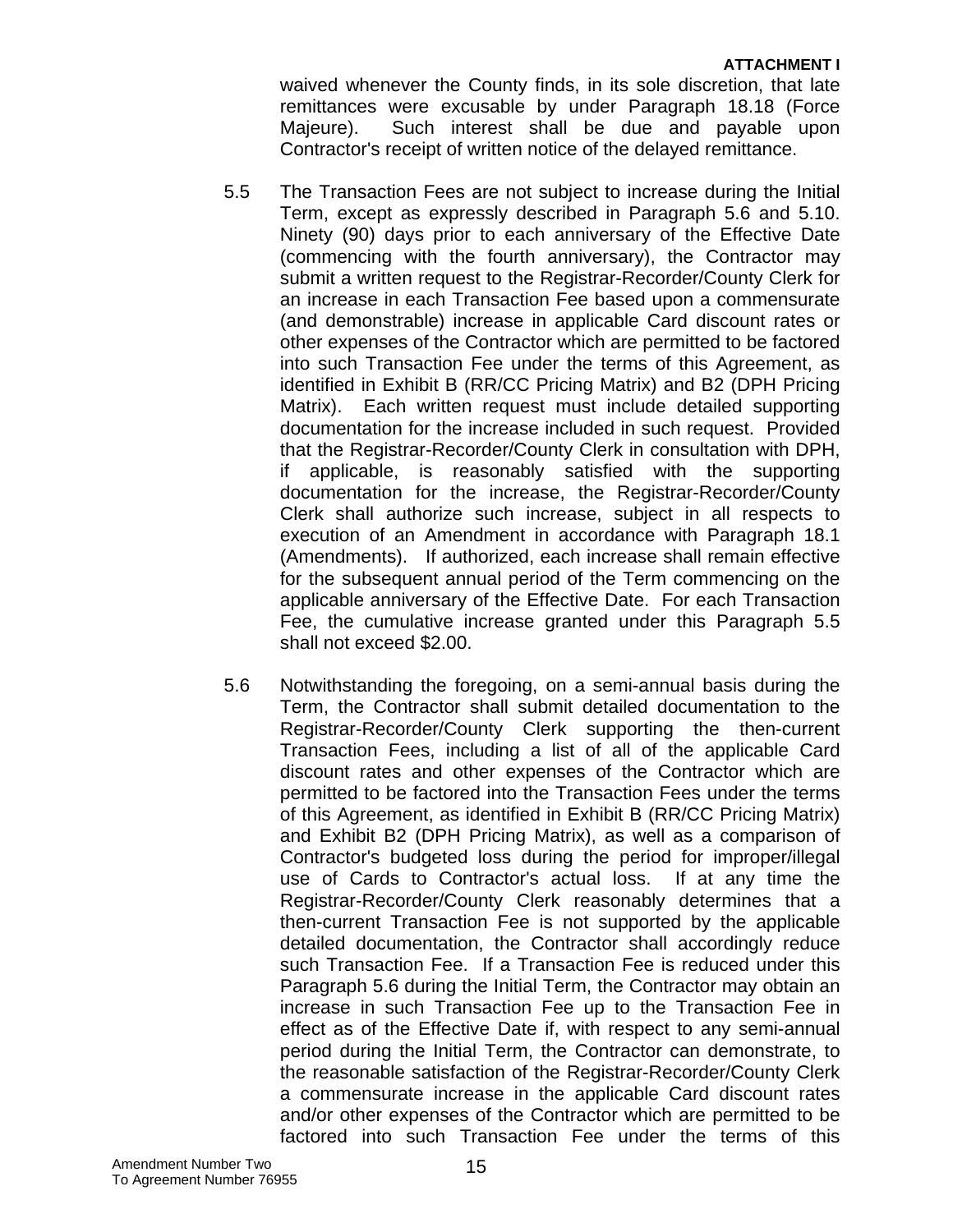Agreement, as identified in Exhibit B (RR/CC Pricing Matrix) and B2 (DPH Pricing Matrix), or in the actual loss for improper/illegal use of Cards.

- 5.7 The amounts set forth on Exhibit B (RR/CC Pricing Matrix) and Exhibit B2 (DPH Pricing Matrix) includes all amounts necessary for all applicable California and other state and local taxes for the System and other Work performed by Contractor. County shall not be liable or responsible for reimbursement of any such taxes. Contractor will be solely liable and responsible for, and shall pay such tax directly to the State or other taxing authority.
- 5.8 For each Transaction, the Contractor may charge shipping charges to each Cardholder electing an expedited shipping option. Contractor shall not charge each such Cardholder shipping charges greater than the then current prices offered by the applicable shipping carrier to the general public for the expedited shipping option. County shall not be liable or responsible for reimbursement of any shipping charges. Contractor shall be solely liable and responsible for all such shipping charges, and shall pay such shipping charges directly to the carrier applicable. In the event that shipping charges are increased by Contractor's carrier, Contractor shall notify the Registrar-Recorder/County Clerk in writing within five (5) Days of notification and modify the rates charged to Cardholders.
- 5.9 Notwithstanding anything to the contrary in this Agreement, Contractor shall have no claim against County for payment of any money or reimbursement, of any kind whatsoever, for any Work provided by Contractor after expiration or termination of this Agreement. Further, Contractor shall not be entitled to charge or collect from Cardholders, Transaction Fees or for any other payment of any money or reimbursement, of any kind whatsoever, for any Work provided by Contractor after expiration or termination of this Agreement.
- 5.10 For Package 3 of the Statement of Work, Contractor on a semiannual basis will review the Other Card Not Present Transactions during the immediately preceding six months for any significant change on the average transaction amount of \$13.00 as listed on the Exhibit 11 (Pricing Sheet) of the County's RFP. If there is a significant increase, Contractor shall submit a written request to the Registrar-Recorder/County Clerk for an increase in each Transaction Fee based upon such increase. Each written request must include detailed supporting documentation for the increase included in such request. Provided that the Registrar-Recorder/County Clerk is reasonably satisfied with the supporting documentation for the increase, the Registrar-Recorder/County Clerk shall authorize such increase, subject in all respects to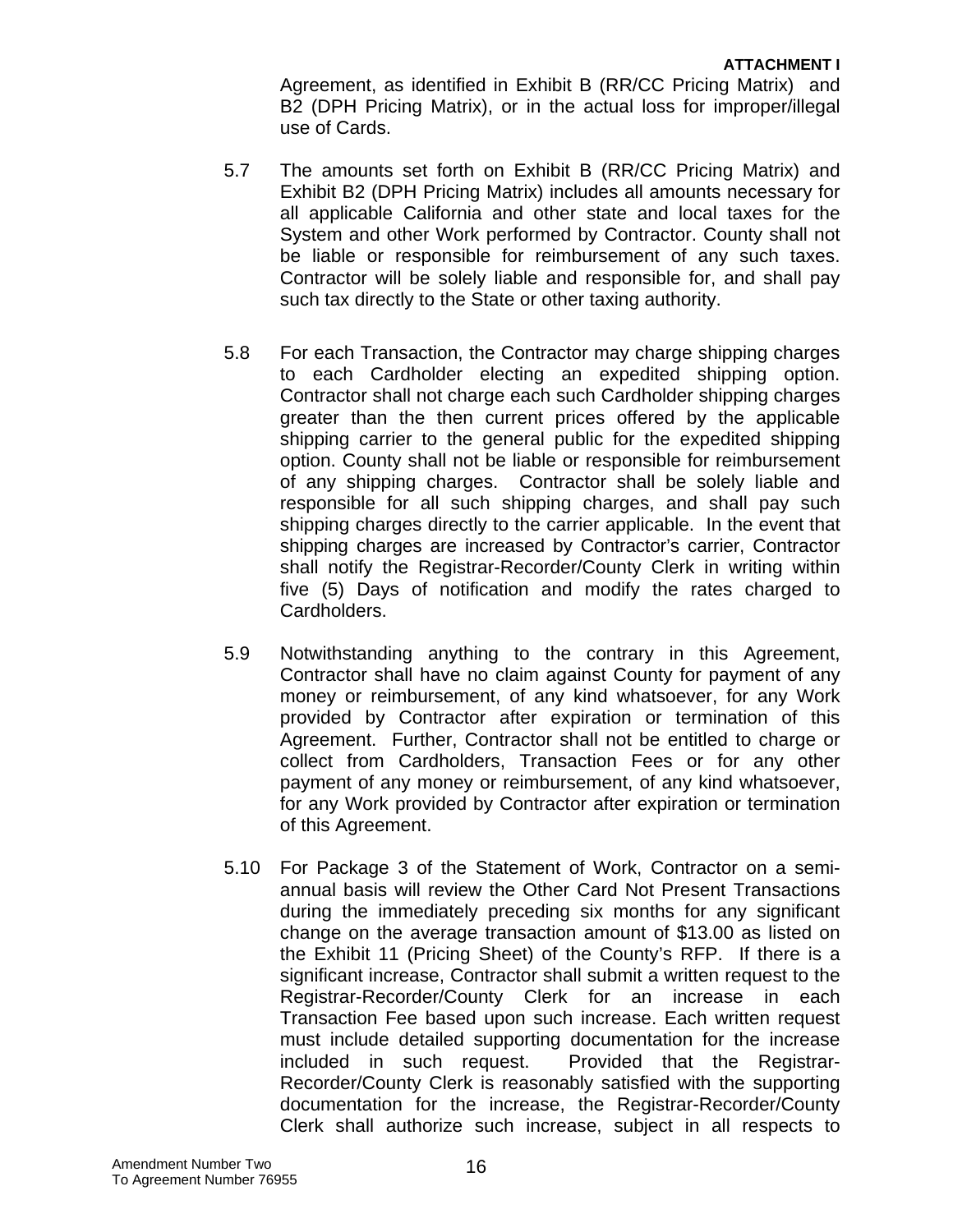## **ATTACHMENT I**

execution of an Amendment in accordance with Paragraph 18.1 (Amendments). If authorized, each increase shall remain effective until Contractor submits the next request and is approved under this Paragraph 5.10. If during the Initial Term, Contractor is not able to demonstrate a significant increase in the average Transaction amount of Other Card Not Present Transaction, then no further requests will be granted under this Paragraph 5.10 and requests shall be limited to those under Paragraph 5.5. For each Transaction Fee, the cumulative increase granted under this Paragraph 5.10 shall not exceed \$2.00."

5. Paragraph 6.0 (Administration of Contract - County) of the Agreement, the first paragraph is hereby deleted in its entirety and is replaced by a new first paragraph to read as follows:

"A listing of all County Administration referenced in the following Paragraphs are designated in Exhibit F (County's Administration – RR/CC) and Exhibit F2 (County's Administration - DPH). The County shall notify the Contractor in writing of any change in the names or addresses shown."

- 6. Paragraph 8.1.3 of the Agreement is hereby deleted in its entirety and is replaced by a new Paragraph 8.1.3 to read as follows:
	- "8.1.3 County's Project Director(s) of RR/CC or DPH, as the case may be, will initiate any County-requested Custom Programming Modifications by submitting a Custom Programming Modification Request Form substantially in the form of Exhibit N hereto (each a "Custom Programming Modification Request") to Contractor's Project Director. With respect to each County-requested Custom Programming Modification, the Parties thereafter will proceed in accordance with, as applicable, Subtask No. 9.3 of Package 1; Subtask 9.2 of Packages 2, 3 and 5; and Subtask 9.3 of Package 4."
- 7. Paragraph 13.1 of the Agreement is hereby deleted in its entirety and is replaced by a new Paragraph 13.1 to read as follows:
	- "13.1 The System Software identified as "Third Party Software" on any of Attachment 1-C to Package 1 of the SOW, Attachment 2-C to Package 2 of the SOW, Attachment 3-C to Package 3 of the SOW, Attachment 4-C of Package 4 of the SOW, and Attachment 5-C of Package 5 of the SOW (with respect to each Package, collectively "Third Party Software"), is owned by third parties. No other software included in the System Software is owned by third parties other than the Third Party Software. Contractor represents and warrants that it has not modified and will not modify, such Third Party Software. Contractor represents and warrants that such Third Party Software shall, together with the remainder of the System Software, fully satisfy all Specifications and other requirements of this Agreement without the need for any modification of the Third Party Software by Contractor or otherwise."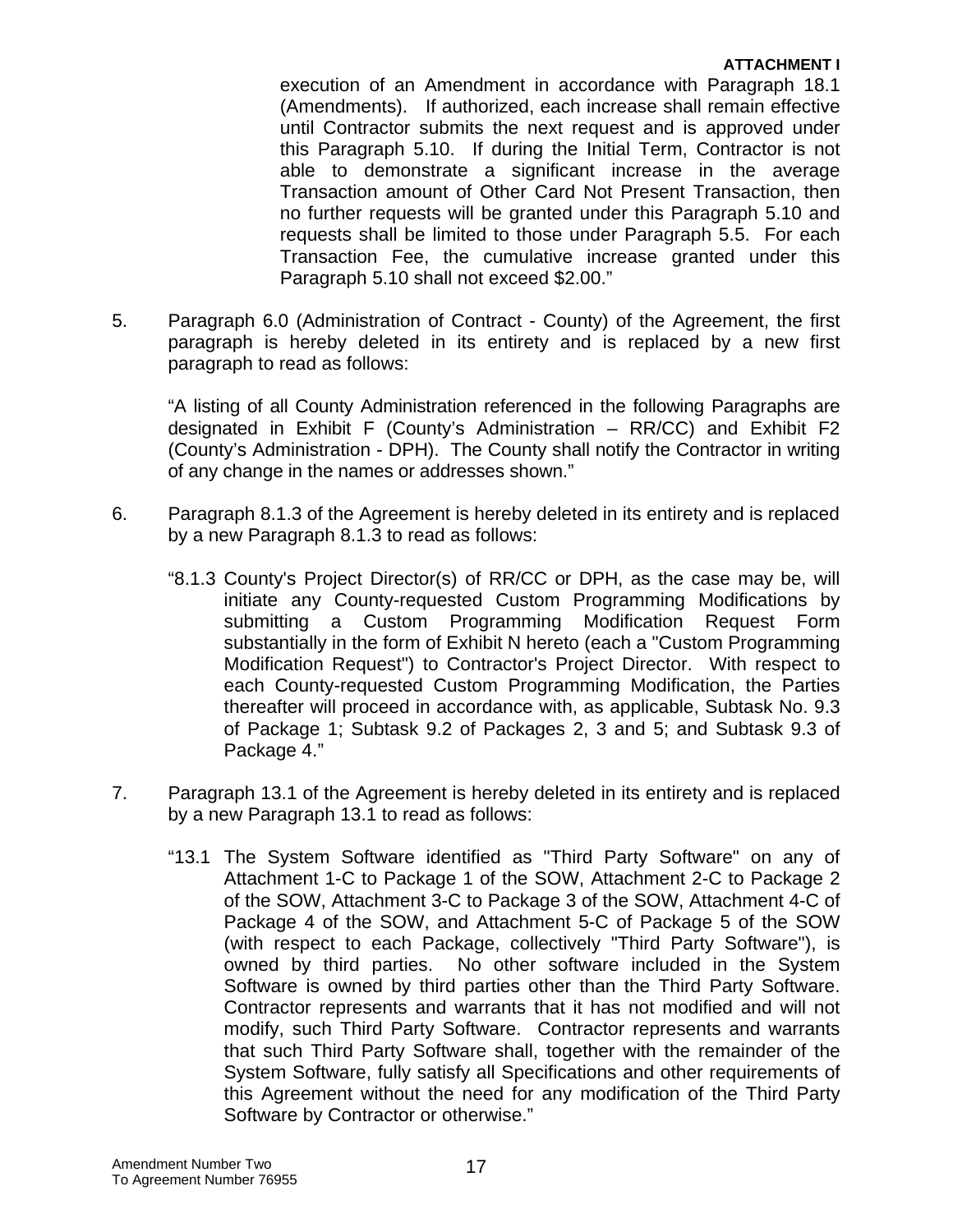- 8. Paragraph 18.1.5 of the Agreement is hereby deleted in its entirety and is replaced by a new Paragraph 18.1.5 to read as follows:
	- "18.1.5 In the event there is a change in the fees and/or categories of documents listed in Exhibit C (RR/CC Fees) and/or Exhibit C2 (DPH Fees) then the applicable Exhibit C (RR/CC Fees) and/or Exhibit C2 (DPH Fees) shall be deemed to be updated to reflect such change without any further action by any of the Parties. Promptly following such change, RR/CC's Project Director(s) shall provide the Contractor with an updated Exhibit C (RR/CC Fees) and/or Exhibit C2 (DPH Fees) including such change."
- 9. Paragraph 18.23.6 of the Agreement is hereby deleted in its entirety and is replaced by a new Paragraph 18.23.6 to read as follows:
	- "18.23.6 Performance Bond: Contractor shall furnish for the purpose of this Agreement performance security in the form of a performance bond, a certificate of deposit (CD), or irrevocable letter of credit (LOC) in a form and from a financial institution acceptable to County in the amounts of \$50,000 for RR/CC and \$70,000 for DPH through the expiration or other termination of the Agreement."
- 10. Subparagraph (a) of Paragraph 18.46.1 of the Agreement is hereby deleted in its entirety and is replaced by a new Subparagraph (a) of Paragraph 18.46.1 to read as follows:
	- "(a) Contractor shall: (i) stop performing Work under the Agreement on the date specified in, and to the extent specified in, the notice of termination; (ii) continue performing in accordance with this Agreement such Work as shall not have been terminated by such notice; (iii) promptly transfer to County all completed Work and Work in process that relates to that portion of the Agreement or Work terminated by such notice in a media reasonably requested by County; (iv) except as otherwise required by applicable law or regulation promptly return to County or destroy, as determined by County's Project Director(s), any and all Confidential Information that relates to that portion of the Agreement or Work terminated by such notice (County shall have the right to request certifications from Contractor's authorized representatives that no copies of the Confidential Information have been retained by or on behalf of Contractor); (v) tender promptly payment to County of all RR/CC Fees and DPH Fees that relate to that portion of the Agreement or Work terminated by such notice; (vi) tender promptly payment to County, and shall continue to tender payment for the duration, of all accrued interest under Paragraph 5.4 of the Agreement, to the extent applicable; (vii) tender promptly payment to County, and shall continue to tender payment for the duration, of any liquidated damages levied pursuant to Paragraph 18.24 (Liquidated Damages), of the Agreement, to the extent applicable; and (viii) maintain all material including books, records, documents, or other evidence bearing on the costs and expenses of the Contractor under this Agreement in accordance with Paragraph 18.35 (Record Retention and Inspection/Audit Settlement)."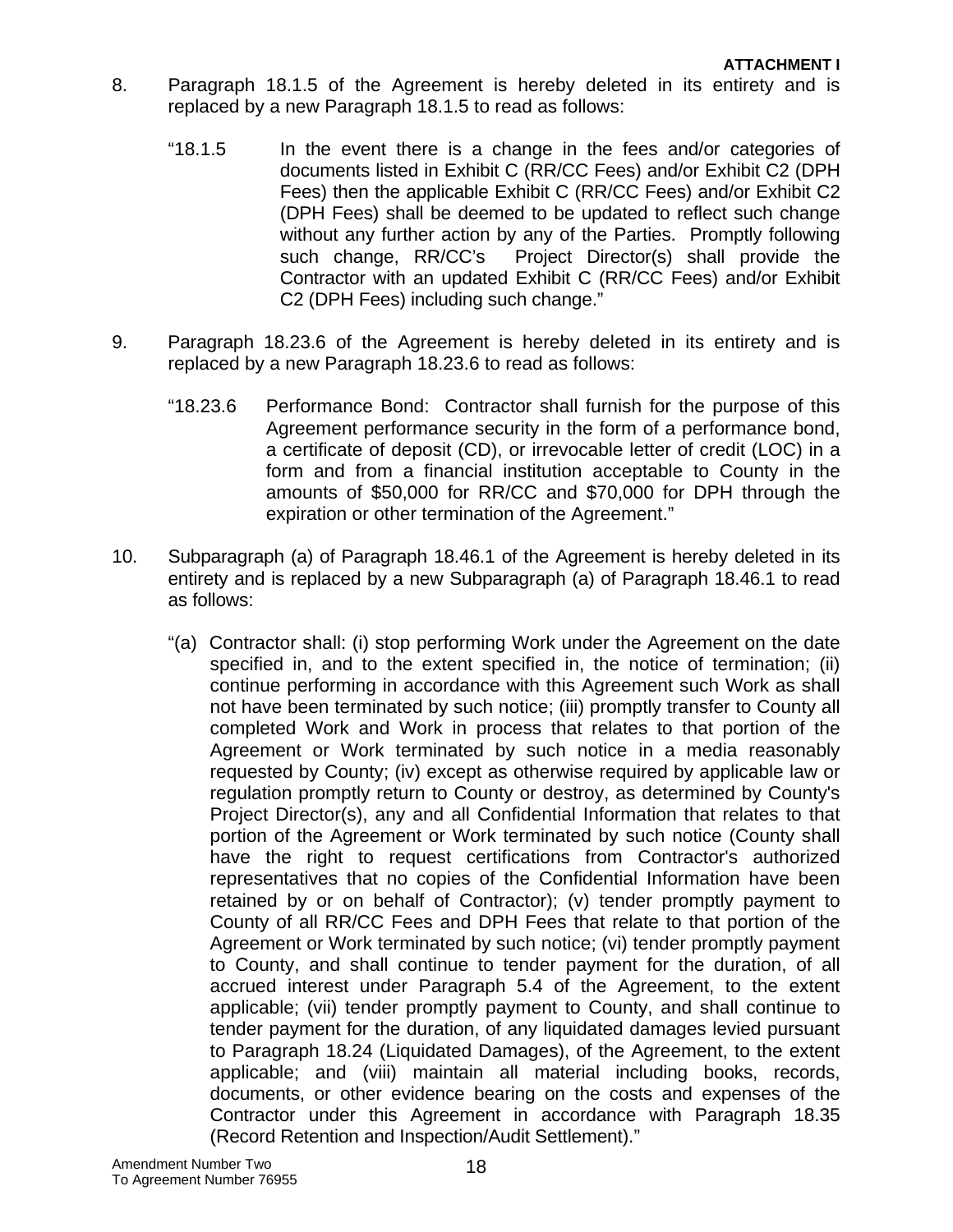11. Paragraph 18.55 (Warranty of Compliance with County's Defaulted Property Tax Reduction Program) is hereby incorporated into the Agreement, as amended by this Amendment Number Two, immediately following Paragraph 18.54 (Survival), as follows:

# "18.55 WARRANTY OF COMPLIANCE WITH COUNTY'S DEFAULTED PROPERTY TAX REDUCTION PROGRAM

Contractor acknowledges that County has established a goal of ensuring that all individuals and businesses that benefit financially from County through contract are current in paying their property tax obligations (secured and unsecured roll) in order to mitigate the economic burden otherwise imposed upon County and its taxpayers.

Unless Contractor qualifies for an exemption or exclusion, Contractor warrants and certifies that to the best of its knowledge it is now in compliance, and during the term of this Agreement will maintain compliance, with Los Angeles County Code Chapter 2.206."

- 12. Paragraph 18.56 (Termination for Breach of Warranty to Maintain Compliance with County's defaulted Property Tax Reduction Program) is hereby incorporated into the Agreement, as amended by this Amendment Number Two, immediately following Paragraph 18.55 (Warranty of Compliance with County's Defaulted Property Tax Reduction Program), as follows:
	- "18.56 TERMINATION FOR BREACH OF WARRANTY TO MAINTAIN COMPLIANCE WITH COUNTY'S DEFAULTED PROPERTY TAX REDUCTION PROGRAM

Failure of Contractor to maintain compliance with the requirements set forth in Paragraph 18.55 "Warranty of Compliance with County's Defaulted Property Tax Reduction Program" shall constitute default under this Agreement. Without limiting the rights and remedies available to County under any other provision of this contract, failure of Contractor to cure such default within 10 days of notice shall be grounds upon which County may terminate this Agreement and/or pursue debarment of Contractor, pursuant to County Code Chapter 2.206."

- 13. Exhibit B (Pricing Matrix) of the Agreement is hereby deleted in its entirety and is replaced by a new Exhibit B (RR/CC Pricing Matrix), a true and correct copy of which is attached hereto and incorporated into the Agreement, as amended by Amendment Number Two.
- 14. Exhibit C (RR/CC Fees) of the Agreement is hereby deleted in its entirety and is replaced by a new Exhibit C (RR/CC Fees), a true and correct copy of which is attached hereto and incorporated into the Agreement, as amended by Amendment Number Two.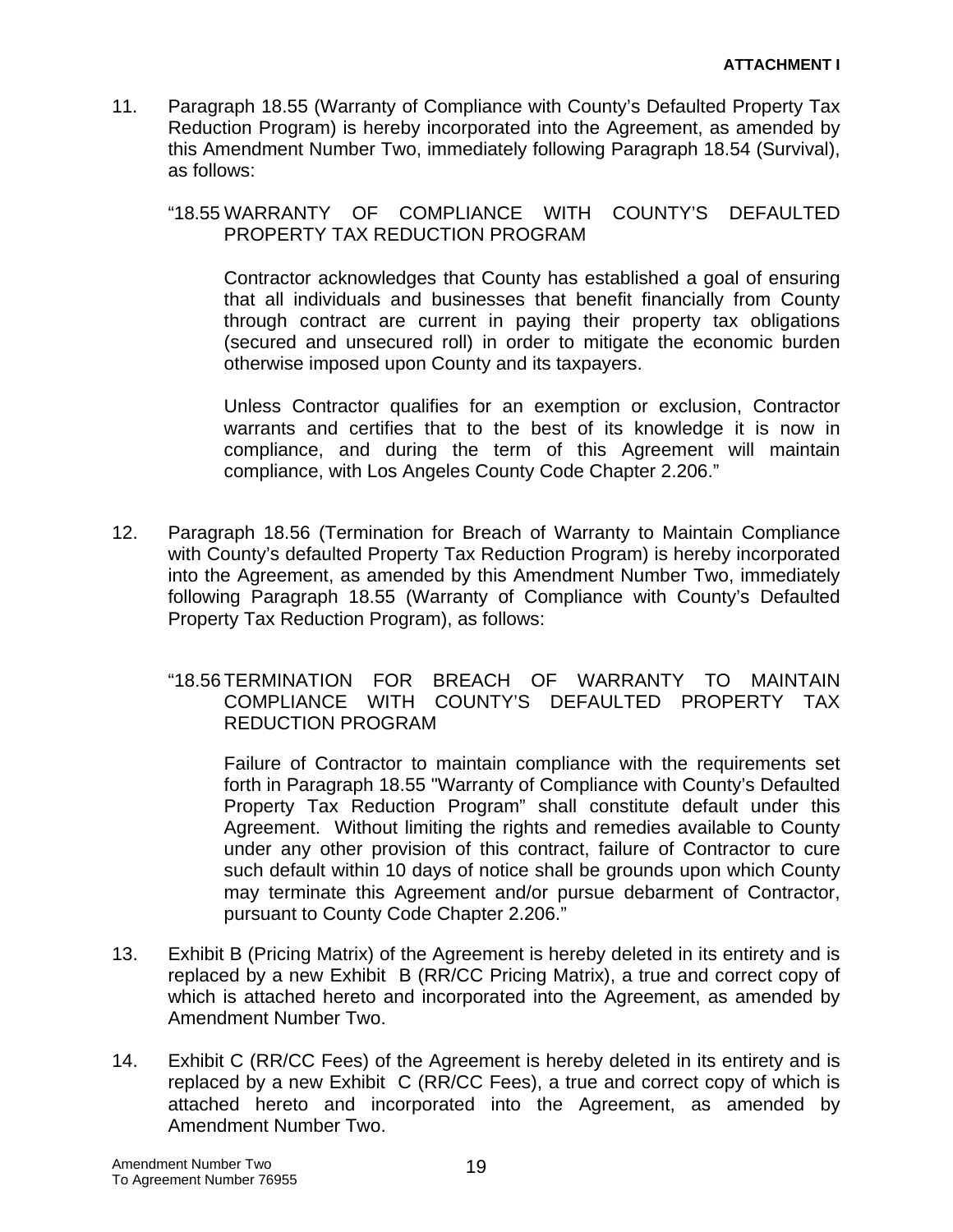- 15. Exhibit F (County's Administration) of the Agreement is hereby deleted in its entirety and is replaced by a new Exhibit F (RR/CC – County's Administration), a true and correct copy of which is attached hereto and incorporated into the Agreement, as amended by Amendment Number Two.
- 16. Exhibit O (Performance Requirements Summary Chart) of the Agreement is hereby deleted in its entirety and is replaced by a new Exhibit O (Performance Requirement Summary Chart), for which a true and correct copy is attached hereto and is incorporated into the Agreement, as mentioned by this Amendment Number Two.
- 17. The following Packages and Exhibits, for which a true and correct copies are hereto attached and are incorporated into the Agreement, as amended by this Amendment Number Two as follows:
	- Package 4 Department of Public Health: Online Transactions to the Statement of Work
	- Package 5 Department of Public Health: Card Present Transactions to the Statement of Work
	- Exhibit B2 DPH Pricing Matrix
	- Exhibit C2 DPH Fees
	- Exhibit F2 DPH County's Administration
	- Exhibit P2 Office Locations for Packages 4 and 5 DPH
- 18. Except as otherwise provided under this Amendment Number Two, the Agreement, as previously amended, including all preambles and recitals set forth herein and therein, shall remain unchanged and in full force and effect.

**/** 

**/** 

**/**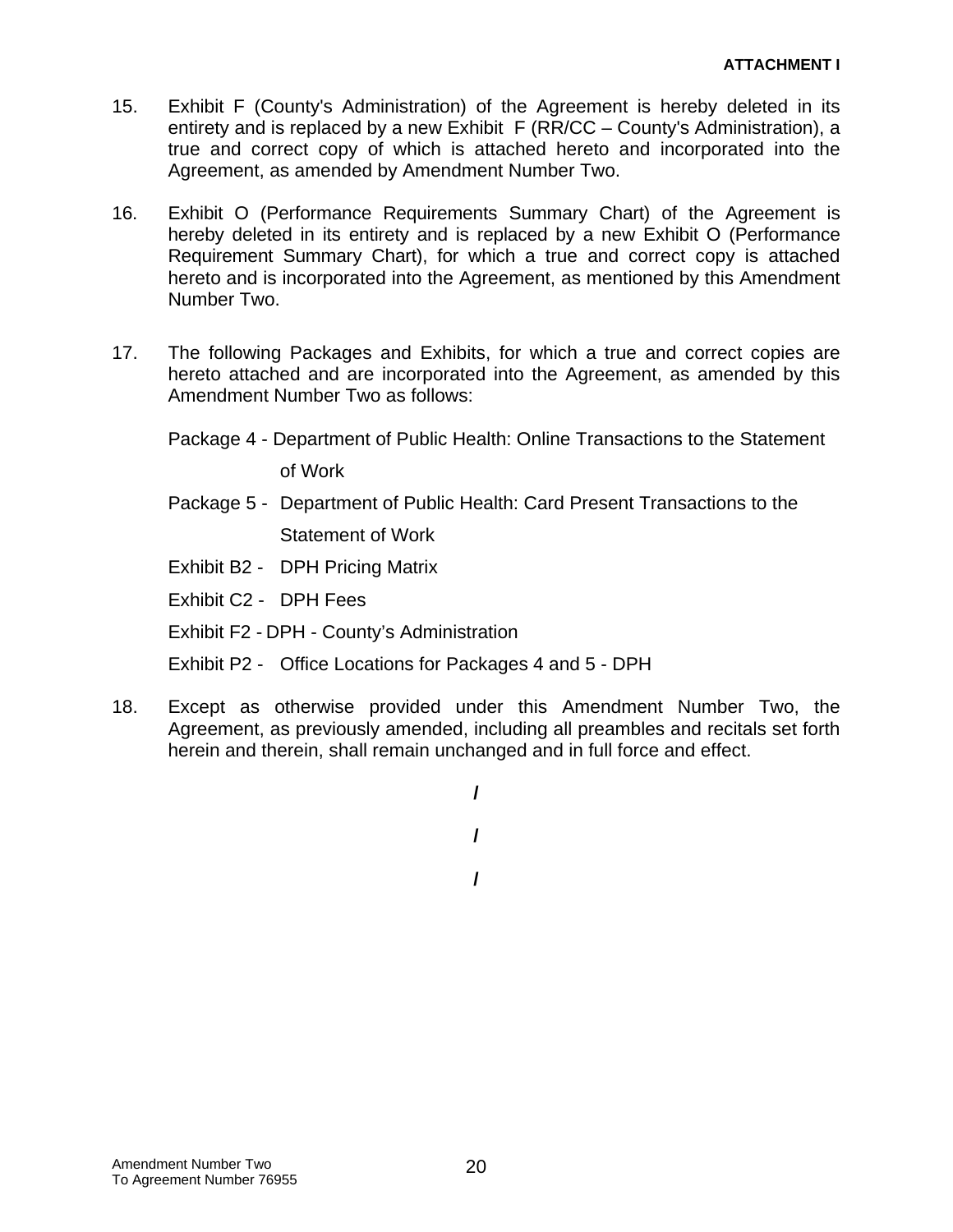## **AMENDMENT NUMBER TWO TO AGREEMENT NUMBER 76955 BY AND BETWEEN COUNTY OF LOS ANGELES AND LEXISNEXIS VITALCHEK NETWORK INC.**

IN WITNESS WHEREOF, Contractor has executed this Agreement, or caused it to be duly executed and the County of Los Angeles, by order of its Board of Supervisors has caused this Agreement to be executed on its behalf by the Mayor of said Board and attested by the Executive Officer-Clerk of the Board of Supervisors thereof, effective as of the day, month, and year first above written.

LEXISNEXIS VITALCHEK NETWORK, INC.

Bv  $SIG$ 

#### **COUNTY OF LOS ANGELES**

 $By_$ 

Mayor, Board of Supervisors

 $By$ 

**APPROVED AS TO FORM:** Andrea Sheridan Ordin **County Counsel** 

**Executive Officer-Clerk** Of the Board of Supervisors

**ATTEST: SACHI HAMAI** 

Bv

Amanda M.L. Drukker **Senior Deputy County Counsel** 

Amendment Number Two To Agreement Number 76955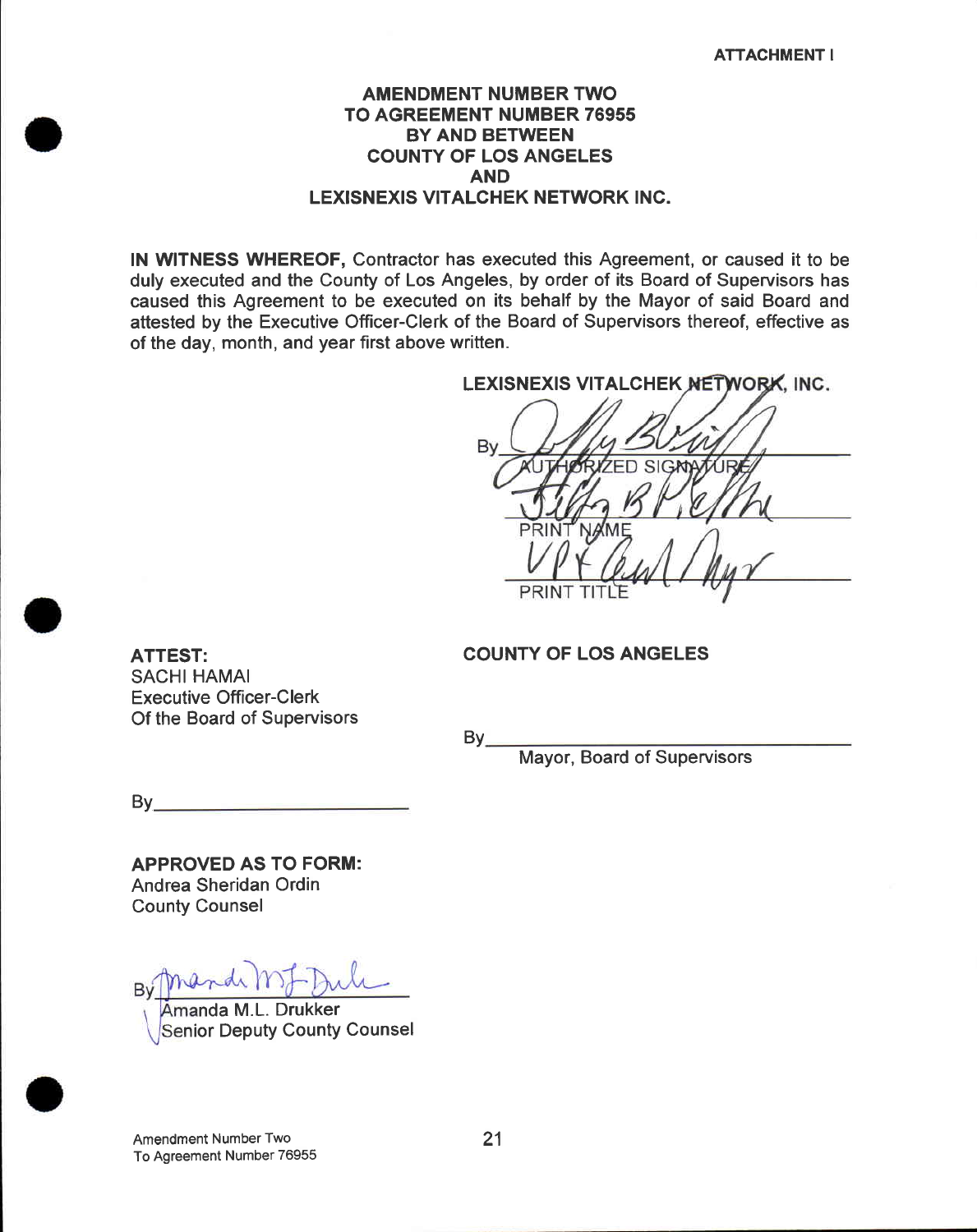# **EXHIBITS TO THE AGREEMENT**

# **STANDARD EXHIBITS**

- Exhibit A Statement of Work
- Exhibit B RR/CC Pricing Matrix
- Exhibit B2- DPH Pricing Matrix
- Exhibit C RR/CC Fees
- Exhibit C2- DPH Fees
- Exhibit D County's RFP [incorporated by reference]
- Exhibit E Contractor's Proposal [incorporated by reference]
- Exhibit F County's Administration RR/CC
- Exhibit F2- County's Administration DPH
- Exhibit G Contractor's Administration
- Exhibit H Certificate of Completion
- Exhibit I Acknowledgement, Confidentiality and Assignment Agreement
- Exhibit J Contractor's EEO Certification
- Exhibit K Jury Service Ordinance
- Exhibit L Safely Surrendered Baby Law
- Exhibit M Notice to Employees Regarding the Federal Earned Income Credit (IRS Notice 1015)
- Exhibit N Custom Programming Modification Request
- Exhibit O Performance Requirements Summary Chart
- Exhibit P Office Locations for Packages 2 and 3 RR/CC
- Exhibit P2- Office Location for Packages 4 and 5 DPH
- Exhibit Q Global Payments Direct Subcontract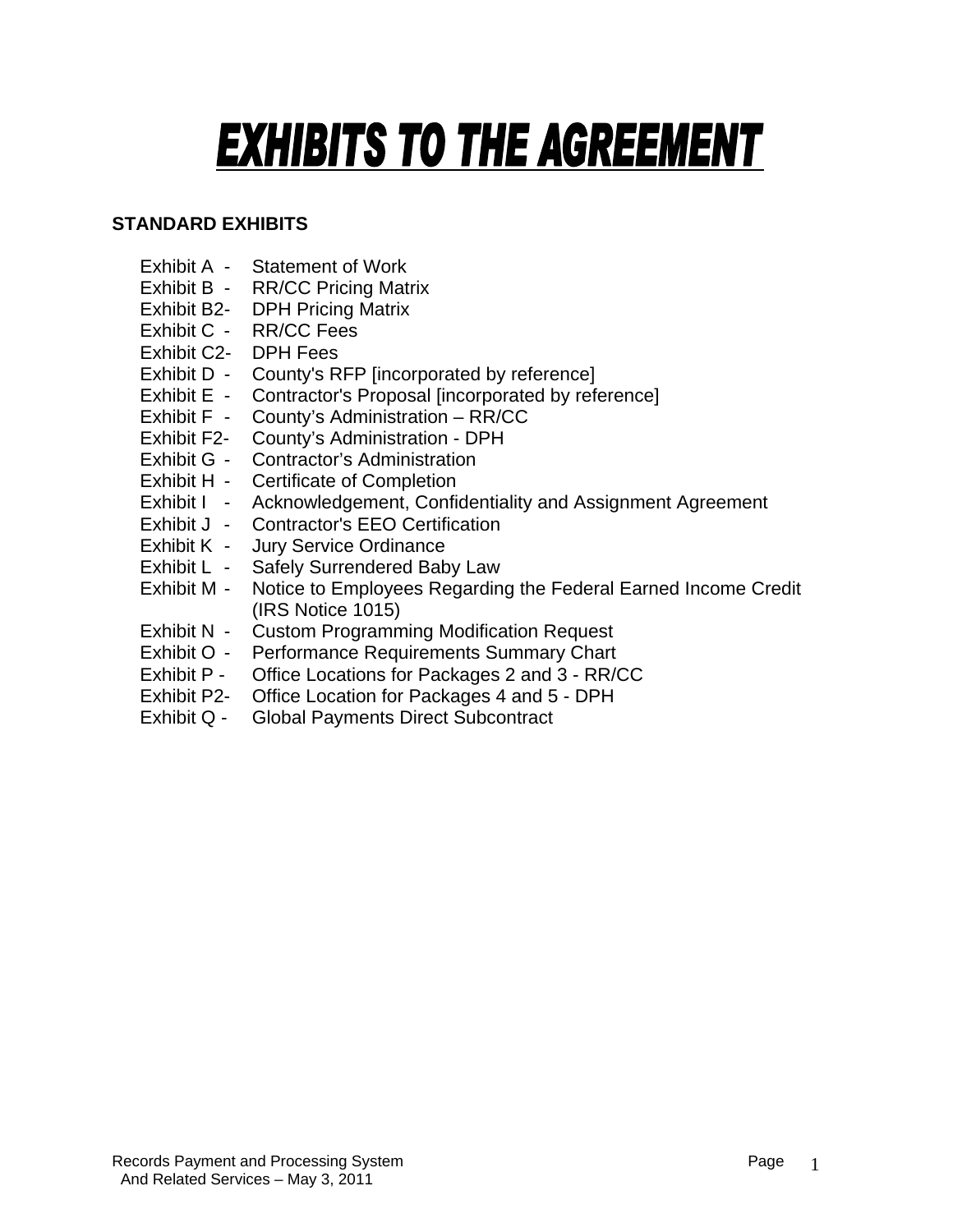# **STATEMENT OF WORK PACKAGE 4 – ONLINE TRANSACTIONS**

# **1. SCOPE OF WORK**

This Package and all attachments hereto (collectively, this "Package") describes the project information for Online Transactions for DPH. County's expectation is that the resultant Contractor must have the capability to process at least 350 Online Transactions per day and meet all service levels set forth in this Package. The number of Online Transactions per day is an expectation and does not guarantee a certain amount of business. During the Term of the Agreement, Contractor shall ensure its capacity to process increasing volumes of Online Transactions maintaining all the service levels specified in this Package.

The Contractor shall provide all applicable services, software, hardware, equipment, labor, materials, and supplies (except paper) necessary to provide all Work described under this Package, including accepting and processing the Card or payments described in this Package, and shall charge a Transaction Fee to customers under this Package for each Transaction. The County expects that no other amounts will be due and payable to the Contractor under this Package for performing the Work under this Package.

Contractor responsibilities with respect to this Package include, but are not limited to: (i) customizing an existing funeral home application portal (developed by Contractor) for accepting fees related to death certificates (Vital Records) processing and Card information/payments; (ii) providing an account management function for unique login and password access to funeral home portal; (iii) receiving scanned documents of notarized Certificate of Identity from DPH staff and storing digital images of notarized Certificate of Identity corresponding to individual accounts; (iv) providing a back-end administrative tool for account management; (v) providing Workstations with dedicated communication/data lines if needed (vi) securely transmitting completed requests to DPH for processing; (vii) arranging for expedited mail services when customers select this option; (viii) providing a queuing management system for order fulfillment; (ix) providing a toll-free number for funeral home staff and DPH staff to obtain technical support and/or assistance with system problems, errors, etc. (x) verifying customers' Card and billing information to ensure the information on record matches with the Card Issuer; (xi) providing option to enter a separate shipping address if not the same as information on profile of user placing the order; (xii) providing option to enter a separate payer with a mechanism, such as a checkbox, to display a separate payer page upon selection; (xiii) provide real time order status to the funeral homes through the portal ;(xiv)providing core reports such as Invalid Login Attempts, New Users Report, and User Access Report (xv) providing Operations Services and Maintenance and Support Services as described in this Package; (xvi) providing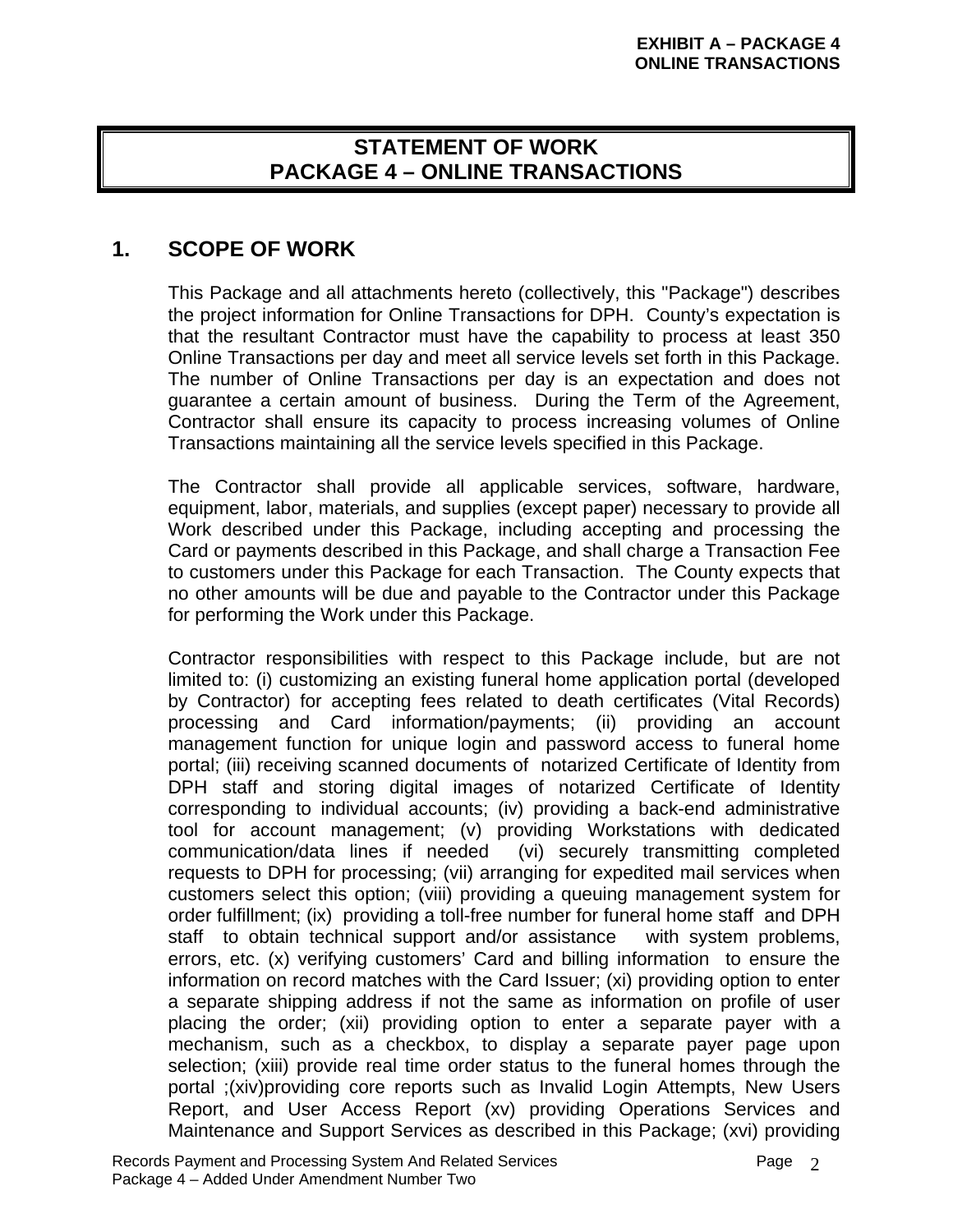the level System security described in this Package; (xvii) collecting of all fees; (xviii) remitting to the County the DPH Fees in accordance with Paragraph 5.3 in the body of the Agreement; and (XIX)assuming all risk of chargebacks and/or other Card adjustments.

Contractor shall complete and deliver all software, hardware, other goods, maintenance and support and related project management and other services to accomplish all of the Tasks set forth in this Package including completion and delivery of the System for this Package to the County's Project Director(s)'s satisfaction. The System for this Package shall include functions that directly support DPH's existing website. The System must operate in accordance with the requirements set forth in Attachments 4-A (Functional Requirements) and Attachment 4-B (Business Requirements) to this Package, the other Specifications, and otherwise with this Agreement. Unless otherwise expressly stated, all Work described in this Package or the Agreement shall be performed by Contractor, and Contractor shall be fully responsible for said performance.

Contractor shall use standard DPH software set forth below when preparing Deliverables. Contractor shall provide Deliverables which are to be delivered in a file format, in a format which is importable to the following standard DPH software:

- Microsoft Word .doc
- Microsoft Excel .xls
- Portable Document Format .pdf

# **2. TASKS AND DELIVERABLES**

The following Tasks, and associated subtasks and Deliverables, shall be addressed in the Project Plan prepared pursuant to Task 1:

# **TASK 1 - PROJECT PLANNING AND MANAGEMENT**

# **SUBTASK 1.1: KICK-OFF MEETING**

County will schedule a kickoff meeting with Contractor to occur within seven (7) business days of the effective date of Amendment Number Two to the Agreement ("Amendment Two Effective Date") to discuss and modify as necessary the Project Plan provided by Contractor.

# **Subtask 1.1 Deliverable**:

Kickoff meeting within seven (7) business days of Amendment Two Effective Date.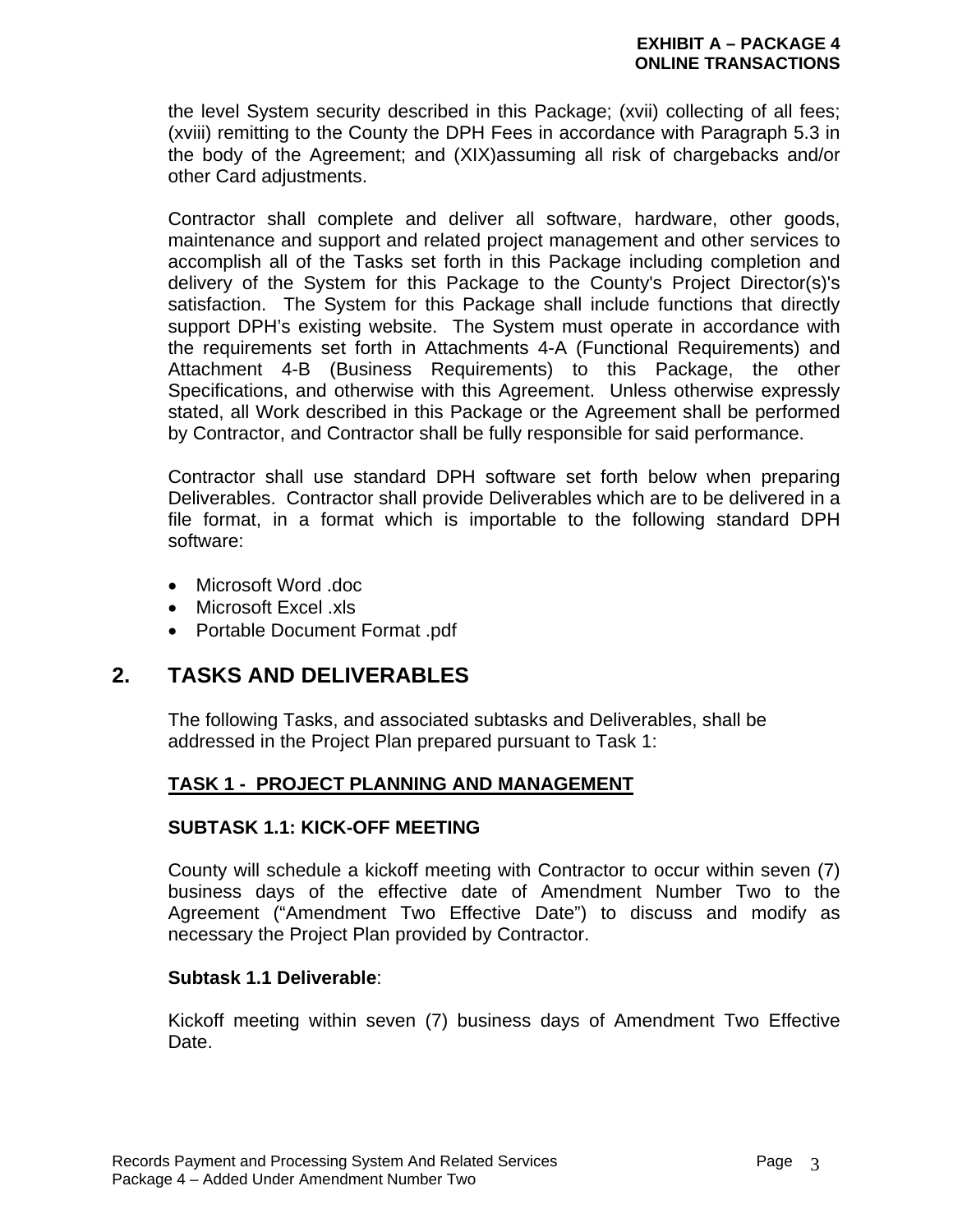# **SUBTASK 1.2: REVISED PROJECT PLAN**

- (a) Contractor shall prepare a Project Plan (the "Plan") which shall be a comprehensive and detailed Plan for the System implementation consistent with this Package that includes the following areas:
	- Planning and Direction to include timeline of three (3) months to complete the project.
	- Staffing and Team Management with roles and responsibilities
	- Compliance with Data Security Guidelines
	- Incorporating County's business processes, security and technical requirements as stated in this Package
- (b) The Plan shall include the following:
	- 1. A full organizational chart detailing staff by classification and assignment including the name of Contractor's Project Manager or alternate management staff that will be assigned full-time to this project. Alternate management staff shall possess at least two (2) years experience in performing similar services. County must have access to Contractor's Project Manager and alternate management staff during normal business hours, Monday through Friday (except legal holidays), 8:00 a.m. to 5:00 p.m., Pacific Time. In addition, provide the escalation procedures and guidelines to be used by the County, as needed.
	- 2. A list of Contractor staff who will be assigned to provide on-site support for the following areas: a) Operations Services; b) Maintenance and Support Services. Include a short description of duties and responsibilities for each staff member.
	- 3. A list of Contractor's milestones, Tasks, and subtasks required to successfully complete and deliver on time the System, including the System Software, System Hardware, and/or Services, for this Package. Include a Gantt chart that lists all Tasks, start and end dates, responsibilities, assignments, and dependencies. At a minimum, all of the Tasks, subtasks, and Deliverables in this Package shall be included in the list.
	- 4. A list of Tasks and subtasks to be completed by County as requested by Contractor after review and approval by County's Project Director(s).
	- 5. Without limiting Paragraph 18.37 (Subcontracting) in the body of the Agreement, a list of Subcontractors that will be used by Contractor (including address, phone number, and main contact person) and a short description of services that will be provided by Subcontractor(s).
	- 6 Plan to incorporate County's business processes, security and technical requirements.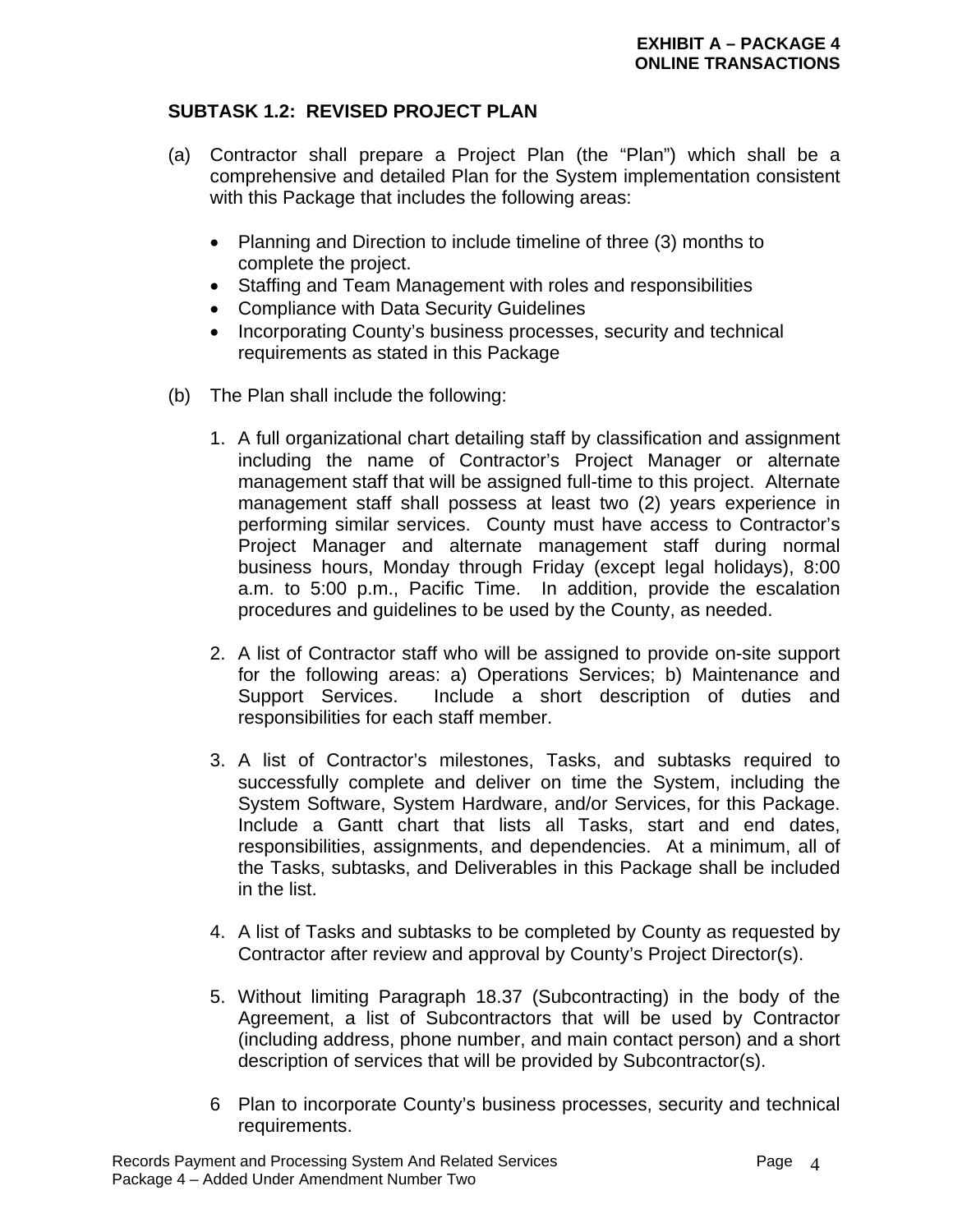# **Subtask 1.2 Deliverables:**

Plan that includes a schedule of individualized Tasks, subtasks, and Deliverables and other resource planning activities as described in Subtask 1.2.

# **SUBTASK 1.3: FINAL PROJECT PLAN**

Contractor shall submit the completed Plan, including attachments defined in this Package, and submit to County within five business (5) days of kickoff meeting.

- (a) County will review the Plan and submit changes to Contractor within three (3) days of receipt.
- (b) Contractor shall review the changes requested by County and be prepared to reject or approve the changes within 48 hours.
- (c) County shall have final approval of the Plan. County will monitor/oversee Contractor's progress based on the approved Plan.
- (d) Updates to the Plan based on the weekly Project Status Reports delivered under Subtask 1.4 will be reviewed and approved by County and, once approved, will be deemed to be included in the Plan originally approved under this Subtask 1.3.

# **Subtask 1.3 Deliverable:**

Final Project Plan.

# **SUBTASK 1.4: PROJECT MANAGEMENT IMPLEMENTATION**

- 1.4.1 During the implementation process, Contractor shall be required to manage project activities and resources, and track project status. This shall include identifying, managing and tracking all issues. Contractor shall report project status on a weekly basis through a Project Status Report. The Project Status Report shall be presented to the County's Project Director(s) and County's Project Manager(s). The report shall cover, at a minimum, project progress against the Plan, plans and outstanding issues. It shall also include any proposed updates to the Plan.
- 1.4.2 Contractor shall create a System that meets all expectations set forth in this Agreement, including the Specifications. Contractor shall be responsible for each step of the System's implementation process and provide an extensive quality assurance process to ensure quality is being met. DPH will assist Contractor's Quality Assurance (QA) team member by reviewing and testing System through each step of the process. Contractor will provide the results to County's Project Director(s) through a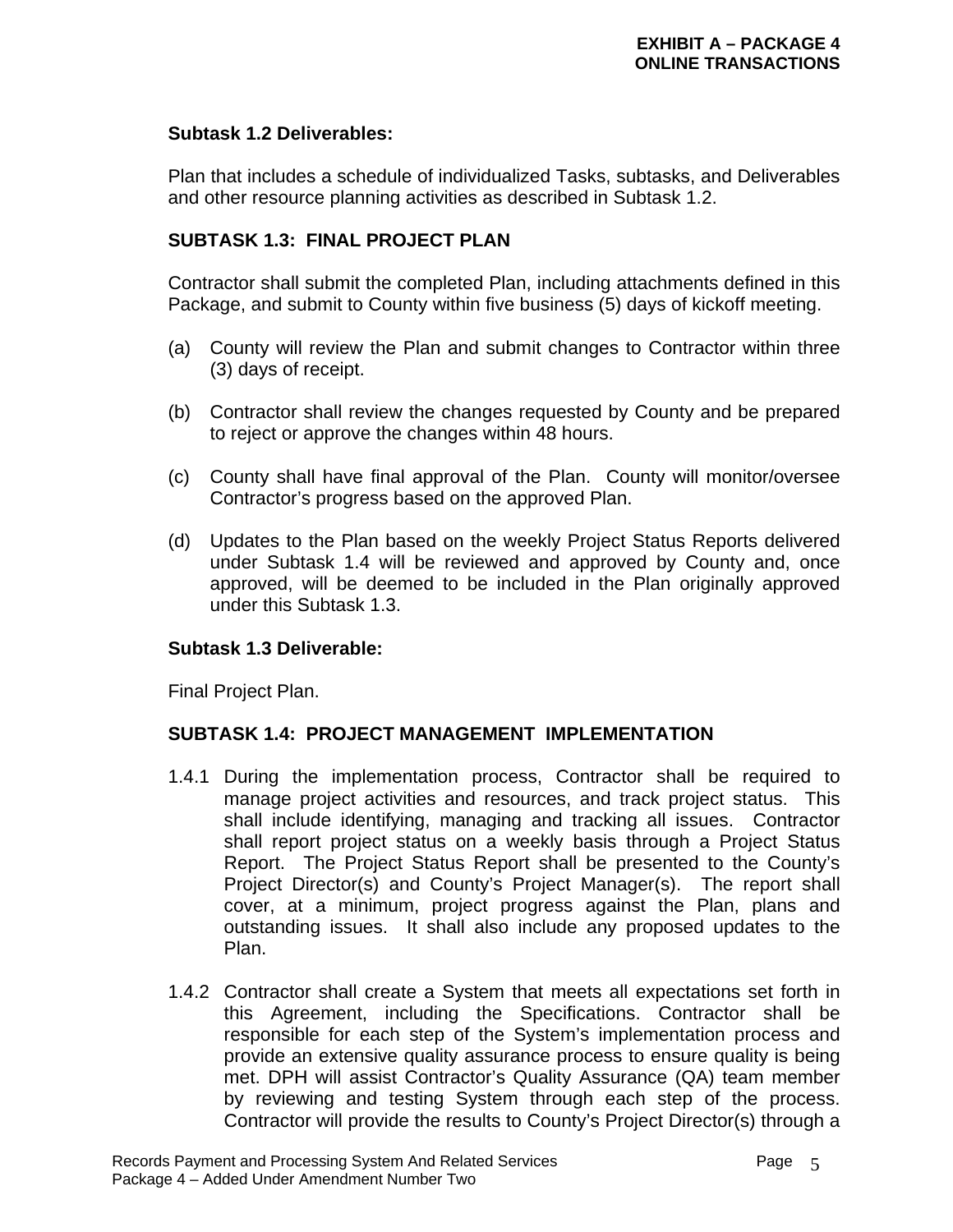Project Status Report on a weekly basis throughout the project implementation. Contractor shall notify County's Project Manager(s) within 24 hours of any issues and provide a weekly status report of resolution to include the improvement/corrective action measures taken within one (1) week of notification. County's Project Manager(s) may request a meeting as deemed necessary with Contractors Project Manager. This Subtask is in addition to the review, which will be conducted under Paragraph 18.13 (County's Quality Assurance Plan) of the Agreement.

1.4.3 Contractor shall provide a quality control plan to document the processes, practices and procedures to be used in order to measure the adherence to requirements during implementation. This plan shall be utilized during the implementation process and reviewed on an agreed-upon basis.

# **Subtask 1.4 Deliverables:**

Weekly Project Status Reports that cover project progress against the Plan, quality assurance, outstanding issues, and any proposed updates to the Plan.

# **SUBTASK 1.5: PROJECT MANAGEMENT - POST IMPLEMENTATION SUPPORT**

Commencing after the implementation process and continuing throughout the remainder of the Term of the Agreement, Contractor shall provide ongoing project management support to include managing and tracking all issues related to Operations Services and Maintenance and Support Services, including any failure of the System, including the System Software, System Hardware and/or Services, to perform in accordance with the Specifications, and otherwise with this Agreement.

In addition, Contractor shall be responsible to monitor the quality assurance platform. DPH may assist Contractor's Quality Assurance (QA) team member to ensure quality is being met by reviewing and testing System. Contractor will provide the results to County's Project Director(s) through a Project Status Report on a monthly basis. Contractor shall notify County's Project Manager(s) within 24 hours of any issues and provide a weekly status report of resolution to include the improvement/corrective action measures taken within one (1) week of notification. County's Project Manager(s) may request a meeting as deemed necessary. This Subtask is in addition to the review, which will be conducted under Paragraph 18.13 (County's Quality Assurance Plan) of the Agreement.

## **Subtask 1.5 Deliverable:**

- 1.5.1 Monthly Project Status Reports for ongoing project management to report any operational, quality assurance and maintenance and support issues.
- 1.5.2 Weekly status reports on any issues addressed and resolution provided.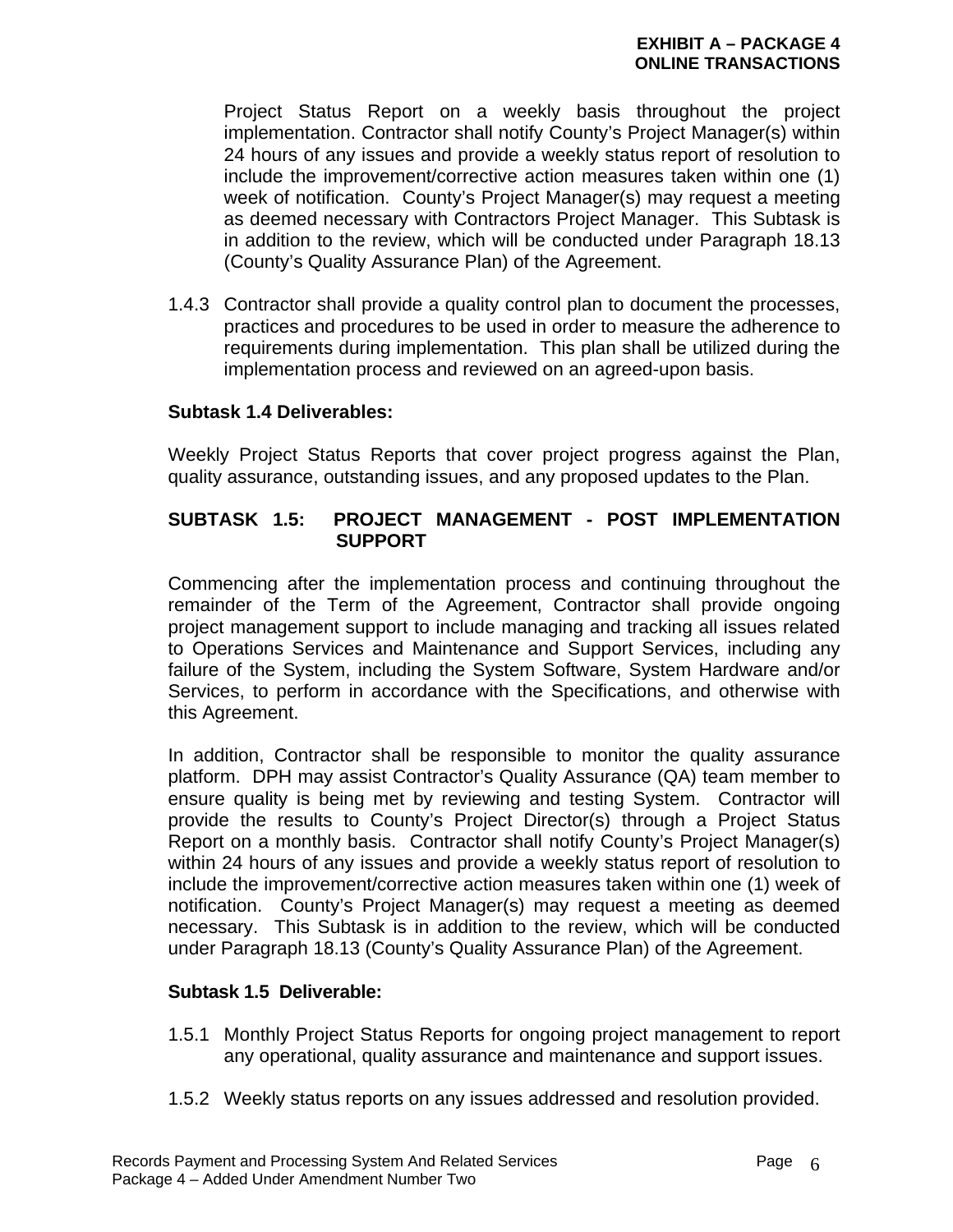# **SUBTASK 1.6: QUALITY CONTROL**

The Contractor shall be required to establish and utilize a comprehensive quality control plan (the "Control Plan") to assure the County a consistently high level of service throughout the Term of the Agreement. The Control Plan shall be submitted to the County's Project Manager(s) for review. The Control Plan shall include, but not be limited to, the following:

- 1.6.1 An inspection system covering all Services listed in the Exhibit O (Performance Requirements Summary (PRS) Chart). It must specify the activities to be inspected on both scheduled or unscheduled basis, frequency of inspections, and the title of the individual(s) who will perform the inspection.
- 1.6.2 A record of all inspections conducted by the Contractor, any corrective action taken, the time a problem was first identified, a clear description of the problem, and the time elapsed between identification and correction.
- 1.6.3 A method of ensuring uninterrupted service to DPH's customers in the event of a strike of the Contractor's employees or any other unusual occurrence (e.g. power loss) which would result in the Contractor being unable to perform the Work.

## **Subtask 1.6 Deliverable:**

Control Plan established to ensure quality and continuity of Service.

# **TASK 2 - SYSTEM ANALYSIS AND SITE ASSESSMENT**

# **SUBTASK 2.1: FUNCTIONAL ANALYSIS**

In this Task, Contractor shall work with DPH's staff to review and validate documented requirements as specified in Attachment 4-A (Functional Requirements) and Attachment 4-B (Business Requirements) to this Package. Contractor shall develop a set of detailed project tasks in two steps. The first step documents, at a high level, the customizations necessary for the System to support DPH's business requirements, thereby, defining the project scope. The second step defines the method for completing the functional and technical Tasks to support these requirements.

Contractor shall provide an overview of the System functionality (refer to Attachment 4-A to this Package) and subsequent implementation Tasks.

(a) Review business processes: Contractor shall conduct meetings with County's Project Manager(s) and subject matter experts to assess business needs, business processes and recommend changes, as needed.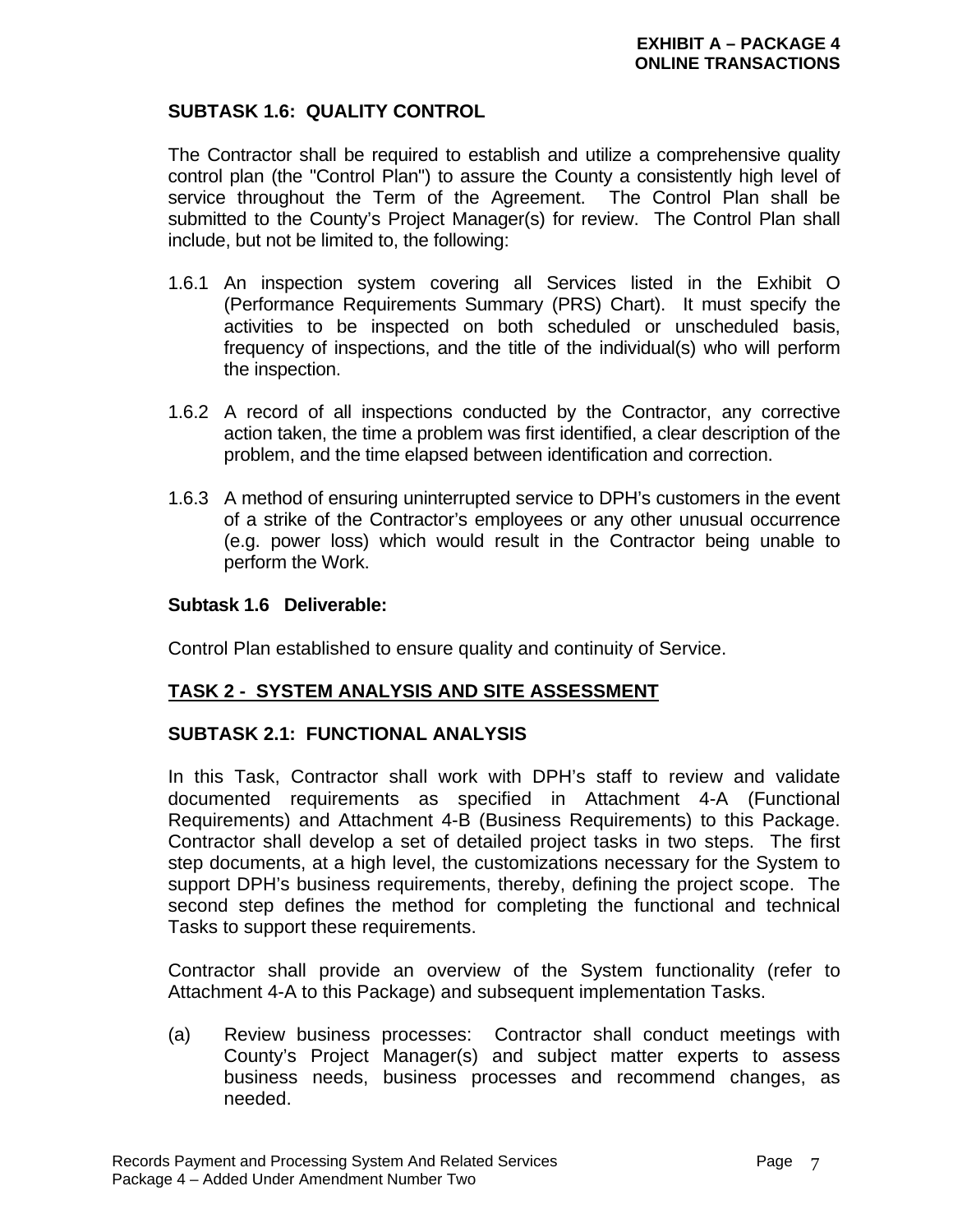b) Prototyping sessions: Contractor shall conduct prototyping sessions to demonstrate the capabilities of the proposed System to support the DPH's documented business requirements (Attachment 4-B to this Package). Contractor shall map the DPH's requirements and business processes to develop scripts for prototyping.

# **Subtask 2.1 Deliverable:**

- 2.1.1 Documentation outlining functional analysis on the customizations for the System including DPH's business requirements.
- 2.1.2 A complete working prototype of the System that meets all the requirements set forth in the business requirements.

# **SUBTASK 2.2: TECHNICAL ASSESSMENT**

In this Task, Contractor shall assess Transaction volumes, and technical platform for implementing the proposed System. This assessment shall be based on the DPH's current usage information, Transaction volumes, archival requirements, and growth projections.

# **Subtask 2.2 Deliverable:**

Report on the specifications developed during the Technical Assessment Task. The technical specifications shall include, but not be limited to:

- Schematic drawings to depict the deployment of the technical architecture
- Online architecture (Web and application server)
- Operations architecture to support:
	- o Printing (Ad hoc & Production reports)
	- o Security
	- o High Availability
	- o Data Archiving
	- o Backup/Restore
	- o Application Development
	- o Application Training
	- o Application Testing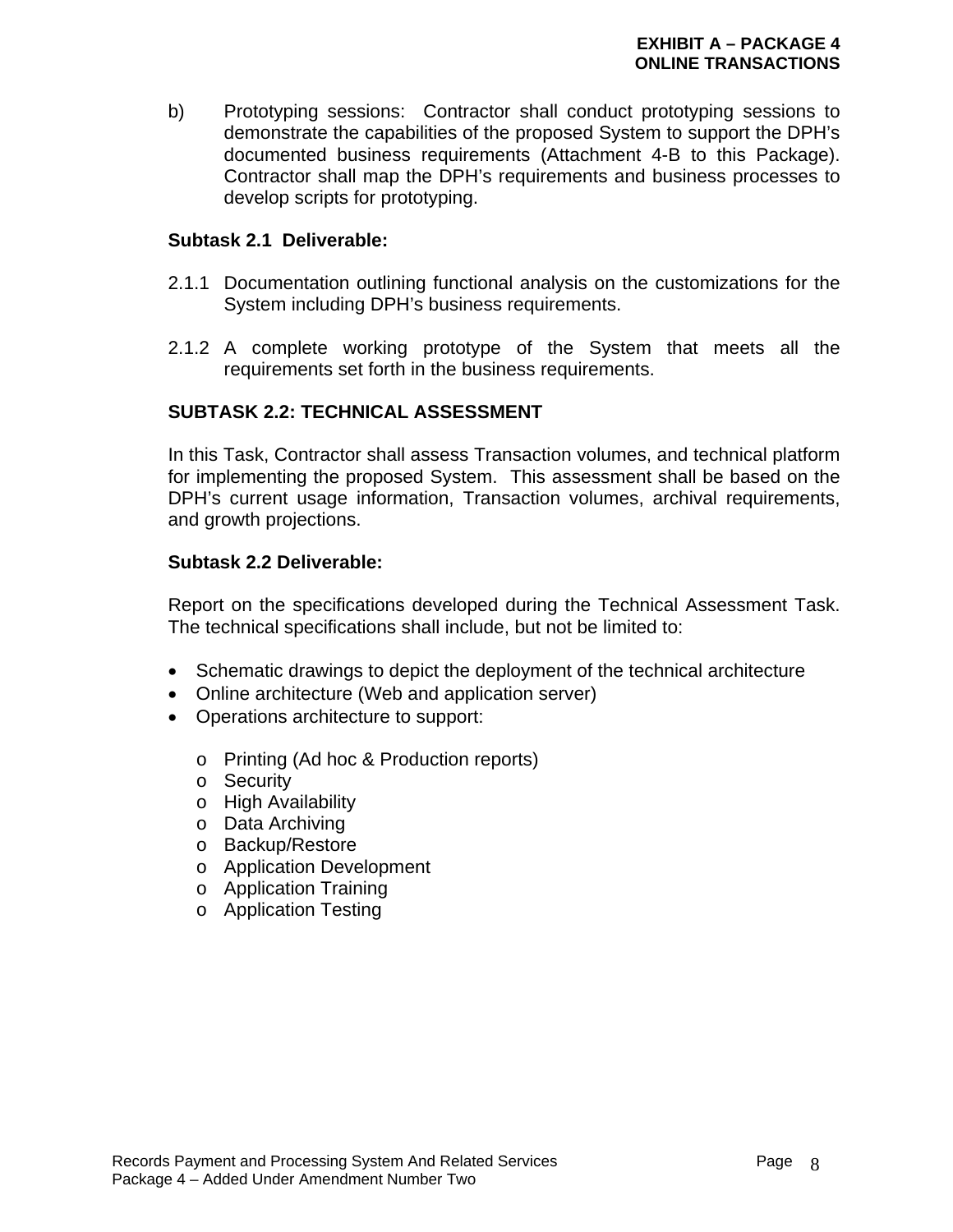# **TASK 3 – CUSTOMIZATION, INSTALLATION, AND CONFIGURATION FOR SYSTEM SOFTWARE AND SYSTEM HARDWARE**

# **SUBTASK 3.1: WEBSITE INSTALLATION, AND CONFIGURATION**

The Contractor shall customize, install and configure website which has the functionality described in Attachment 4-A (Functional Requirements) and Attachment 4-B (Business Requirements), to this Package and performs in accordance with the Specifications and otherwise with this Agreement.

The webserver and website shall be installed and configured using the Contractor's own hardware, hosted at the Contractor's location, with installation to take place at a pre-arranged time approved by County, utilizing Contractor's staff.

# **Subtask 3.1 Deliverable:**

Customize, install and configure a website which has the functionality described in Attachment 4-A (Functional Requirements) and Attachment 4-B (Business Requirements), in each case, to this Package and perform in accordance with the Specifications and otherwise with this Agreement.

# **SUBTASK 3.2: INSTALLATION AND CONFIGURATION OF WORKSTATION**

If needed, , Contractor shall install and configure using the Contractor's own hardware with installation to take place at a pre-arranged time approved by County, utilizing Contractor's staff with the assistance of DPH staff, as approved in advance by County's Project Director(s). The Workstations shall be set-up to process Card payments by communicating with Authorization Server, to print search slips, mailing labels, mail scanner for e-mail notification, summary reports, and proof ACH as required herein.

3.2.1 Workstations shall be installed at the following designated area:

| <b>DESIGNATED AREA:</b>                   | <b>QUANITY OF</b><br><b>WORKSTATIONS</b> |
|-------------------------------------------|------------------------------------------|
| Vital Records Office - District<br>Office |                                          |

Contractor may be required to install additional Workstations as the need arises at designated areas specified by County, at no cost, to the County. County will provide a ten day notice.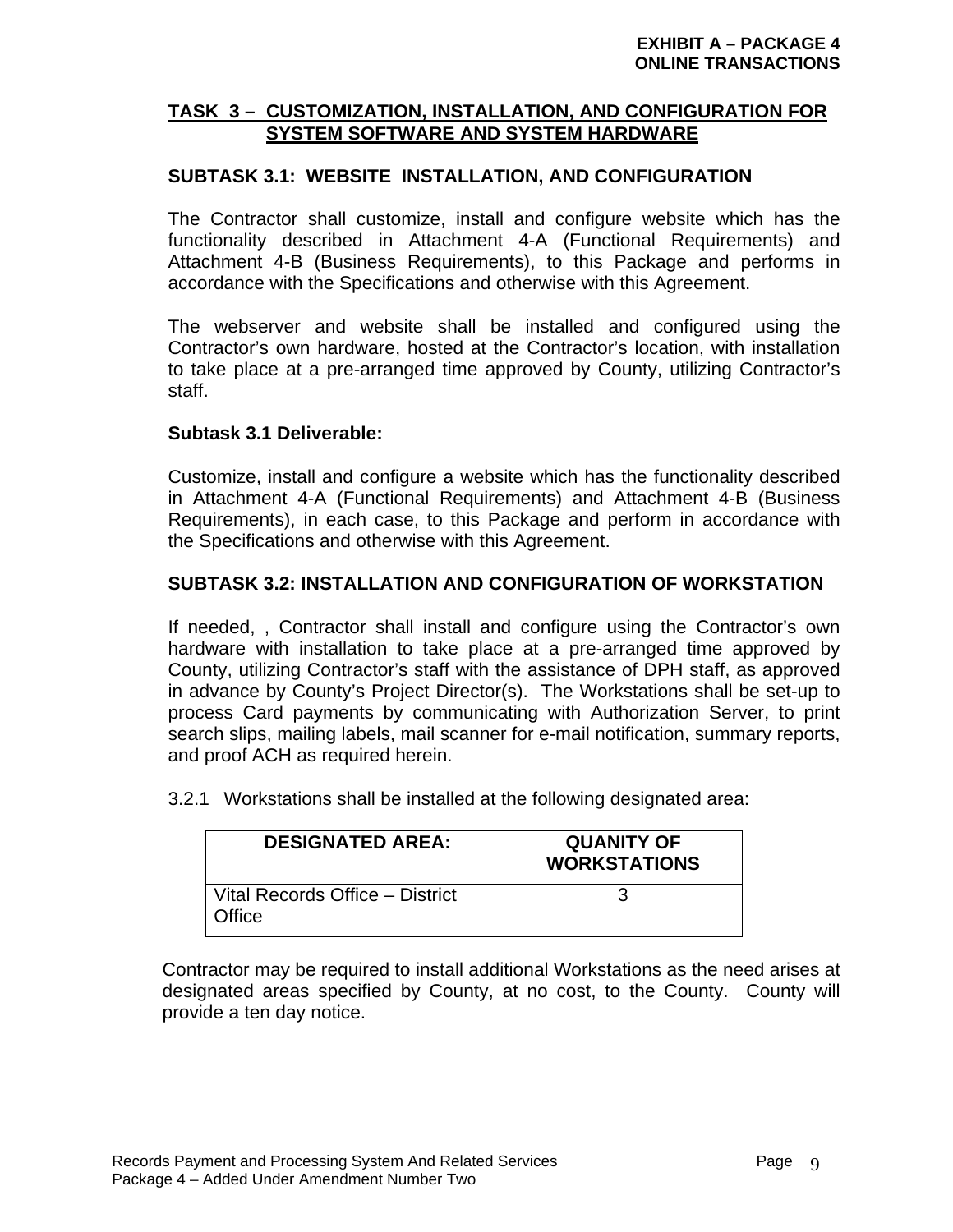## 3.2.2 Workstations:

- 1) Each workstation will be set-up to include:
	- a) 24" monitor
	- b) Network connectivity (between the County and Contractor)
	- c) Local Laser printer
	- d) System Hardware (specifications refer to Attachment 1-D).
- 2) Laser Printers: Contractor shall install two (2) laser printers for printing summary reports, search slips, and proof ACH payment. Printers shall accommodate all on-site printing associated with the Agreement. Contractor shall also provide all consumables, with the exception of paper, required by the printers. Contractor shall keep no less than one (1) spare printers on site, which will ensure less down time and reduce any printing backlog.
- 3) Scanner: Contractor shall install the scanner to scan regular mail receipts that will automatically generate an e-mail notification to the customer advising that the order has been processed and mailed.

### **Subtask 3.2 Deliverables:**

 If needed, install and configure Workstations which have the functionality described in Attachment 4-A (Functional Requirements) and Attachment 4-B (Business Requirements), including required consumables, laser printers, fax machines with communication lines and mail scanner to perform in accordance with the Specifications and otherwise with this Agreement.

## **SUBTASK 3.3: DOCUMENTATION**

Contractor shall provide operator's/user's guides and other Documentation for the development, installation, and confirmation of website, Interfaces and Workstations as specified in the other subtasks to this Task 3.

The Contractor shall provide five (5) electronic copies (PDF format) of the operator user's guide on a CDR or DVD-R, which may be printed or duplicated by the County as needed.

 The Contractor shall provide both updated operator's/user's guide and System Documentation as specified in Task 3 when revisions are made to any part of the System that materially change the Documentation provided prior to the implementation date of such revisions. Revised Documentation shall be provided to the County prior to any major Updates of the System.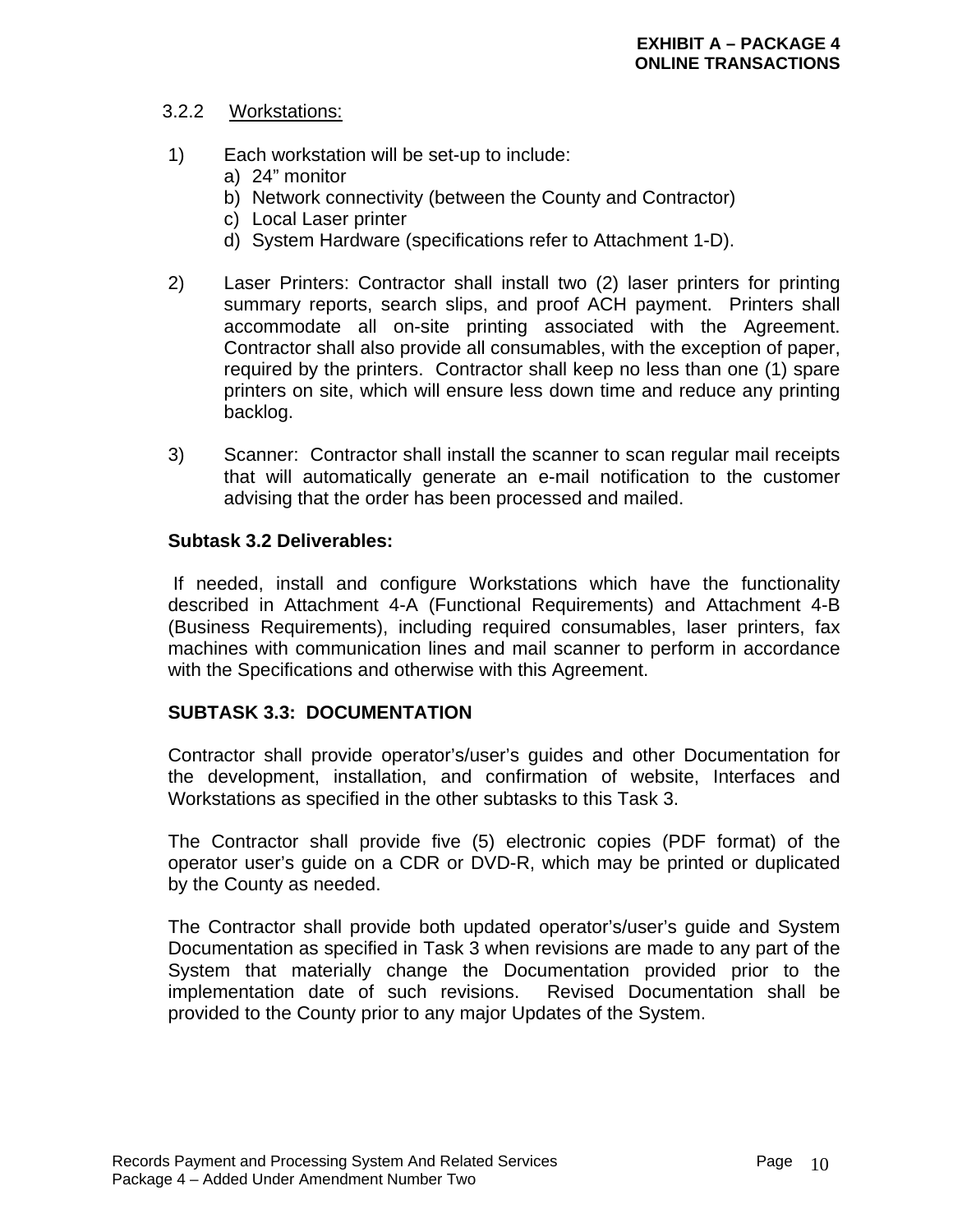### **Subtask 3.4 Deliverable:**

- 3.4.1 Complete operator's/user's guides and other Documentation for all subtasks under Task 3.0
- 3.4.2 Updated operator's/user's guides and other Documentation.

# **TASK 4 – SECURITY**

## **SUBTASK 4.1: STANDARDS AND GUIDELINES**

Contractor and all Work provided by, or on behalf of, Contractor shall comply with (a) all applicable data security standards and guidelines that may be published from time to time by the Association, any Card Issuer, or any Card processor including the Cardholder Information Security Program (CISP) and Payment Card Industry (PCI) Data Security Standard and (b) all applicable County information technology (i) policies from time to time included in Chapter 6 of County's Policy Manual, which can be accessed at http://countypolicy.co.la.ca.us/ and (ii) standards from time to time published by the County's Chief Information Security Officer (CISO) and provided by County's Project Director(s) to Contractor.

 Contractor shall be and remain a CISP and PCI certified service provider and be certified by any other Card Issuers, Card Processor or Associations that have mandatory security requirements with which Contractor must comply in order to perform the Tasks, Deliverables, goods, Services and other work from time to time under this Agreement. Contractor shall prepare and deliver notification to County within 72 hours of Contractor's notification of decertification, a corrective action plan on how to mitigate and fix all issues to reinstate certification. Contractor shall implement each corrective action plan within five (5) business days of notification to County.

### **Subtask 4.1 Deliverables:**

- 4.1.1 Certified letter of CISP and PCI prior to System's Acceptance and Certification as specified in Subtask 8.3.
- 4.1.2 Notice within 72 hours of Contractor's decertification and a corrective action plan.
- 4.1.3 Corrective action plan within five (5) business days of notification to County.

## **SUBTASK 4.2: FILE TRANSFER AND ONLINE TRANSACTIONS**

Contractor shall install and configure a dedicated data server for the Secure File Transfer Protocol (SFTP).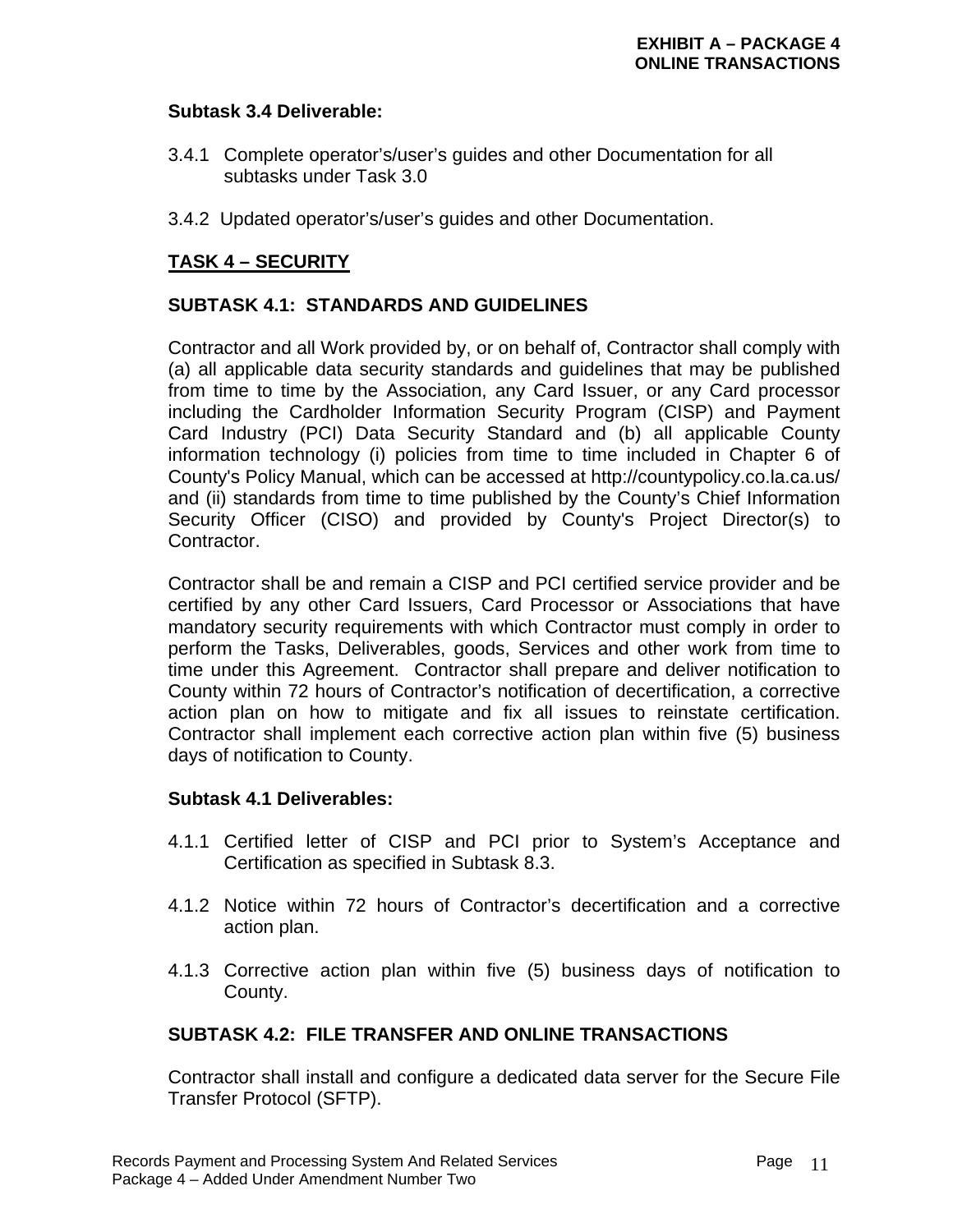Contractor shall maintain FTP file encryption of using a minimum of 256-bit Advanced Encryption Standard (AES) for all data exchanges between County and Contractor. All Online Transactions must be protected by public-key encryption utilizing Secure Socket Layer (SSL) Internet Security Protocol. Should another encryption standard be required or proposed, then both the County's Project Manager(s) and Contractor shall meet and agree. Any changes to the security level shall be documented in writing.

Contractor shall use and require use of SSL version 3, of at least 128-bit Triple Data Encryption Standard (Triple-DES) for all portions of the System hosted by Contractor and all portions of the System hosted or housed by County but maintained by Contractor. Contractor is responsible for maintaining a current SSL certificate for all portions of the System hosted by Contractor and all portions of the System hosted or housed by County but maintained by Contractor.

The applicable portions of the System shall validate end-user browser to ensure support of SSL of at least 128-bit Triple-DES encryption, if not, the applicable portions of the System shall show County directed error message to End-User.

## **Subtask 4.2 Deliverables:**

- 4.2.1 Install and configure a secure FTP Data server to retrieve incoming orders.
- 4.2.2 Maintain FTP file encryption using 256-bit AES for all data exchanges.
- 4.2.3 Meet requirement of utilizing SSL of at least 128-bit Triple-DES and maintain SSL certificate.

# **SUBTASK 4.3: SECURITY RISK AND VULNERABILITY ASSESSMENTS**

To validate appropriate security levels, Contractor shall, at its own expense, conduct a System security risk and vulnerability assessment and provide a written report of assessment. This assessment is comprised of potential vulnerabilities and risks associated with, but are not limited to the web application, database, server(s), data transmission, stored confidential/sensitive data, etc.

Provide report within five (5) business days of completion of all of Tasks 3.1, 3.2, 3.3, 4.1, 4.2, and 5 of this Package. Contractor will conduct annual security assessments and prepare a written report of such assessment that includes the components and devices involved in the processing of a transaction end-to-end, written code, techniques used and identification of any potential vulnerabilities and risks. The report(s), at a minimum, should depict the gaps between the current and desired state. Additionally, in connection with each security assessment described above, Contractor shall provide County a letter certifying that the System is CISP and PCI compliant prior to County issuing the Certificate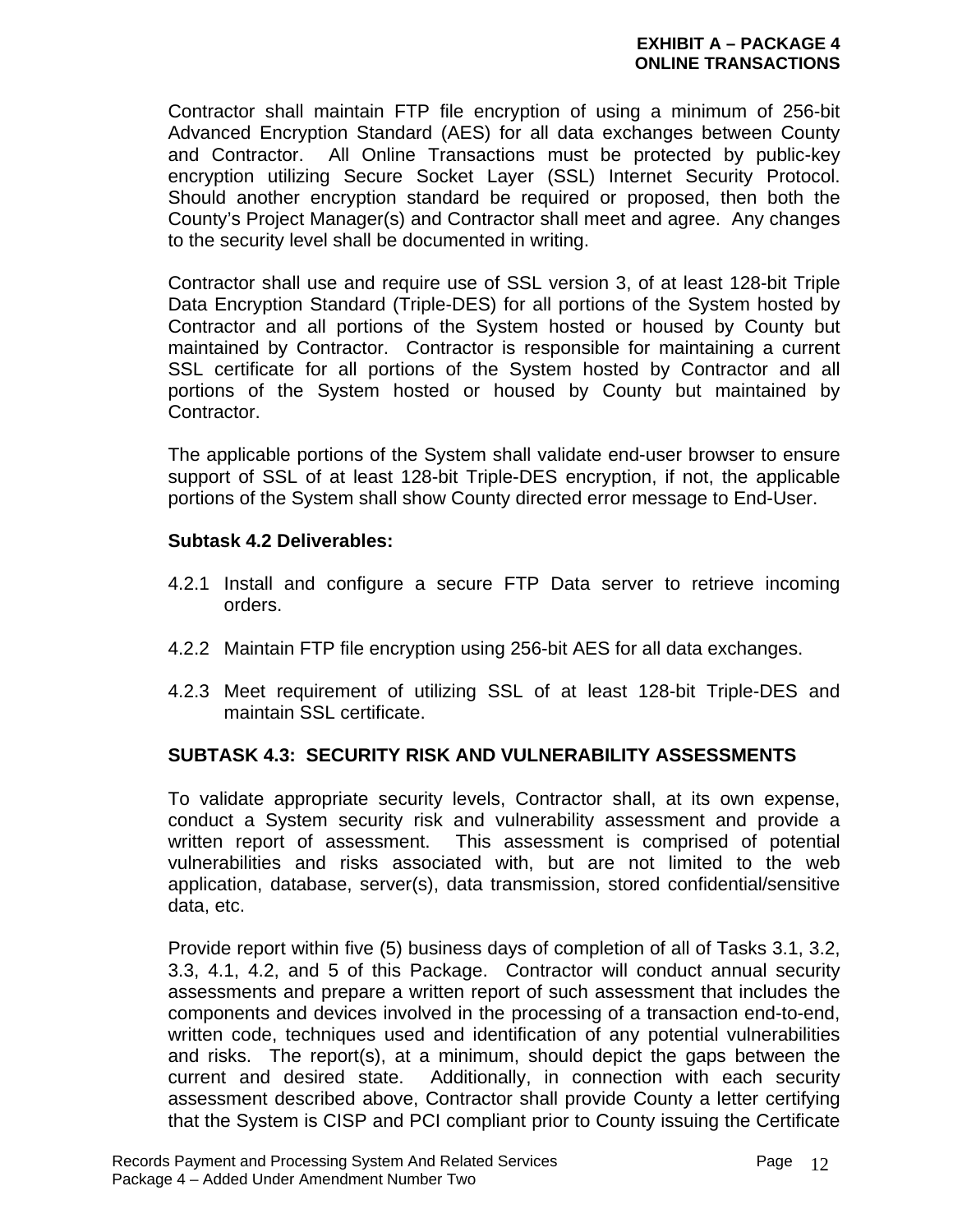of Completion for Subtask 8.2 (Acceptance Testing) and annually thereafter on the anniversary of the Effective Date.

### **Subtask 4.3 Deliverables:**

- 4.3.1 Conduct a System security risks and vulnerabilities assessment and provide a written report of findings.
- 4.3.2 Provide report within five (5) business days of completion of all of Tasks 3.1, 3.2, 3.3, 4.1, 4.2, and 5 of this Package.
- 4.3.3 Provide annual security assessments and written reports of assessment on the anniversary of Effective Date. The report must include an action plan that addresses the remediation and/or mitigation of all "high-risk" items. The remaining items must be addressed, in terms of the Contractors intention to remediate and/or mitigate based upon an agreed upon timeframe. Provide a certified letter that System is CISP and PCI compliant prior to County issuing the Certificate of Completion for Subtask 8.2.
- 4.3.4 Annually thereafter on the anniversary of the Effective Date provide a certified letter that System is CISP and PCI compliant.

### **SUBTASK 4.4: NOTIFICATION/REPORTS OF SECURITY INCIDENTS**

Contractor shall report to County in writing any information security incident within one (1) hour of identification or notification of incident. As used herein, an information security incident means any breach or other incident which could reasonably compromise the confidentiality, integrity, or availability of any data or other information relating to Cardholders.

Contractor shall additionally provide information security incident reports and assessments for all incidents that may potentially affect County. County shall determine if an incident is identified based on criticality, major or minor incident: For major incidents, assessment and notification within two (2) hours and for minor incidents, assessment and notification within 12 hours.

### **Subtask 4.4 Deliverables:**

- 4.4.1 Report security incidents within one (1) hour of information security incident notification/identification to the County's Project Manager(s).
- 4.4.2 Provide information security incident reports and assessments of all incidents within timeframe specified to the County's Project Manager(s).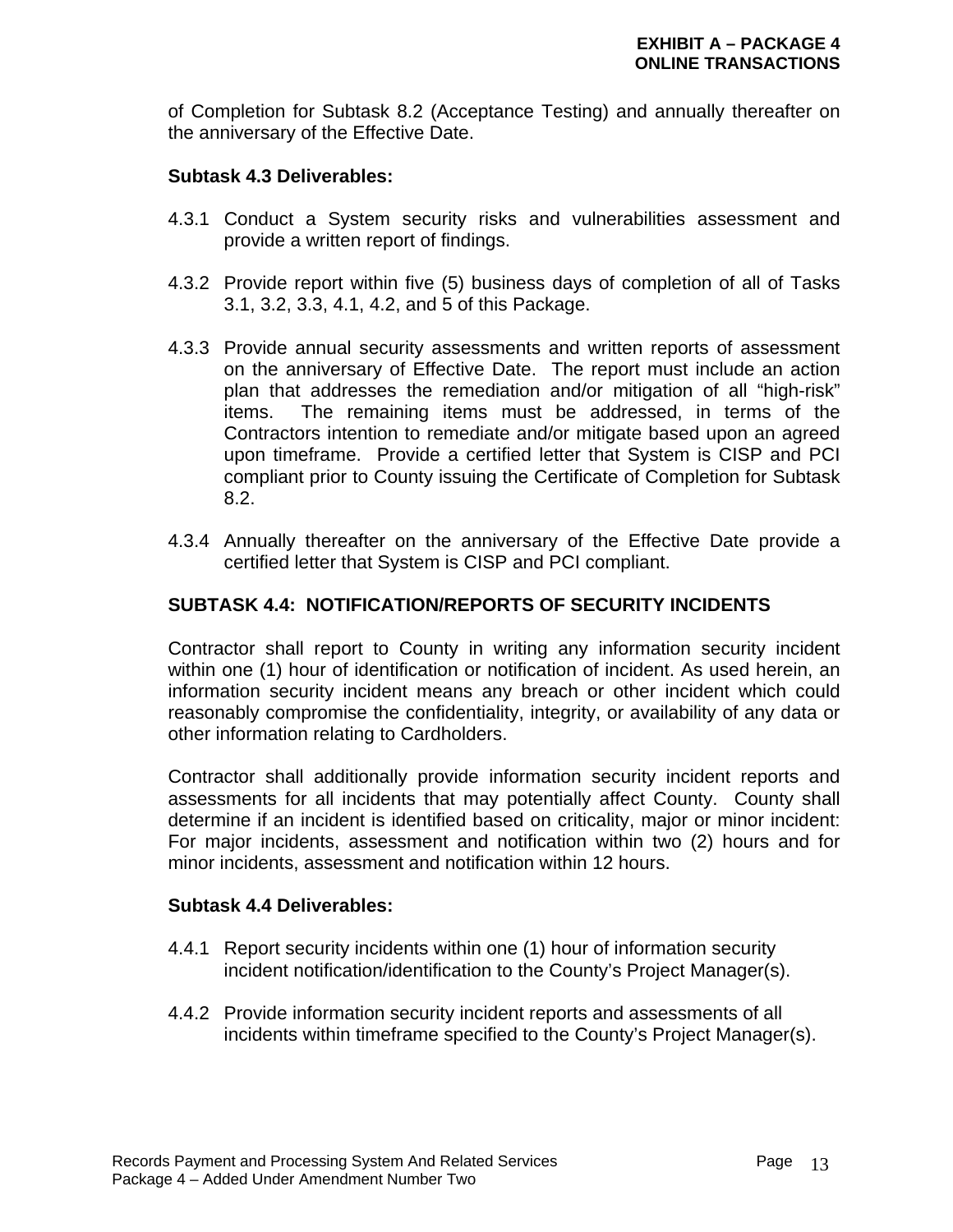# **TASK 5 – REPORTS**

The Contractor shall implement System Software to generate reports that include, but are not limited to, Invalid Login Attempts, New Users Report, User Access Report, Transaction Summary and Transaction Detail by Workstation, Transaction Summary and Transaction Detail by Location, total fees by date and various accounting reports relating to fees collected, number of copies sold, settlement fees, and items ordered including all Transaction information and Card charge date. In addition, Contractor shall provide Ad hoc reports requested by the County within five (5) business days of receiving the request by County's Project Director(s) for the following phases of the project. The Contractor shall work with the County to develop the data element and format of the Ad hoc Reports. Reports will be provided, at no cost, to the County.

## **Task 5 Deliverables:**

- 5.1 Provide System capability to generate various accounting reports.
- 5.2 Provide Ad hoc reports to County within five (5) business days of request.

## **TASK 6 - OPERATIONAL READINESS ASSESSMENT (Technical)**

Contractor shall develop a checklist for verifying the readiness of the technical infrastructure for Contractor to commence Work on Subtask 8.3 (System Acceptance Certificate). Among other items, this checklist will assist DPH in confirming the availability of:

- Data back-up and recovery procedures
- Operational roles, staffing and job schedules for daily, weekly, and monthly processes
- Production environment set up and sizing
- Technical infrastructure to support System and Services
- Connectivity of Workstations for all End Users
- Testing of all System Hardware (PC's, Printers, etc.)
- Integration to required existing RR/CC systems
- Reports tested

Contractor shall assist DPH staff in completing the operational checklist and the corrective actions to achieve readiness as defined in the checklist.

## **Task 6 Deliverable:**

Completed a checklist for verifying the readiness of the System's operations and technical infrastructure, and assist DPH staff in completing the operational checklist.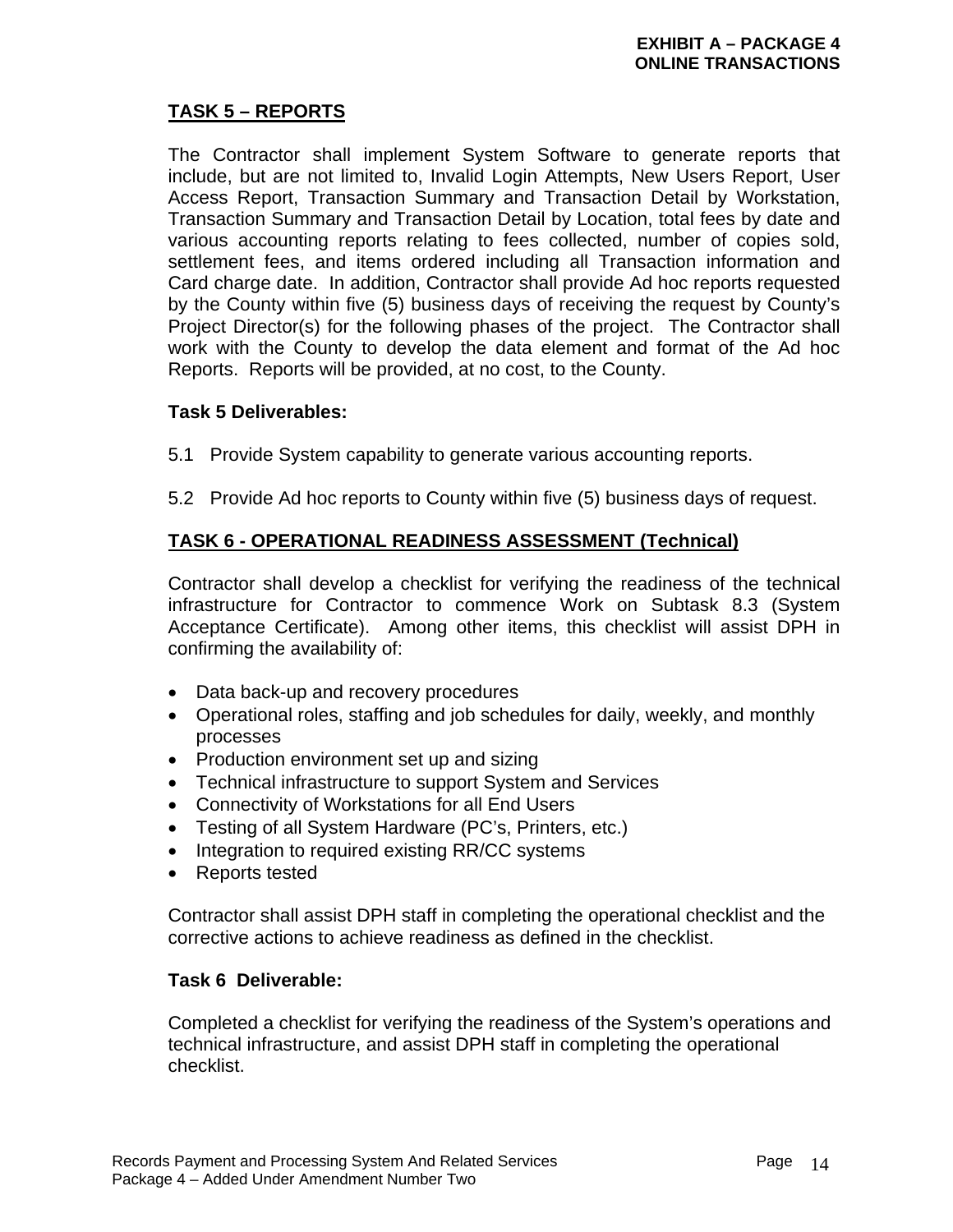# **TASK 7 - OPERATIONAL READINESS ASSESSMENT (End User)**

Contractor shall develop a checklist for verifying the readiness of the DPH's End User community for Contractor to commence Work on Subtask 8.3 (System Acceptance Certificate). Among other items, this checklist will assist DPH in confirming the availability of:

- Updated departmental processes, policies and procedures
- Staff trained in accordance with goals in the End User Training Plan
- Established toll free access telephone number and email address for real time technical support staff
- 24/7 Help desk established to assist customers placing orders via the Internet

## **Task 7 Deliverable:**

Provide a completed checklist validating the readiness of the System's End User community.

# **TASK 8 - ACCEPTANCE TESTING AND ACCEPTANCE CERTIFICATION**

# **SUBTASK 8.1: ACCEPTANCE TEST PLAN**

County will conduct Acceptance Testing with the assistance of Contractor on (a) System Software, (b) System as a whole and any portion thereof, (c) any County-approved Updates and (d) any County-requested Custom Programming Modifications. County will determine the components and manner of testing at its sole discretion.

DPH will use test scripts, developed by County with input from Contractor to test each functional requirement listed in Attachment 4-A (Functional Requirements) and Attachment 4-B (Business Requirements) in each case, to this Package and any other Specifications for System. Each script shall identify the expected results and performance of each function being tested and DPH will determine if the function is being executed correctly. Contractor shall assist DPH staff in the development and execution of test scripts and provide information to facilitate completion of System Acceptance Testing.

If County decides to conduct Acceptance Testing, County will develop an Acceptance Test Plan with the assistance of Contractor, which will include, but not be limited to, the following steps:

- 1. Create a funeral home account.
- 2. Verify and approve funeral home account.
- 3. Password change function.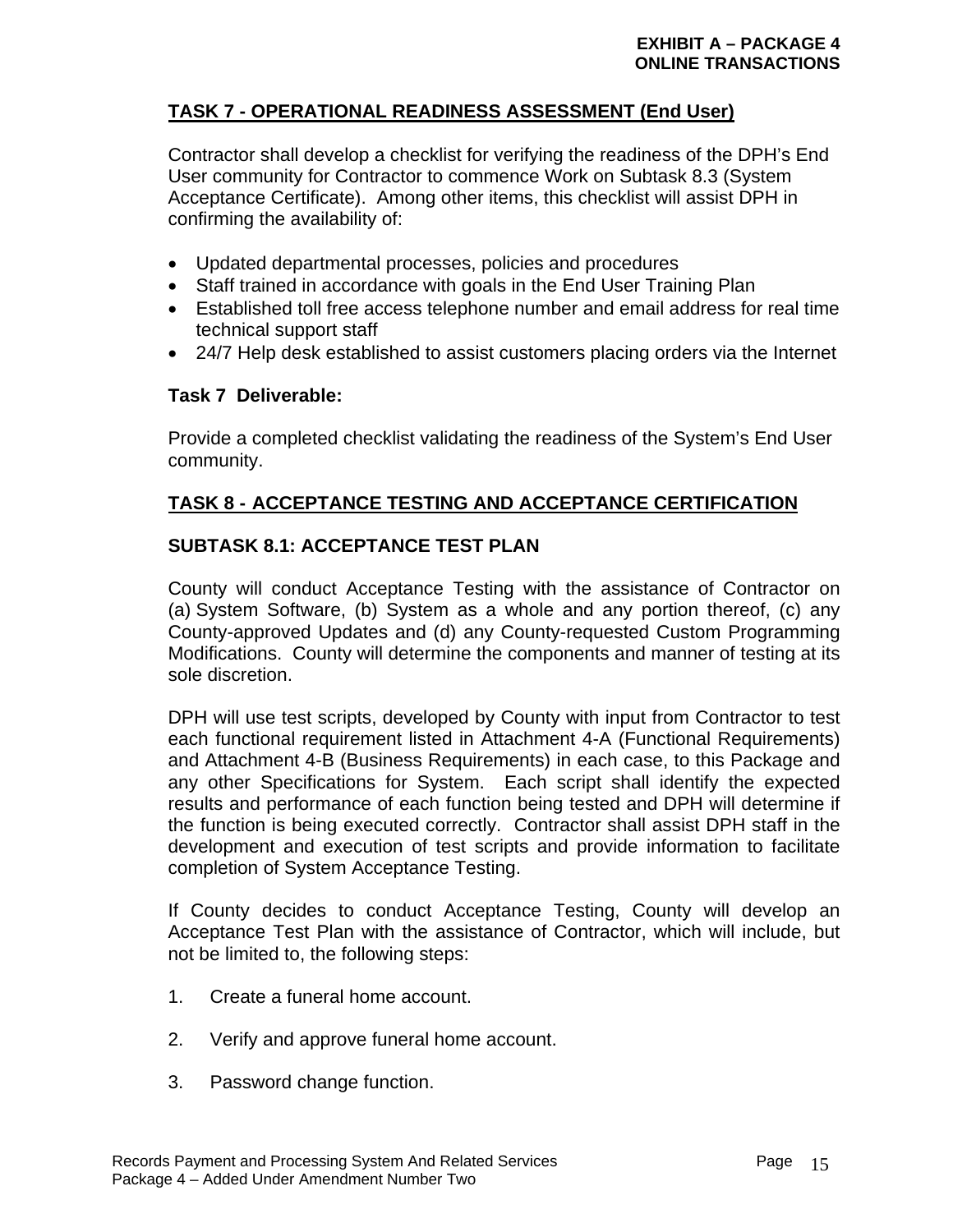- 4. Re-log into the system and submit an order for Vital Records via the Internet. Import the request into the System and review the customer data for accuracy.
- 5. Process the customer order with a corresponding bar code that links with the order.
- 6. Reconcile payments at backend.
- 7. Run all reports.
- 8. If needed, generate bar code mailing labels.

The Test Plan shall also include a full end-to-end System test with Contractor's assistance and certify readiness of System.

### **Subtask 8.1 Deliverable:**

If determined by County, assist County in development of an Acceptance Test Plan identifying anomalies and taking corrective action.

## **SUBTASK 8.2: ACCEPTANCE TESTING**

If County conducts Acceptance Testing with assistance of Contractor based on Acceptance Test Plan identifying anomalies and taking corrective action.

### **Subtask 8.2 Deliverable:**

If determined by County, assist County in conducting Acceptance Testing based on Acceptance Test Plan.

## **SUBTASK 8.3: SYSTEM ACCEPTANCE CERTIFICATE**

System operates in Production Use for ten (10) consecutive days without Deficiencies.

Pursuant to Paragraph 12.0 (System Tests and Acceptance By County) in the body of the Agreement, upon County's Project Director(s)'s determination of System Acceptance as specified to this Package, County will issue a written Certificate of Completion within 30 days of County's Project Director(s)'s determination.

## **Subtask 8.3 Deliverable:**

Contractor's System must operate in Production Use for ten (10) consecutive days without Deficiencies prior to obtaining Certificate of Completion.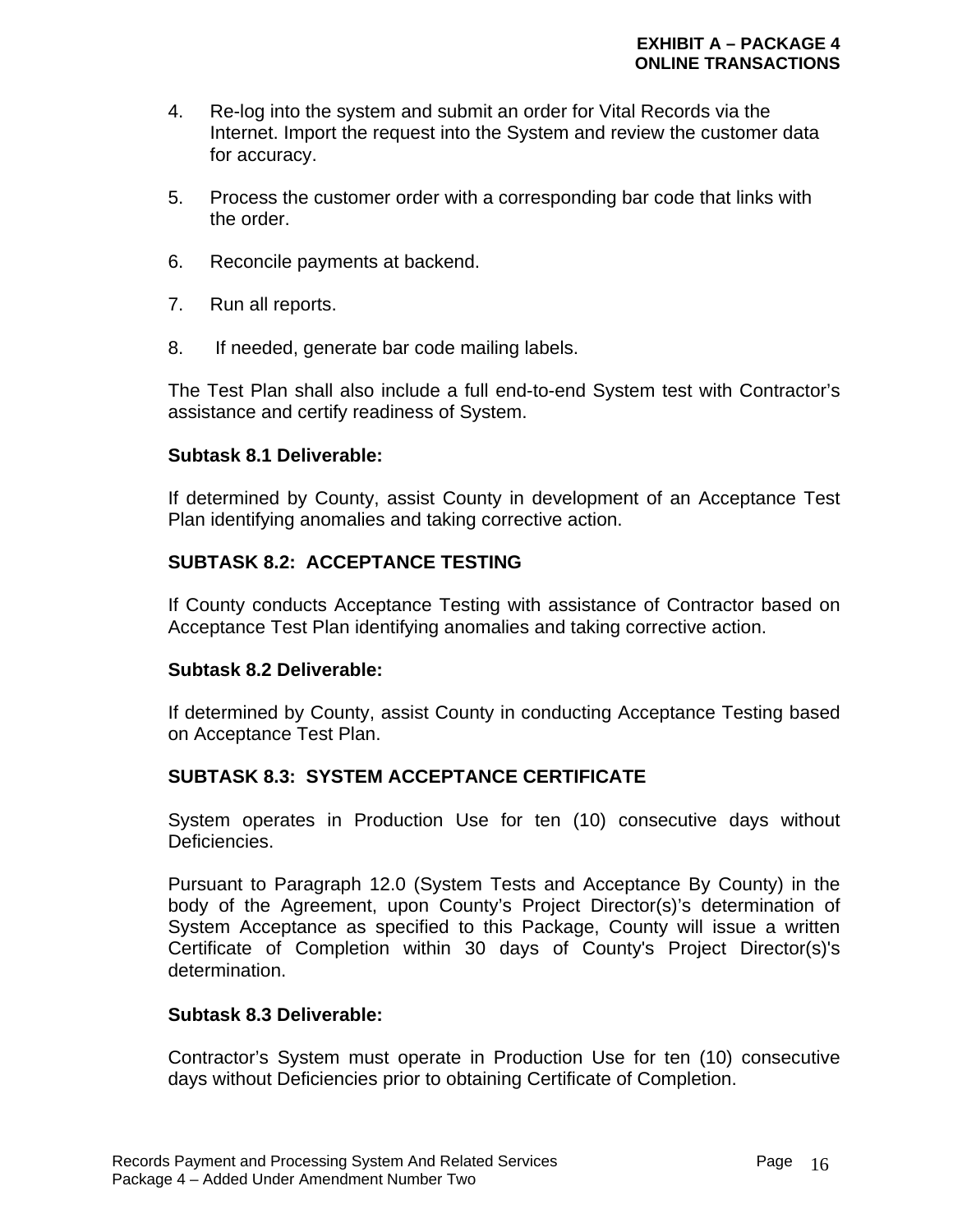# **TASK 9 - MAINTENANCE AND SUPPORT SERVICES**

Contractor shall provide Maintenance and Support Services commencing when Work starts on Subtask 8.3 (System Acceptance Certificate).

## **SUBTASK 9.1: MAINTENANCE AND SUPPORT**

- 9.1.1 Contractor must correct any Deficiencies, at any level of severity, in the System Software, System Hardware and Services including communication/data lines within 24 hours of notification by DPH.
- 9.1.2 Contractor shall provide ongoing maintenance as indicated in Paragraph 8.0 (Maintenance and Support Services; Operations Services) of the Agreement.
- 9.1.3 Contractor's Payment processing services must be highly available (99.9%), fully redundant, and capable of processing transactions during each Day, with the exception of schedule maintenance.
- 9.1.4 Contractor shall provide Transaction roundtrip processing (request, determination, and response) Authorization time which does not exceed seven (7) seconds response time for website and DPH site assuming a 1.5 mega byte download DSL or higher.
- 9.1.5 Contractor shall provide written notification to County of scheduled maintenance and Updates that impact System no less than one (1) calendar week prior to commencement for County approval. County reserves the right to approve or disapprove the maintenance scheduled based on DPH business needs. County will not unreasonably withhold approval.
- 9.1.6 Contractor shall perform scheduled maintenance between the hours of midnight and 5 a.m., Pacific Time, as required. Updates and Custom Programming Modifications are not considered maintenance and as needed, DPH will schedule time for such services.
- 9.1.7 Contractor to provide written notification of regular Update no less than three (3) months prior to plan deployment in production if it requires County to modify the System. All Updates require the approval of County's Project Director(s).
- 9.1.8 Contractor to provide County a test environment and no less than one (1) month acceptance testing window prior to deployment of any major Update.
- 9.1.9 Contractor shall provide up-to-date written product Specifications within two (2) business days of every Update and Custom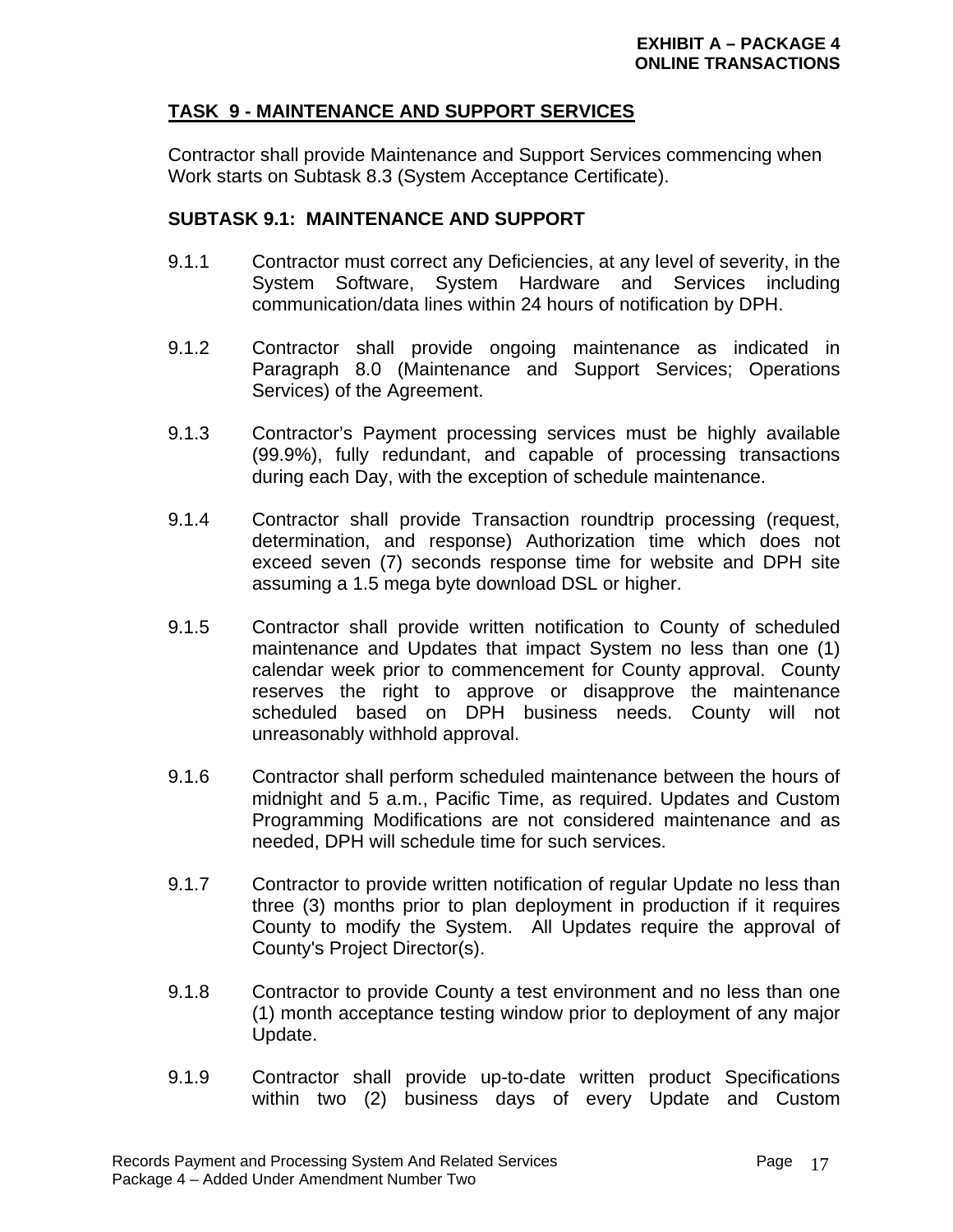Programming Modification (includes all Contractor's Specifications and other Documentation).

- 9.1.10 Contractor shall provide periodic Updates to System Software as indicated in Paragraph 8.0 (Maintenance, Updates, and Professional Services) of the Agreement. Updates may result from new laws mandated by State or Federal statutes. County may also require Custom Programming Modifications to System Software to meet internal needs.
- 9.1.11 Contractor shall back up County data (including digital documents as well as order information) on a quarterly basis on a mutually agreed upon media with Card number limited as required by applicable law, Data Security Guidelines, and other Association Rules, Card Issuer rules and regulations, and Card processor rules and regulations at interval to maintain System recoverability.
- 9.1.12 Contractor shall store at least 12 months of live County data encrypted in 256-bit AES before archiving and provide County access to archived data via CD-R or mutually agreed upon media with Card data limited as required by applicable law, Data Security Guidelines and other Association Rules, Card Issuer rules and regulations, and Card processor rules and regulations.
- 9.1.13 Contractor shall store archived data encrypted in 256-bit AES for at least five (5) years from termination or expiration of Agreement. At end of such time, Contractor, at County's sole discretion and as permissible by Card Issuer, Card processor and Association Rules and applicable law, shall return said data to the County. Any changes to the encryption standard used must be agreed upon by both Contractor and the County's Project Manager(s).
- 9.1.14 Contractor shall make live and archived data available to County upon ten (10) business days of County request for such data on mutually agreed upon media with Card data limited as required by applicable law, Data Security Guidelines and other Association Rules, Card Issuer rules and regulations, and Card processor rules and regulations.
- 9.1.15 Toll free access telephone number to live technical support staff or via e-mail for assistance with any Contractor owned equipment, including, but not limited to, computer, printer, fax machine, Express courier\regular mail scanner, software, authentication Authorization Server, phone lines, and specific customizations, Monday through Saturday, 7:00 a.m. to 8:00 p.m., Pacific Time.
- 9.1.16 Diversified staff of programmers, developers, analysts, web specialists, telecommunications and e-commerce experts to assist County as needed.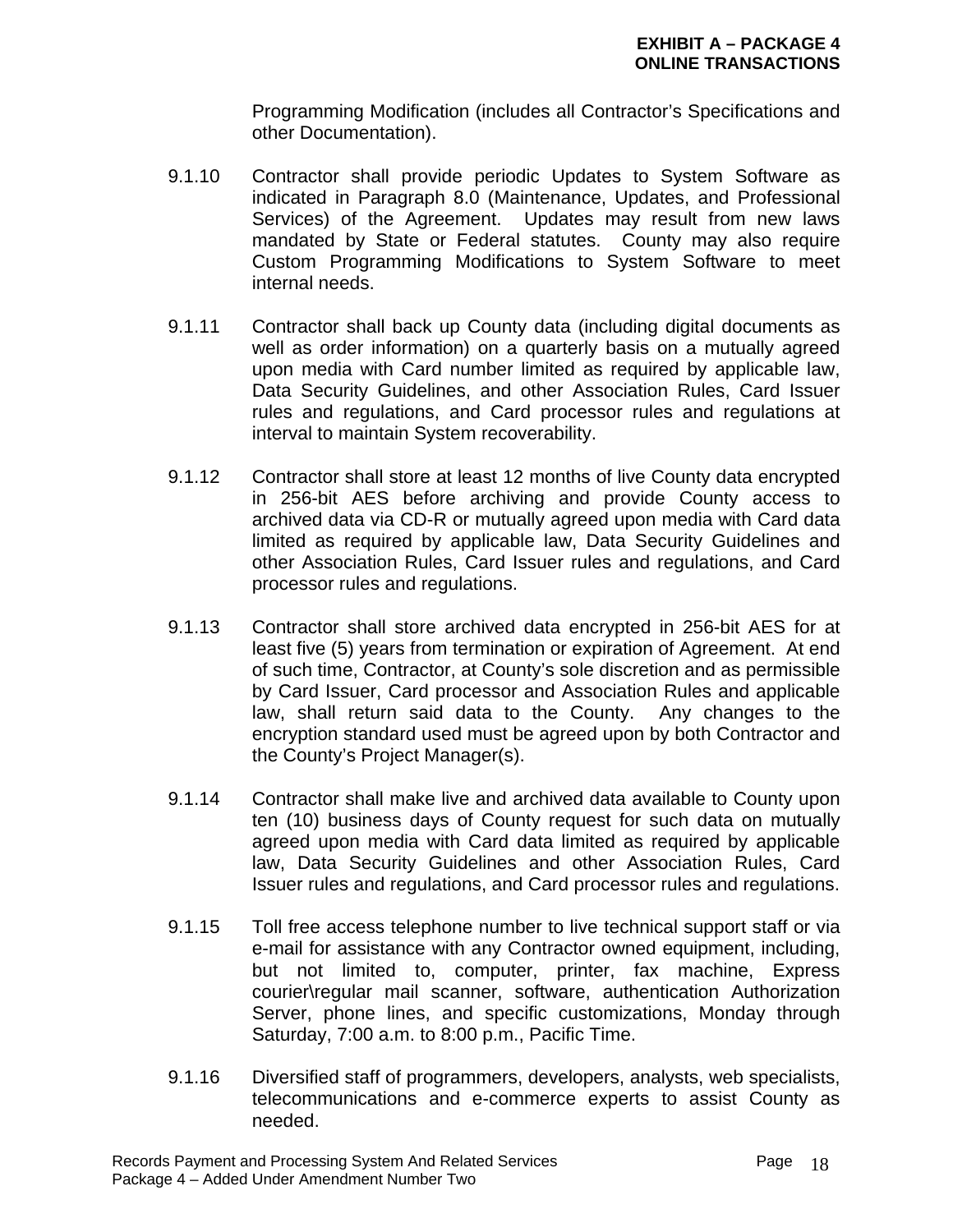- 9.1.17 Support services and support management for any software required to connect to remote Workstations located at DPH.
- 9.1.18 Notification in writing to County's designated staff regarding unscheduled system outage, component failure, or data loss no longer than one (1) hour after the incident is identified. The response time is as follows:
	- Critical or serious production problem shall not exceed 30 minutes
	- Others shall not exceed 12 hours

 In all circumstance, resolution shall be completed within 24 hours after incident is identified.

- 9.1.19 Reply time to support request emails shall not exceed one (1) hour, Monday through Friday, between the hours of 8:00 a.m. to 5:00 p.m., Pacific Time. Reply e-mails shall not be automatically generated responses, but should provide custom response to question.
- 9.1.20 Provide onsite support to repair System Hardware at DPH headquarters and district offices during normal business hours, Monday through Friday 8:00 a.m. to 5:00 p.m., except on County-recognized holidays.

### **Subtask 9.1 Deliverables:**

Contractor shall provide Maintenance and Support Services outlined in Subtask 9.1.

## **SUBTASK 9.2: SUPPORT SERVICES FOR OPERATIONS (CUSTOMER)**

Contractor shall provide technical support 24 hours a day, 7 days a week, 365/366 days a year to assist customers placing orders via the Internet, toll-free telephone line or fax.

Contractor shall ensure that customer's average hold time for operational and technical support calls shall not exceed 3 minutes. Contractor shall incorporate a mechanism to track customer complaints and take corrective action. Contractor will report the number of complaints and corrective action to County's Project Director(s) through the Project Status Report on a monthly basis as specified in Subtask 1.5.

Contractor shall provide real time order status to the funeral homes through the portal. Order Status IVR that includes a toll free number to assist customers and funeral home staff to obtain a status on their order.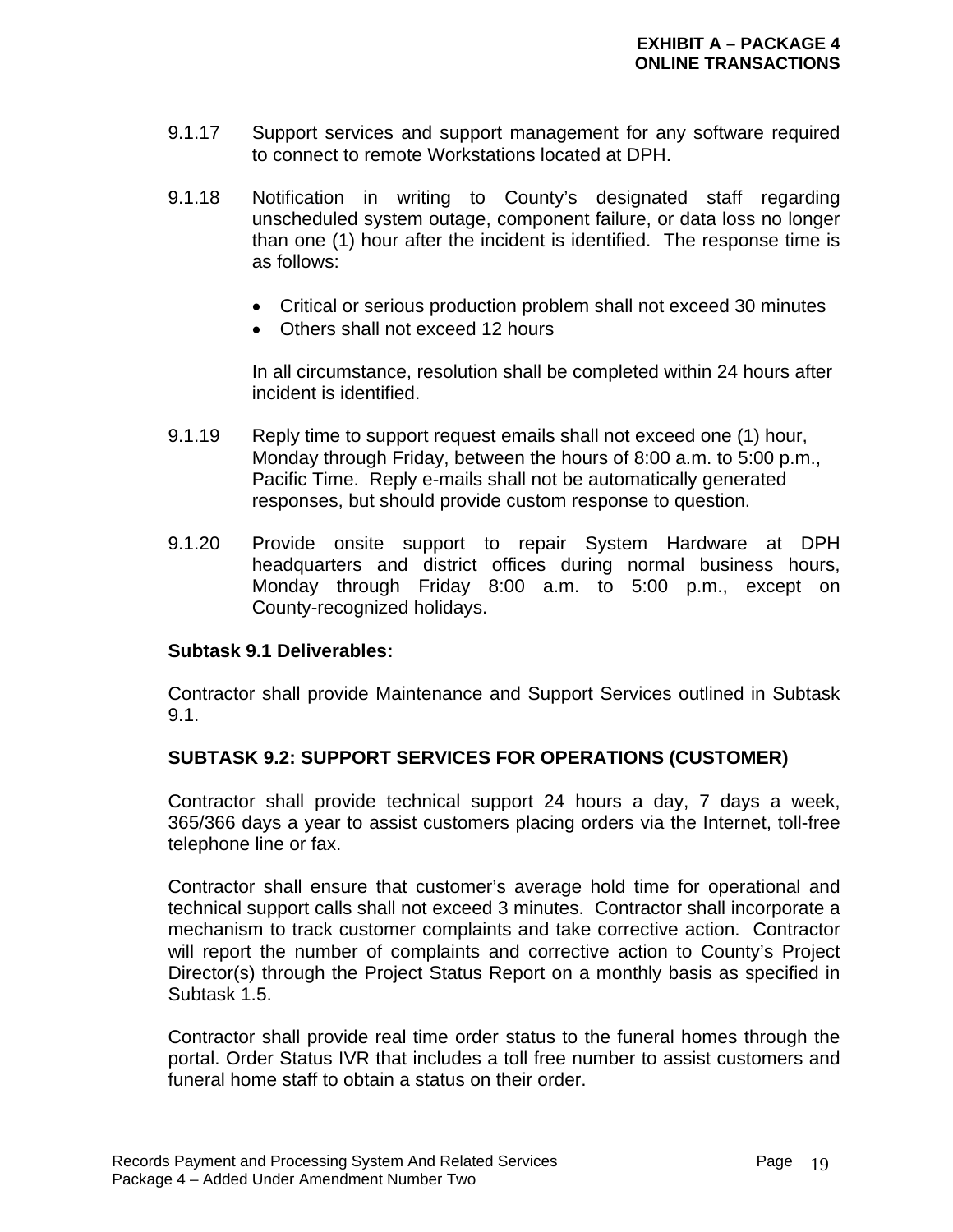### **Subtask 9.2 Deliverables:**

- 9.2.1 Provide customer operational and technical support via phone, fax, or email, 24/7.
- 9.2.2 Contractor shall adhere to hold time requirement not to exceed three (3) minutes and provide a monthly Project Status Report.
- 9.2.3 Contractor shall report on customer complaints and corrective action through the Project Status Report on a monthly basis.
- 9.2.4 Provide real time order status to the funeral homes throught the portal

## **SUBTASK 9.3 – CUSTOM PROGRAMMING MODIFICATIONS**

As requested by County's Project Director(s), Contractor shall provide Custom Programming Modifications as needed to update System to meet County's evolving business and/or technical requirements. Each Custom Programming Modification shall be provided, at no cost to the County, in accordance with the following procedure:

- 1) For each Custom Programming Modification, the requesting Party, County or Contractor, shall submit a written request, Exhibit N (Custom Programming Modification Request Form) of the Agreement, to the other Party.
- 1) Contractor shall develop a System Design Report which includes:
	- a) Expected implementation duration
	- b) Design specification
	- c) System impact: database, user Interface, training, etc.
- 3) Contractor shall submit System Design Report to County for review and approval. Upon approval of the System Design Report by County Project Director(s), Contractor shall develop a Project Plan in accordance with Task 1 (Project Planning and Management).
- 4) At the sole option of County's Project Director(s), each System component shall be subject to Acceptance Testing. Contractor shall assist in developing test plans and conducting Acceptance Tests.

## **Task 9.3 Deliverables:**

- 9.3.1 Develop and submit a System Design Report for requested Custom Programming Modification.
- 9.3.2 Develop a Project Plan for the completion of approved Custom Programming Modification.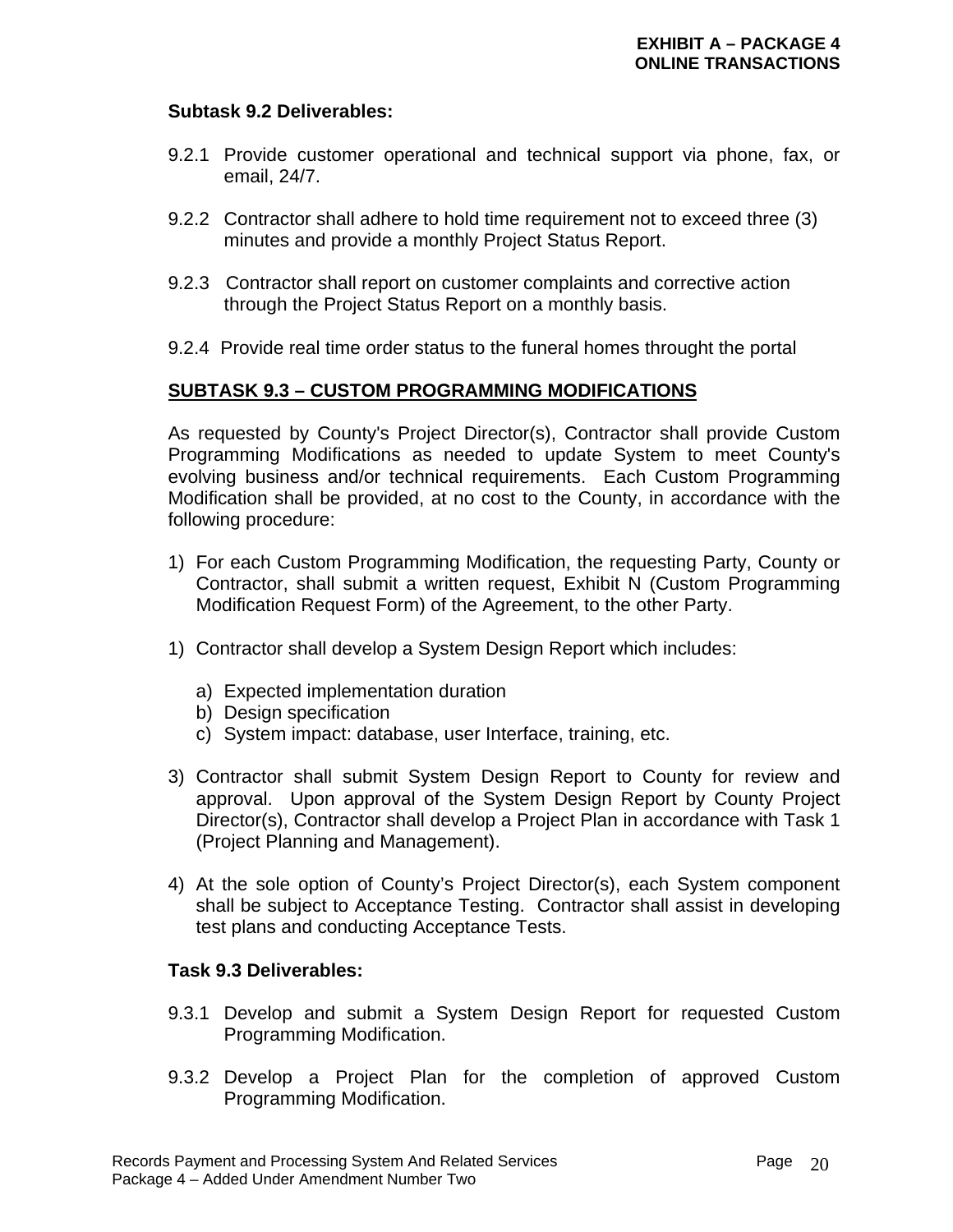- 9.3.3 Complete approved Custom Programming Modifications.
- 9.3.4 If required by County's Project Director(s), develop test plans and conduct Acceptance Tests.

## **TASK 10- TRAINING**

### **SUBTASK 10.1: END USER TRAINING PLAN AND MATERIALS**

Contractor shall develop a Training Needs Assessment to identify the DPH's training requirements to support its End Users' roles and responsibilities. Based on this assessment, Contractor shall develop the training plan and materials to conduct End User training. End User training shall support the requirement for the skill levels identified in the training strategy developed during Task 1.

Contractor shall conduct training and supply original training materials including, but not limited to, End User manual, and allow DPH to reproduce training materials, as necessary, to train additional End Users as the need arises.

### **Subtask 10.1 Deliverable:**

Training Needs Assessment and a plan and materials for End Users training.

## **SUBTASK 10.2: ON-SITE TRAINING**

Contractor shall conduct on-site training classes, at no cost to the County, to include topics as follows:

- System operations
- System Software
- System Hardware
- Other equipment
- Any third party services

### **Subtask 10.2 Deliverable**:

Contractor shall conduct onsite training classes to include topics indicated in Subtask 10.2.

## **TASK 11 OPERATIONS SERVICES**

## **SUBTASK 11.1: OPERATIONS**

Contractor shall provide Operations Services commencing when Work starts on Subtask 8.3 to work with DPH's staff to monitor the System processing in the DPH's production environment. Operation Services are specified in Attachment 4-B (Business Requirements) to this Package.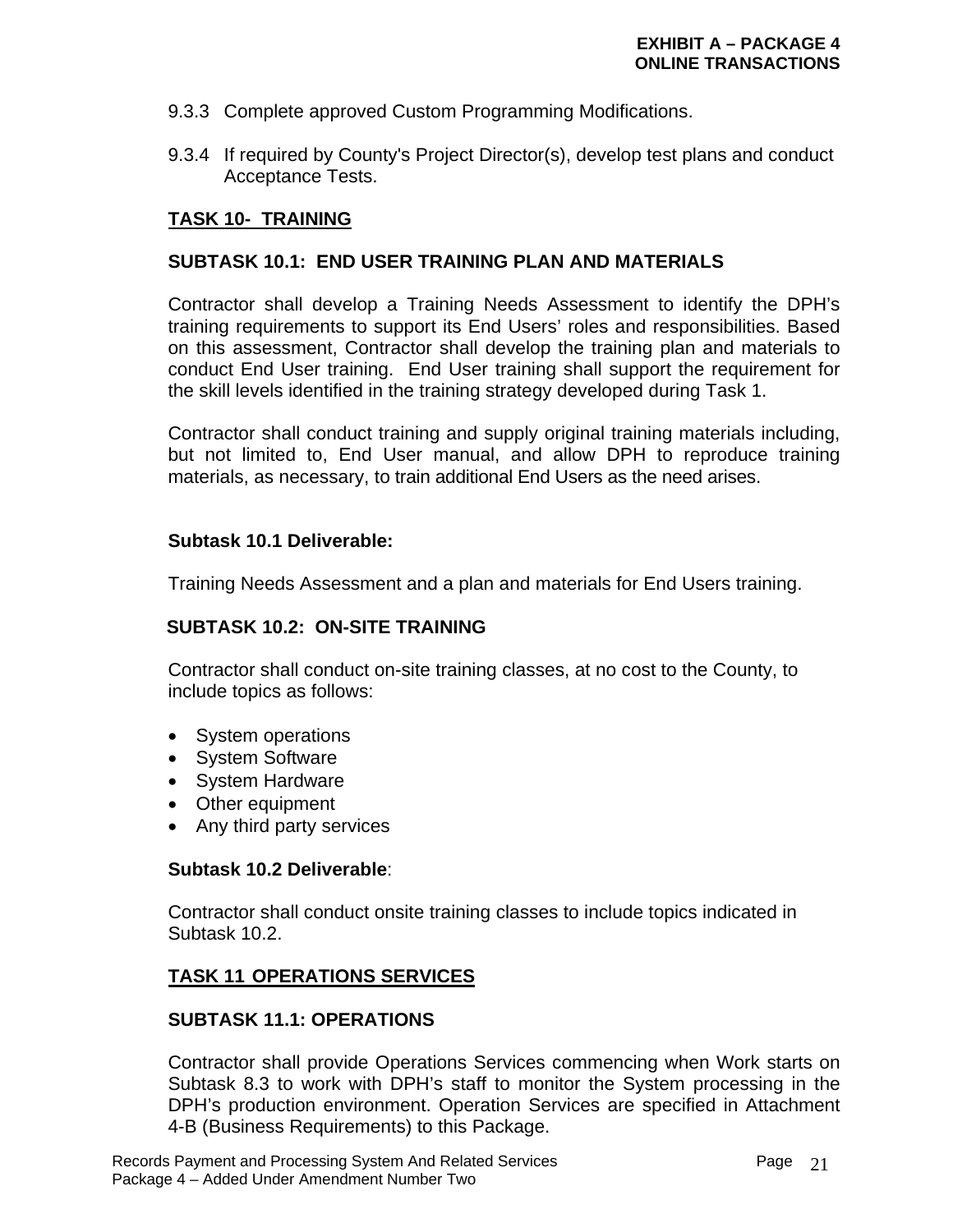### **Subtask 11.1 Deliverable:**

Provide Operations Services outlined in Subtask 11.1.

## **SUBTASK 11.2: ADDITIONAL TRAINING**

Contractor shall, at no cost to County, provide additional training as County's Project Director(s) determines to be necessary to adequately train End Users. During the term of the Agreement, additional training may occur if there are significant changes to processing procedures. County anticipates no more than ten (10) End Users to receive additional training. The Contractor shall provide additional in person training within five (5) business days from request.

### **Subtask 11.2 Deliverable:**

Provide additional in person training classes within five (5) days of County request with same deliverables as listed in Task 10.

# **3. PERIOD OF PERFORMANCE**

 The Contractor's schedule is comprised of Tasks 1 through 11 specified in this Package. All Tasks shall be performed and accomplished independently. The Contractor shall consult with the County's Project Manager(s) to ascertain and verify the requirements for each Task of the project. The Contractor shall provide all goods, materials, supplies, and Services within the specified time determined in Task 1 (Project Planning and Management) and meet all requirements and standards herein specified before any written approval shall be given by the County.

**/** 

**/**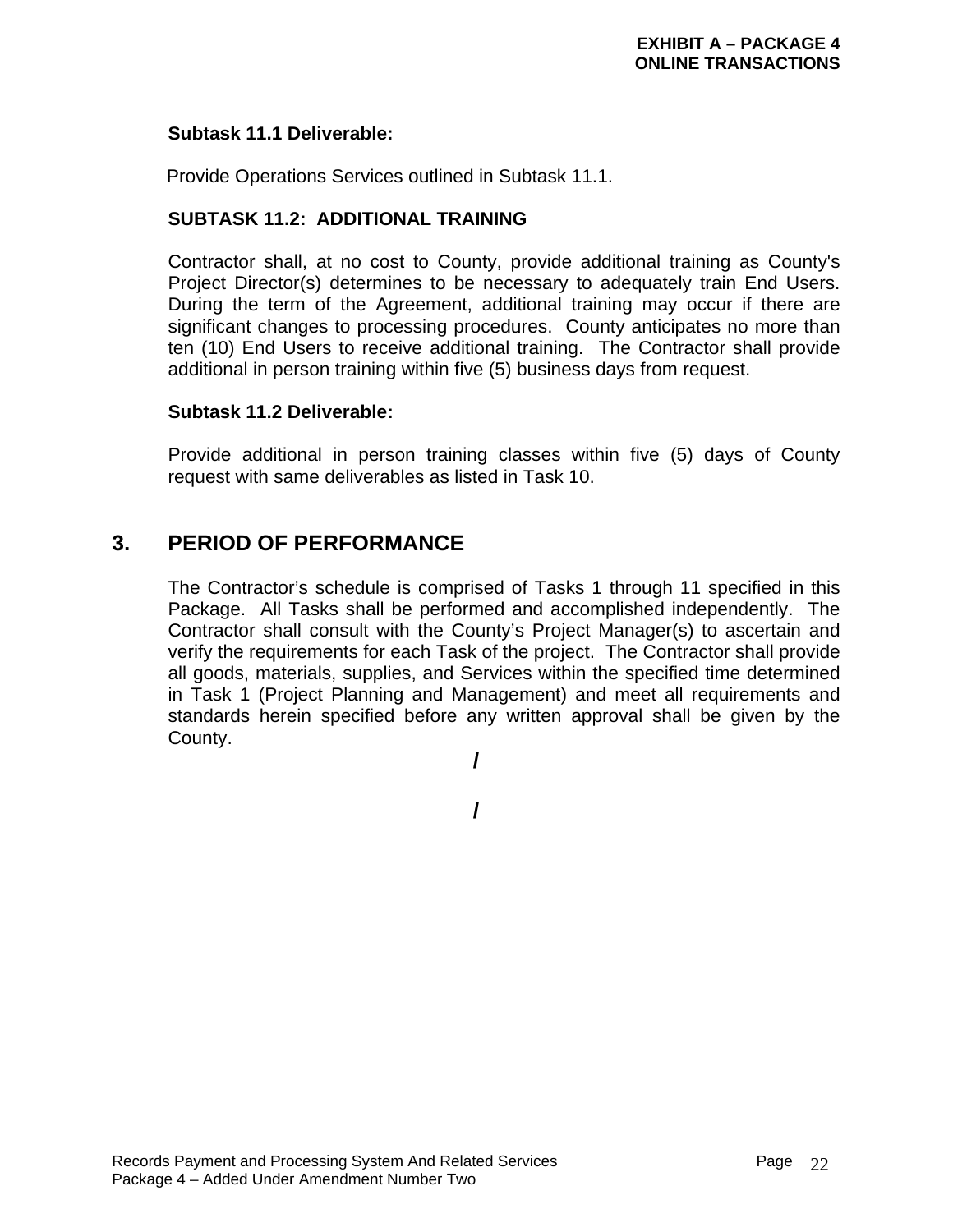#### **LEGEND:**

- $\overline{A}$  = Functionality available out of the box
- B = Functionality requires customization
- $C =$  Functionality requires third party product(s)
- $D =$  Functionality not available

The System function requirements are as follows. Proposer must provide a response to each of the following requirements utilizing the legend on the last page of this section.

| Ref. | <b>SYSTEM FUNCTION</b>                                                                                                                                                                                                                                                                                  | <b>Response</b> | <b>Comments</b>                                                                                                         |
|------|---------------------------------------------------------------------------------------------------------------------------------------------------------------------------------------------------------------------------------------------------------------------------------------------------------|-----------------|-------------------------------------------------------------------------------------------------------------------------|
| #    |                                                                                                                                                                                                                                                                                                         | Code            |                                                                                                                         |
|      |                                                                                                                                                                                                                                                                                                         | (A,B,C,D)       |                                                                                                                         |
| 1.   | System complies to all applicable<br>security standards and guidelines<br>that may be published from time to<br>time by the Association, any Card<br>Issuer, or any Card processor,<br>including the CISP and PCI Data<br><b>Security Standard</b>                                                      | A               |                                                                                                                         |
| 2.   | System complies with all applicable<br>County information technology (i)<br>policies from time to time included<br>in Chapter 6 of County's Policy<br>Manual, which can be accessed at<br>http://countypolicy.co.la.ca.us/<br>and<br>standards attached to<br>the<br>(ii)<br>County's RFP as Appendix L | A               |                                                                                                                         |
| 3.   | System accepts customer orders<br>through a secure funeral home<br>portal via the Internet.<br>User<br>accesses the portal using a unique<br>login ID and password.                                                                                                                                     | B               |                                                                                                                         |
| 4.   | System has account management<br>functions to create, delete and edit<br>accounts.                                                                                                                                                                                                                      | B               |                                                                                                                         |
| 5.   | System will store user information<br>and notarized certificate of identity.                                                                                                                                                                                                                            | B               |                                                                                                                         |
| 6.   | System must track and prevent<br>concurrent logins. This can stop<br>session<br>hijacking<br>and<br>session<br>replay attacks.                                                                                                                                                                          | B               | The System does not currently<br>prevent concurrent logons by the<br>This will require an<br>same user.<br>enhancement. |
| 7.   | "Logout" function<br>System<br>must<br>terminate the session.                                                                                                                                                                                                                                           | A               |                                                                                                                         |
| 8.   | System must address how it will<br>track state. For instance, it could be                                                                                                                                                                                                                               | A               | System will time out after 30 minutes<br>of idle time                                                                   |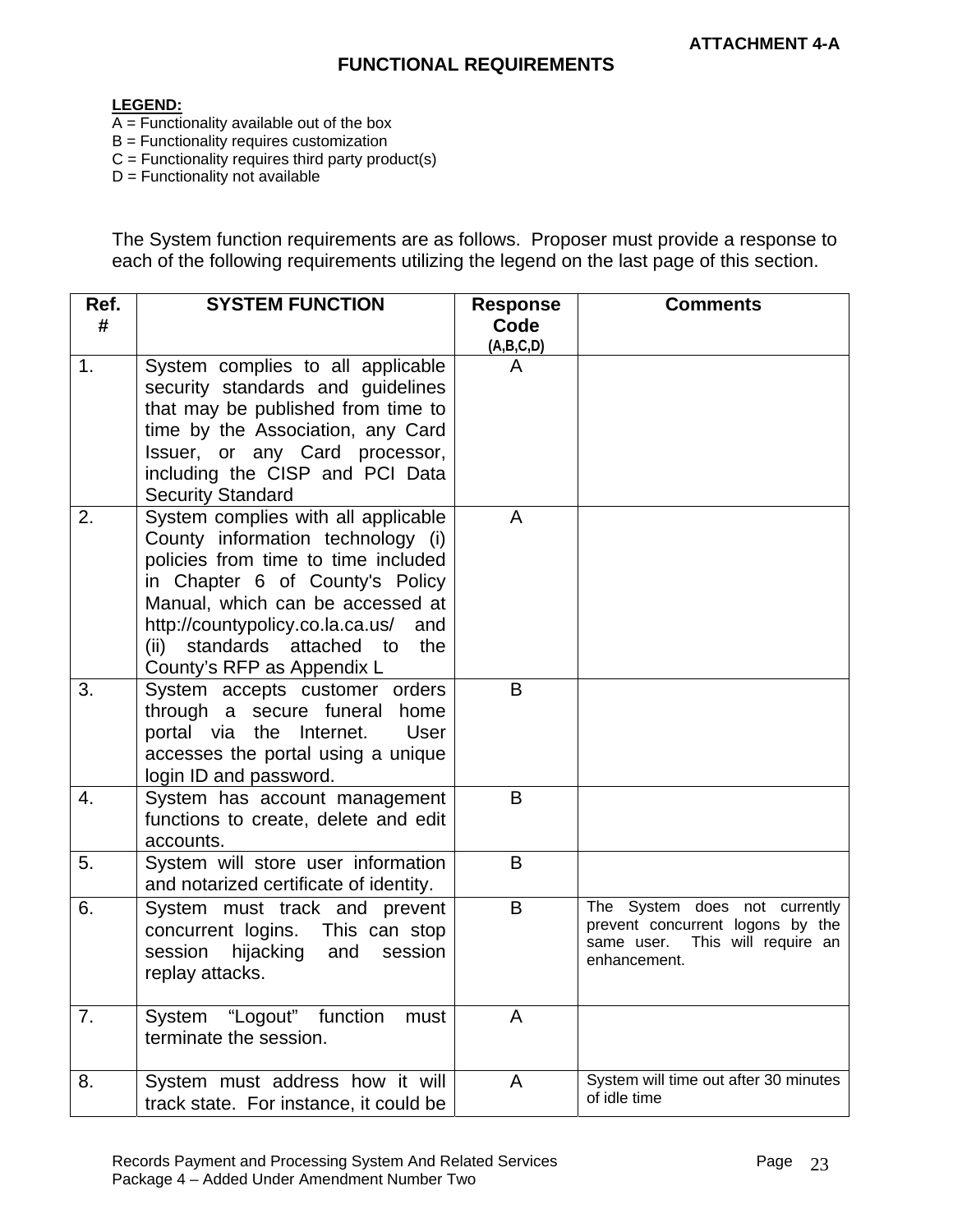#### **LEGEND:**

- A = Functionality available out of the box
- B = Functionality requires customization
- $C =$  Functionality requires third party product(s)
- D = Functionality not available

| Ref.<br># | <b>SYSTEM FUNCTION</b>                                                                                                                                                                                                                                                                                                                                                 | <b>Response</b><br>Code | <b>Comments</b> |
|-----------|------------------------------------------------------------------------------------------------------------------------------------------------------------------------------------------------------------------------------------------------------------------------------------------------------------------------------------------------------------------------|-------------------------|-----------------|
|           |                                                                                                                                                                                                                                                                                                                                                                        | (A,B,C,D)               |                 |
|           | tracked by use of cookies, hidden<br>tags, server-side, uniform resource<br>identifier<br>(URI), and<br>uniform<br>resource locator (URL) parameters.<br>In addition, determine how state is<br>stored (i.e., encrypted and date<br>stamped) and how it is renewed<br>(i.e., automatically, is a password<br>requested, and is the old session<br>identifier expired.) |                         |                 |
| 9.        | System encrypts data at 256-bit<br><b>AES</b><br>transmitting<br>when<br>to<br>Contractor and de-encrypting upon<br>receipt by Contractor.                                                                                                                                                                                                                             | A                       |                 |
| 10.       | System encrypts data at 256-bit<br>AES when transmitting from<br>Contractor and de-encrypting upon<br>receipt by intended recipient (i.e.<br>DPH).                                                                                                                                                                                                                     | A                       |                 |
| 11.       | securely<br>transmit<br>System can<br>completed orders to DPH as they<br>become ready.                                                                                                                                                                                                                                                                                 | $\mathsf{A}$            |                 |
| 12.       | Contractor's payment processing<br>services must be highly available<br>(99.9%) fully redundant and capable<br>of processing transactions during<br>each day, with the exception of<br>schedule maintenance.                                                                                                                                                           | $\mathsf{A}$            |                 |
| 13.       | System must assign bar code to<br>which<br>receipt<br>ties<br>to<br>the<br>corresponding order in the System.                                                                                                                                                                                                                                                          | A                       |                 |
| 14.       | System can generate bar code<br>mailing (UPS) labels for expedited<br>mail service.                                                                                                                                                                                                                                                                                    | $\overline{A}$          |                 |
| 15.       | System can generate customized<br>reports on any or all Transactions<br>daily and as needed.                                                                                                                                                                                                                                                                           | A                       |                 |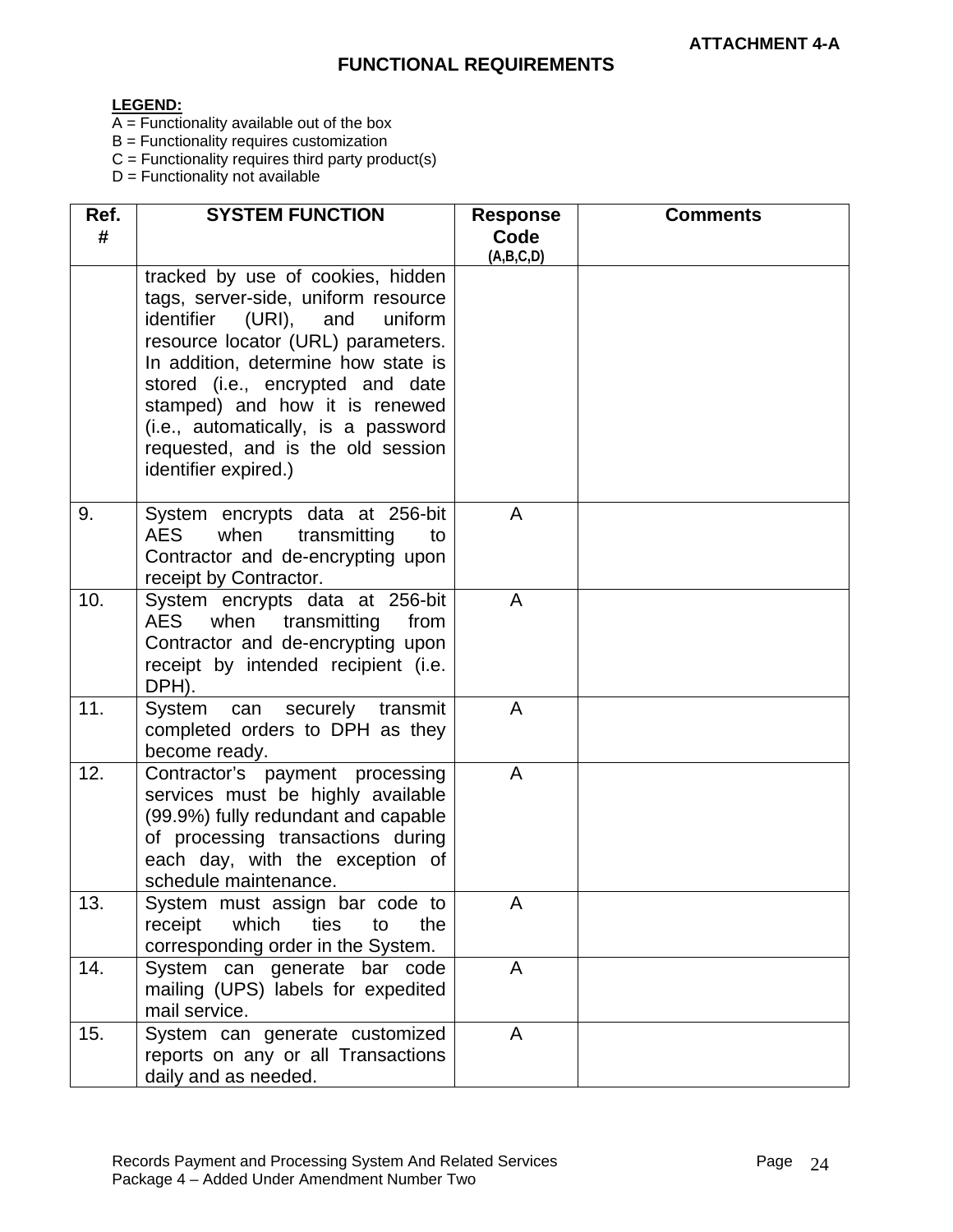#### **LEGEND:**

- A = Functionality available out of the box
- B = Functionality requires customization
- $C =$  Functionality requires third party product(s)
- D = Functionality not available

| Ref.<br># | <b>SYSTEM FUNCTION</b>                                                                                                                                                                                                                  | <b>Response</b><br>Code<br>(A,B,C,D) | <b>Comments</b>                                                                                                                                                                                                                                                                                                                                                                                                                                                                          |
|-----------|-----------------------------------------------------------------------------------------------------------------------------------------------------------------------------------------------------------------------------------------|--------------------------------------|------------------------------------------------------------------------------------------------------------------------------------------------------------------------------------------------------------------------------------------------------------------------------------------------------------------------------------------------------------------------------------------------------------------------------------------------------------------------------------------|
| 16.       | System can generate customized<br>reports on Funeral Home and DPH<br>staff activity as needed.                                                                                                                                          | B                                    |                                                                                                                                                                                                                                                                                                                                                                                                                                                                                          |
| 17.       | System can calculate amounts due<br>to County, or service providers and<br>generate payments via<br>ACH.<br>(Refer to Attachment 4-B, Section 3<br>and $4$ ).                                                                           | $\overline{A}$                       |                                                                                                                                                                                                                                                                                                                                                                                                                                                                                          |
| 18.       | System allows customer to print a<br>receipt upon completion of their<br>request. System also allows DPH<br>staff to print a receipt with details of<br>the request for reconciliation of<br>monies.                                    |                                      |                                                                                                                                                                                                                                                                                                                                                                                                                                                                                          |
| 19.       | retains<br>makes<br>System<br>and<br>accessible<br>needed<br>all<br>as<br>Transaction information for<br>the<br>preceding 12 months.                                                                                                    | $\mathsf{A}$                         |                                                                                                                                                                                                                                                                                                                                                                                                                                                                                          |
| 20.       | System is protected<br>against<br>malicious<br>software,<br>such<br>as<br>Trojans, worms and viruses. Some<br>software methods for prevention<br>are: including anti-virus software,<br>spam filtering, and spyware/adware<br>blockers. | $\overline{A}$                       | -All VitalChek systems available<br>over the internet are<br>regularly<br>scanned for security vulnerabilities<br>by a third party security firm.<br>-All server software is regularly<br>updated and or patched per vendor<br>recommendations.<br>-All VitalChek servers run regularly<br>updated virus<br>scanning<br>and<br>monitoring software.<br>-Bi-annual, internal,<br>third<br>party<br>security audit reviews are performed<br>against all physical and electronic<br>assets. |
| 21.       | The web page must be cross-<br>browser W3C (www consortium)<br>compliant using HTML (hyper text<br>mark up language) strict coding and<br>CSS (cascading style sheets) where<br>appropriate.                                            | A                                    |                                                                                                                                                                                                                                                                                                                                                                                                                                                                                          |
| 22.       | <b>System Transaction roundtrip</b><br>processing (request, determination<br>& response) authorization time is<br>seven (7) seconds.                                                                                                    | A                                    | <b>VitalChek</b><br>provides<br>tens<br>οf<br>thousands of payment transactions<br>daily and speed and security are of<br>central importance.<br>We utilize a<br>dedicated private line connection                                                                                                                                                                                                                                                                                       |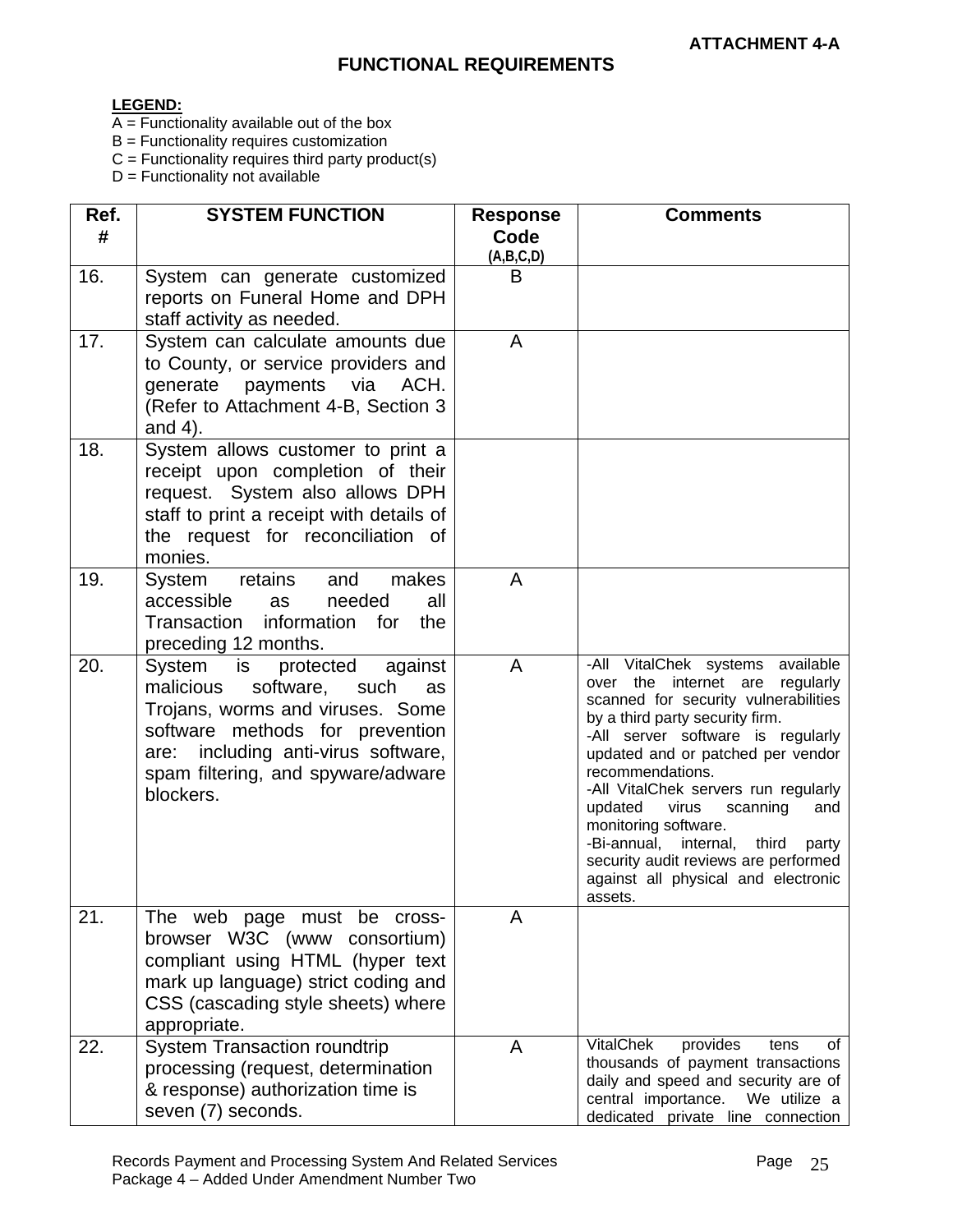#### **LEGEND:**

- A = Functionality available out of the box
- B = Functionality requires customization
- $C =$  Functionality requires third party product(s)
- D = Functionality not available

| Ref.<br># | <b>SYSTEM FUNCTION</b>                                                                                                                                                         | <b>Response</b><br>Code |                                                                                                                         | <b>Comments</b>    |                 |
|-----------|--------------------------------------------------------------------------------------------------------------------------------------------------------------------------------|-------------------------|-------------------------------------------------------------------------------------------------------------------------|--------------------|-----------------|
|           |                                                                                                                                                                                | (A,B,C,D)               | between our PCI zone servers and<br>Global                                                                              | Payment,           | VitalChek's     |
|           |                                                                                                                                                                                |                         | payment processor.                                                                                                      |                    |                 |
|           |                                                                                                                                                                                |                         | Global Payments average response<br>times apply to both credit and debit<br>networks.                                   |                    |                 |
|           |                                                                                                                                                                                |                         | Line Type                                                                                                               | Normal<br>Period** | Peak<br>Period* |
|           |                                                                                                                                                                                |                         | Lease Line                                                                                                              | 3<br>seconds       | 5<br>seconds    |
|           |                                                                                                                                                                                |                         | Frame                                                                                                                   | 3                  | 5               |
|           |                                                                                                                                                                                |                         | Internet/SSL                                                                                                            | seconds<br>5       | seconds<br>7    |
|           |                                                                                                                                                                                |                         |                                                                                                                         | seconds            | seconds         |
|           |                                                                                                                                                                                |                         | *Peak Period means 9 a.m. - 9 p.m. Eastern<br><b>Time</b><br>**Normal Period means any time other than<br>a Peak Period |                    |                 |
| 23.       | System can generate an order<br>confirmation notice and email status<br>to customer.                                                                                           | $\overline{A}$          |                                                                                                                         |                    |                 |
| 24.       | System authorizes and processes<br>payments in accordance with<br>applicable Association Rules, Card<br>Issuer rules and regulations, Card<br>Processor rules and regulations. | A                       |                                                                                                                         |                    |                 |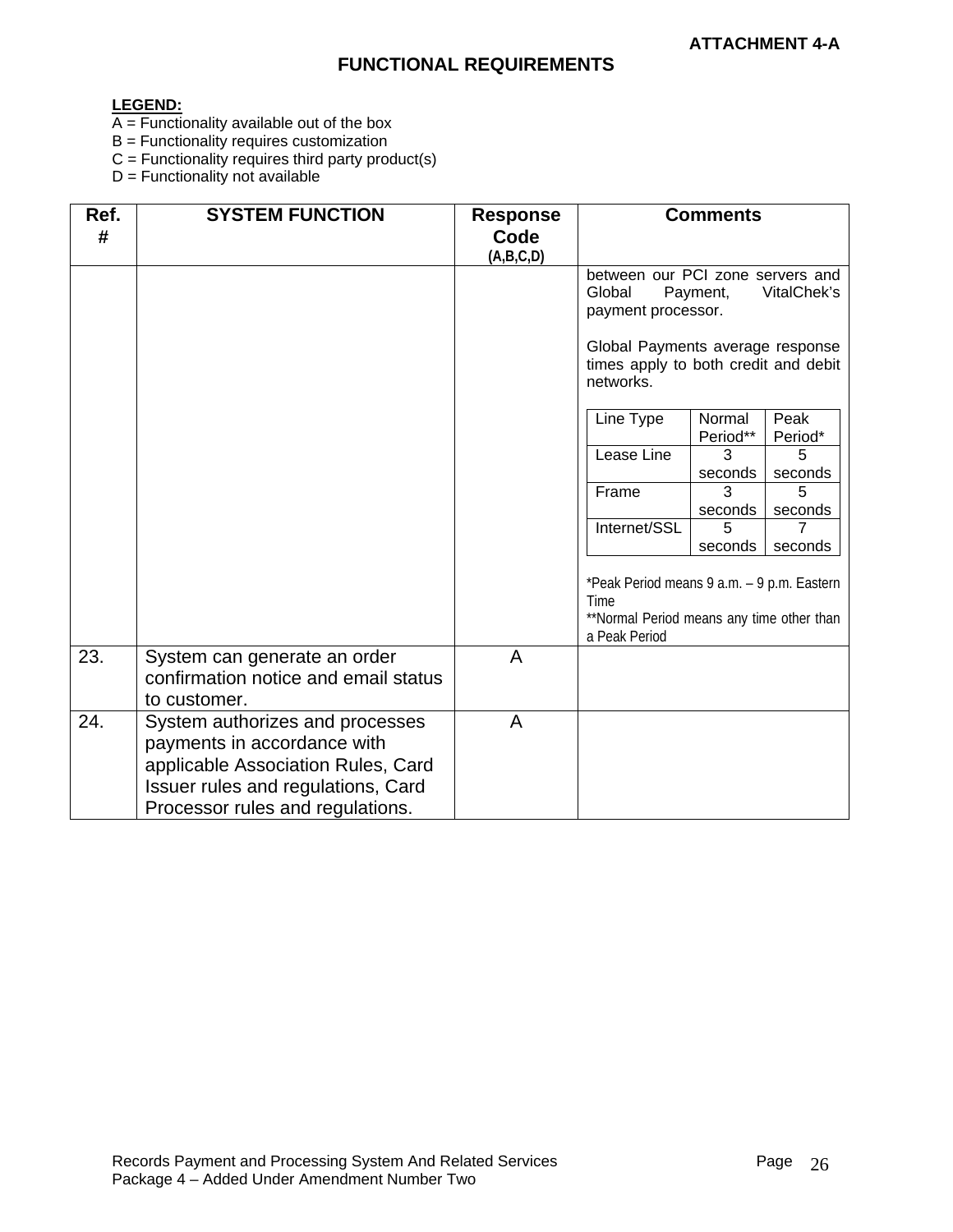### **SECTION 1 –CARD PROCESSING**

- 1.1 Overview of Online Transaction process:
	- Customer logs into the secure Funeral Home portal with a unique ID and password (created and authorized before orders can be placed). A customer profile can be saved with preferences for billing and shipping addresses. Before first time customers can log in, DPH will scan the notarized Certificates of Identity from the funeral homes and transmit to VitalChek in order for VitalChek to store digital images of notarized Certificates of Identity corresponding to individual accounts; , which will later be on file in association with their account for an order to be placed. There will be the Option to reset password or change user profile.
	- Customer places Vital Records order over the Internet via secure Funeral Home portal.
	- Contractor includes a bar code for tracking the receipt and the details about the customer's order.
	- Contractor provides option to enter alternate shipping address.
		- Seven (7) seconds response time for website and DPH site assuming a 1.5 mega byte download DSL or higher. Any delay over seven (7) seconds shall be addressed by Contractor.
	- Contractor securely forwards complete orders to DPH at least twice per day.
	- Contractor includes a bar code that links all complete orders to the receipt of the applicable customer order.
	- •
- DPH staff reviews paperwork for completeness and processes order through the System. DPH will process any incomplete paperwork through normal correspondence process.
- DPH staff prints out copy of certificate and prepare order for mailing (if expedited mailing option is selected, using packing materials and mailing labels provided by Contractor).
- DPH staff scans the mail receipt to send an e-mail to customers that order is on route.
- Contractor arranges for pick up by applicable expedited mail carriers of all orders for which customers selected expedited mailing options.
- At 5:00 p.m. each day, System runs a settlement report of captured Card orders.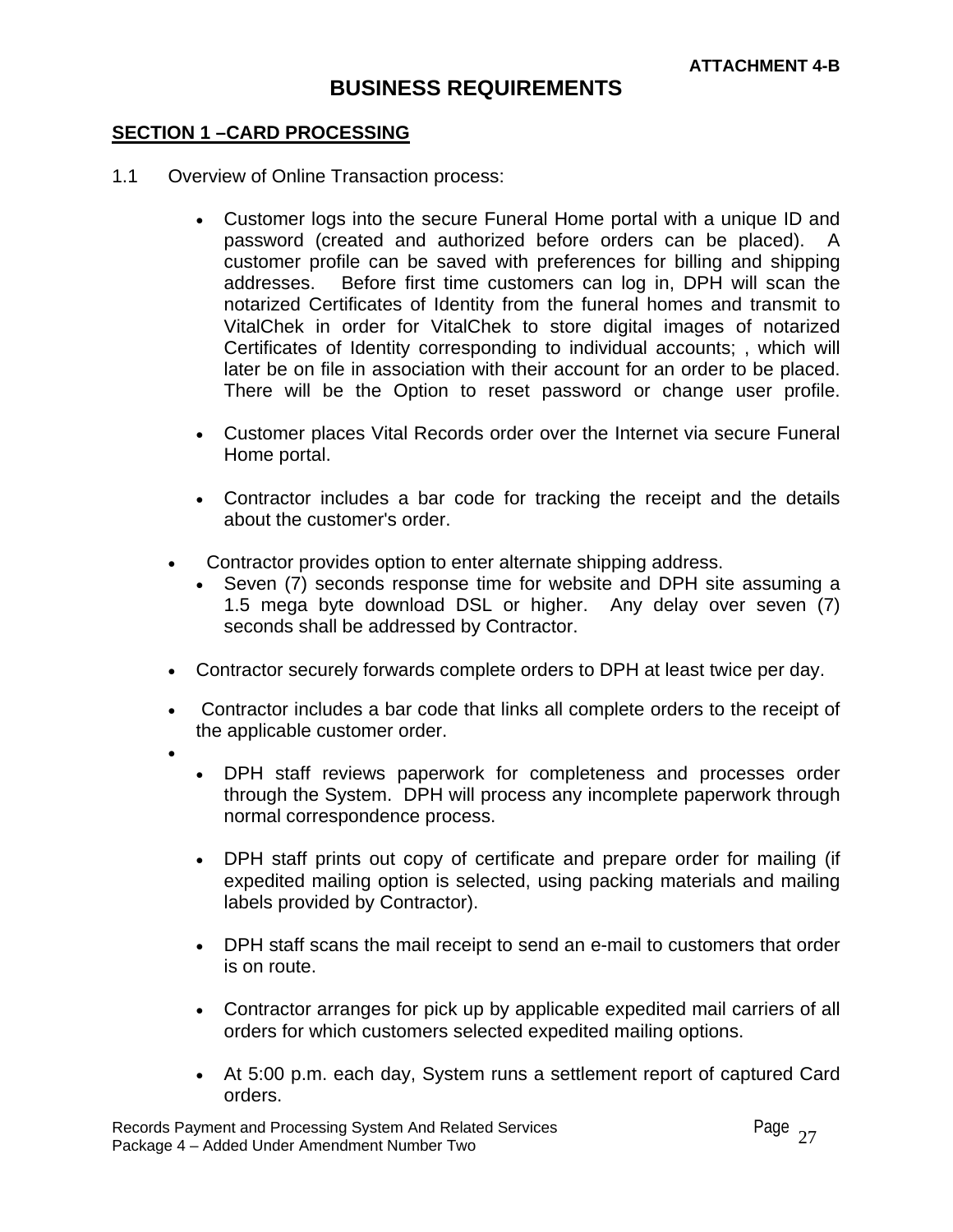- Contractor shall remit DPH Fees as specified in Paragraph 5.3 in the body of the Agreement.
- 1.2 Contractor shall be available 24 hours a day, 7 days a week, and 365/366 days a year to accept customer orders for copies of Vital Records over the Internet and allow customers to pay for said order by Card only.
- 1.3 Without limiting the other responsibilities set forth in this Attachment 4-B, this Package and/or elsewhere in the Agreement, Contractor shall be responsible to:
	- 1.3.1 Provide a toll free telephone number with multiple lines for live technical support available 24/7 for customers encountering problems online.
	- 1.3.2 Enter the customer's ordering information into a system capable of keeping the information readily accessible for at least 12 months.
	- 1.3.3 Retain customer's login ID and personal settings indefinitely (or until account is terminated). This includes retaining copies of notarized certificates of identity corresponding to account. Order history will be stored for at least 12 months.
	- 1.3.4 Convert any order and supporting documents to digital format for transmitting to DPH.
	- 1.3.5 Electronically transmit daily (calendar day) in an encrypted format of 256 bit AES acceptable to DPH the order information and accompanying documents.
	- 1.3.6 Provide a toll-free number for customers to obtain a status update for their online order referred as the Order Status IVR Service.
- 1.4 Data Retention:

Contractor must retain the following information in an encrypted format of 256-bit AES acceptable to DPH in readily accessible computerized system for at least 12 months:

- A. Application Information
	- Credit card authorization code
	- Application identification number
	- Fee amounts
	- Mail service carrier
	- Shipping address

Records Payment and Processing System And Related Services  $\frac{P}{28}$ Package 4 - Added Under Amendment Number Two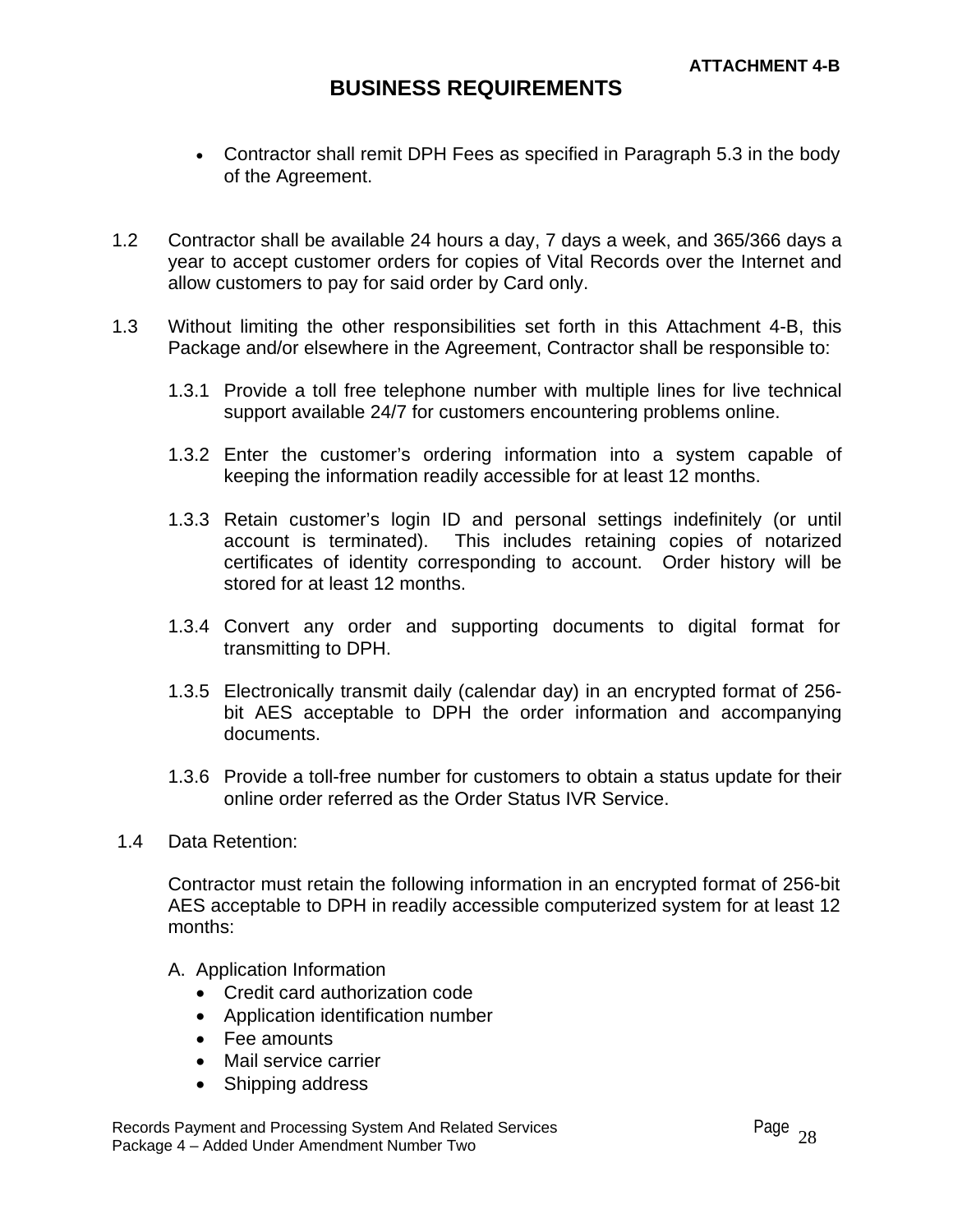- B. Applicant Information
	- Name
	- Address
	- Telephone
	- Relationship to name on certificate (default: funeral director)
- C. Certificate Information
	- Type (default: death)
	- Name(s) on certificate
	- Number of copies ordered
- D. Search Information
	- Event type (default: death)
	- Name(s) on certificate
	- Event date
	- County of death

Contractor shall additionally retain such other information (a) as Contractor deems necessary to dispute chargebacks or other Card adjustments and/or (b) as is required to comply with applicable laws, Association Rules, Card Issuer rules and regulations and/or Card processor rules and regulations.

## **SECTION 2 - PAYMENT CARD INDUSTRY (PCI) COMPLIANCE**

At Contractor's expense, Contractor shall schedule an annual external audit to be conducted by reputable 3<sup>rd</sup> party audit company to illustrate annual CISP and PCI Data Security Standard compliance. Contractor shall then provide County a letter no later than 30 days after receipt of audit findings, certifying as to the date of such findings and as to whether it passed or failed. As appropriate, DPH is requesting findings from any internal audit or 3<sup>rd</sup> party audit, including non-County client required audits, hired audit/testing vendors and VISA/MC required audits.

## **SECTION 3 – DELIVERY SERVICES**

Contractor shall be responsible for the expedited mail services of all orders and shall:

- 3.1 Arrange for the expedited mail services to pick up daily between 2:00 and 4:00 p.m., Pacific Time, each business day at the DPH headquarters in Los Angeles, CA.
- 3.2 Provide the DPH with packing materials and pre-printed delivery labels containing the DPH return address and Contractor's third-party billing number for expedited mail service delivery.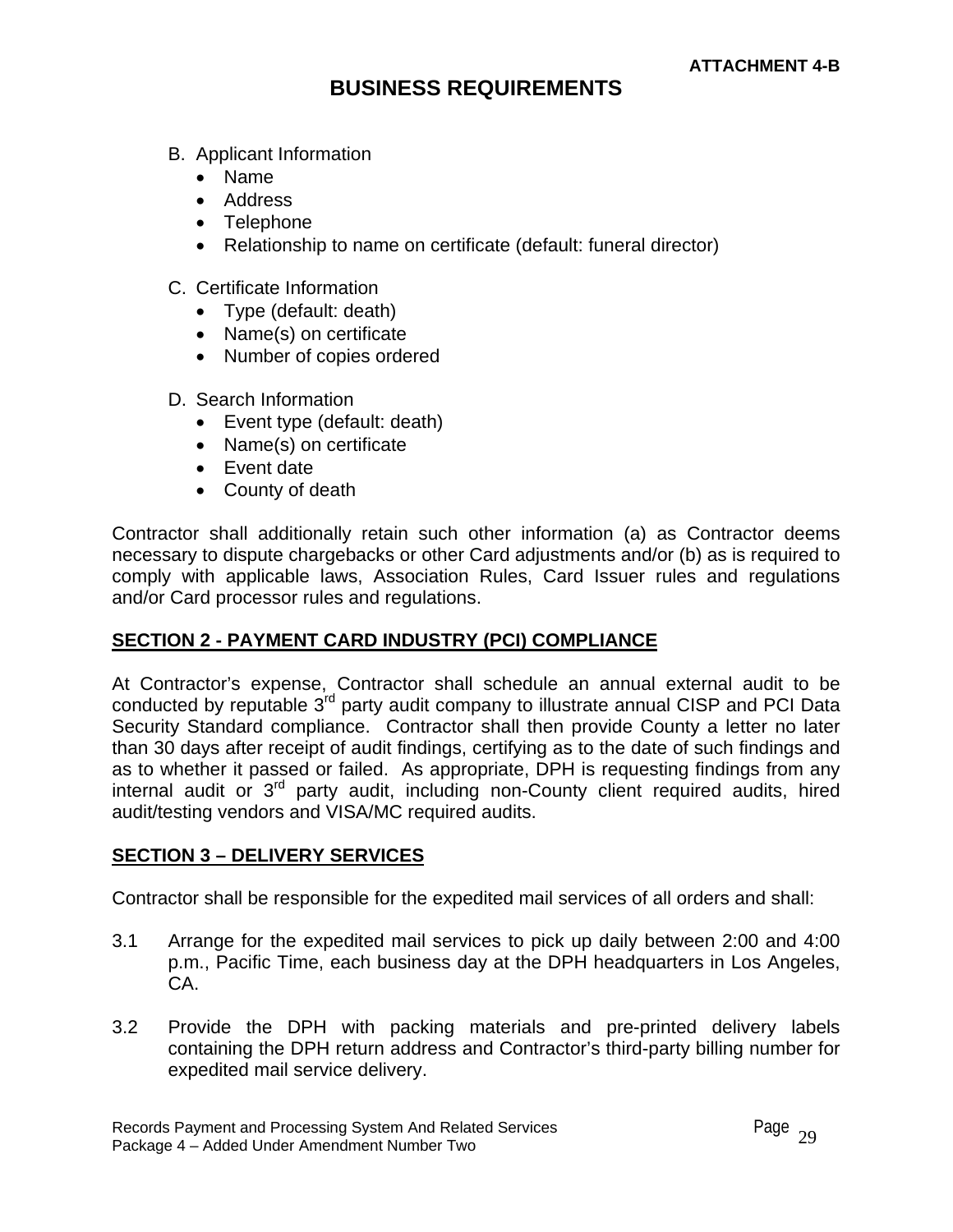- 3.3 Provide the mailing information on bar code label to be used in conjunction with window envelopes. DPH requires System generated bar code labels so that DPH staff can scan the bar code with Contractor provided bar code reader to capture the information on the out-going order directly into the DPH database to close out that particular order.
- 3.4 Assume full responsibility and guarantee payment of delivery fees to mail service providers on all orders processed through the Contractor's System.

## **SECTION 4 – FEES AND PAYMENTS**

Contractor shall be responsible for the collection of all fees and payments from customers and settlement of DPH Fees (refer to Exhibit C2) in accordance with Paragraph 5.3 in the body of the Agreement. Contractor shall:

- 4.1 Provide remote order acceptance and payment authorization Services to customers, pursuant to the Agreement requirements and applicable Association Rules, Card Issuer rules and regulations and Card processor rules and regulations.
- 4.2 Accept payment for remote charges from the customer via the web using major credit/charge cards, including Visa, MasterCard, American Express and Discover pursuant to the Agreement requirements and applicable Association Rules, Card Issuer rules and regulations and Card processor rules and regulations.
- 4.3 Preauthorize payment for orders prior to transmission to the DPH for processing with Authorization of payment for orders to occur in accordance with applicable Association Rules, Card Issuer rules and regulations and Card processor rules and regulations. As part of the payment Authorization process, Contractor shall verify the address of the requestor in order to provide a quick turnaround time for each order.
- 4.4 Accept full responsibility for Transaction settlement, inquiries, chargebacks, rejected charges/returns and adjustments for insufficient funds.
- 4.5 Provide daily Transaction reports for daily accounting and reconciliation.
- 4.6 Generate ACH of DPH Fees in accordance with Paragraph 5.3 in the body of the Agreement.
- 4.7 Contractor shall process full and partial refunds (including, without limitation, as described under Section 5.3 of this Attachment 4-B) card credit adjustments, retrieval requests, chargebacks, and refunds within the times required by the applicable Association Rules, Card Issuer rules and regulations, and Card processor rules and regulations.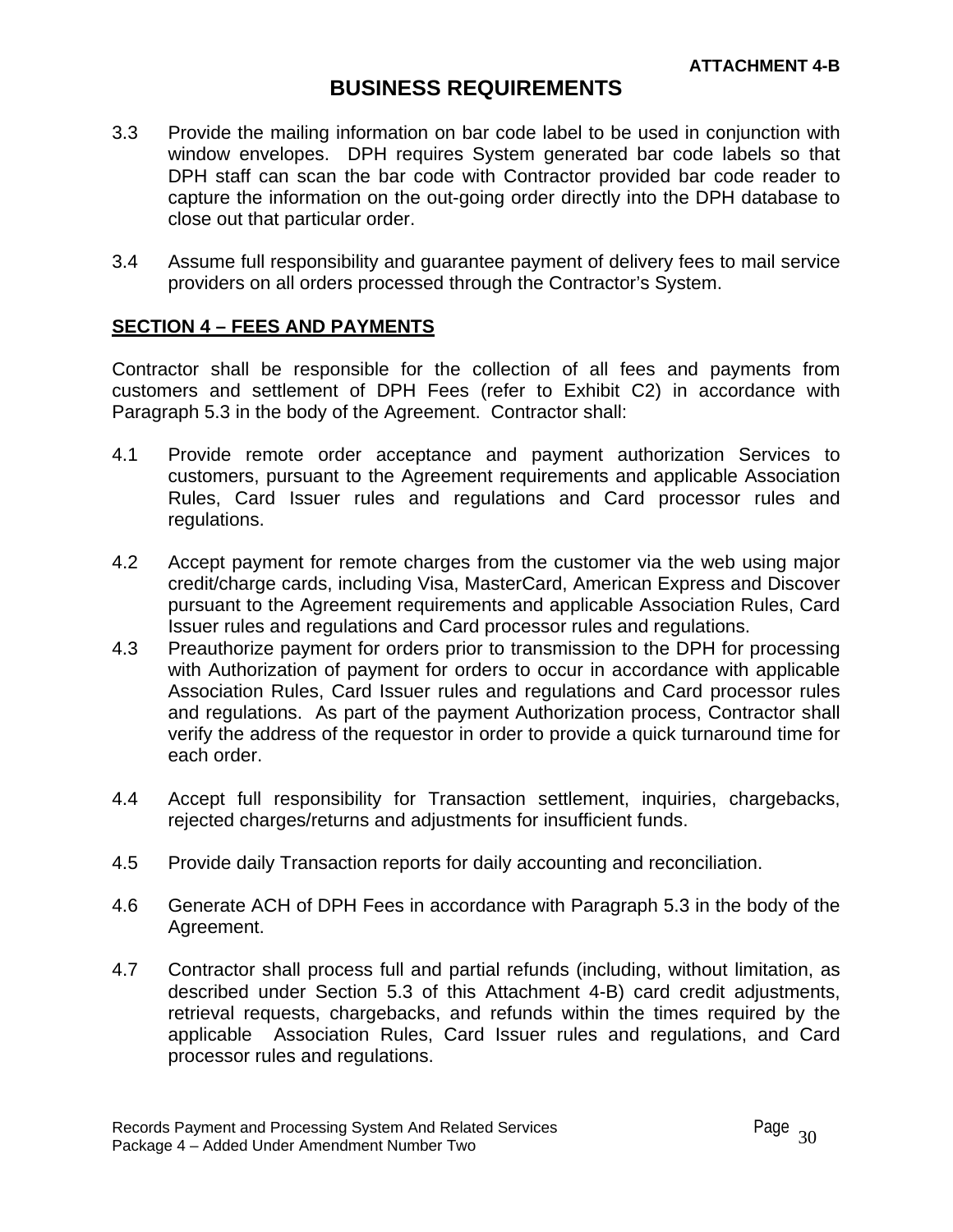### **SECTION 5 – COUNTY RESPONSIBILITIES**

- 5.1 County will process all requests received from Contractor that were processed via the secure Funeral Home portal.
- 5.2 County will make available for pick up by Contractor's arranged expedited mail courier all located records using Contractor's generated mailing label for expedited mail service, if requested by customer.
- 5.3 County will inform Contractor of any errors or necessary adjustments within 24 hours pursuant to mutually agreed upon procedures. If the person requested expedited mail service the Contractor would need to adjust that portion back as well.

### **SECTION 6 – CONFIDENTIAL PROTOCOLS**

Contractor shall comply with Paragraph 7.7 (Confidentiality) in the body of the Agreement and shall implement confidentiality, security and other related requirements of this Package and elsewhere in the Agreement and the following protocols to ensure customer personal information is kept secure and confidential. County shall seek any remedies provided in this Package and elsewhere in the Agreement, including, but not limited to Paragraph 18.24 (Liquidated Damages) or termination of the Agreement as provided in the Agreement for Contractor's failure to comply with related confidentiality and security requirements.

- 1. Ensure encryption on live, archived, and transmitted data.
- 2. Ensure letters, memoranda and other documents containing personal information are accessible only by authorized personnel.
- 3. Ensure personal information stored electronically is protected from access by unauthorized persons.
- 4. Ensure that only personal information necessary to fulfill the Contractor's authorized functions are maintained by the Contractor.
- 5. Ensure staff working with personal information secure such information from casual observation or loss and that such documents or files are returned to secure location when not in use.
- 6. Ensure personal information is not inappropriately used, copied or removed from Contractor's control.
- 7. Ensure that personal information is adequately secured at all times.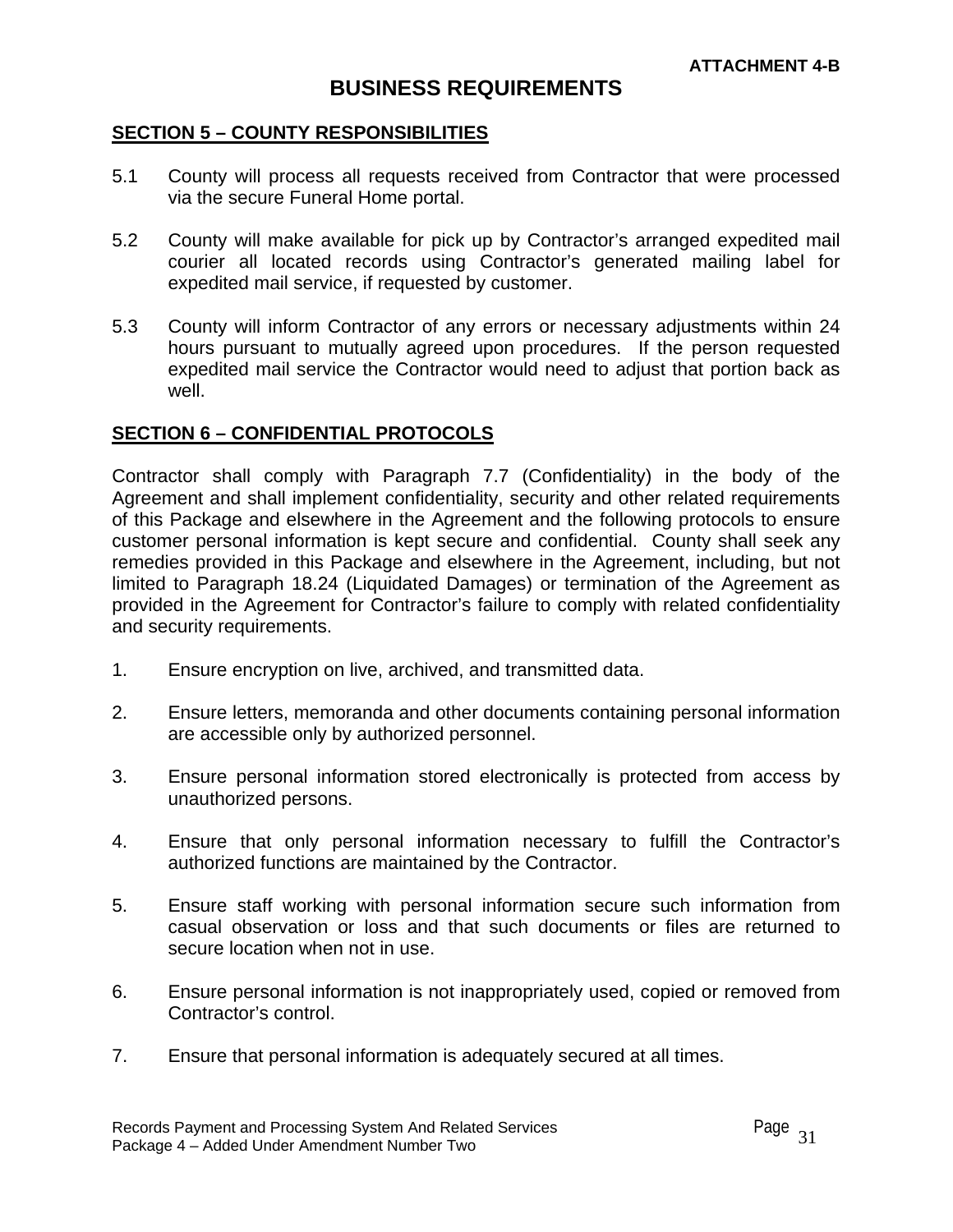- 8. Ensure any transmittal of personal information outside of Contractor's office is authorized by Contractor's Project Manager to make certain that confidentiality measures are followed in accordance with Paragraph 7.7 in the Agreement.
- 9. Protect the confidentiality of personal information being transferred from the Contractor's office to other work units of the Contractor.
- 10. Ensure documents and files containing personal or health-related information that are obsolete or no longer needed are promptly and properly disposed.
- 11. Secure and maintain the following types of information for 12 months from the end of the month in which such information was collected: dates of the vital events, places of the vital events, names and maiden names and identification documents provided. Maintaining such information shall enable Contractor to assist the DPH in researching and investigating fraudulent activity. Contractor shall submit written verification to the DPH through duly sworn and notarized affidavit of the confidential disposal of such information according to the prescribed schedule.
- 12. Ensure that documents and files containing personal information are electronically transmitted to the DPH in an encrypted format acceptable to the DPH.
- 13. Ensure that servers (authorization and data) and Workstations are sanitized at the end of their useful life span. Sanitized as defined herein is the permanent removal of all County or customer data. A record of disposed hardware must be kept for five (5) years after termination or expiration of the Agreement. Contractor shall provide a policy that describes the method of disposition of excess and surplus computer equipment.
- 14. Ensure the use of software protection against malicious software, such as Trojans, worms and viruses, is in place on all computer equipment. This should include, but is not limited to, anti-virus software, spam filtering, spyware/adware blockers, and a formalized plan for the update of operating system patches.
- 15. Ensure that the notification process is documented in the event of security breaches involving confidential and sensitive information.

/ / /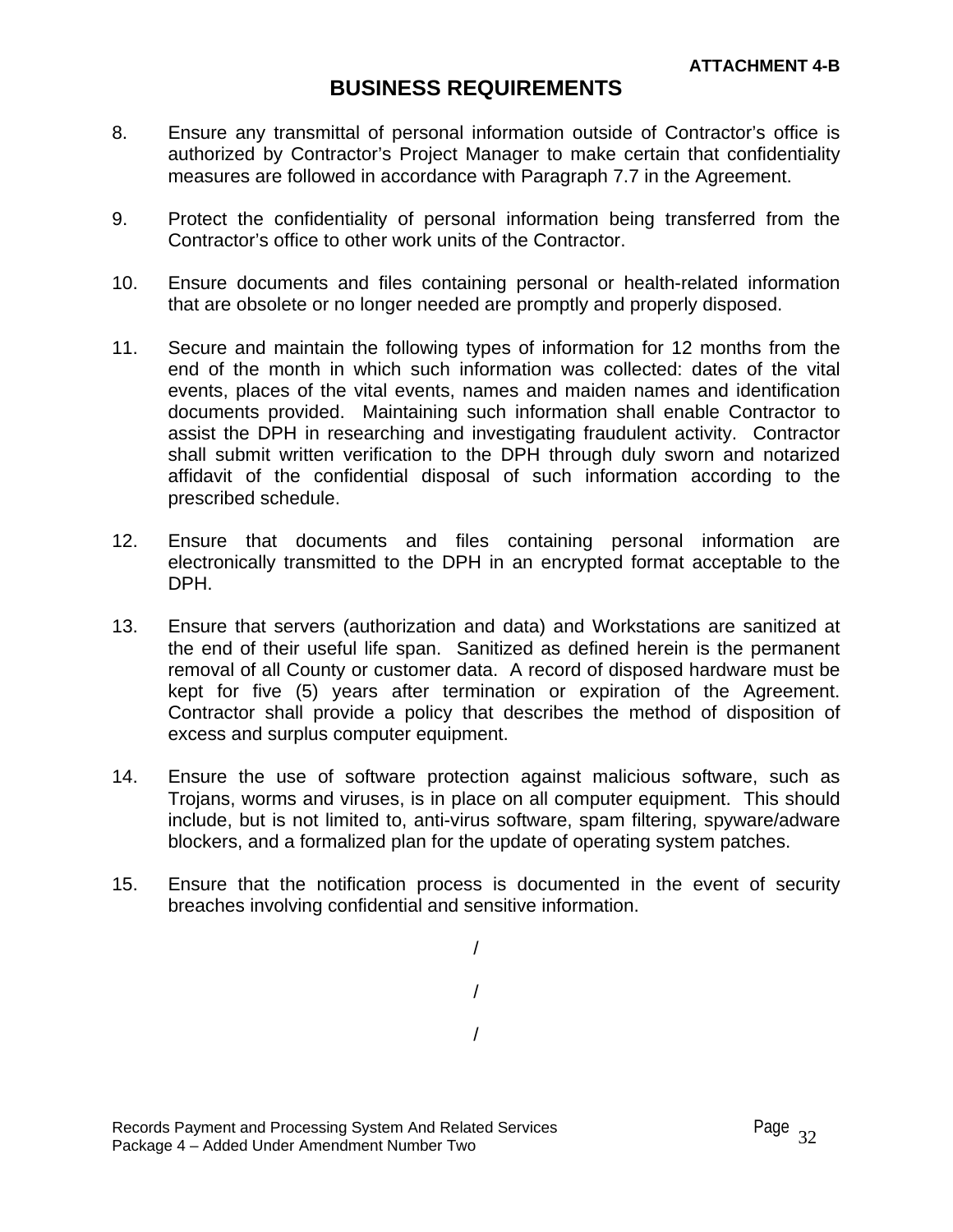# **SYSTEM SOFTWARE**

The Contractor shall provide all applicable services, software, hardware, equipment, labor, materials, and supplies (except paper) necessary to provide all Work described under Package 4.

The following is a list, but not limited to, a listing of all System Software in the System. At a minimum, the Software should be as follows. Should Contractor need to change specifications, this can be done with the agreement of both the Contractor and the County Project Manager(s):

### Vital Chek Software:

VCN Orders is the software for Package 5. It is a C++ application developed using MS Visual Studio. The VCN Orders application can employ a real-time interface with the Agency computer system.

VPS, the web based reporting software, is an Eclipse Rich Client Platform (RCP) java application built upon the IBM Eclipse component library. VPS RCP is tailored to the role of the authenticated user. For payment services, the VPS RCP will allow authenticated employees to manage orders made through point of sale devices, PaymentChek website, and direct keyed entry by a user into VPS. The agency's payment data is stored in a Microsoft SQL Server database which consists of many tables housed at VitalChek. Java Web Start is a standard within the Java virtual machine for remotely bootstrapping java applications via an end users browser. Java Web Start automatically synchronizes java class jars with a server to a client and ten starts the application. VPS utilizes Java Web Start to remotely start its VPS Eclipse Rich Client Application.

In normal language, this means that all data is stored in VitalChek databases. A rich client program will be downloaded onto the pc each time someone logs into VPS. The rich client program will securely talk across the internet to retrieve data from the centralized data base and send it back to the PC where the rich client VPS program will grab the data and display it nicely for the end user. Data will not exist on the PC unless an EXPORT DATA process is performed. All communications across the internet are secured with Single Socket Layer (SSL) "256-bit or higher encryption.

Another option is DAVE-light. DAVE<sup>™</sup> was built using Microsoft's .NET platform. The application server logic was created in C# and the web-server was built with ASP.Net. By employing commonly available, off-the-shelf, industry standard technology, VitalChek has created an object-oriented system that is easily maintained and quickly implemented. Like VPS, DAVE-light data is stored in a Microsoft SQL Server database housed at VitalChek. The application will allow authenticated employees to manage and process orders made through the Funeral Home Portal. All communications across the internet are secured with Single Socket Layer (SSL) "256-bit or higher encryption".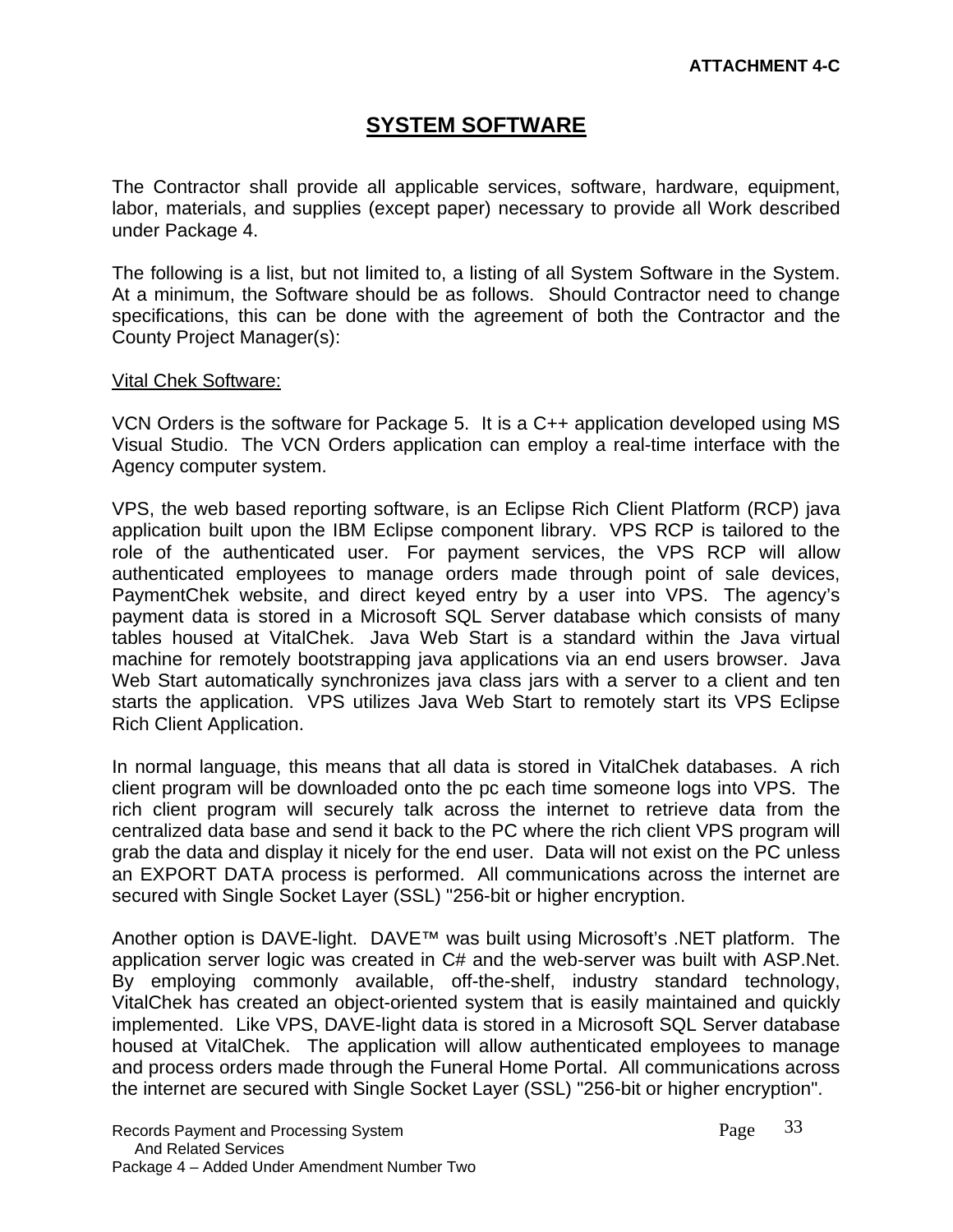# **SYSTEM HARDWARE**

The Contractor shall provide all applicable services, software, hardware if needed , equipment, labor, materials, and supplies (except paper) necessary to provide all Work described under Package 4.

The following is a list, but not limited to, all System Hardware in the System. Should Contractor need to change specifications, then this can be done with the agreement of both the Contractor and the County Project Manager(s):

#### **COMPUTER HARDWARE:**

- 3 computer workstations
- 3 Flat Panel monitors
- 2 express mail label printers
- 3 bar code readers
- 3 printers
- 2 network Authorization server
- DSL/soho telephone connection line

Workstation Class Machine such as Intel® CoreTM 2 Duo Processor E6300 (2MB L2 Cache, 1.86GHz, 1066)

4 GB513 Dual-Channel DDR27 SDRAM (533MHz, 2 or 4 DIMMs) 300 GB4 Single Serial ATA Hard Drive

Suggested configuration: Video: VGA and 1 S-Video IEEE 1394 - 1 front-panel 6-pin serial connector USB: 8 Ports (2 Front, 6 Back) + 1 internal Audio: Audio – six back-panel connectors for line-in, line-out, microphone, rear surround, side surround, Additional Jacks: 1 front headphone jack and 1 front / 1 back microphone jack Network: Integrated Ethernet Integrated 10/100 network Interface

#### **SUPPLIES:**

- Printer Toner/Ink Cartridges
- **•** Express Courier envelopes, air bills and manifest sheets
- Postage Account with UPS and US Post Office

#### **BAR CODE READER**:

Both hand-held and fixed projection PowerLink user-replaceable cables Adjustable Stand Short-range and Long-range activation Flash ROM with Meteor 2 upgrade utility Supports commonly used Interfaces, including USB

#### **AUTHORIZATION SERVER:**

Server-Class Machine such as HP ProLiant ML570 G4 3.4GHz High Performance Rack Server HP ProLiant ML570 G4 High Performance Rack Server

Suggested configuration:

2 Dual-Core 64-bit Intel(r) Xeon(r) Processors 7140M (3.40GHz, 150 Watts, 800MHz FSB, 16MB L3 Cache)

RAID memory (requires 4 memory boards configured alike) 1st memory board 8GB Total REG PC2-3200 (4x2GB)

2-Rank memory Redundant Memory Board 8GB Total REG PC2-3200 (4x2GB)

2-Rank memory HP Smart Array P600/512 controller

3-HP 72GB Hot Plug 2.5 SAS 15,000 rpm Hard Drive Dual 910/1300W hot plug power supplies Redundant hot plug fans HP Dual embedded NC371i Multi-function Gigabit network adapter SlimLine DVD-ROM Drive (8x/24x)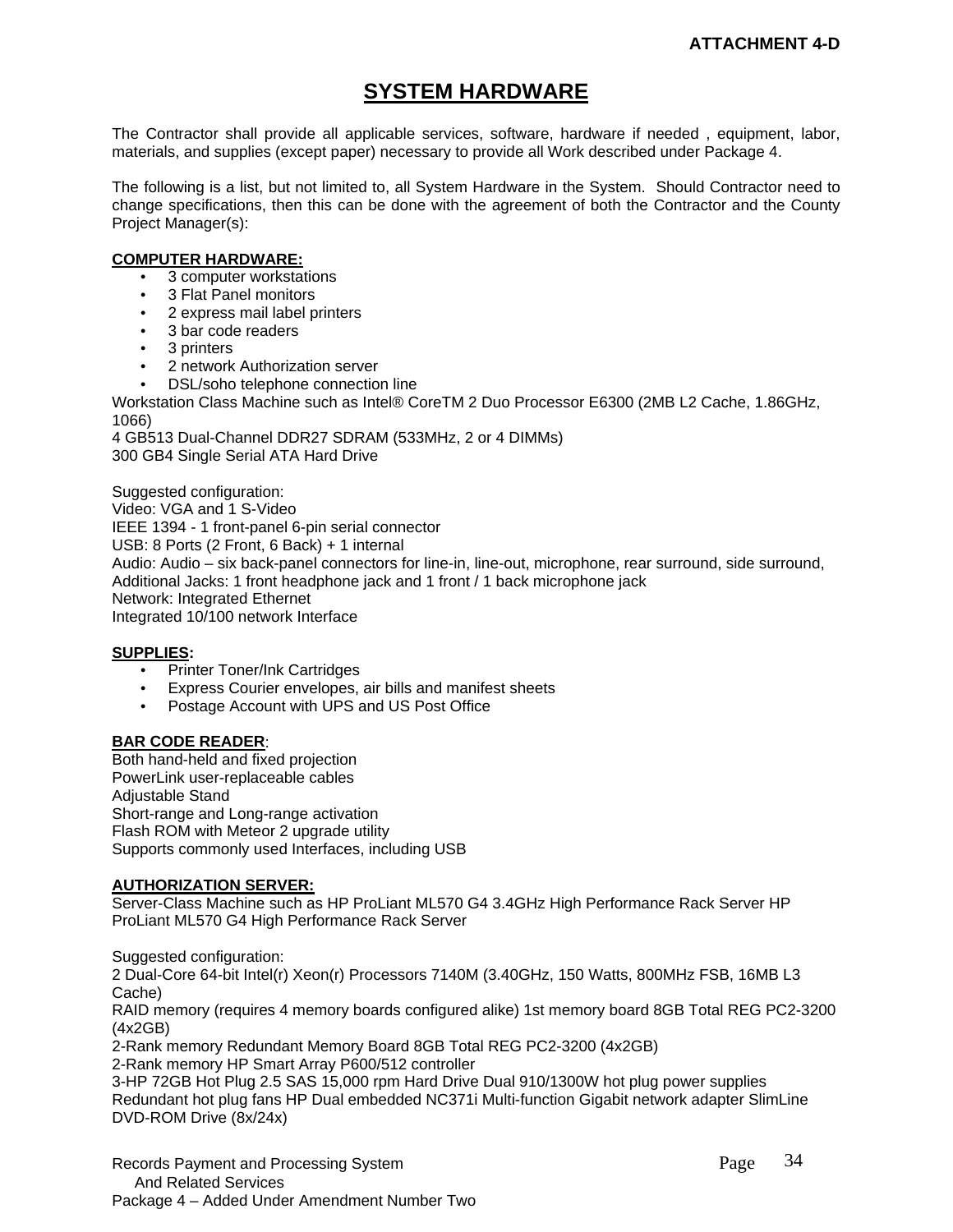# **STATEMENT OF WORK PACKAGE 5 – CARD PRESENT TRANSACTIONS**

# **1. SCOPE OF WORK**

This Package and all attachments hereto (collectively, this "Package") describes the project information for Card Present Transactions for DPH. County's expectation is that the resultant Contractor must have the capability to process at least 200 Card Present Transactions per day and meet all service levels set forth in this Package. The number of Card Present Transactions per day is an expectation and does not guarantee a certain amount of business. During the term of this Agreement, Contractor shall ensure its capacity to process increasing volumes of Card Present Transactions while maintaining all the service level specified in this Package.

The Contractor shall provide all applicable services, software, hardware, equipment, labor, materials, and supplies (except paper) necessary to provide all Work described under this Package, including accepting and processing the Card payments described in this Package and shall charge a Transaction Fee to customers under this Package for each Transaction. The County expects that no other amounts will be due and payable to the Contractor under this Package for performing the Work under this Package.

Contractor responsibilities with respect to this Package include, but are not limited to: (i) providing Card Terminals and if needed Workstations with dedicated communication/data lines to accept electronic Card payments for birth and death records ordered at DPH headquarters and district office (Refer to Exhibit P2); (ii) providing Operations Services and Maintenance and Support Services as described in this Package; (iii) providing the level of System security described in this Package; (iv) collecting of all fees; (v) remitting to the County the DPH Fees in accordance with Paragraph 5.3 in the body of the Agreement; and (vi) assuming all risk of chargebacks and/or other Card adjustments.

Contractor shall complete and deliver all software, hardware, other goods, maintenance and support services and related project management to accomplish all of the Tasks set forth in this Package, including completion and delivery of the System for this Package to the County's Project Director(s)'s satisfaction. The System for this Package must operate in accordance with the requirements set forth in Attachments 5-A (Functional Requirements) and Attachment 5-B (Business Requirements) to this Package, the other Specifications, and otherwise with this Agreement. Unless otherwise expressly stated, all Work described in this Package or the Agreement shall be performed by Contractor and Contractor shall be fully responsible for said performance.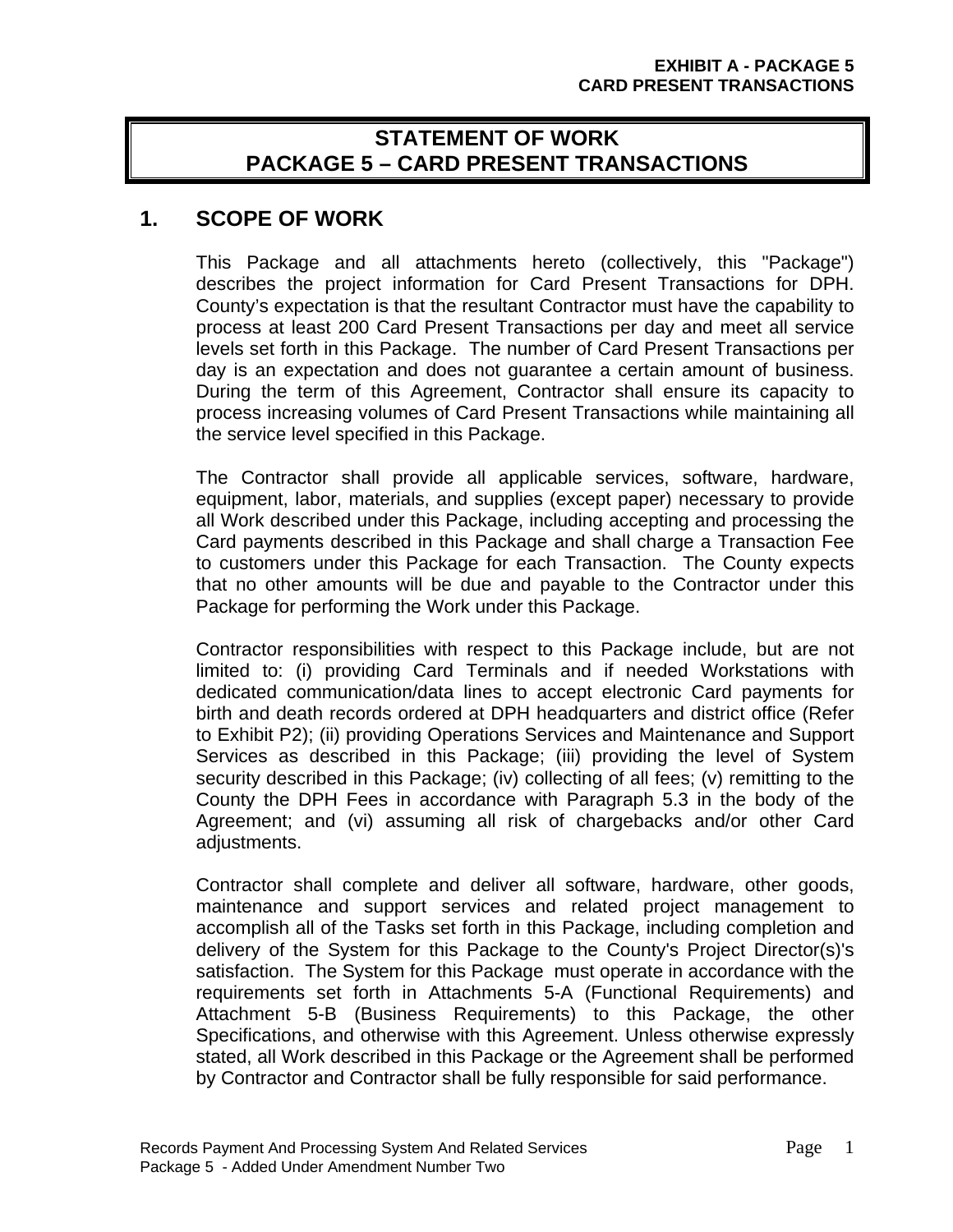Contractor shall use standard DPH software set forth below when preparing Deliverables. Contractor shall provide Deliverables which are to be delivered in a file format, in a format which is importable to the following standard DPH software:

- Microsoft Word .doc
- Microsoft Excel.xls
- Portable Document Format.pdf

# **2. TASKS AND DELIVERABLES**

The following Tasks, and associated subtasks and Deliverables, shall be addressed in the Project Plan prepared pursuant to Task 1:

## **TASK 1 - PROJECT PLANNING AND MANAGEMENT**

## **SUBTASK 1.1: KICK-OFF MEETING**

County will schedule a kickoff meeting with Contractor to occur within seven (7) business days of the effective date of Amendment Number Two of the Agreement ("Amendment Number Two Effective Date") to discuss and modify as necessary the Project Plan provided by Contractor.

## **Subtask 1.1 Deliverable**:

Kickoff meeting within seven (7) business days of the Amendment Number Two Effective Date.

# **SUBTASK 1.2: REVISED PROJECT PLAN**

- (a) Contractor shall prepare a Project Plan (the "Plan") which shall be a comprehensive and detailed Plan for the System implementation consistent with this Package that includes the following areas:
	- Planning and Direction to include timeline of three (3) months to complete the project.
	- Staffing and Team Management with roles and responsibilities
	- Compliance with Data Security Guidelines.
	- Incorporating County's business processes, security, and technical requirements as stated in this Package.
- (b) The Plan shall include the following:
	- 1. A full organizational chart detailing staff by classification and assignment including the name of Contractor's Project Manager or alternate management staff that will be assigned full-time to this project. Alternate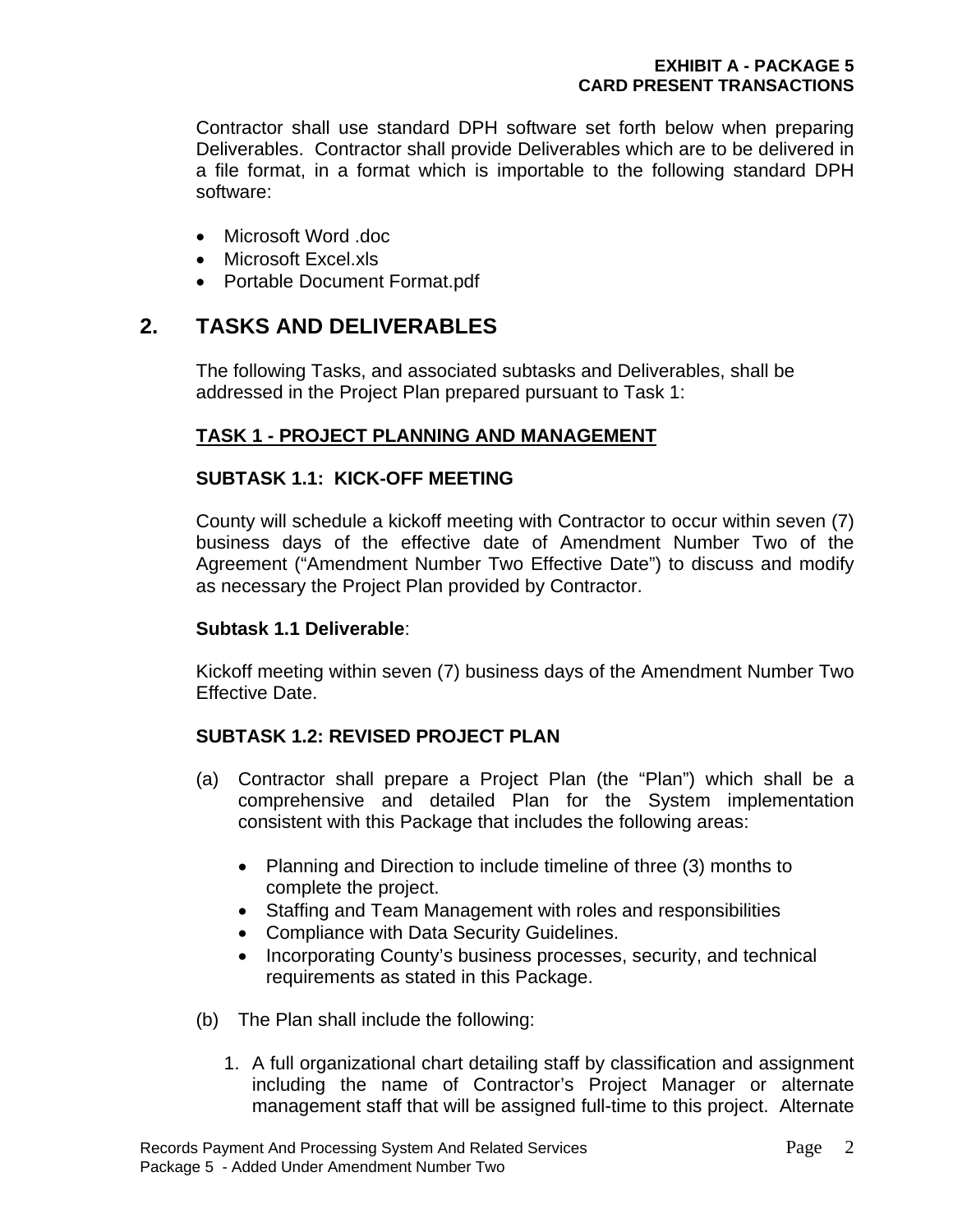management staff shall possess at least two (2) years experience in performing similar services. County must have access to Contractor's Project Manager and alternate management staff during normal business hours, Monday through Friday (except legal holidays), 8:00 a.m. to 5:00 p.m., Pacific Time. In addition, provide the escalation procedures and guidelines to be used by the County, as needed.

- 2. A list of Contractor staff who will be assigned to provide on-site support for the following areas: a) Operations Services; b) Maintenance and c) Support Services. Include a short description of duties and responsibilities for each staff member.
- 3. A list of Contractor's milestones, Tasks and subtasks required to successfully complete and deliver on time the System, including the System Software, System Hardware and/or Services for this Package. Include a Gantt chart that lists all Tasks, start and end dates, responsibilities, assignments, and dependencies. At a minimum, all of the Tasks, subtasks, and Deliverables in this Package shall be included in the list.
- 4. A list of Tasks and subtasks to be completed by County as requested by Contractor after review and approval by County's Project Director(s).
- 5. Without limiting Paragraph 18.37 (Subcontracting) in the body of the Agreement, a list of Subcontractors that will be used by Contractor (including address, phone number, and main contact person) and a short description of services that will be provided by Subcontractor(s).
- 6. Plan to incorporate County's business processes, security, and technical requirements.

## **Subtask 1.2 Deliverables:**

Plan that includes a schedule of individualized Tasks, subtasks, and Deliverables and other resource planning activities as described in Subtask 1.2.

## **SUBTASK 1.3: FINAL PROJECT PLAN**

Contractor shall submit the completed Plan, including attachments defined in this Package, and submit to County within five business (5) days of kickoff meeting.

(a) County will review the Plan and submit changes to Contractor within three (3) days of receipt.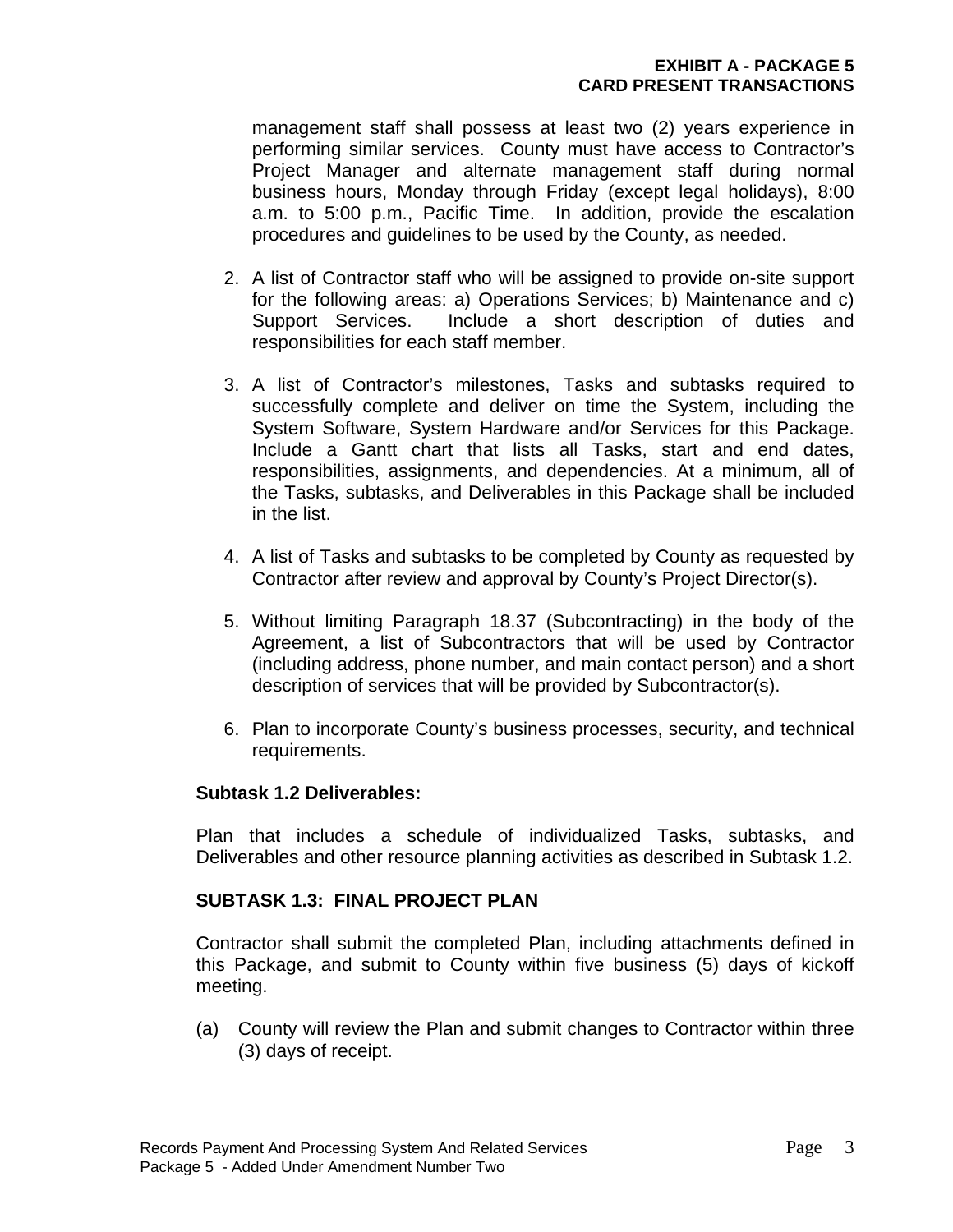- (b) Contractor shall review the changes requested by County and be prepared to reject or approve the changes within 48 hours.
- (c) County shall have final approval of the Plan. County will monitor/oversee Contractor's progress based on the approved Plan.
- (d) Updates to the Plan, based on the weekly Project Status Reports delivered under Subtask 1.4, will be reviewed and approved County and, once approved, will be deemed to be included in the Plan originally approved under this Subtask 1.3.

### **Subtask 1.3 Deliverable:**

Final the Project Plan.

## **SUBTASK 1.4: PROJECT MANAGEMENT - IMPLEMENTATION**

- 1.4.1 During the implementation process, Contractor shall be required to manage project activities and resources and track project status. This shall include identifying, managing and tracking all issues. Contractor shall report project status on a weekly basis through a Project Status Report. The Project Status Report shall be presented to the County's Project Director(s) and County's Project Manager(s). The report shall cover, at a minimum, project progress against the Plan, plans, and outstanding issues. It shall also include any proposed updates to the Plan.
- 1.4.2 Contractor shall create a System that meets all expectations set forth in this Agreement, including the Specifications. Contractor shall be responsible for each step of the System's implementation process and provide an extensive quality assurance process to ensure quality is being met. DPH will assist Contractor's Quality Assurance (QA) team member by reviewing and testing System through each step of the process. Contractor will provide the results to County's Project Director(s) through a Project Status Report on a weekly basis throughout the project implementation. Contractor shall notify County's Project Manager(s) within 24 hours of any issues and provide a weekly status report of resolution to include the improvement/corrective action measures taken within one (1) week of notification. County's Project Manager(s) may request a meeting as deemed necessary with Contractor's Project Manager. This Subtask is in addition to the review, which will be conducted under Paragraph 18.13 (County's Quality Assurance Plan) in the Agreement.
- 1.4.3 Contractor shall provide a quality control plan to document the processes, practices and procedures to be used in order to measure the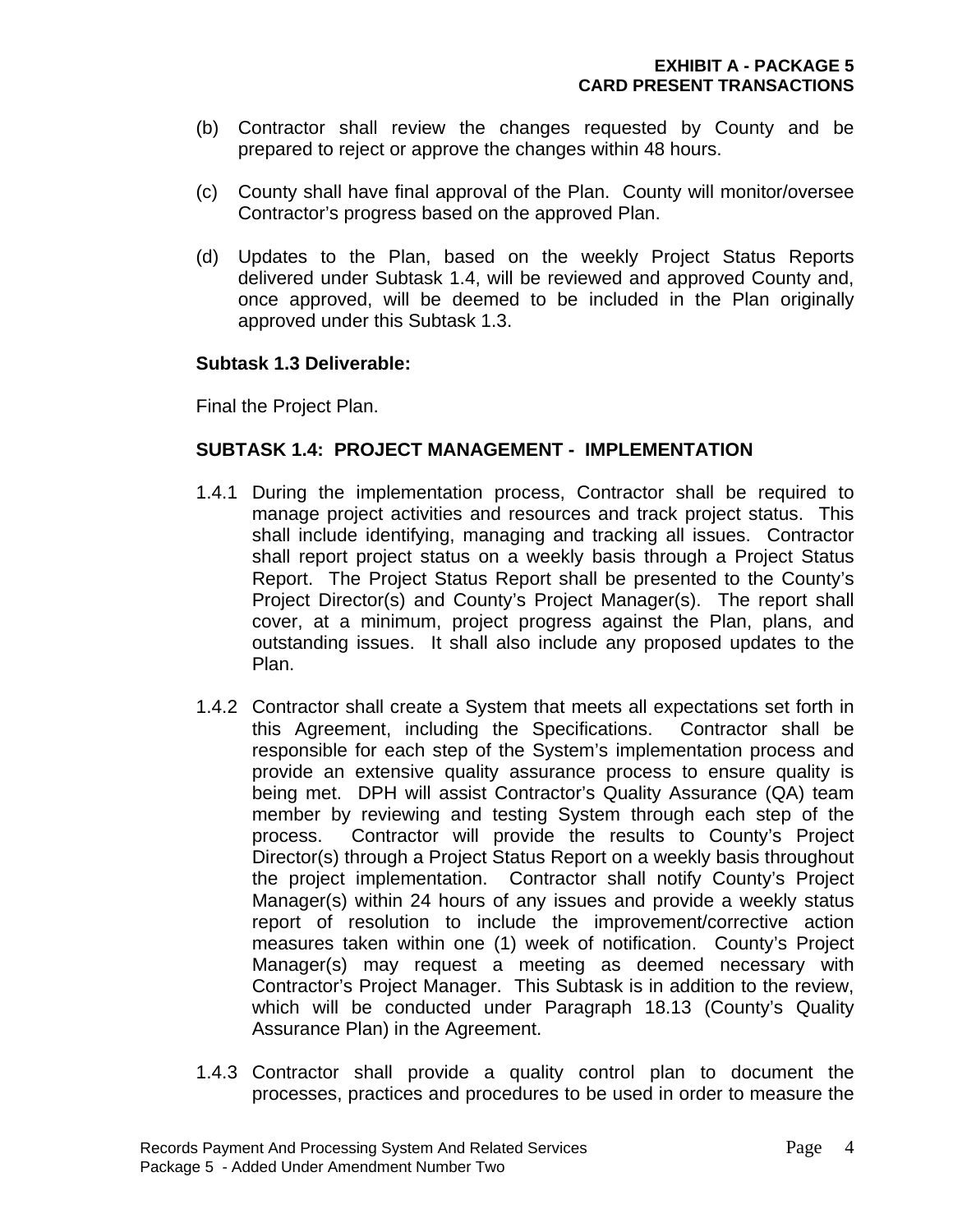adherence to requirements during implementation. This plan shall be utilized during the implementation process and reviewed on an agreedupon basis.

## **Subtask 1.4 Deliverables:**

Weekly Project Status Reports that cover project progress against the Plan, plans, quality assurance, outstanding issues, and any proposed updates to the Plan.

## **SUBTASK 1.5: PROJECT MANAGEMENT - POST IMPLEMENTATION SUPPORT**

Commencing after the implementation process and continuing throughout the remainder of the Term of the Agreement, Contractor shall provide ongoing project management support to include managing and tracking all issues related to Operations Services and Maintenance and Support Services, including any failure of the System, including the System Software, System Hardware and/or Services to perform in accordance with the Specifications, and otherwise with this Agreement.

In addition, Contractor shall be responsible to monitor the quality assurance platform. DPH may assist Contractor's Quality Assurance (QA) team member to ensure quality is being met by reviewing and testing System Contractor will provide the results to County's Project Director(s) through a Project Status Report on a monthly basis, Contractor shall notify County's Project Manager(s) within 24 hours of any issues and provide a weekly status report of resolution to include the improvement/corrective action measures taken within one (1) week of notification. County's Project Manager(s) may request a meeting as deemed necessary. This Subtask is in addition to the review, which will be conducted under Paragraph 18.13 (County's Quality Assurance Plan) of the Agreement.

# **Subtask 1.5 Deliverable:**

- 1.5.1 Monthly Project Status Reports for ongoing project management to report any operational, quality assurance and maintenance and support issues.
- 1.5.2 Weekly status reports on any issues addressed and resolution provided.

# **SUBTASK 1.6: QUALITY CONTROL**

The Contractor shall be required to establish and utilize a comprehensive quality control plan (the "Control Plan") to assure the County a consistently high level of service throughout the Term of the Agreement. The Control Plan shall be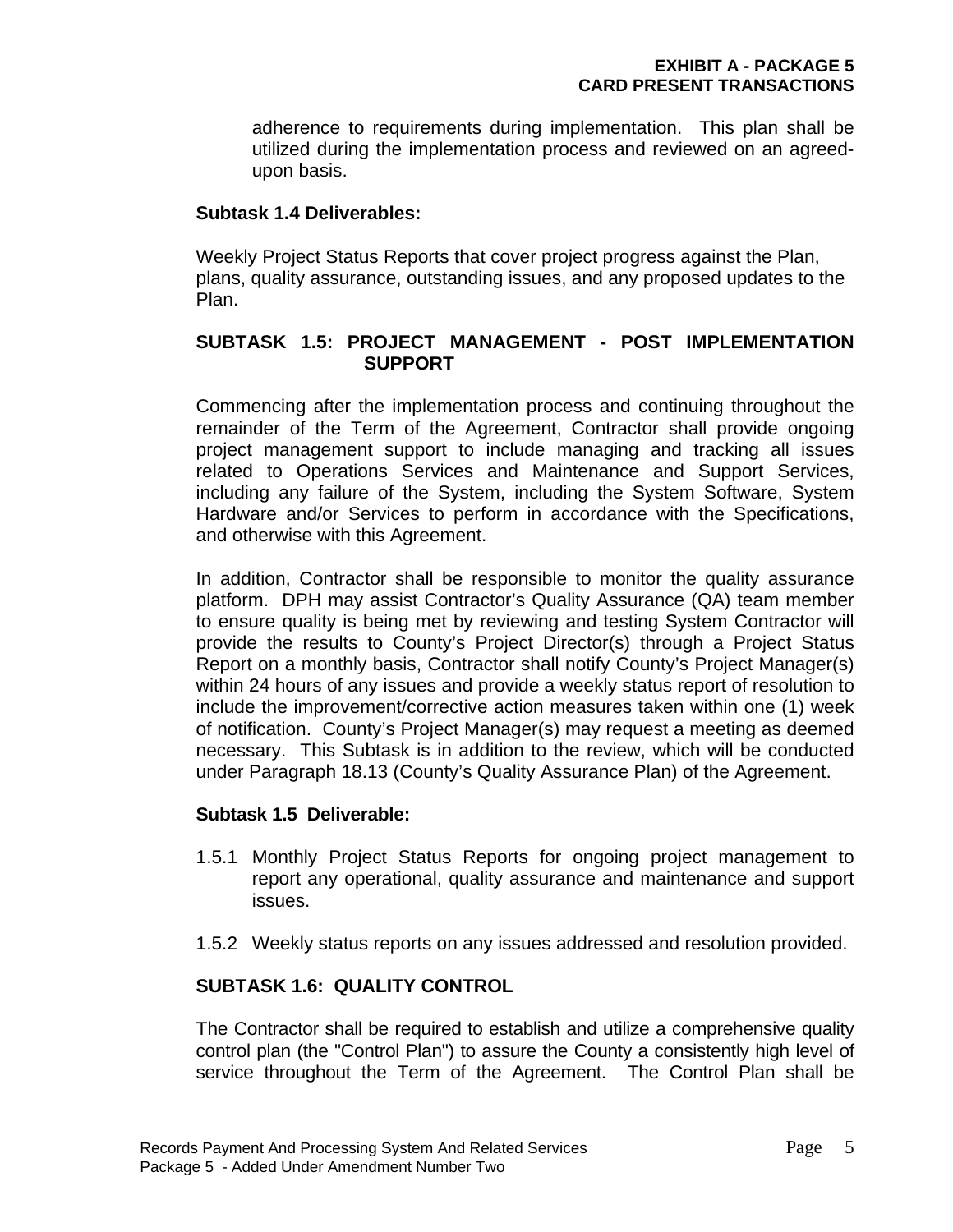submitted to the County's Project Manager(s) for review. The Control Plan shall include, but not be limited to, the following:

- 1.6.1 An inspection system covering all Services listed in the Exhibit O (Performance Requirements Summary (PRS) Chart) of the Agreement. It must specify the activities to be inspected on both scheduled or unscheduled basis, frequency of inspections and the title of the individual(s) who will perform the inspection.
- 1.6.2 A record of all inspections conducted by the Contractor, any corrective action taken, the time a problem was first identified, a clear description of the problem, and the time elapsed between identification and correction.
- 1.6.3 A method of ensuring uninterrupted service to DPH's customers in the event of a strike of the Contractor's employees or any other unusual occurrence (e.g. power loss) which would result in the Contractor being unable to perform the Work.

### **Subtask 1.6 Deliverable:**

Control Plan established to ensure quality and continuity of Service.

## **TASK 2 - SYSTEM ANALYSIS AND SITE ASSESSMENT**

## **SUBTASK 2.1: FUNCTIONAL ANALYSIS**

In this Task, Contractor shall work with DPH's staff to review and validate documented requirements as specified in Attachment 5-A (Functional Requirements) and Attachment 5-B (Business Requirements) to this Package. Contractor shall develop a set of detailed project tasks in two steps. The first step documents at a high level the customizations necessary for the System to support DPH's business requirements, thereby, defining the project scope. The second step defines the method for completing the functional and technical Tasks to support these requirements.

Contractor shall provide an overview of the System functionality (refer to Attachment 5-A to this Package) and subsequent implementation Tasks.

- (a) Review business processes: Contractor shall conduct meetings with County's Project Manager(s) and subject matter experts to assess business needs, business processes and recommend changes, as needed.
- b) Prototyping sessions: Contractor shall conduct prototyping sessions to demonstrate the capabilities of the proposed System to support the DPH's documented business requirements (Attachment 5-B to this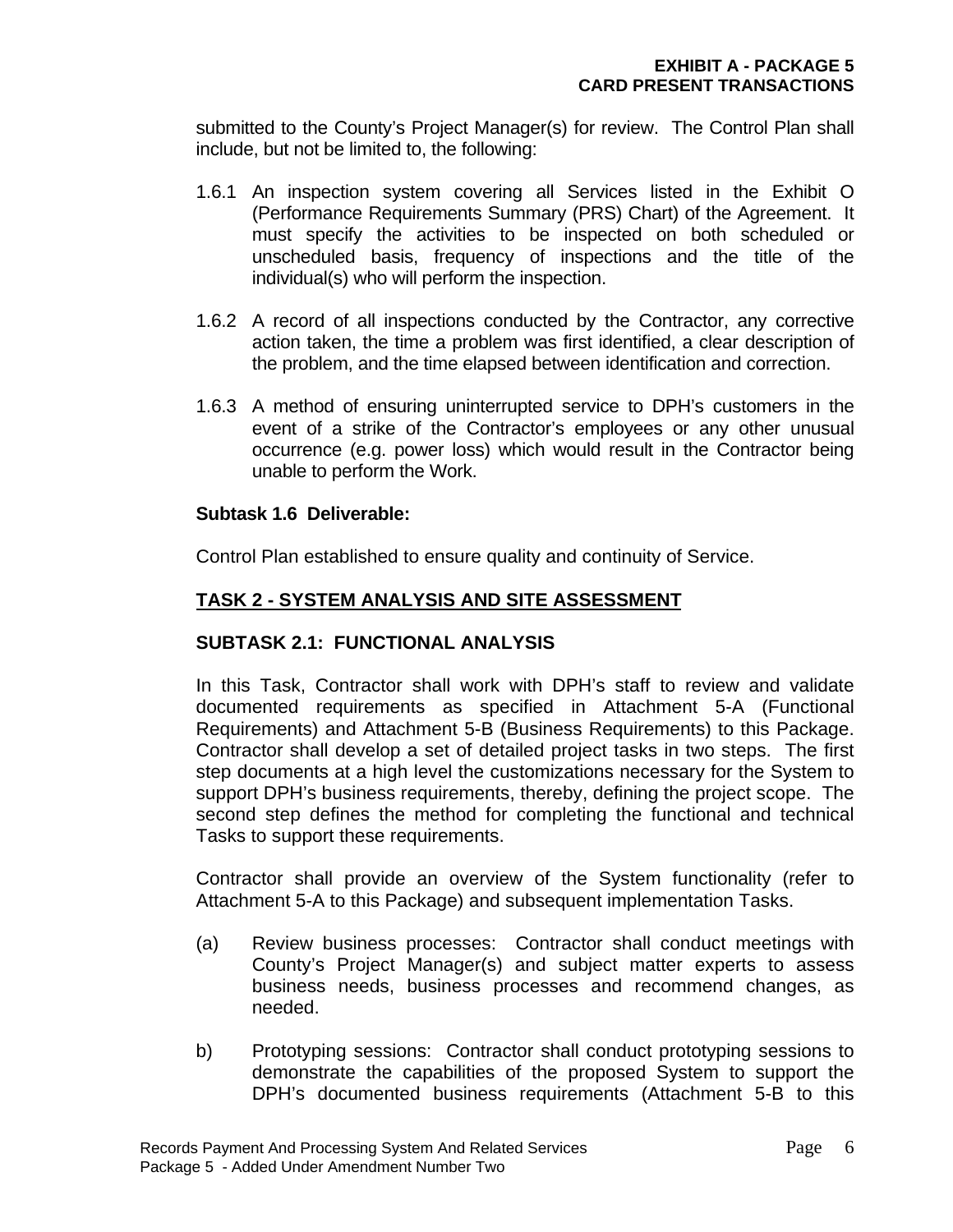Package) using representative DPH data. Contractor shall map the DPH's requirements and business processes to develop scripts for prototyping.

## **Subtask 2.1 Deliverable:**

- 2.1.1 Documentation outlining functional analysis on the customizations for the System including DPH's business requirements
- 2.1.2 A complete working prototype of the System that meets all the requirements set forth in the business requirements.

# **SUBTASK 2.2: TECHNICAL ASSESSMENT**

In this Task, Contractor shall assess Transaction volumes, and technical platform for implementing the proposed System. This assessment shall be based on the DPH's current usage information, Transaction volumes, archival requirements, and growth projections.

## **Subtask 2.2 Deliverable:**

Report on the specifications developed during the Technical Assessment Task. The technical specifications shall include, but not be limited to:

- Schematic drawings to depict the deployment of the technical architecture
- Operations architecture to support:
	- o Printing (Ad hoc & Production reports)
	- o Security
	- o High Availability
	- o Data Archiving
	- o Backup/Restore
	- o Application Development
	- o Application Training
	- o Application Testing

# **SUBTASK 2.3: INTERFACE ASSESSMENT**

In this Task, Contractor shall analyze how to integrate its System with RR/CC's Point of Sale System or DPH Business Processes (Refer to Attachment 5-E to this Package). Strategy should include, but not be limited to, the following areas, where applicable, demonstrating how the Interface will meet the requirements of this Agreement, including the Specifications: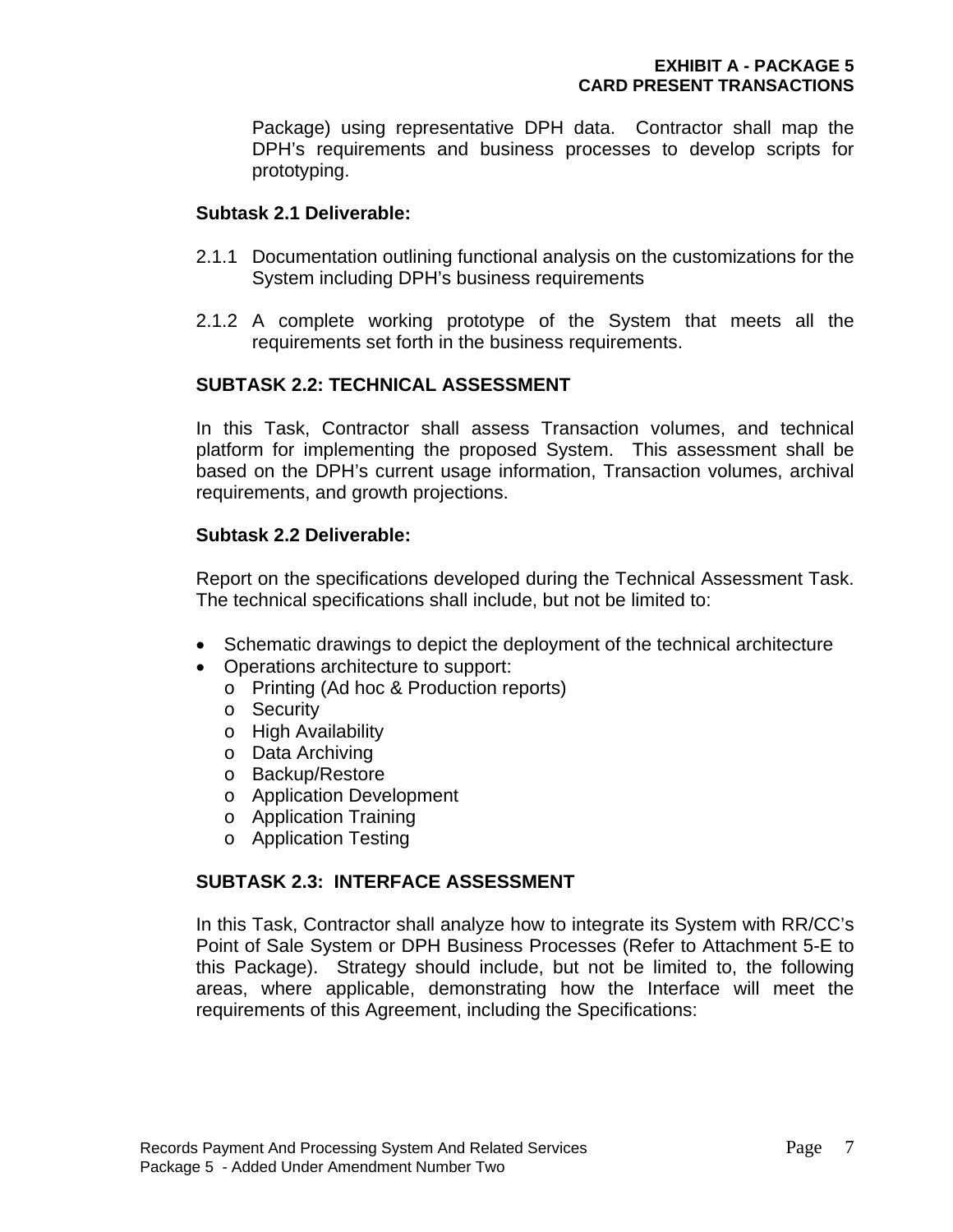- Physical assessment of counter/desk space
- Communication/data line assessment
- Interface credit payment transaction to RR/CC's Point Of Sale System or DPH Business Processes
- Testing

Subtask 2.3 Deliverable:

Analyze integration with RR/CC's Point of Sale System or DPH Business Processes and provide a written report of findings.

## **TASK 3 - INSTALLATION AND CONFIGURATION FOR SYSTEM SOFTWARE AND SYSTEM HARDWARE**

## **SUBTASK 3.1: INSTALLATION AND CONFIGURATION OF TERMINALS**

The Contractor shall install and configure Terminals which have the functionality described in Attachment 5-A (Functional Requirements) and Attachment 5-B (Business Requirements) to this Package and perform in accordance with the Specifications and otherwise with this Agreement.

The Terminals shall be installed and configured using the Contractor's own hardware with installation to take place at a pre-arranged time approved by County, utilizing Contractor's staff with the assistance of DPH staff, as approved in advance by County's Project Director(s). The Terminals shall be installed at the following designated areas:

|                            |              | <b>QUANITY OF PUBLIC</b><br><b>COUNTER TERMINALS</b> |
|----------------------------|--------------|------------------------------------------------------|
| DPH's Vital Records Office |              |                                                      |
|                            | <b>TOTAL</b> |                                                      |

Contractor maybe required to install additional Terminals as the need arises at designated areas specified by County, at no cost, to the County. County will provide a ten day notice.

Each Terminal shall be set up to include:

- 1) Dedicated communication/data line to connect to Contractor for authorization. (This will be negotiated in terms of communication capability between DPH and Contractor)
- 2) Terminal to read Card information electronically. If Terminal is unsuccessful in reading Card electronically, DPH must have the capability to enter Card number manually.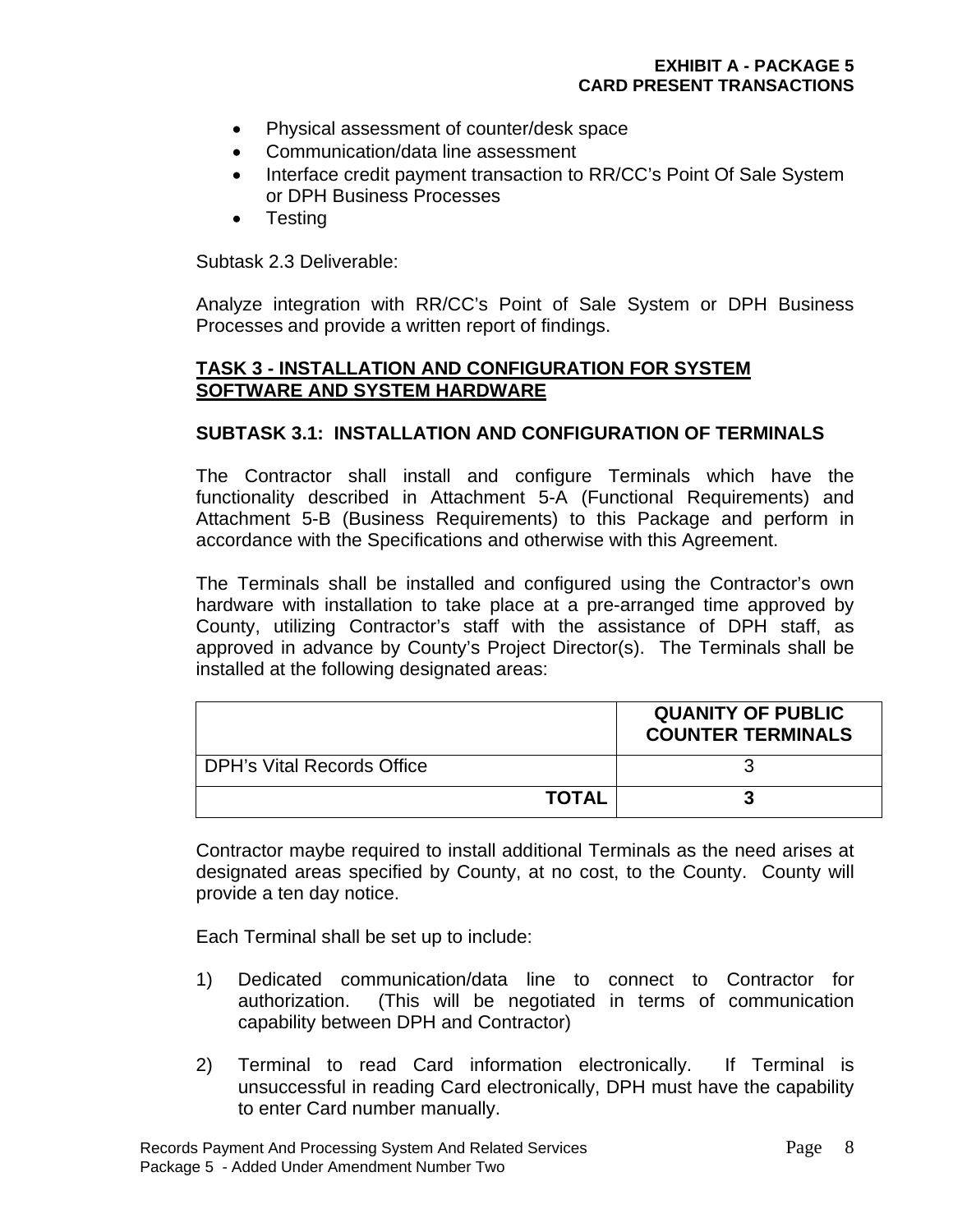- 3) Remote Terminal key pad for customers to enter their personal identification number (PIN) code. Keypads must reach outside the security glass for customer accessibility.
- 4) Receipt printer.

## **Subtask 3.1 Deliverable:**

Install and configure the Terminals which have the functionality described in Attachment 5-A (Functional Requirements) and Attachment 5-B (Business Requirements) to this Package and perform in accordance with the Specifications and otherwise with this Agreement.

### **SUBTASK 3.2: INSTALLATION AND CONFIGURATION OF WORKSTATIONS**

 Contractor shall install and configure Workstations, if needed , using the Contractor's own hardware with installation to take place at a pre-arranged time approved by County, utilizing Contractor's staff with the assistance of DPH staff, as approved in advance by County's Project Director(s). The Workstations shall be set-up to receive and print summary reports and mailing labels.

Workstations shall be installed at the following designated areas:

| <b>DESIGNATED AREAS:</b>   | <b>QUANITY OF</b><br><b>WORKSTATIONS</b> |
|----------------------------|------------------------------------------|
| DPH's Vital Records Office |                                          |
| <b>TOTAL</b>               |                                          |

Contractor maybe required to install additional Workstations as the need arises at designated areas specified by County, at no cost, to the County. County will provide a ten day notice.

### 3.2.1 Workstation Specifications:

- a) Each Workstation will be set-up to include:
	- 1) 24" monitor
	- 2) Network connectivity (with Contractor's network)
	- 3) Local Laser printer
	- 4) System Hardware specifications refer to Attachment 2-D.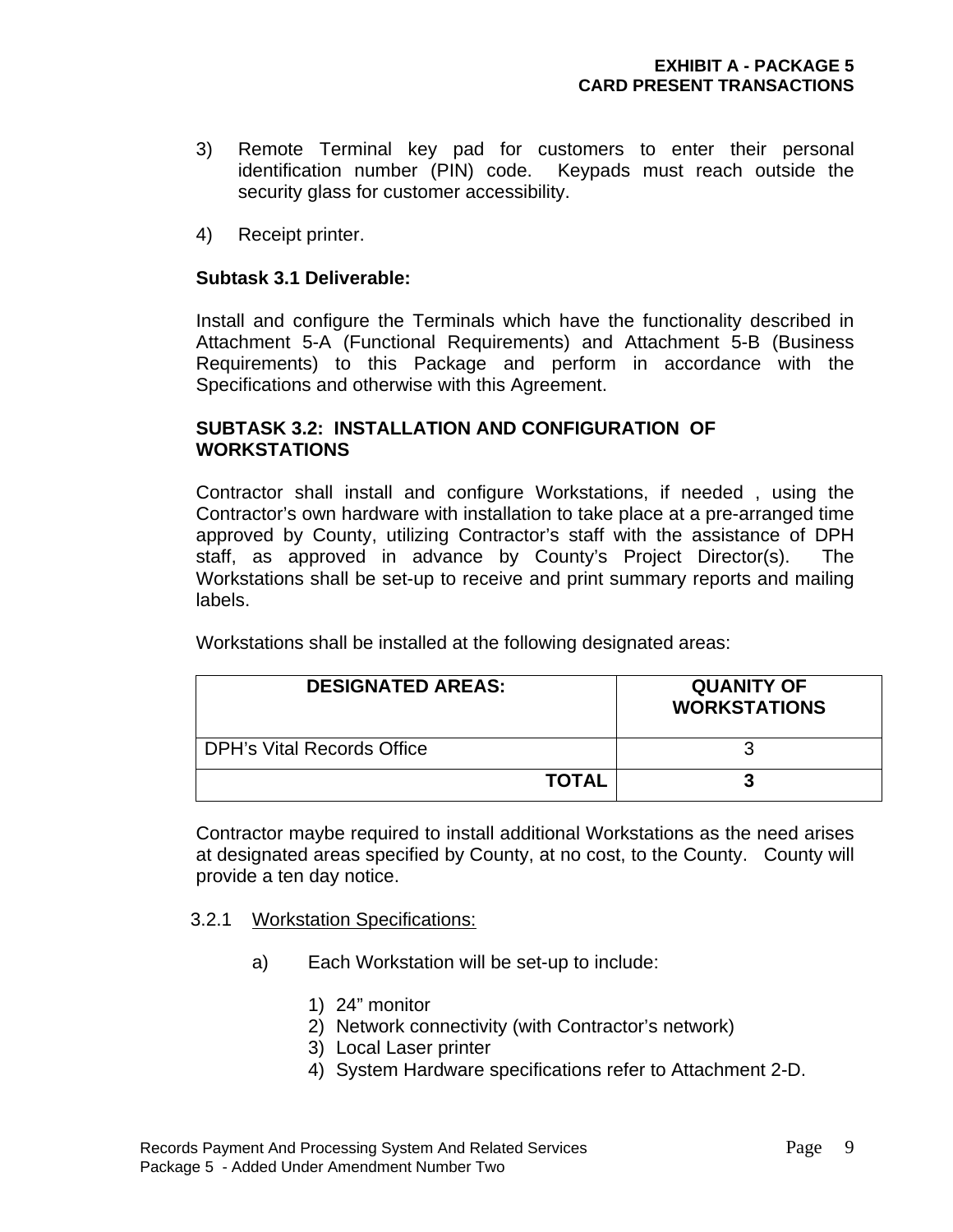- b) Laser Printers: Contractor shall install three (3) laser printers for printing summary reports, and proof of ACH payment. Printers shall accommodate all on-site printing associated with the Agreement. Contractor shall also provide all consumables, with the exception of paper, required by the printers. Contractor shall keep no less than two (2) spare printers on site, which will ensure less down time and reduce any printing backlog.
- 3.2.2 Each Workstation shall have the capability to generate a receipt in duplicate for the customer and DPH's retention.

## **Subtask 3.2 Deliverables:**

 Install and configure Workstations, which have the functionality described in Attachment 5-A (Functional Requirements) and Attachment 5-B (Business Requirements), including Terminals with communication lines, required consumables and laser printers, to perform in accordance with the Specifications and otherwise with this Agreement.

### **SUBTASK 3.3: INTERFACE DEVELOPMENT AND INSTALLATION TO RR/CC's POINT OF SALE SYSTEM OR DPH BUSINESS PROCESSES**

Contractor will allow for credit card terminal to Interface with RR/CC's Point of Sale (POS) application developed by RR/CC or DPH Business Processes (see Attachment 5E). The Interface should be standardized and agreed upon by both the Contractor and the Project Director(s) for the DPH. The terminal Application Programming Interface (API) will be documented and allow for standard calls by client-server applications.

 The Interface shall follow the requirements as set forth under Subtasks 2.1 (Functional Analysis), 2.2 (Technical Assessment) and 2.3 (Interface Assessment).

### **Subtask 3.3 Deliverables:**

 Complete and document Interface to the RR/CC's existing Point of Sale System or DPH Business Processes, including installation and configuration to set requirements.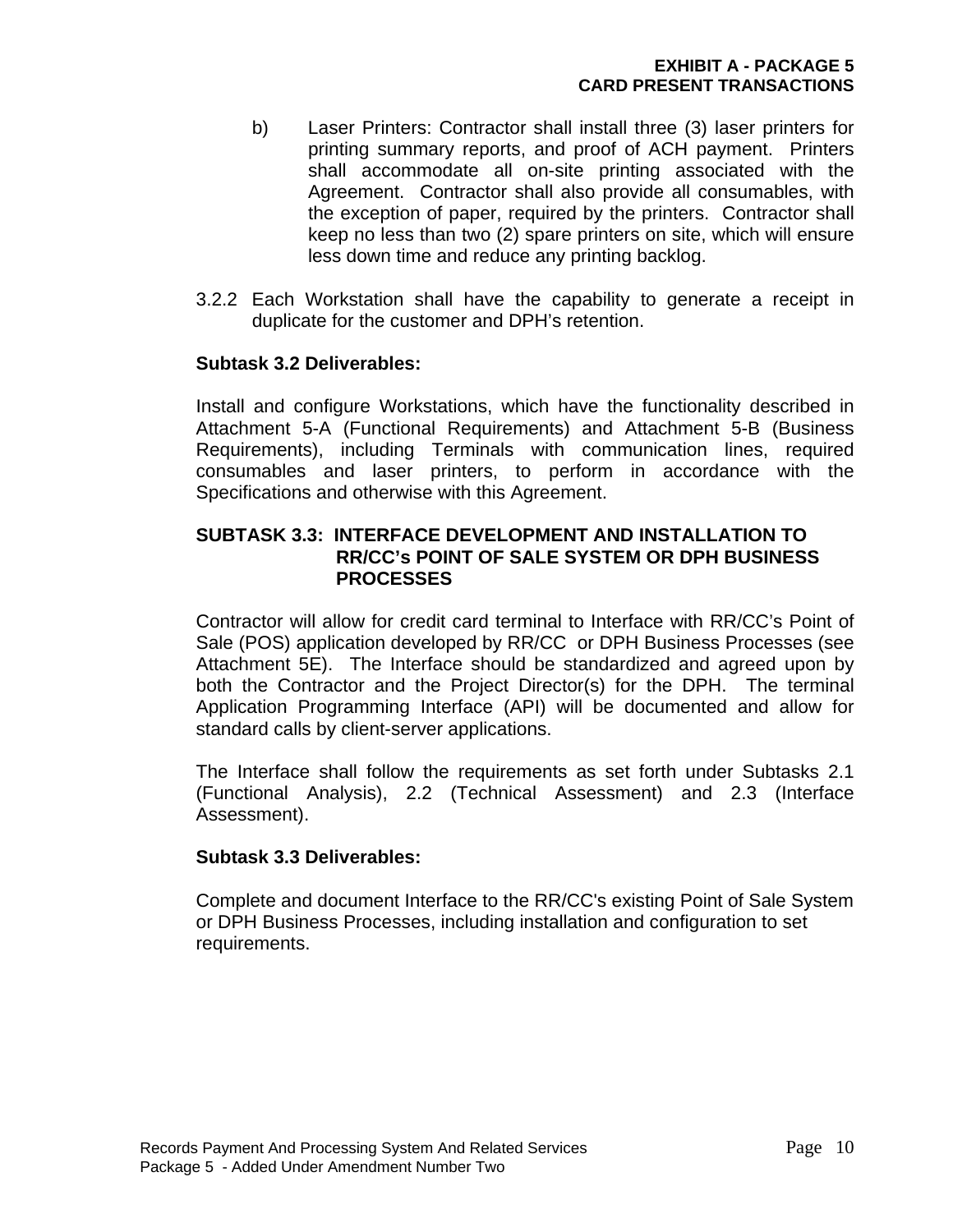# **SUBTASK 3.4: DOCUMENTATION**

Contractor shall provide operator's/user's guide and other documentation for the development, installation and confirmation of Terminals, Interfaces and Workstations as specified in the other subtasks to this Task 3.

The Contractor shall provide five (5) electronic copies (PDF format) of the operator user's guide on a CD-R or DVD-R, which may be printed or duplicated by the County.

The Contractor shall provide both updated operator's/user's guide and other System Documentation as specified in Task 3 when revisions are made to any part of the System that materially change the Documentation provided prior to the implementation date of such revisions. Revised Documentation shall be provided to the County prior to any major Updates of the System.

### **Subtask 3.4 Deliverables:**

- 3.4.1 Complete operator's/user's guide and other Documentation for all subtasks under Task 3.0.
- 3.4.2 Updated operator's/user's guide and other Documentation.

## **TASK 4 - SECURITY**

## **SUBTASK 4.1: STANDARDS AND GUIDELINES**

Contractor, and all Work provided by or on behalf of Contractor, shall comply with (a) all applicable data security standards and guidelines that may be published from time to time by the Association, any Card Issuer, or any Card processor including the Cardholder Information Security Program (CISP) and Payment Card Industry (PCI) Data Security Standard, (b) VISA Payment Card Industry: PIN Security Requirements Version 2.0 and PCI POS PIN Entry Device Security Requirements Version 2.0, each as updated from time to time (c) all applicable County information technology (i) policies from time to time included in Chapter 6 of County's Policy Manual, which can be accessed at http://countypolicy.co.la.ca.us/ and (ii) standards from time to time published by the County's Chief Information Security Officer (CISO) and provided by County's Project Director(s) to Contractor.

 Contractor shall be and remain a CISP and PCI certified service provider and be certified by any other Card Issuers, Card processor, or Associations that have mandatory security requirements with which Contractor must comply in order to perform the Tasks, Deliverables, goods, services and other work from time to time under this Agreement. Contractor shall prepare and deliver notification to County within 72 hours Contractor's notification of decertification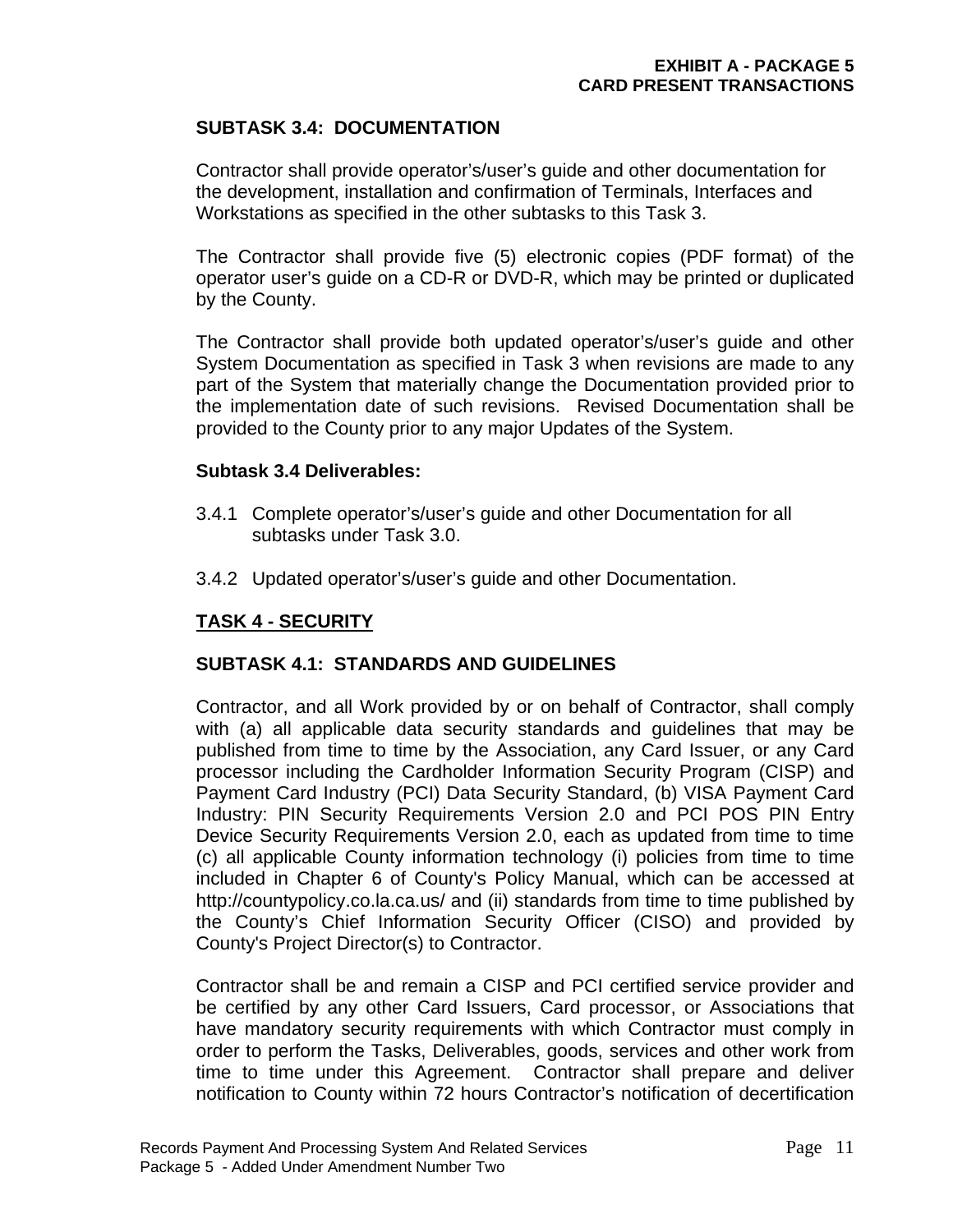and a corrective action plan on how to mitigate and fix all issues to reinstate certification. Contractor shall implement each corrective action plan within five (5) business days of notification to County.

#### **Subtask 4.1 Deliverables:**

- 4.1.1 Certified letter of CISP and PCI prior to System's Acceptance and Certification as specified in Subtask 8.3.
- 4.1.2 Notice within 72 hours of Contractor's decertification and corrective action plan.
- 4.1.3 Corrective action plan within five (5) business days of notification to County.

## **SUBTASK 4.2: SECURITY RISK AND VULNERABILITY ASSESSMENTS**

To validate appropriate security levels, Contractor shall at its own expense, conduct a System security risk and vulnerability assessment and provide a written report of assessment. This assessment is comprised of potential vulnerabilities and risks associated with, but are not limited to the web application, database, server(s), data transmission, stored confidential/sensitive data, etc.

Provide report within five (5) business days of completion of all of Tasks 3.1, 3.2, 4.1, 4.2, and 5 of this Package. Contractor will conduct annual security assessments and prepare a written report of such assessment that includes components and devices involved in the processing of a transaction end-toend, and identification of any potential vulnerabilities and risks. The report(s), at a minimum, should depict the gaps between the current and desired state. Additionally, in connection with each security assessment described above, Contractor shall provide County a letter certifying that the System is CISP and PCI compliant prior to County issuing the Certificate of Completion for Subtask 8.2 (Acceptance Testing) and annually thereafter on the anniversary of the Effective Date.

#### **Subtask 4.2 Deliverables:**

- 4.2.1 Conduct a System security risks and vulnerabilities assessment and provide a written report of findings.
- 4.2.2 Provide report within five (5) business days of completion of all of Tasks 3.1, 3.2, 4.1, 4.2 and 5 of this Package.
- 4.2.3 Provide annual security assessments and written reports of assessment on the anniversary of Effective Date. The report must include an action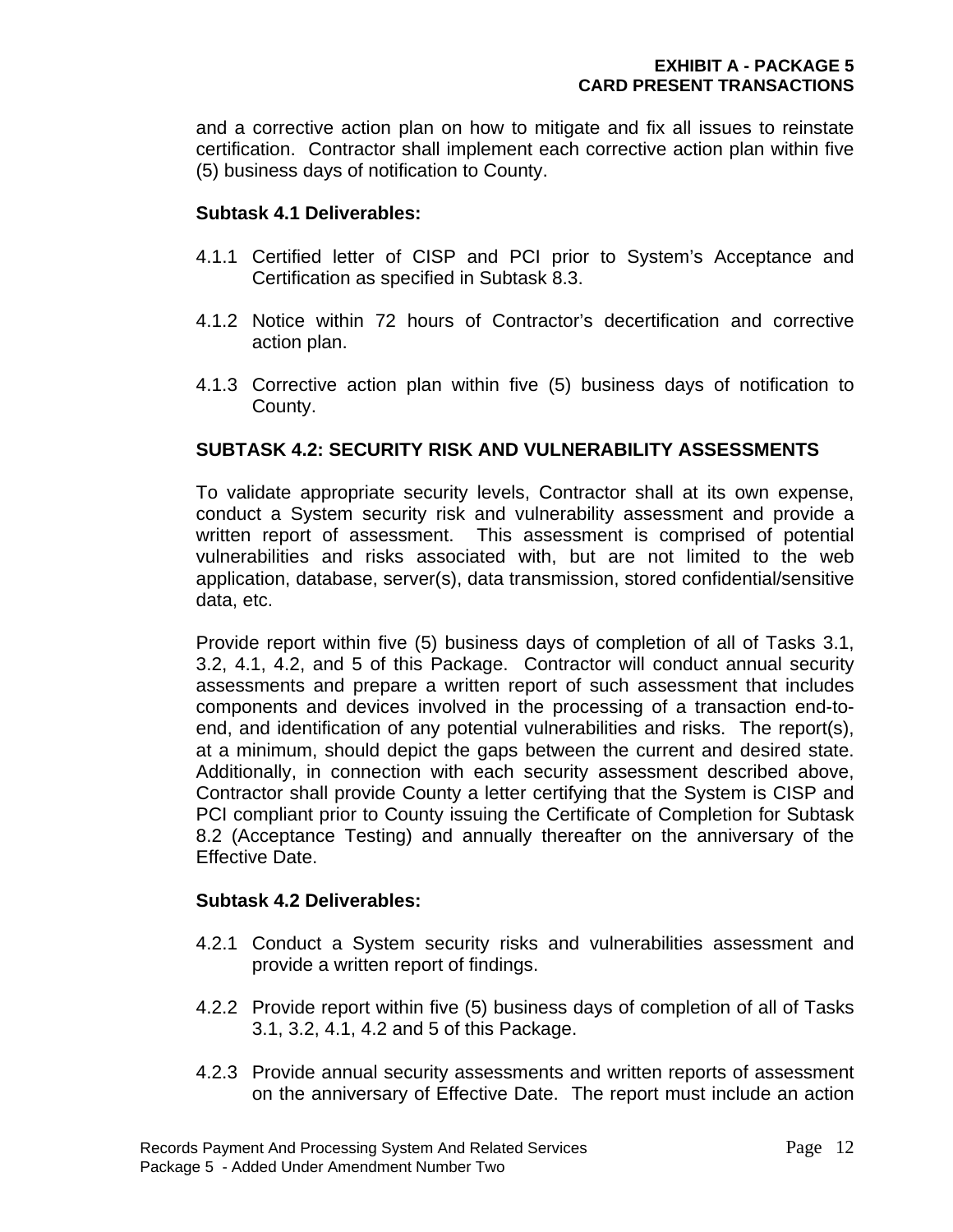plan that addresses the remediation and/or mitigation of all "high-risk" items. The remaining items must be addressed, in terms of the Contractors intention to remediate and/or mitigate based upon an agreed upon timeframe.

- 4.2.4 Provide a certified letter that System is CISP and PCI compliant prior to County issuing the Certificate of Completion for Subtask 8.2.
- 4.2.5 Annually thereafter on the anniversary of the Effective Date Contractor shall provide a certified letter that System is CISP and PCI compliant.

#### **SUBTASK 4.3: NOTIFICATION/REPORTS OF SECURITY INCIDENTS**

Contractor shall report to County in writing any information security incident within one (1) hour of identification or notification of incident. As used herein. an information security incident means any breach or other incident, which could reasonably compromise the confidentiality, integrity, or availability of any data or other information relating to Cardholders.

Contractor shall additionally provide information security incident reports and assessments for all incidents that may potentially affect County. County shall determine if an incident is identified based on criticality, major or minor incident: For major incidents, assessment and notification within two (2) hours and for minor incidents, assessment and notification within twelve (12) hours.

#### **Subtask 4.3 Deliverables:**

- 4.3.1 Report security incidents within one (1) hour of information security incident notification/identification to the County's Project Manager(s).
- 4.3.2 Provide information security incident reports and assessments of all incidents within timeframe specified to the County's Project Manager(s).

## **TASK 5 - REPORTS**

The Contractor shall implement System Software to generate reports that include, but are not limited to, Transaction Summary and Transaction Detail by Terminal, Transaction Summary and Transaction Detail by Location, Total fees by date, Response Time for Transactions, and various accounting reports relating to fees collected, number of copies sold, settlement fees, and items ordered including all Transaction information and Card charge date. In addition, Contractor shall provide Ad hoc reports requested by the County within five (5) business days of receiving the request by County's Project Director(s). The Contractor shall work with the County to develop the data element and format of the Ad hoc Reports. Reports will be provided, at no cost, to the County.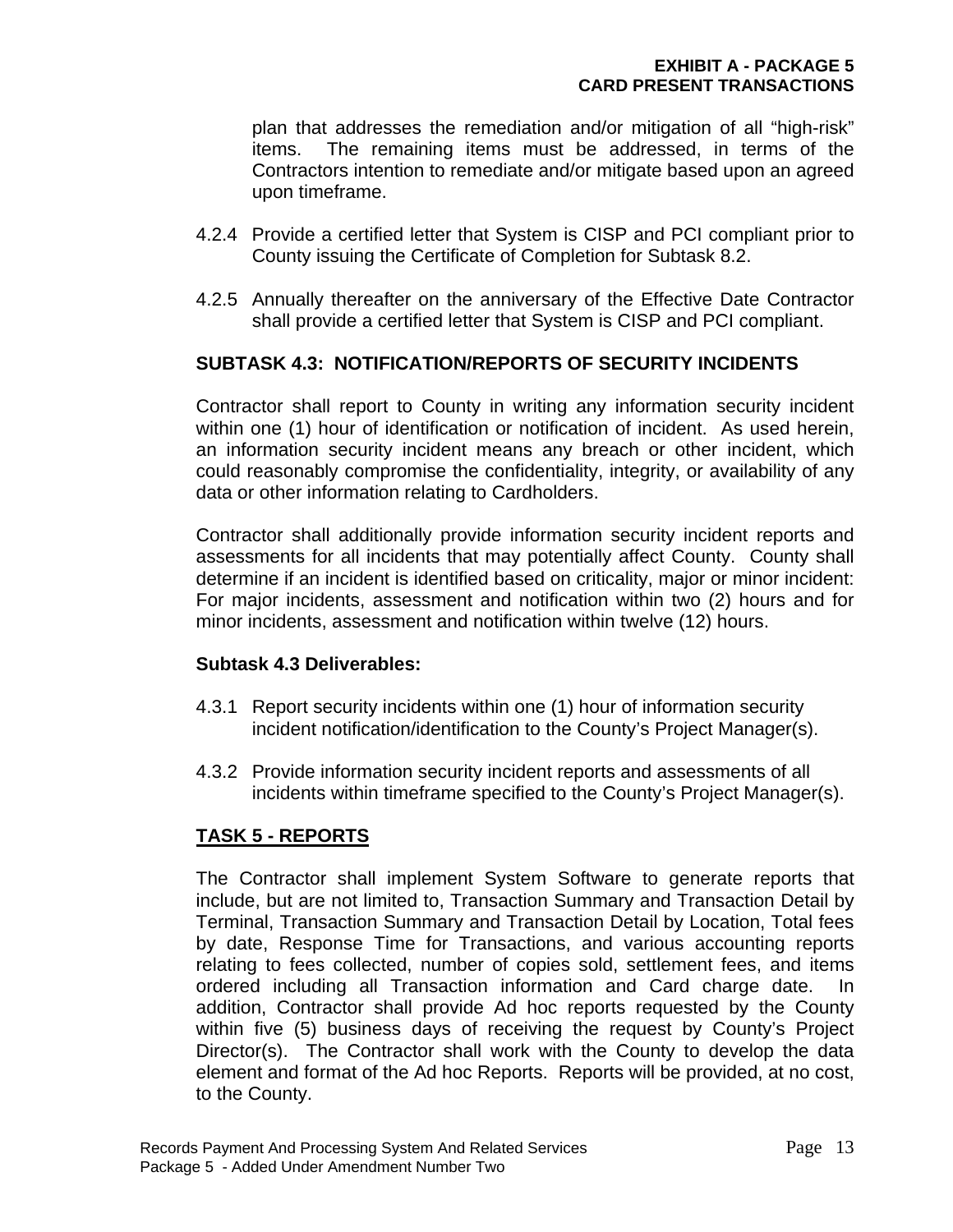#### **Task 5 Deliverables:**

- 5.1 Provide System capability to generate various accounting reports.
- 5.2 Provide Ad hoc reports to County within five (5) business days of request.

#### **TASK 6 - OPERATIONAL READINESS ASSESSMENT (Technical)**

Contractor shall develop a checklist for verifying the readiness of the technical infrastructure for Contractor to commence Work on Subtask 8.3 (System Acceptance Certificate) of this Package. Among other items, this checklist will assist DPH's in confirming the availability of:

- Data back-up and recovery procedures
- Operational roles, staffing and job schedules for daily, weekly, and monthly processes
- Production environment set up and sizing
- Technical infrastructure to support System and Services
- Connectivity of Workstations for all End Users
- Testing of all System Hardware (PC's, Printers, etc.)
- Integration to Point of Sale System
- Reports tested

Contractor shall assist DPH's staff in completing the operational checklist and the corrective actions to achieve readiness as defined in the checklist.

#### **Task 6 Deliverable:**

Completed checklist for verifying the readiness of the System's operations and technical infrastructure, and assist DPH's staff in completing the operational checklist.

## **TASK 7 - OPERATIONAL READINESS ASSESSMENT (End User)**

Contractor shall develop a checklist for verifying the readiness of the DPH's End User community for Contractor to commence Work on Subtask 8.3 (System Acceptance Certificate) of this Package. Among other items, this checklist will assist DPH's in confirming the availability of:

- Integration with RR/CC's Point of Sale or DPH Business Processes
- Updated departmental processes, policies and procedures
- Staff trained in accordance with goals in the End User Training Plan
- Established toll free access telephone number and email address for real time technical support staff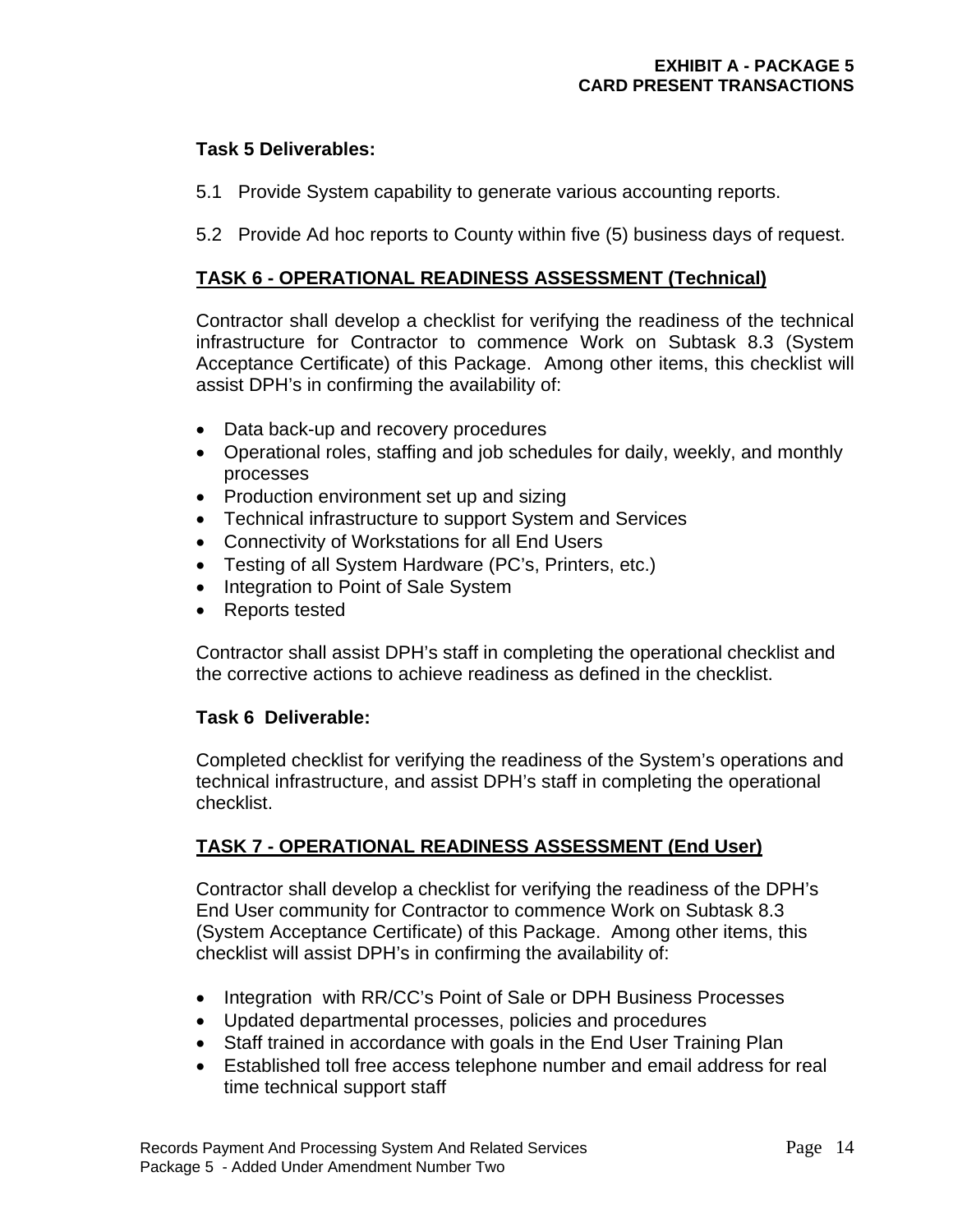#### **Task 7 Deliverable:**

Provide a completed checklist validating the readiness of the System's End User community.

#### **TASK 8 - ACCEPTANCE TESTING AND ACCEPTANCE CERTIFICATION SUBTASK 8.1: ACCEPTANCE TEST PLAN**

County will conduct Acceptance Testing with the assistance of Contractor on (a) System Software, (b) System as a whole and any portion thereof, (c) any County-approved Updates and (d) any County-requested Custom Programming Modifications. County will determine the components and manner of testing at its sole discretion.

DPH will use test scripts, developed by County with input from Contractor to test each functional requirement listed in Attachment 5-A (Functional Requirements) and Attachment 5-B (Business Requirements) in each case, to this Package and any other Specifications for System. Each script shall identify the expected results and performance of each function being tested and DPH will determine if the function is being executed correctly. Contractor shall assist DPH staff in the development and execution of test scripts and provide information to facilitate completion of System Acceptance Testing.

If County decides to conduct Acceptance Testing, County will develop an Acceptance Test Plan with the assistance of Contractor which will include, but not be limited to, the following steps:

- 8.1.1 Running tests on Card payments using the Terminals.
- 8.1.2 Conducting a full end-to-end System test and certifying readiness of System for County Acceptance.

#### **Subtask 8.1 Deliverables:**

If determined by County, assist County in development of an Acceptance Test Plan identifying anomalies and taking corrective action.

#### **SUBTASK 8.2: ACCEPTANCE TESTING**

If County conducts Acceptance Testing with assistance of Contractor based on Acceptance Test Plan.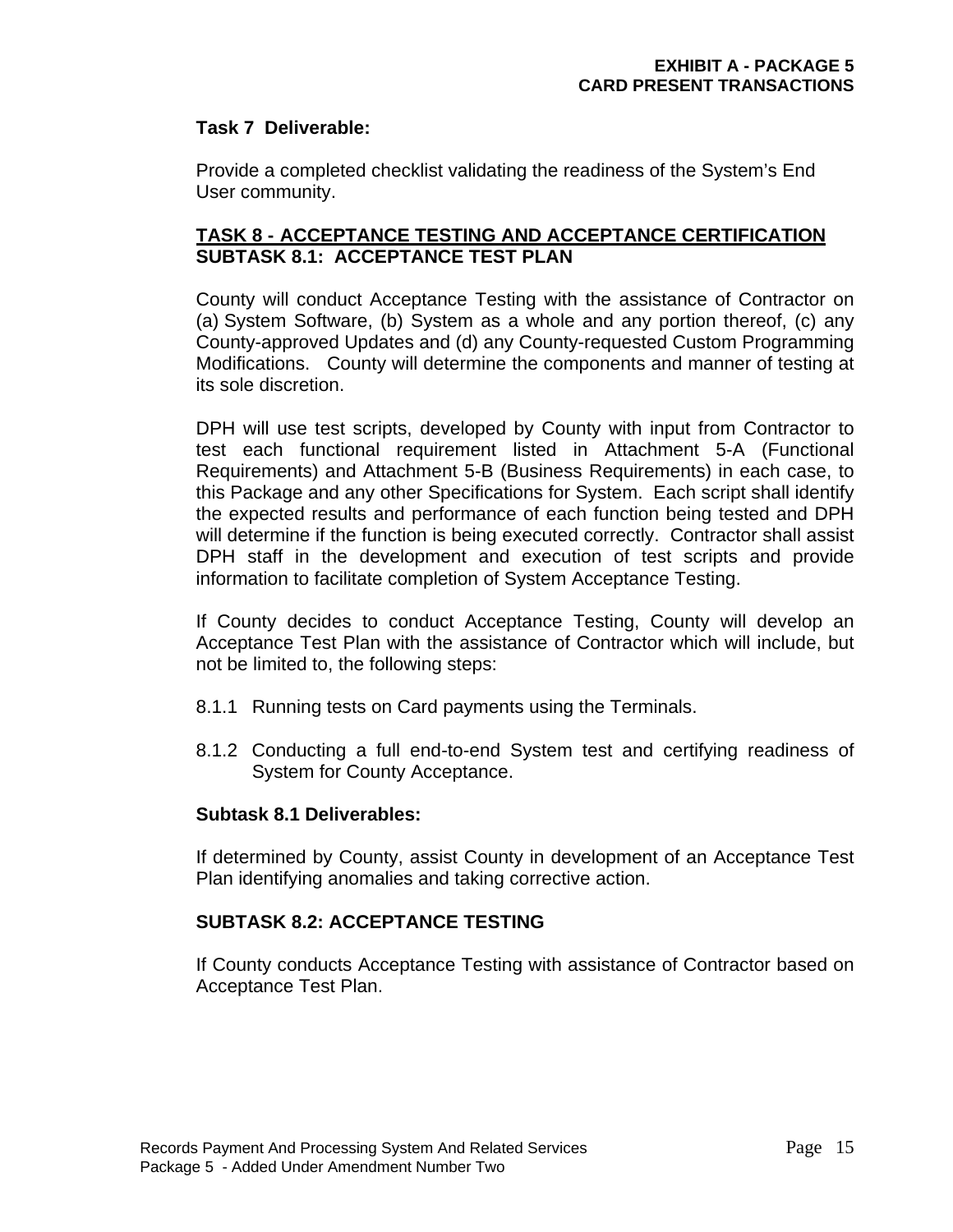#### **Subtask 8.2 Deliverables:**

If determined by County assist County in conducting Acceptance Testing based on Acceptance Test Plan identifying anomalies and taking corrective action.

#### **SUBTASK 8.3: SYSTEM ACCEPTANCE CERTIFICATE**

System operates in Production Use for ten (10) consecutive days without Deficiencies.

Pursuant to Paragraph 12.0 (System Tests and Acceptance By County) in the body of the Agreement, upon County's Project Director(s)'s determination of System Acceptance as specified to this Package, County will issue a written Certificate of Completion within 30 days of County's Project Director(s)'s determination.

#### **Subtask 8.3 Deliverable:**

Contractor's System must operate in Production Use for ten (10) consecutive days without Deficiencies prior to obtaining Certificate of Completion.

#### **TASK 9 - MAINTENANCE SERVICES AND SUPPORT SERVICES**

Contractor shall provide Maintenance and Support Services commencing when Work starts on Subtask 8.3 (System Acceptance Certificate).

#### **SUBTASK 9.1: MAINTENACE AND SUPPORT**

- 9.1.1 Contractor must correct any Deficiencies, at any level of severity, in the System Software, System Hardware and Services including Card Terminals and Workstations with communication/data lines and Digital Subscriber Line (DSL), in accordance with the specified severity level.
- 9.1.2 Contractor shall provide ongoing maintenance as indicated in Paragraph 8.0 (Maintenance, Updates and Professional Services) of the Agreement.
- 9.1.3 Contractor's Payment processing services must be highly available (99.9%) fully redundant and capable of processing transactions, Monday through Friday 7:00 a.m. to 8:00 p.m., with the exception of schedule maintenance.
- 9.1.4 Contractor shall provide Transaction roundtrip processing (request, determination and response) Authorization time which does not exceed seven (7) seconds. This is limited to functions within the Contractor's control.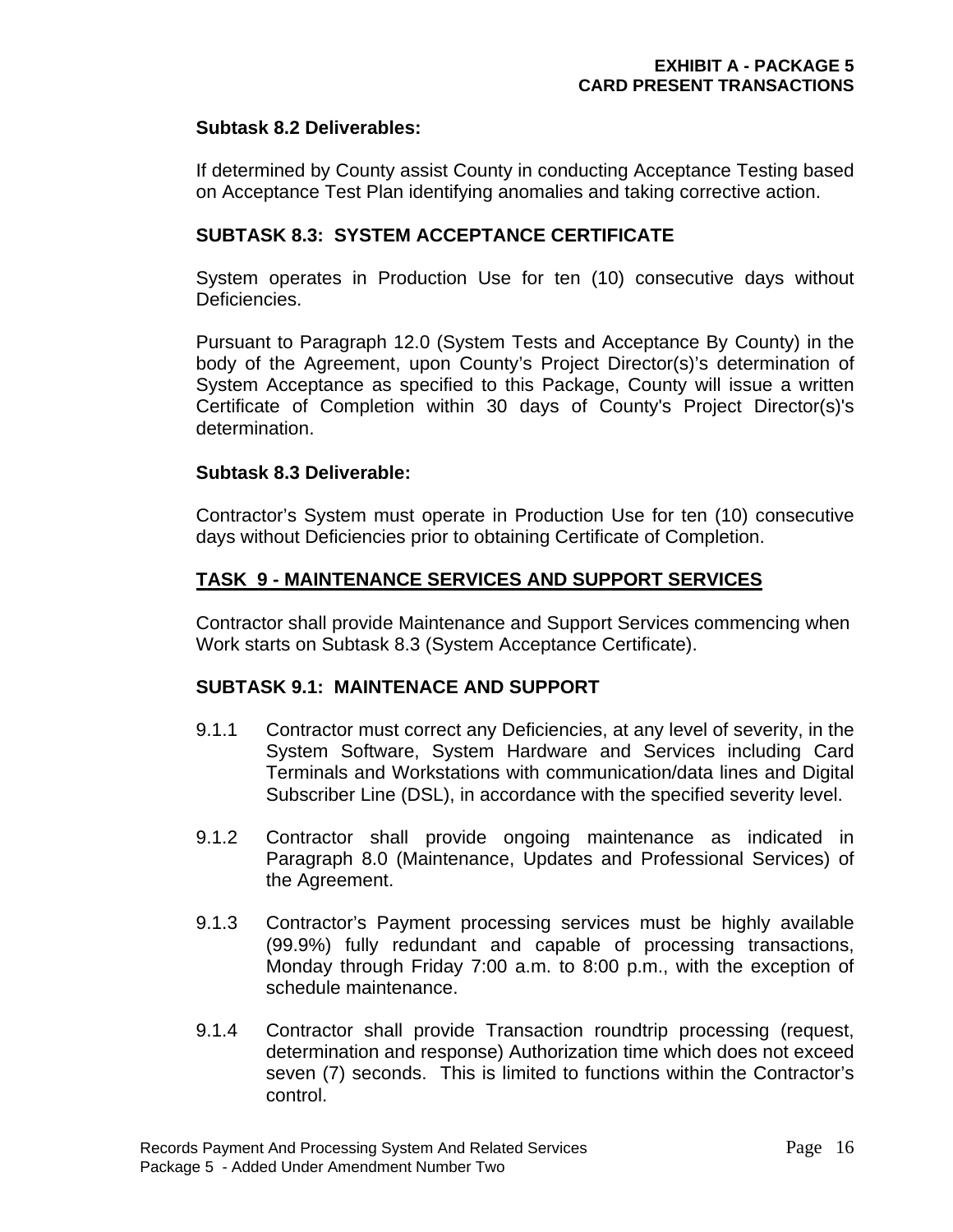- 9.1.5 Contractor shall provide written notification to County of scheduled maintenance and Update that impact System no less than one (1) calendar week prior to scheduled commencement for County Approval County reserves the right to approve or disapprove the maintenance scheduled based on DPH business needs. County will not unreasonably withhold approval.
- 9.1.6 Contractor shall perform scheduled maintenance between the hours of midnight and 5 a.m., Pacific Time, as required. Updates and Custom Programming Modifications are not considered maintenance and as needed, DPH will schedule time for such services.
- 9.1.7 Contractor to provide written notification of regular Updates no less than three months prior to planned deployment in production if it requires County to modify the System. All Updates require the approval of County's Project Director(s).
- 9.1.8 Contractor to provide County a test environment and no less than one (1) month acceptance testing window prior to deployment of any major Update.
- 9.1.9 Contractor shall provide up-to-date written product Specifications within two (2) business days of every Update and Custom Programming Modification (including all Contractor's Specifications and other Documentation).
- 9.1.10 Contractor shall provide periodic Updates to System Software as indicated in Paragraph 8.0 (Maintenance, Updates, and Professional Services) of the Agreement. Updates may result from new laws mandated by State or Federal statutes. County may also require Custom Programming Modifications to System Software to meet internal needs.
- 9.1.11 Contractor shall back up County data (including Card information) on a quarterly basis on a mutually agreed upon media with Card number limited as required by applicable law, Data Security Guidelines and other Association Rules, Card Issuer rules and regulations, Card processor rules and regulations, and Pin-Based Debit Network rules and regulations at interval to maintain System recoverability.
- 9.1.12 Contractor shall store at least 12 months of live County data encrypted in 256-bit AES before archiving, and provide County access to archived data via CD-R or mutually agreed upon media with Card data limited as required by applicable law, Data Security Guidelines and other Association Rules, Card Issuer rules and regulations, Card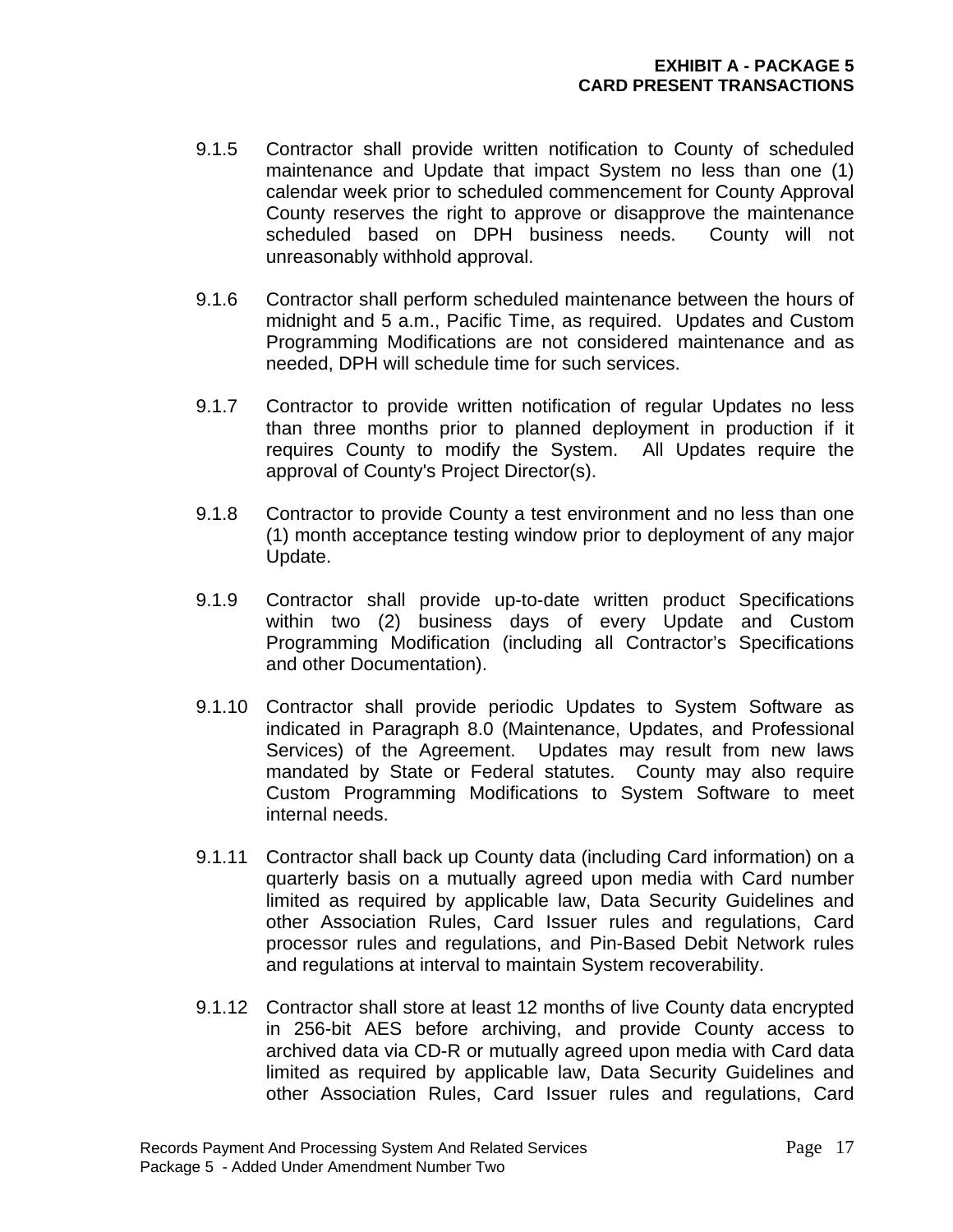processor rules and regulations, and Pin-Based Debit Network rules and regulations.

- 9.1.13 Contractor shall store archived data encrypted in 256-bit AES for at least five (5) years from termination or expiration of the Agreement. At end of such time Contractor, at County's sole discretion and as permissible by Card Issuer, Card processor, Pin-Based Debit Network rules and regulations and Association Rules and applicable law shall return said data. Any changes to the encryption standard used must be agreed upon by both Contractor and the County's Project Manager(s).
- 9.1.14 Contractor shall make live and archived data available to County upon ten (10) business days of County request for such data on mutually agreed upon media with Card data limited as required by applicable law, Data Security Guidelines and other Association Rules, Card Issuer rules and regulations, Card processor rules and regulations, and Pin-Based Debit Network rules and regulations.
- 9.1.15 Toll free access telephone number to live technical support staff or via e-mail for assistance with any Contractor owned equipment, including,, but not limited to, terminals, printers, software, communication/data lines, and specific customizations, Monday through Friday, 7:00 a.m. to 8:00 p.m., Pacific Time.
- 9.1.16 Support services and support management for any software required to connect to remote Workstations located at DPH.
- 9.1.17 Notification in writing to County's designated staff regarding unscheduled system outage, component failure, or data loss no longer than one (1) hour after the incident is identified. DPH will determine the severity level of the incident. The response time is as follows:
	- Critical or serious production problem shall not exceed 30 minutes
	- Others shall not exceed 12 hours

In all circumstances, resolution shall be completed within 24 hours after incident is identified.

- 9.1.18 Reply time to support request emails shall not exceed one (1) hour, Monday through Friday, between the hours of 7:00 a.m. to 8:00 p.m., Pacific Time. Reply e-mails shall not be automatically generated responses, but should provide custom response to question.
- 9.1.19 Provide onsite support to repair System Hardware at DPH headquarters and district offices during normal business hours,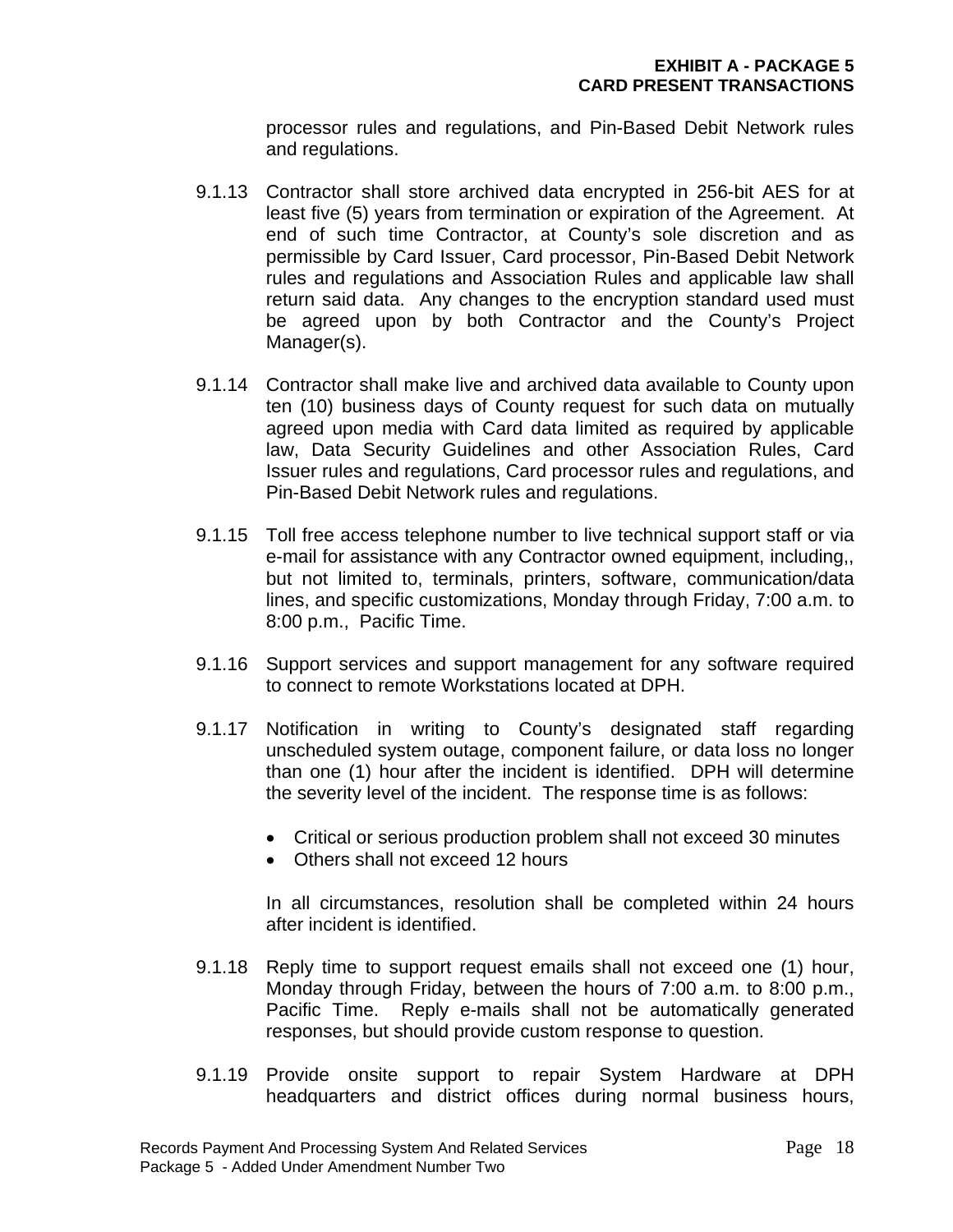Monday through Friday 8:00 a.m. to 5:00 p.m., except on County-recognized holidays.

#### **Subtask 9.1 Deliverables:**

Contractor shall provide Maintenance and Support Services outlined in Subtask 9.1.

#### **SUBTASK 9.2: CUSTOM PROGRAMMING MODIFICATIONS**

As requested by County's Project Director(s), Contractor shall provide Custom Programming Modifications as needed to update System to meet County's evolving business and/or technical requirements. Each Custom Programming Modification shall be provided, at no cost to the County, in accordance with the following procedure:

- 1) For each Custom Programming Modification, the requesting Party, County or Contractor, shall submit a written request, Exhibit N (Custom Programming Modification Request Form) of the Agreement to the other Party.
- 2) Contractor shall develop a System Design Report which includes:
	- a) Expected implementation duration
	- b) Design specification
	- c) System impact: database, user Interface, training etc.
- 3) Contractor shall submit System Design Report to County for review and approval. Upon approval of the System Design Report by County Project Director(s), Contractor shall develop a Project Plan in accordance with Task 1 – Project Planning and Management.
- 4) At the sole option of County's Project Director(s), each System component shall be subject to Acceptance Testing. Contractor shall assist in developing test plans and conducting Acceptance Tests.

#### **Subtask 9.2 Deliverables:**

- 9.2.1 Develop and submit a System Design Report for requested Custom Programming Modification.
- 9.2.2 Develop a Project Plan for the completion of approved Custom Programming Modification.
- 9.2.3 Complete approved Custom Programming Modifications.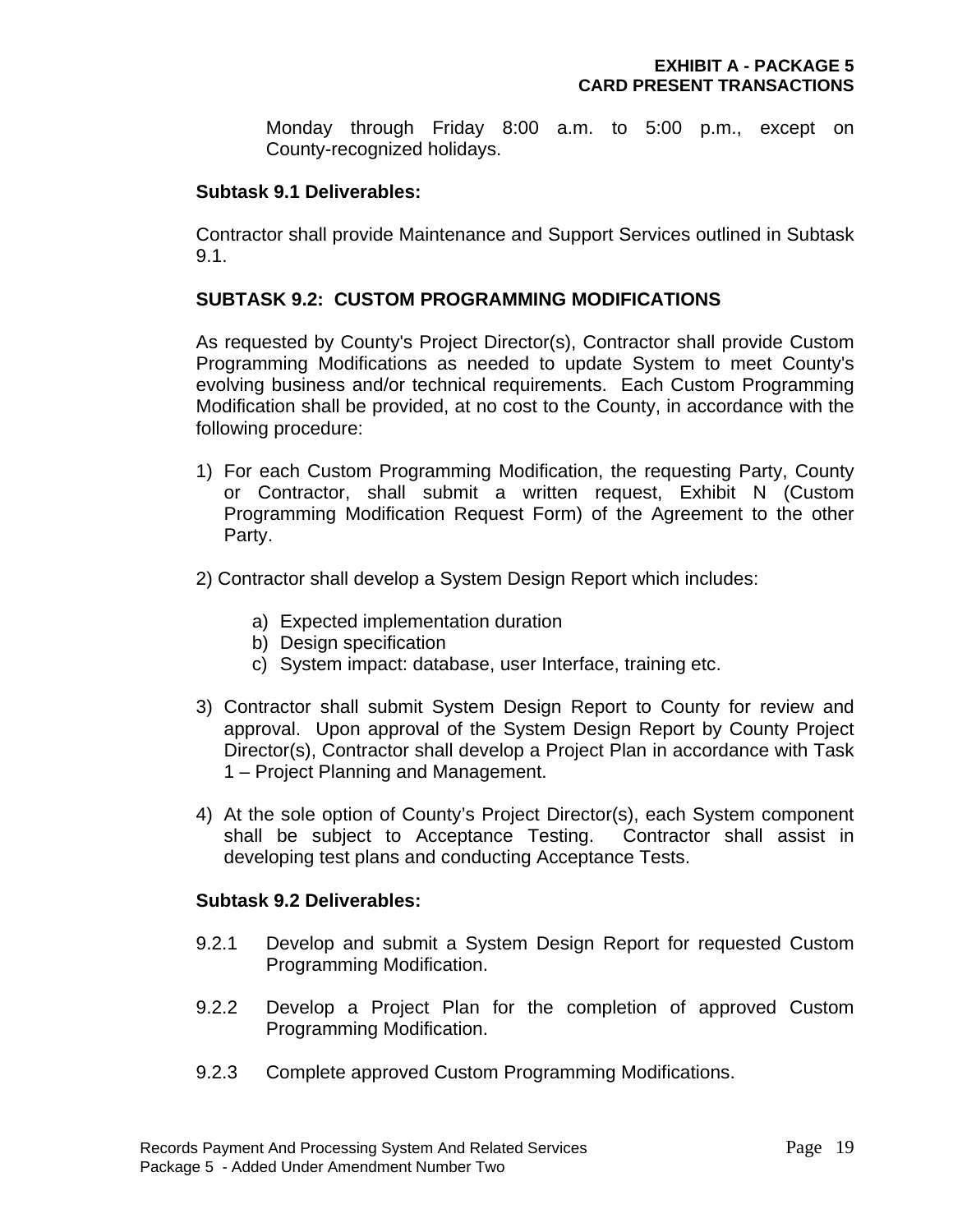9.2.4 If required by County's Project Director(s), develop test plans and conduct Acceptance Tests.

### **TASK 10 - TRAINING**

#### **SUBTASK 10.1: END USER TRAINING PLAN AND MATERIALS**

Contractor shall develop a Training Needs Assessment to identify the DPH's training requirements to support its End Users' roles and responsibilities. Based on this assessment, Contractor shall develop the training plan and materials to conduct End User training. End User training shall support the requirement for the skill levels identified in the training strategy developed during Task 1.

Contractor shall conduct training and supply original training materials including, but not limited to, End User manual and allow DPH to reproduce training materials, as necessary, to train additional End Users as the need arises.

#### **Subtask 10.1 Deliverable:**

Training Needs Assessment and a plan and materials for End User training.

#### **SUBTASK 10.2: ON-SITE TRAINING**

Contractor shall conduct on-site training classes, at no cost to the County, to include topics as follows:

- System operations
- System Software
- System Hardware
- Other equipment
- Any third party services

#### **Subtask 10.2 Deliverable**:

Contractor shall conduct onsite training classes to include topics indicated in Subtask 10.2.

#### **TASK 11 - OPERATIONS SERVICES**

#### **SUBTASK 11.1: OPERATIONS**

Contractor shall provide Operations Services commencing when Work starts on Subtask 8.3 (System Acceptance Certificate) to work with DPH's staff to monitor the System processing in the DPH's production environment.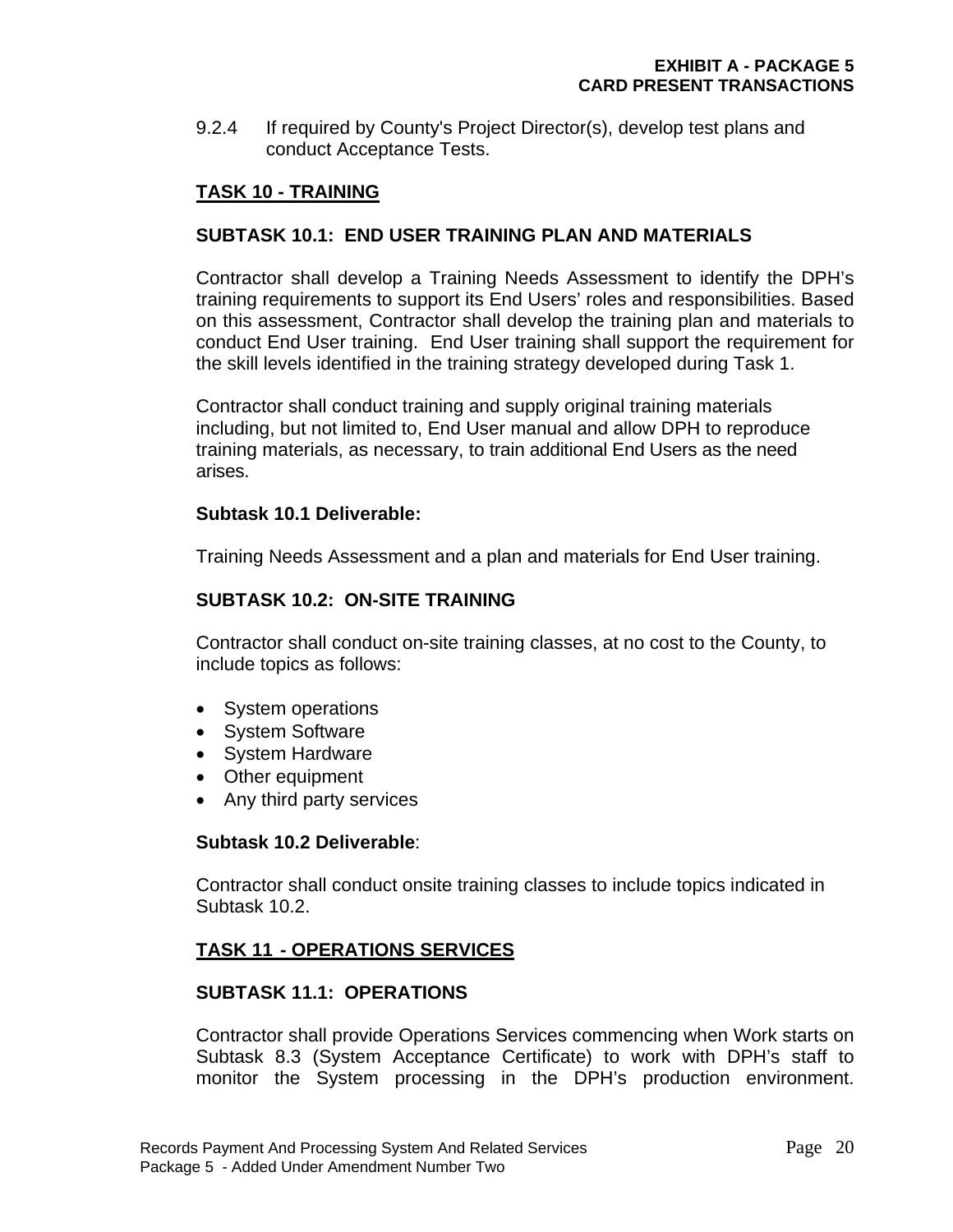Operation Services are specified in Attachment 5-B (Business Requirements) to this Package.

#### **Subtask 11.1 Deliverable:**

 Provide Operations Services the business process as specified in Attachment 5-B (Business Requirements).

## **SUBTASK 11.2 ADDITIONAL TRAINING**

Contractor shall, at no cost to County, provide additional training as County's Project Director(s) determines to be necessary to adequately train End Users. During the term of the Agreement, additional training may occur if there are significant changes to processing procedures. County anticipates no more than ten (10) End Users to receive additional training. The Contractor shall provide additional in person training within five (5) business days from County request.

#### **Subtask 11.2 Deliverable:**

Provide additional in person training classes within five (5) days of County request with same deliverables as listed in Tasks 11.

# **3. PERIOD OF PERFORMANCE**

 The Contractor's schedule is comprised of Tasks 1 through 11 specified in this Package. All Tasks shall be performed and accomplished independently. The Contractor shall consult with the County's Project Manager(s) to ascertain and verify the requirements for each Task of the project. The Contractor shall provide all goods, materials, supplies, and services within the specified time determined in Task 1 (Project Planning and Management) and meet all requirements and standards herein specified before any written approval shall be given by the County.

> / / /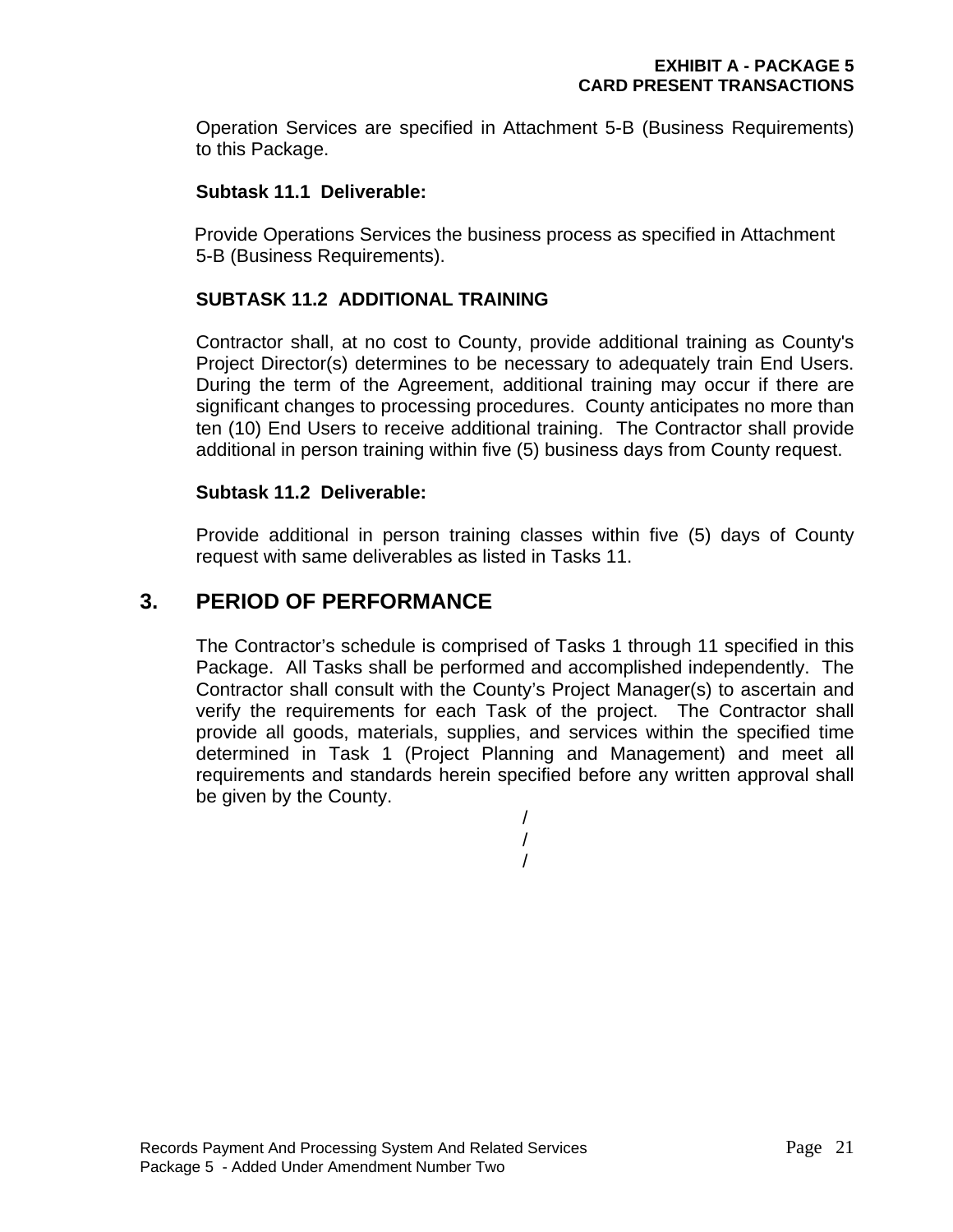# **FUNCTIONAL REQUIREMENTS**

#### **LEGEND:**

- $\overline{A}$  = Functionality available out of the box
- $B =$  Functionality requires customization
- $C =$  Functionality requires third party product(s)
- $D =$  Functionality not available

The System function requirements are as follows. Proposers must provide a response to each of the following requirements utilizing the legend on the last page of this section.

| Ref. | <b>SYSTEM FUNCTION</b>                                                                                                                                                                                                                                                                             | <b>Response</b> | <b>Comments</b>                                                                                                                                                                                                                        |
|------|----------------------------------------------------------------------------------------------------------------------------------------------------------------------------------------------------------------------------------------------------------------------------------------------------|-----------------|----------------------------------------------------------------------------------------------------------------------------------------------------------------------------------------------------------------------------------------|
| #    |                                                                                                                                                                                                                                                                                                    | Code            |                                                                                                                                                                                                                                        |
|      |                                                                                                                                                                                                                                                                                                    | (A,B,C,D)       |                                                                                                                                                                                                                                        |
| 1.   | System complies with all<br>applicable security standards<br>and guidelines that may be<br>published from time to time by<br>the Association, any Card Issuer,<br>and Card processor or Pin-<br>Based Debit Network rules and<br>regulations including the CISP<br>and PCI Data Security Standard. | А               |                                                                                                                                                                                                                                        |
| 2.   | System complies with VISA<br>Payment Card Industry: PIN<br><b>Security Requirements Version</b><br>2.0, and PCI POS PIN Entry<br><b>Device Security Requirements</b><br>Version 2.0.                                                                                                               | A               | VitalChek utilizes Ingenico POS<br>equipment. Ingenico has affirmed<br>that II products released after April 1,<br>2008 will be PCI PED 2.0 compliant.<br>VitalChek will implement PCI PED<br>2.0 compliant Ingenico POS<br>equipment. |
| 3.   | System complies with all<br>applicable County information<br>technology (i) policies from time<br>to time included in Chapter 6 of<br>County's Policy Manual, which<br>can be accessed at<br>http://countypolicy.co.la.ca.us/<br>and (ii) standards attached to the<br>County's RFP as Appendix L. | A               |                                                                                                                                                                                                                                        |
| 4.   | System encrypts data 256-bit<br>AES when transmitting to<br>Contractor and de-encrypting<br>upon receipt by Contractor.                                                                                                                                                                            | A               |                                                                                                                                                                                                                                        |
| 5.   | System encrypts data at 256-bit<br>AES when transmitting from<br>Contractor and de-encrypting<br>upon receipt by intended<br>recipient (i.e. DPH).                                                                                                                                                 | Α               |                                                                                                                                                                                                                                        |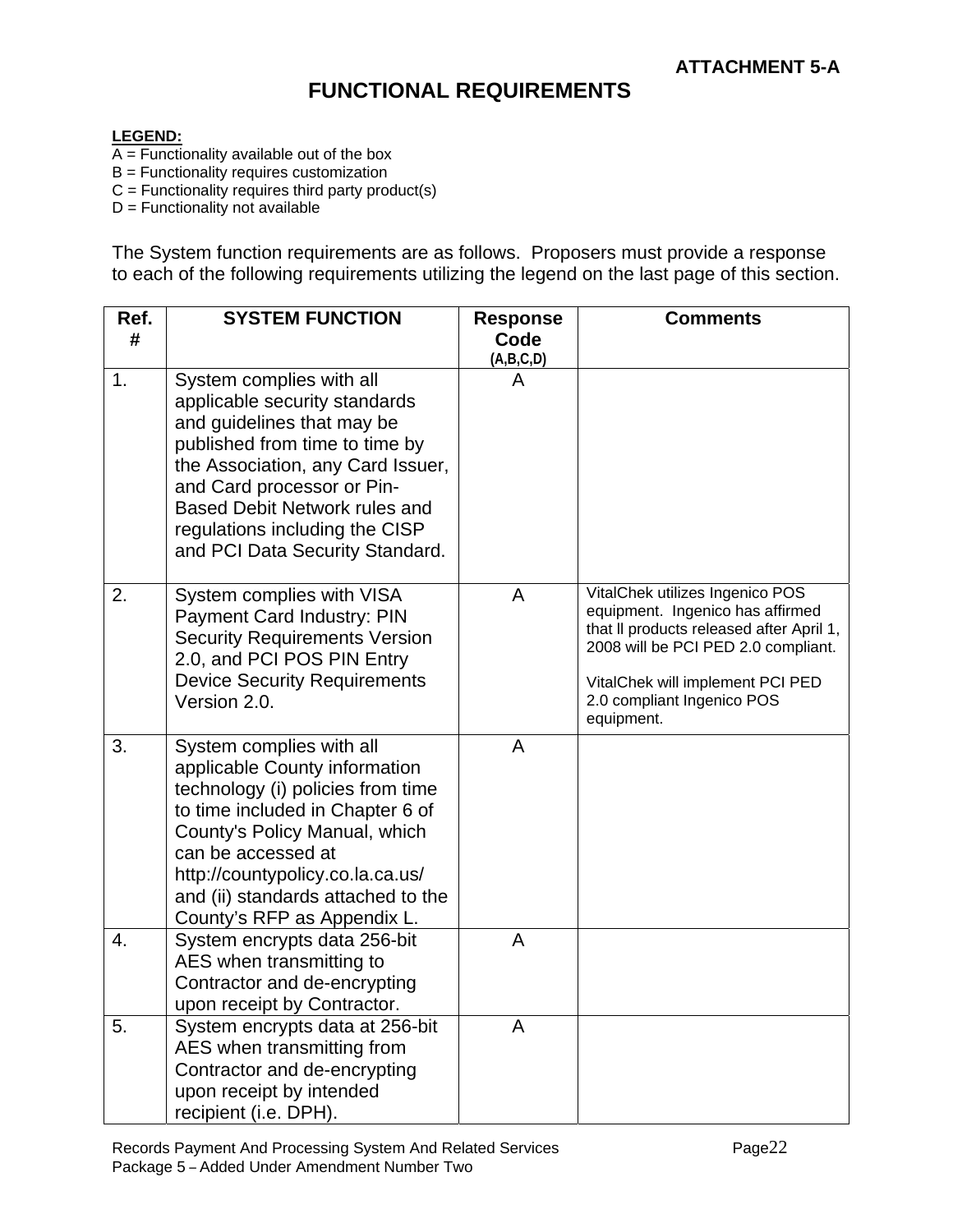# **FUNCTIONAL REQUIREMENTS**

#### **LEGEND:**

- $\overline{A}$  = Functionality available out of the box
- $B =$  Functionality requires customization
- $C =$  Functionality requires third party product(s)

D = Functionality not available

| -All VitalChek systems available<br>over the internet are regularly |
|---------------------------------------------------------------------|
| scanned for security vulnerabilities                                |
| by a third party security firm.                                     |
| -All server software is regularly                                   |
| updated and or patched per vendor                                   |
| recommendations.<br>-All VitalChek servers run regularly            |
| updated virus scanning and                                          |
| monitoring software.                                                |
| -Bi-annual, internal, third party                                   |
| security audit reviews are performed                                |
| against all physical and electronic                                 |
|                                                                     |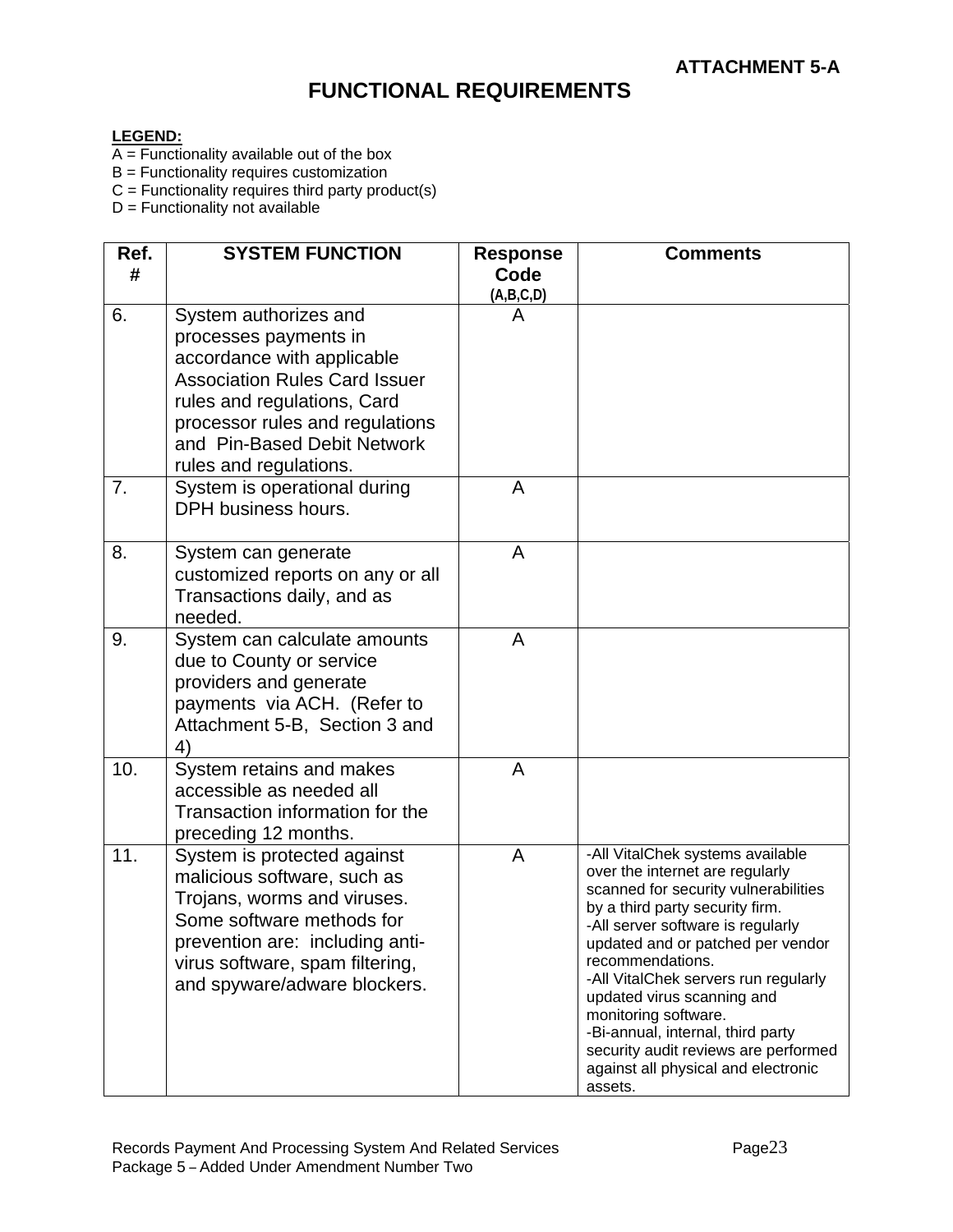# **FUNCTIONAL REQUIREMENTS**

#### **LEGEND:**

- $\overline{A}$  = Functionality available out of the box
- $B =$  Functionality requires customization
- $C =$  Functionality requires third party product(s)
- D = Functionality not available

| Ref.<br># | <b>SYSTEM FUNCTION</b>                                                                                                                                                                                                 | <b>Response</b><br>Code | <b>Comments</b>                                                                                                                                                                                                                                                                                                                    |                    |                 |
|-----------|------------------------------------------------------------------------------------------------------------------------------------------------------------------------------------------------------------------------|-------------------------|------------------------------------------------------------------------------------------------------------------------------------------------------------------------------------------------------------------------------------------------------------------------------------------------------------------------------------|--------------------|-----------------|
|           |                                                                                                                                                                                                                        | (A,B,C,D)               |                                                                                                                                                                                                                                                                                                                                    |                    |                 |
| 12.       | <b>System Transaction roundtrip</b><br>processing (request,<br>determination and response)<br>authorization time is within seven<br>(7) seconds.                                                                       | A                       | <b>VitalChek</b><br>provides<br>tens<br>οf<br>thousands of payment transactions<br>daily and speed and security are of<br>central importance. We utilize a<br>dedicated private line connection<br>between our PCI zone servers and<br>Payment,<br>VitalChek's<br>Global<br>payment processor.<br>Global Payments average response |                    |                 |
|           |                                                                                                                                                                                                                        |                         | times apply to both credit and debit<br>networks.                                                                                                                                                                                                                                                                                  |                    |                 |
|           |                                                                                                                                                                                                                        |                         | Line Type                                                                                                                                                                                                                                                                                                                          | Normal<br>Period** | Peak<br>Period* |
|           |                                                                                                                                                                                                                        |                         | Lease Line                                                                                                                                                                                                                                                                                                                         | 3<br>seconds       | 5<br>seconds    |
|           |                                                                                                                                                                                                                        |                         | Frame                                                                                                                                                                                                                                                                                                                              | 3<br>seconds       | 5<br>seconds    |
|           |                                                                                                                                                                                                                        |                         | Internet/SSL                                                                                                                                                                                                                                                                                                                       | 5<br>seconds       | seconds         |
|           |                                                                                                                                                                                                                        |                         | *Peak Period means 9 a.m. - 9 p.m. Eastern<br>Time<br>**Normal Period means any time other than<br>a Peak Period                                                                                                                                                                                                                   |                    |                 |
| 13.       | System shall Interface with<br>RR/CC's Point of Sale System<br>as described in Attachment 5-E<br>or DPH Business Processes                                                                                             | A                       |                                                                                                                                                                                                                                                                                                                                    |                    |                 |
| 14.       | Regardless of Contractor's other<br>customer's processing needs by<br>the System, System must have<br>the ability to handle, at a<br>minimum, 200 Transactions per<br>day for DPH while meeting the<br>Specifications. | A                       |                                                                                                                                                                                                                                                                                                                                    |                    |                 |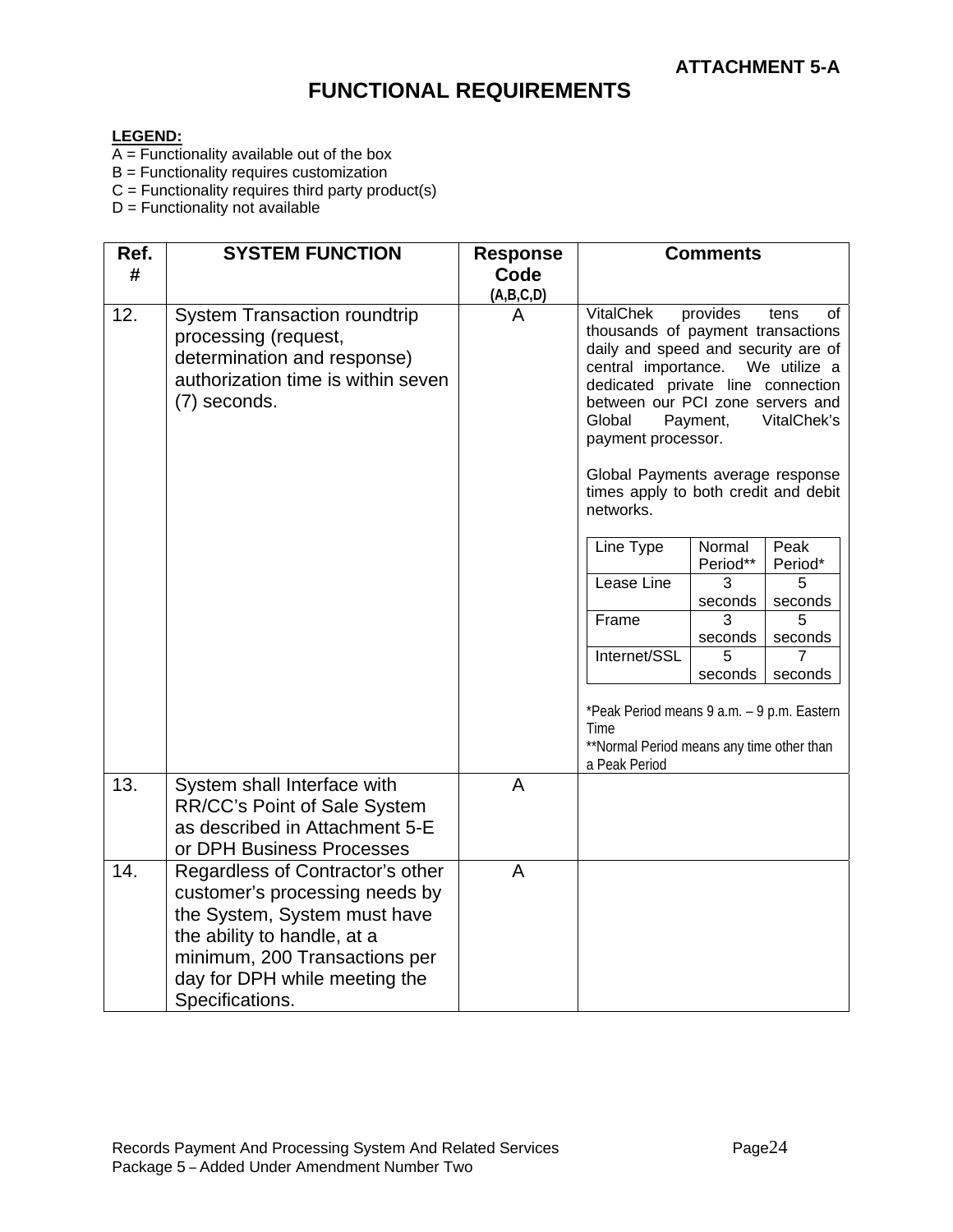# **BUSINESS REQUIREMENTS**

#### **SECTION 1 – CARD PROCESSING**

- 1.1 Overview of Card Present Transaction Process:
	- Customer places an order at the public service counter with the DPH Vital Records Office (VRO) staff for a birth or death certificate.
	- Customer is advised of total due and requests to pay via Card.
	- Clerk informs customer of the Transaction Fee.
	- VRO staff obtains Card from customer and swipes Card through Terminal or Customer may swipe Card.
	- If debit card, VRO staff instructs customer to enter their PIN number on the remote keypad.
	- Contractor shall remit DPH Fees as specified in Paragraph 5.3 in the body of the Agreement.
- 1.2 Contractor shall provide a System to process in-person Card purchases at the public service counters in accordance with Association Rules, Card Issuer rules and regulations, Card processor rules and regulations and Pin-Based Debit Network rules and regulations.

Without limiting other capabilities described in this Attachment 5-B, this Package and/or elsewhere in the Agreement, the System shall have the capability to:

- Read and transmit the Card information through the Terminal.
- Process request and respond to DPH with authorization or decline Card within seven (7) seconds of request.
- Generate an ACH for DPH Fees per day, per section in accordance to Paragraph 5.3 in the body of the Agreement.
- Provide daily settlement report to confirm the total amount of DPH's Fees for the processed copies of records.
- Store 12 months of Transaction data in active file.
- Maintain five (5) years of archived Transaction data.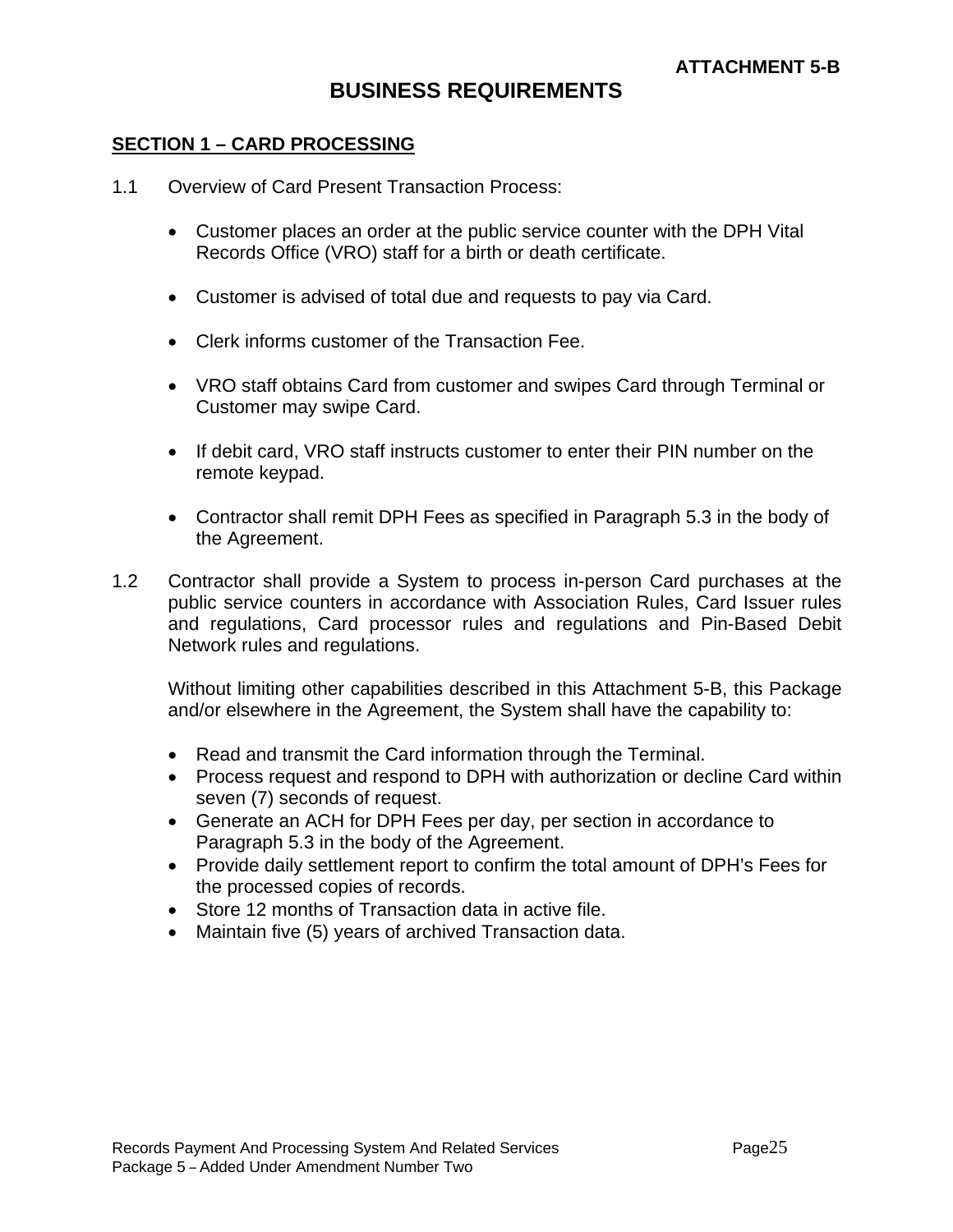## **BUSINESS REQUIREMENTS**

1.3 Data Retention:

Contractor must retain the following information in an encrypted format of 256-bit AES acceptable to DPH in readily accessible computerized system for at least 12 months:

- Cardholder Name
- Card authorization code
- Terminal transaction number
- Fee amounts

Contractor shall additionally retain such other information (a) Contractor deems necessary to dispute chargebacks or other Card adjustments and/or (b) as is required to comply with applicable laws, Association Rules, Card Issuer rules and regulations, Card processor rules and regulations and/or and Pin-Based Debit Network rules and regulations.

#### **SECTION 2 - PAYMENT CARD INDUSTRY (PCI) COMPLIANCE**

At Contractor's expense, Contractor shall schedule an annual external audit to be conducted by reputable 3<sup>rd</sup> party audit company to illustrate annual CISP and PCI Data Security Standard compliance. Contractor shall then provide County a letter, no later than 30 days after receipt of audit findings, certifying as to the date of such findings and as to whether it passed or failed. As appropriate, DPH is requesting findings from any internal audit or 3<sup>rd</sup> party including non-County client required audits, hired audit/testing vendors and VISA/MC required audits.

#### **SECTION 3 – FEES AND PAYMENTS**

Contractor shall be responsible for the collection of all fees and payments from customers and settlement of DPH Fees (refer to Exhibit C2) in accordance with Paragraph 5.3 in the body of the Agreement. Contractor shall:

- 3.1 Provide payment Authorization services to customers, pursuant to the Agreement requirements and applicable Association Rules, Card Issuer rules and regulations, Card Issuer rules and regulations, Card processor rules and regulations and Pin-Based Debit Network rules and regulations.
- 3.2 Accept full responsibility for Transaction settlement, inquiries, chargebacks, rejected charges/returns and adjustments for insufficient funds.
- 3.3 Provide daily Transaction reports for daily accounting and reconciliation.
- 3.4 Generate ACH of DPH Fees in accordance with Paragraph 5.3 in the body of the Agreement.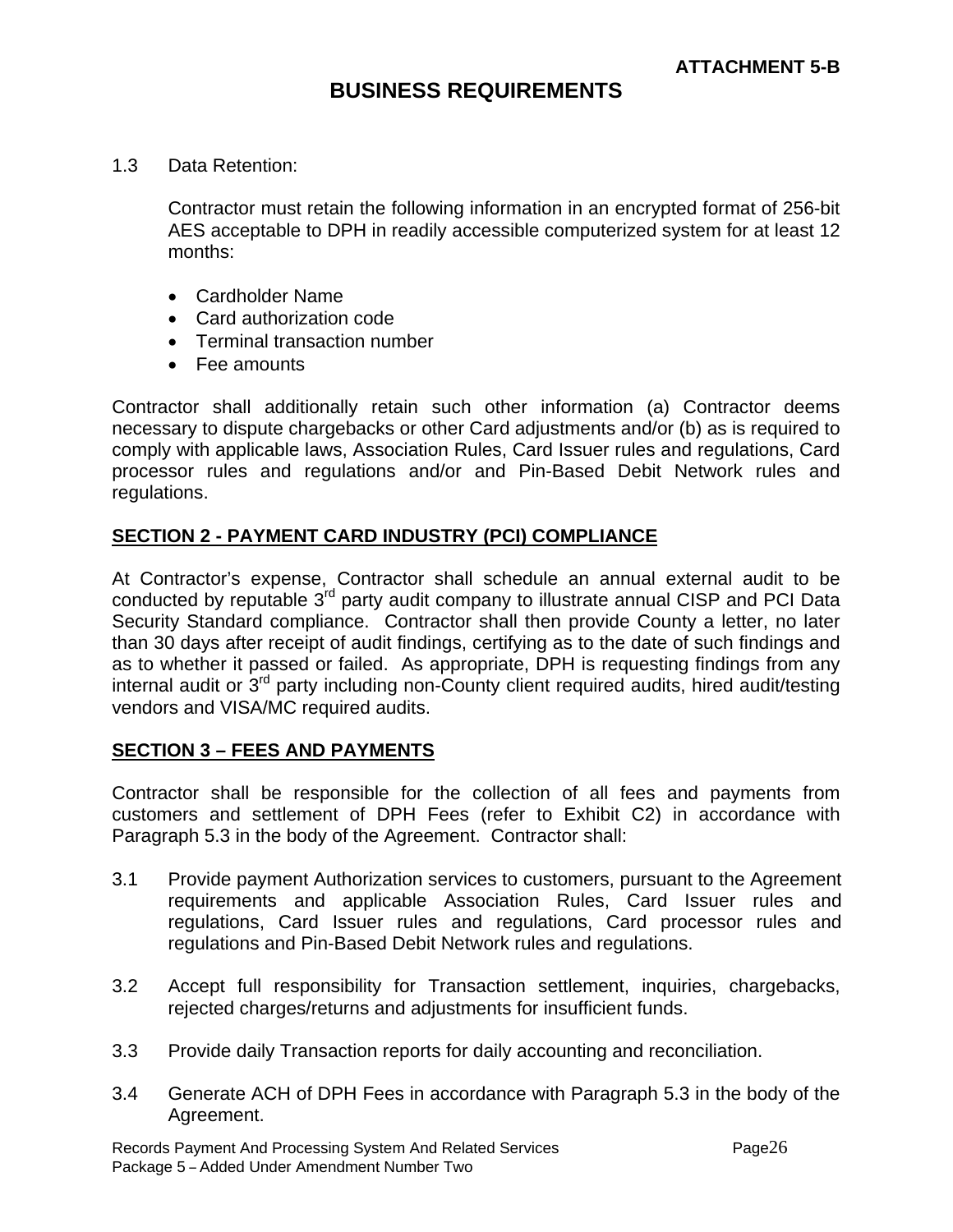## **BUSINESS REQUIREMENTS**

3.5 Contractor shall process full and partial refunds (including, without limitation, as described under Section 5.3 of this Attachment 5-B), card credit adjustments, retrieval requests, chargebacks, and refunds within the times required by the Association Rules, Card Issuer rules and regulations, Card processor rules and regulations and Pin-Based Debit Network rules and regulations.

#### **SECTION 4 – COUNTY RESPONSIBILITIES**

- 4.1 County will process all requests received over-the-counter for which County is able to locate records.
- 4.2 County will inform Contractor of any errors or necessary adjustments within 24 hours pursuant to mutually agreed upon procedures.

#### **SECTION 5 – CONFIDENTIAL PROTOCOLS**

Contractor shall comply with Paragraph 7.7 (Confidentiality) in the body of the Agreement and shall implement confidentiality, security and other related requirements of this Package and elsewhere in the Agreement and the following protocols to ensure customer personal information is kept secure and confidential. County shall seek any remedies provided in this Package and elsewhere in the Agreement, including, but not limited to Paragraph 18.24 (Liquidated Damages) or termination of the Agreement as provided in the Agreement, for Contractor's failure to comply with related confidentiality and security requirements.

- 1. Ensure that Servers (authorization and data) and Workstations are sanitized at the end of their useful life. Sanitized as defined herein is the removal of all County or customer data. A record of disposed hardware must be kept for five (5) years after termination or expiration of the Agreement. Contractor shall provide a policy that describes the method of disposition of excess and surplus computer equipment.
- 2. Ensure the use of software protection against malicious software, such as Trojans, worms and viruses, is in place on all computer equipment. This should include, but is not limited to, anti-virus software, spam filtering, spyware/adware blockers, and a formalized plan for the Update of operating system patches.
- 3. Ensure that the notification process is documented in the event of security breaches involving confidential and sensitive information.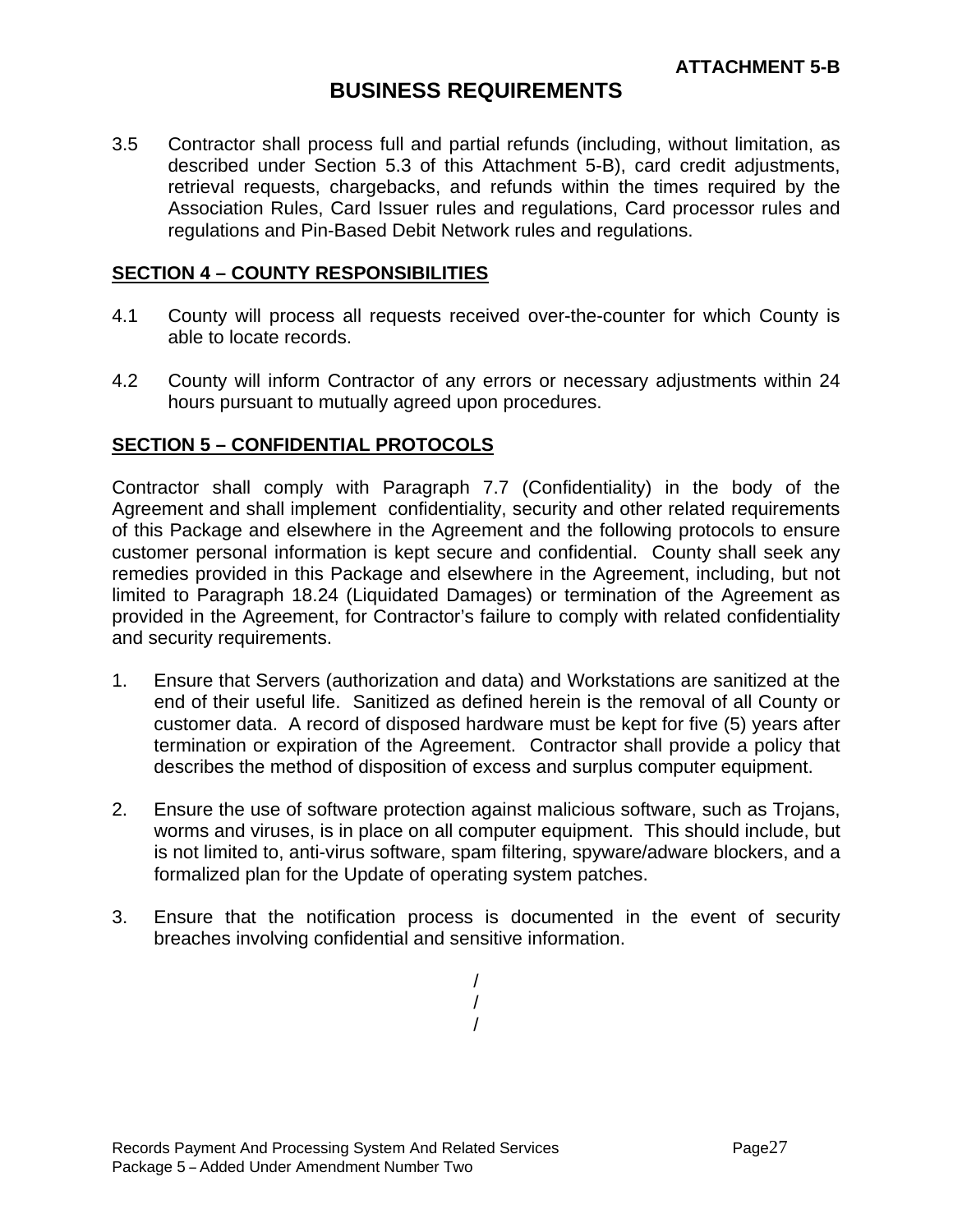## **SYSTEM SOFTWARE**

The Contractor shall provide all applicable services, software, hardware, equipment, labor, materials, and supplies (except paper) necessary to provide all Work described under Package 5.

The following is a list, but not limited to, a listing of all System Software in the System. At a minimum, the Software should be as follows. Should Contractor need to change specifications, this can be done with the Agreement of both the Contractor and the County Project Manager(s):

#### Vital Chek Software:

VPS, the web based reporting software, is an Eclipse Rich Client Platform (RCP) java application built upon the IBM Eclipse component library. VPS RCP is tailored to the role of the authenticated user. For payment services, the VPS RCP will allow authenticated employees to manage orders made through point of sale devices, PaymentChek website and direct keyed entry by a user into VPS. The agency's payment data is stored in a Microsoft SQL Server database which consists of many tables housed at VitalChek. Java Web Start is a standard within the Java virtual machine for remotely bootstrapping java applications via an end users browser. Java Web Start automatically synchronizes java class jars with a server to a client and ten starts the application. VPS utilizes Java Web Start to remotely start its VPS Eclipse Rich Client Application.

In normal language, this means that all data is stored in VitalChek databases. A rich client program will be downloaded onto the pc each time someone logs into VPS. The rich client program will securely talk across the internet to retrieve data from the centralized data base and send it back to the PC where the rich client VPS program will grab the data and display it nicely for the end user. Data will not exist on the PC unless an EXPORT DATA process is performed. All communications across the internet are secured with Single Socket Layer (SSL) "256-bit or higher encryption.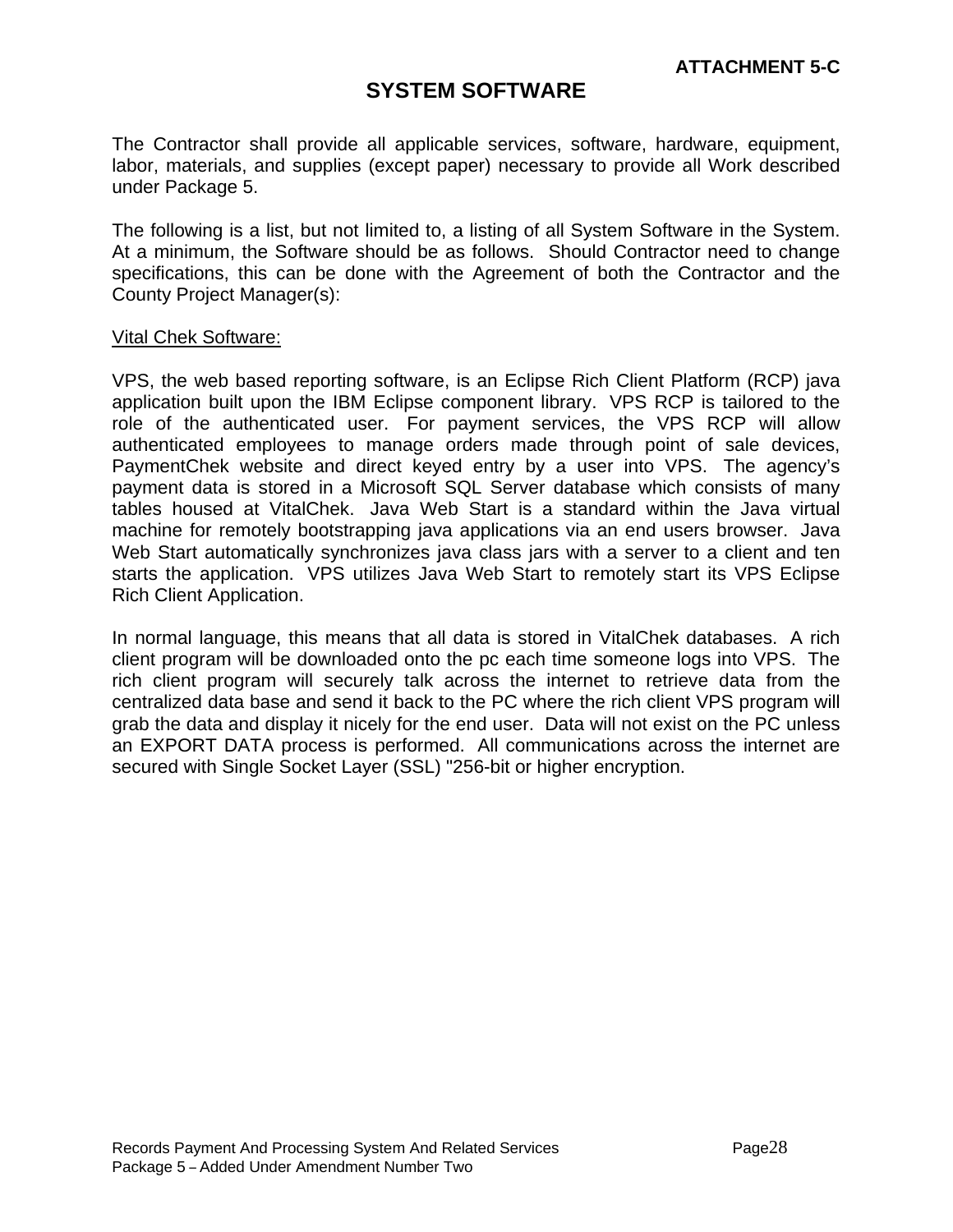## **SYSTEM HARDWARE**

The Contractor shall provide all applicable services, software, hardware, equipment, labor, materials, and supplies (except paper) necessary to provide all Work described under Package 5.

The following is a list, but not limited to, a listing of all System Hardware in the System. At a minimum, the Hardware should be as follows. Should Contractor need to change specifications, then this can be done with the Agreement of both the Contractor and the County Project Manager(s):

#### **COMPUTER HARDWARE:**

- 3 Ingenico T5100 terminals with PIN pads and receipt printers
- 3 Computer workstations
- 3 Flat panel monitors
- 1 Laser printers (1 as spare)

Workstation Class Machine such as: Intel® CoreTM 2 Duo Processor E6300 (2MB L2 Cache,1.86GHz,1066) 4 GB513 Dual-Channel DDR27 SDRAM (533MHz, 2 or 4 DIMMs) 300 GB4 Single Serial ATA Hard Drive

Suggested Configuration: Video: VGA and 1 S-Video IEEE 1394 - 1 front-panel 6-pin serial connector USB: 8 Ports (2 Front, 6 Back) + 1 internal Audio: Audio – six back-panel connectors for line-in, line-out, microphone, rear surround, side surround, Additional Jacks: 1 front headphone jack and 1 front / 1 back microphone jack Network: Integrated Ethernet 10/100 network Interface

#### **SUPPLIES:**

- Printer Toner/Ink Cartridges
- **Express Courier envelopes, air bills and manifest sheets**
- Postage Account with UPS and US Post Office

#### **DEBIT CARD TERMINALS:**

Proposer shall include the specifications of its proposed Terminals for the required services. County reserves the rights to request changes to the proposed Terminals at time of Agreement negotiations.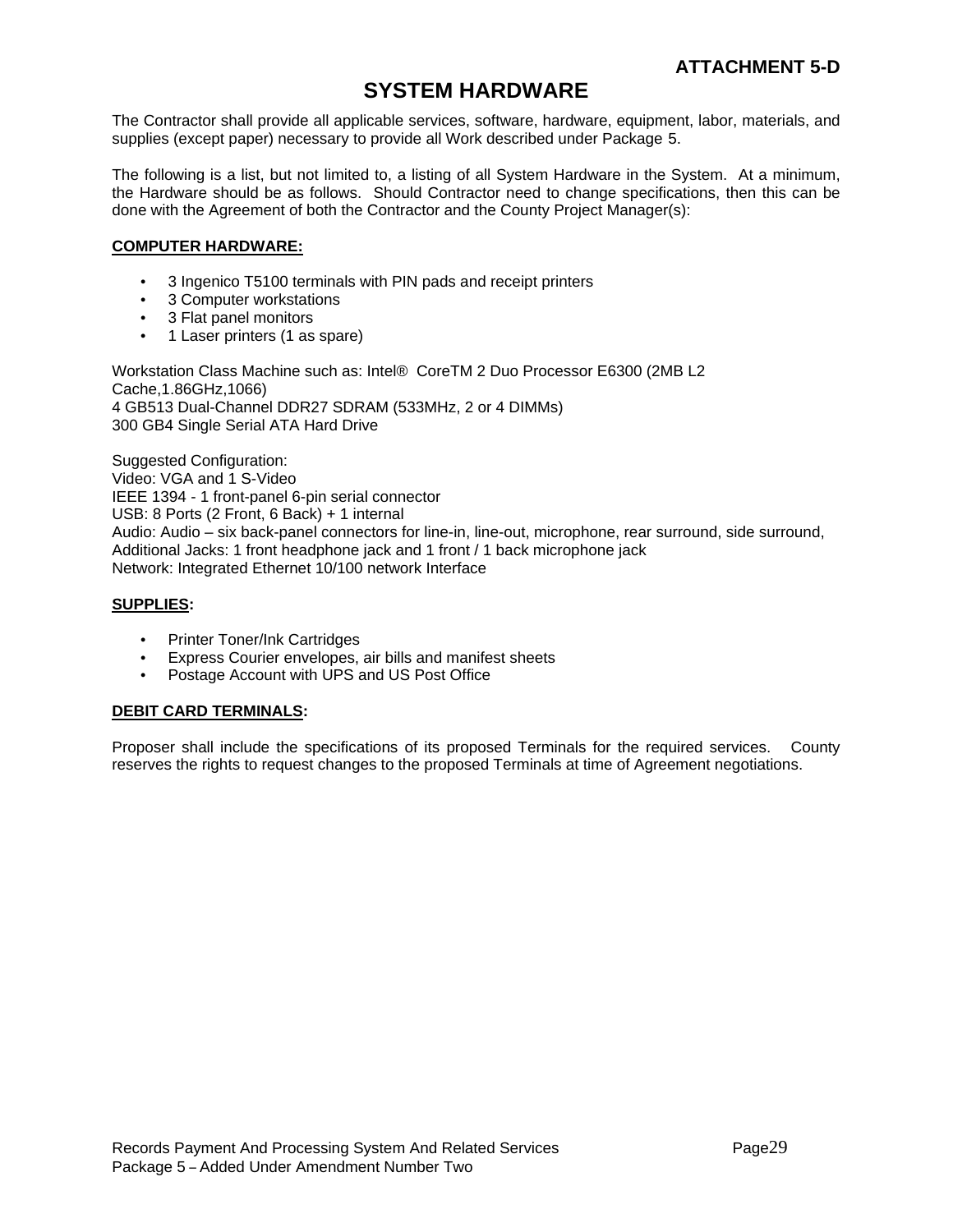# **POINT OF SALE SYSTEM INTERFACE**

The Contractor shall deliver documentation on how the RR/CC's existing Point of Sale System can Interface with Contractor's System. The Interface should, for this Package, be based on a unique identifier number for each Transaction (customer order) passed to the Point of Sale system in order to track back to the original order. The RR/CC System is a SQL database and custom C# Windows client application that handles all cashiering functionality. Contractor shall specify the format in which its data is saved and what language it is written in. Contractor shall provide web service communications and any data definitions. RR/CC have the right to review and approve the web service and/or format and finalize with the Contractor.

The LAVitals (JEDI) system is integrated closely with the Ingenico device and VPS system. At the time a Card transaction is submitted through the JEDI POS interface, a call is made to the VC web service with the JEDI transaction # and amount. The VPS order number is passed back to JEDI. The cashier will choose transaction and swipe card on device. Upon authorization, a completed status code is sent back to JEDI. Other scenarios, such as cancelled, voided and declined transactions are sent back to JEDI with appropriate status codes. The two systems are always kept in sync through the web service.

# **DPH Business Process**

The Contractor shall deliver documentation on how the DPH business process can Interface with Contractor's System. The Interface should, for this Package, be based on a unique identifier number for each Transaction (customer order) in order to track back to the original order. The DPH business process utilizes a electronic cash register for each sale transaction. The electronic cash register provides a receipt to the customer which identifies the type of vital record sold. The receipt number is written on the security paper log with the number of copies sold to reconcile at the end of each business day. Contractor shall specify the format in which its data is saved and what language it is written in. Contractor shall provide web service communications and any data definitions. DPH has the right to review and approve the web service and/or format and finalize with the Contractor.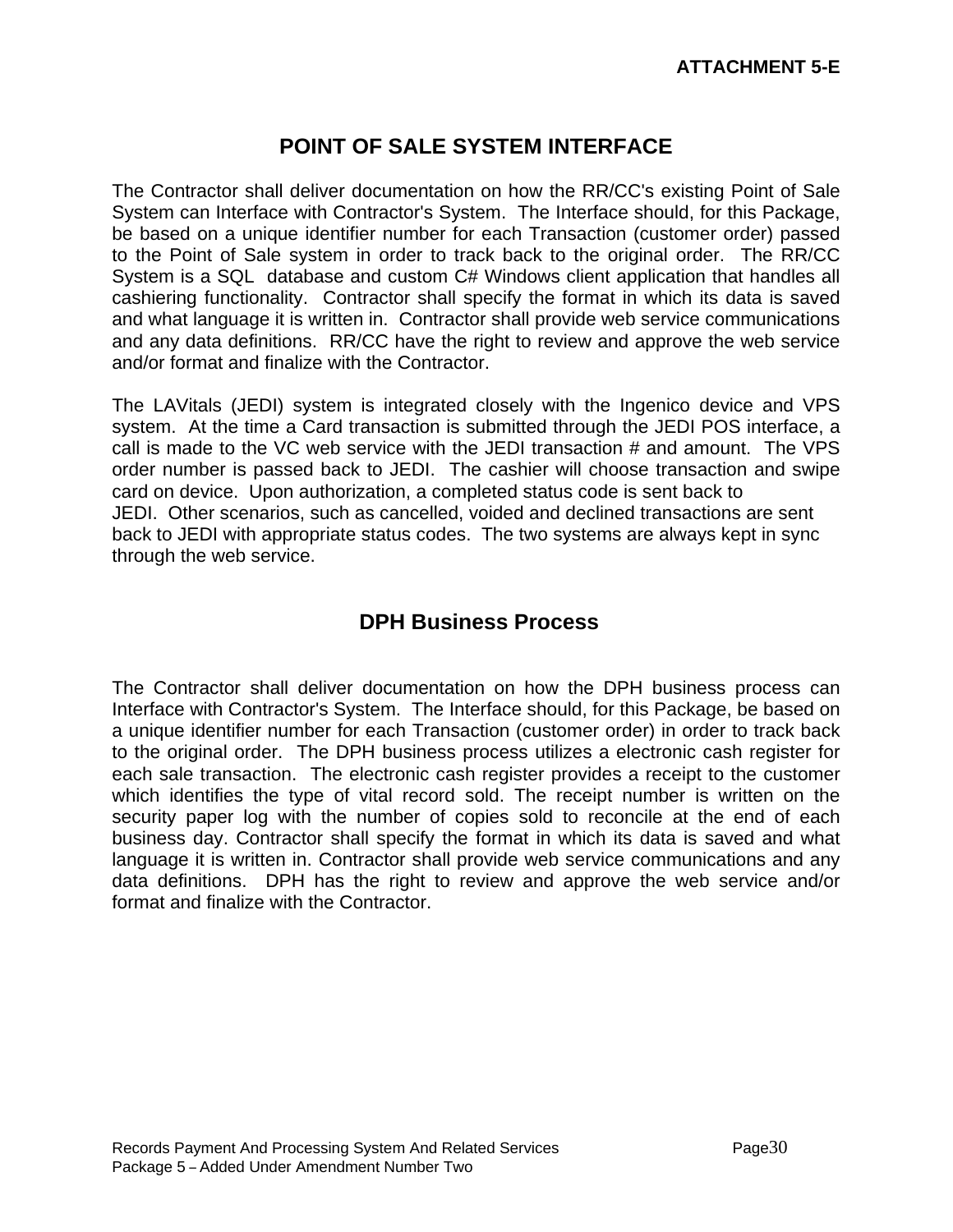| <b>PACKAGE 1 (Online Transactions)</b> |                                                                                                                                                                                                                                                                                         |  |  |  |
|----------------------------------------|-----------------------------------------------------------------------------------------------------------------------------------------------------------------------------------------------------------------------------------------------------------------------------------------|--|--|--|
| <b>PRICE</b>                           |                                                                                                                                                                                                                                                                                         |  |  |  |
| \$0.78                                 | Connectivity Services - Average interchange + assessment + processing fees                                                                                                                                                                                                              |  |  |  |
| \$0.05                                 | Chargebacks - Average based on 2007 actual data (See, Chart C)                                                                                                                                                                                                                          |  |  |  |
| \$0.91                                 | Credits - Average based on 2007 actual data (See, Chart C)                                                                                                                                                                                                                              |  |  |  |
| \$4.26                                 | <b>Operational and Technology Fees:</b><br>Hardware/Software and related supplies<br>Development and QA<br>24/7 Technical Support<br><b>Upgrades and Maintenance</b><br>Communication Lines (phone, fax, DSL)<br><b>Banking/Reporting</b><br>24/7 Customer Support<br>Shipping supplies |  |  |  |
| \$6.00                                 | <b>TOTAL COST</b>                                                                                                                                                                                                                                                                       |  |  |  |

| <b>PACKAGE 2 (Card Present Transactions)</b> |                                                                                                                                                                                     |  |  |  |
|----------------------------------------------|-------------------------------------------------------------------------------------------------------------------------------------------------------------------------------------|--|--|--|
| <b>PRICE</b>                                 |                                                                                                                                                                                     |  |  |  |
| \$0.71                                       | Connectivity Services – Average interchange + assessment + processing fees                                                                                                          |  |  |  |
| \$1.04                                       | <b>Operational and Technology Fees:</b><br>Hardware/Software and related supplies<br>$\bullet$<br>Development and QA<br>• 24/7 Technical Support<br><b>Upgrades and Maintenance</b> |  |  |  |
|                                              | Communication Lines (phone, fax, DSL)<br><b>Banking/Reporting</b><br>Shipping supplies                                                                                              |  |  |  |
| \$1.75                                       | <b>TOTAL COST</b>                                                                                                                                                                   |  |  |  |

| <b>PACKAGE 3 (Other Card Not Present Transactions)</b> |                                                                                                                                                                                                                                                                  |  |  |  |
|--------------------------------------------------------|------------------------------------------------------------------------------------------------------------------------------------------------------------------------------------------------------------------------------------------------------------------|--|--|--|
| <b>PRICE</b>                                           |                                                                                                                                                                                                                                                                  |  |  |  |
| \$0.71                                                 | Connectivity Services – Average interchange + assessment + processing fees                                                                                                                                                                                       |  |  |  |
| \$1.04                                                 | <b>Operational and Technology Fees:</b><br>Hardware/Software and related supplies<br>Development and QA<br>• 24/7 Technical Support<br><b>Upgrades and Maintenance</b><br>Communication Lines (phone, fax, DSL)<br><b>Banking/Reporting</b><br>Shipping supplies |  |  |  |
| \$1.75                                                 | <b>TOTAL COST</b>                                                                                                                                                                                                                                                |  |  |  |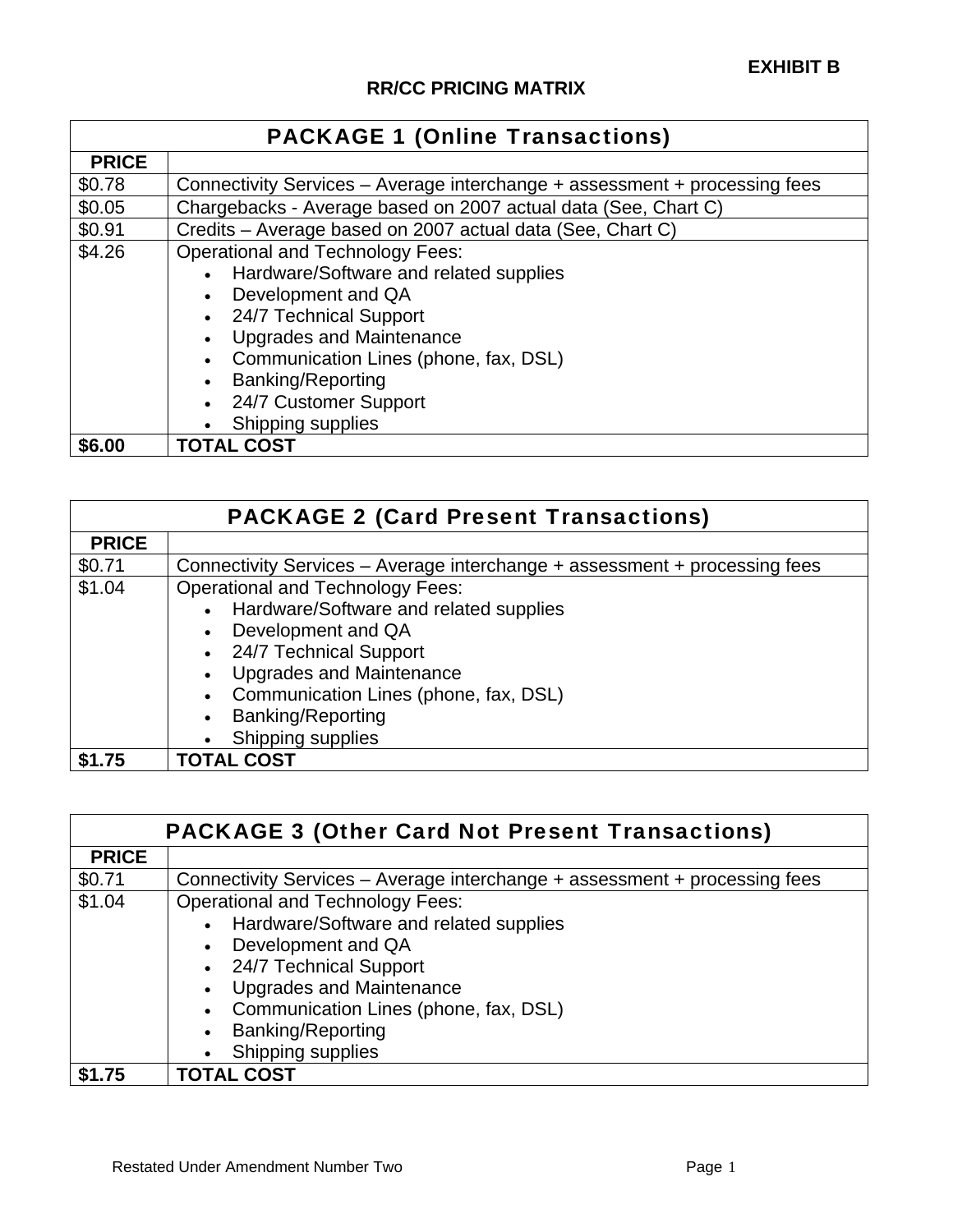| <b>CHART C - Chargebacks and Credit Calculation 2007</b>                         |                                               |                                                    |  |  |  |
|----------------------------------------------------------------------------------|-----------------------------------------------|----------------------------------------------------|--|--|--|
| 2007 LA County Net Online<br><b>Transaction Volume</b><br>processed by VitalChek | Credits/Voids incurred on<br>behalf of agency | Chargebacks incurred on<br>behalf of agency        |  |  |  |
| 74,791                                                                           | \$67,946.00<br>0.91<br>S                      | \$3,521.00<br>0.05<br>Avg.<br>cost per transaction |  |  |  |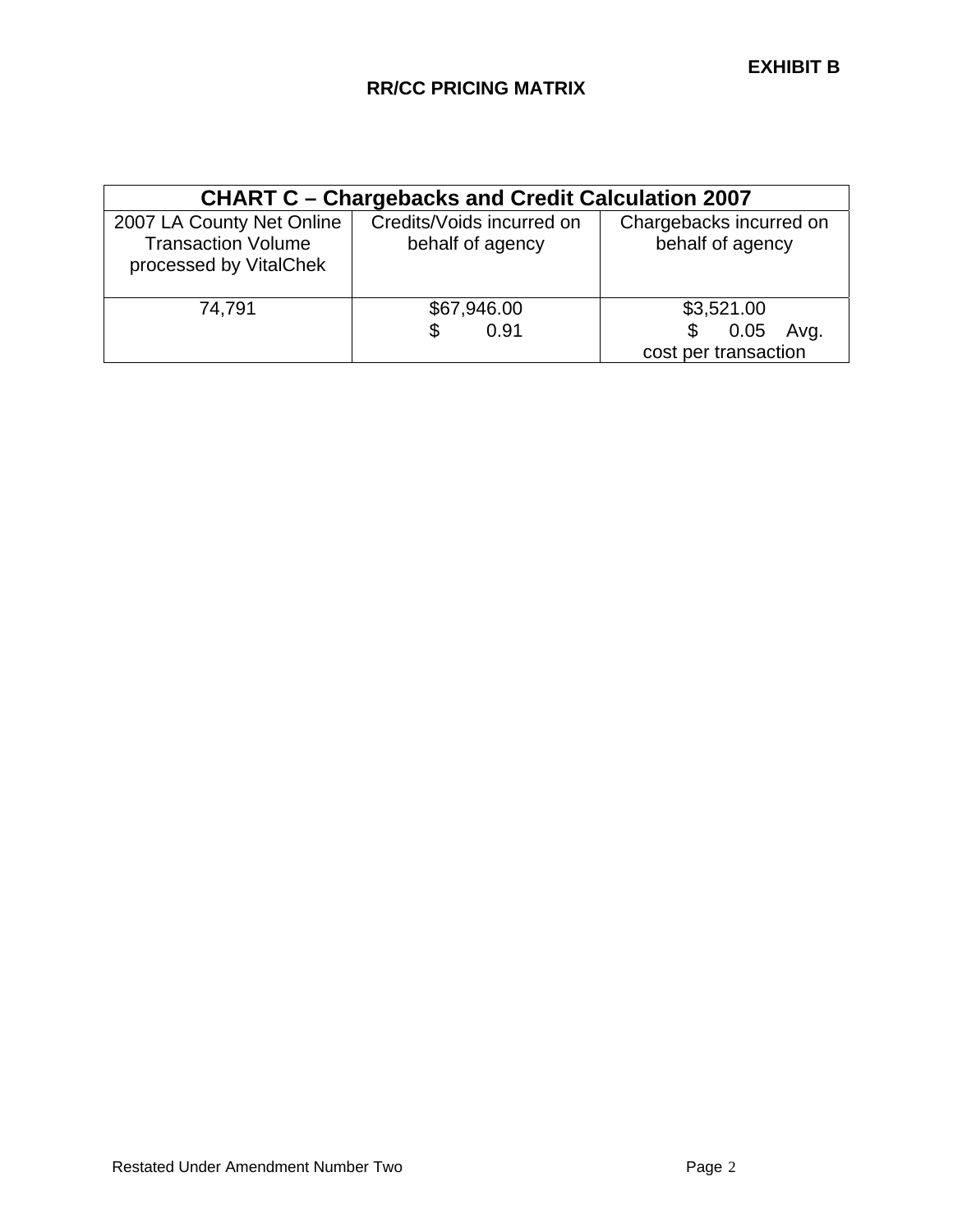| <b>PACKAGE 4 (Online Transactions)</b> |                                                                                                                                                                                                                                                                                         |  |  |
|----------------------------------------|-----------------------------------------------------------------------------------------------------------------------------------------------------------------------------------------------------------------------------------------------------------------------------------------|--|--|
| <b>PRICE</b>                           |                                                                                                                                                                                                                                                                                         |  |  |
| \$0.78                                 | Connectivity Services – Average interchange + assessment + processing fees                                                                                                                                                                                                              |  |  |
| \$0.05                                 | Chargebacks - Average based on 2007 actual data (See, Chart C)                                                                                                                                                                                                                          |  |  |
| \$0.91                                 | Credits - Average based on 2007 actual data (See, Chart C)                                                                                                                                                                                                                              |  |  |
| \$4.26                                 | <b>Operational and Technology Fees:</b><br>Hardware/Software and related supplies<br>Development and QA<br>24/7 Technical Support<br><b>Upgrades and Maintenance</b><br>Communication Lines (phone, fax, DSL)<br><b>Banking/Reporting</b><br>24/7 Customer Support<br>Shipping supplies |  |  |
| \$6.00                                 | <b>TOTAL COST*</b>                                                                                                                                                                                                                                                                      |  |  |

\* Up to 10 certified copies. Any requests for more than 10 certified copies incur an additional charge of \$0.50 per certified copy.

| <b>PACKAGE 5 (Card Present Transactions)</b> |                                                                                                                                                                                                                                                           |  |  |  |
|----------------------------------------------|-----------------------------------------------------------------------------------------------------------------------------------------------------------------------------------------------------------------------------------------------------------|--|--|--|
| <b>PRICE</b>                                 |                                                                                                                                                                                                                                                           |  |  |  |
| \$0.71                                       | Connectivity Services – Average interchange + assessment + processing fees                                                                                                                                                                                |  |  |  |
| \$1.04                                       | <b>Operational and Technology Fees:</b><br>Hardware/Software and related supplies<br>Development and QA<br>• 24/7 Technical Support<br><b>Upgrades and Maintenance</b><br>Communication Lines (phone, fax, DSL)<br>Banking/Reporting<br>Shipping supplies |  |  |  |
| \$1.75                                       | <b>TOTAL COST</b>                                                                                                                                                                                                                                         |  |  |  |

| <b>CHART C - Chargebacks and Credit Calculation 2007</b>                         |                                               |                                                          |  |  |  |
|----------------------------------------------------------------------------------|-----------------------------------------------|----------------------------------------------------------|--|--|--|
| 2007 LA County Net Online<br><b>Transaction Volume</b><br>processed by VitalChek | Credits/Voids incurred on<br>behalf of agency | Chargebacks incurred on<br>behalf of agency              |  |  |  |
| 74,791                                                                           | \$67,946.00<br>0.91<br>S                      | \$3,521.00<br>Avg.<br>\$<br>0.05<br>cost per transaction |  |  |  |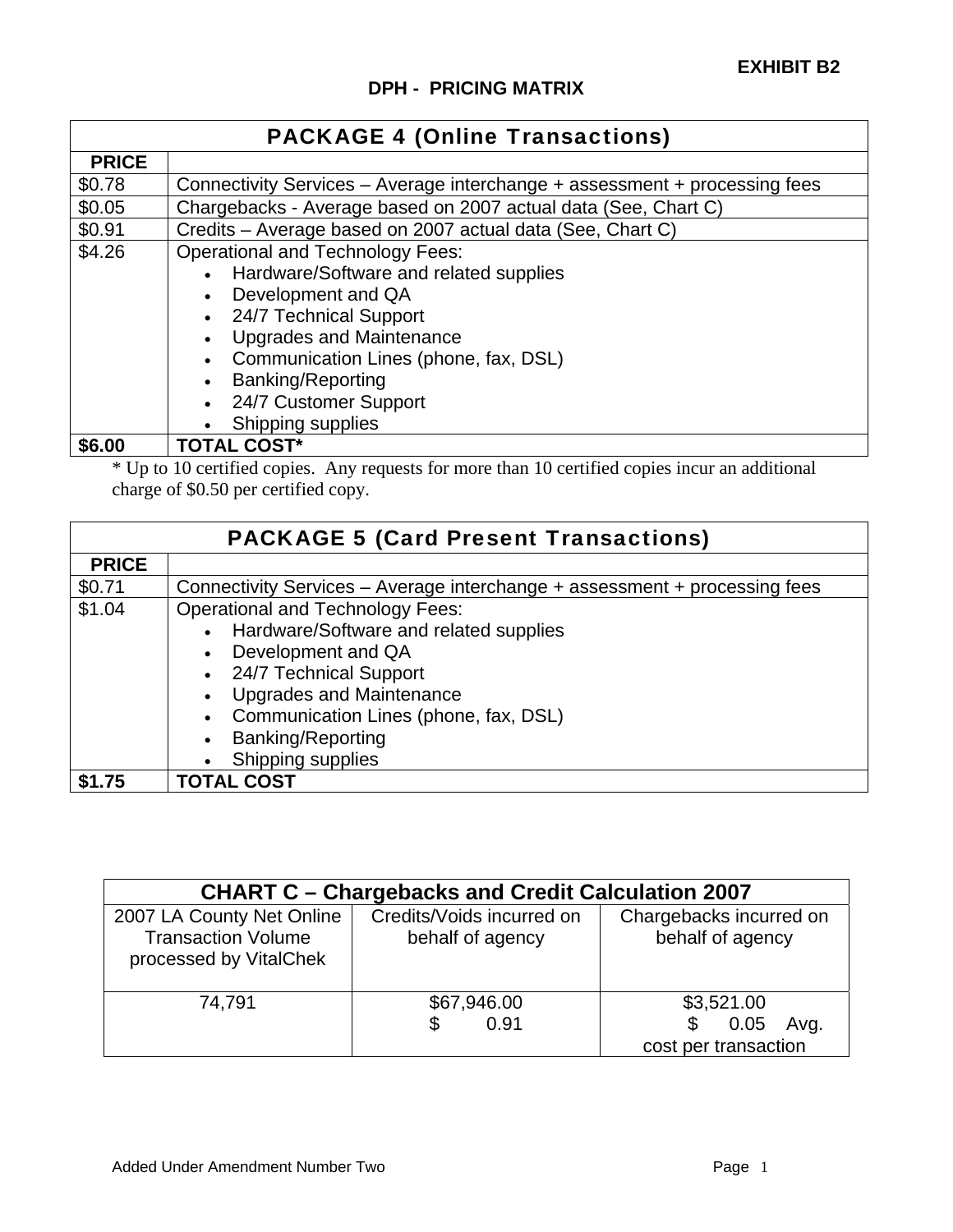#### **RR/CC FEES**  Informational purposes only

# **A. RECORDER FEES**

Legal Authority References: Government Code (GC); Uniform Commercial Code (UCC); Health and Safety Code (HS); Revenue & Taxation (R&T); Los Angeles County Code (LAC)

|                         | <b>RECORDING FEES</b>                                                                                                                         |                    |                                 |  |  |
|-------------------------|-----------------------------------------------------------------------------------------------------------------------------------------------|--------------------|---------------------------------|--|--|
|                         | <b>TYPE OF SERVICE</b>                                                                                                                        | <b>FEE</b>         | <b>APPLICABLE TO</b>            |  |  |
| $\overline{1}$          | Recording and indexing every instrument, paper or notice required or permitted<br>by law, except deeds subject to DTT                         | \$9.00             | P <sub>2</sub> , P <sub>3</sub> |  |  |
| 1a                      | Recording and indexing deeds subject to DTT                                                                                                   | \$7.00             | P2, P3                          |  |  |
| 1 <sub>b</sub>          | Each ADDITIONAL page or fraction of a page                                                                                                    | \$3.00             | P <sub>2</sub> , P <sub>3</sub> |  |  |
| 1 <sub>c</sub>          | COMBINED documents incorporated on one form                                                                                                   | \$9.00<br>ea Title | P <sub>2</sub> , P <sub>3</sub> |  |  |
| 1 <sub>d</sub>          | MORE THAN nine lines per vertical inch or twenty-two characters per horizontal<br>inch, except directive or explanatory words (penalty print) | \$1.00             | P2, P3                          |  |  |
| 1e                      | ADDITIONAL indexing referenced to previously recorded document                                                                                | \$1.00             | P <sub>2</sub> , P <sub>3</sub> |  |  |
| 1f                      | Additional indexing for each group of ten names or portion thereof after the initial<br>group of ten names                                    | \$1.00             | P <sub>2</sub> , P <sub>3</sub> |  |  |
| $\overline{2}$          | Recording every release of lien, encumbrance or notice executed by the state or<br>any county, city, district or other political subdivision  | \$13.00            | P <sub>2</sub> , P <sub>3</sub> |  |  |
| 2a                      | Recording a release of lien recorded in ERROR by the state, county, city, district<br>or other political subdivision                          | NO.<br><b>FEE</b>  | P2, P3                          |  |  |
| $\overline{3}$          | Notifying property owner of involuntary lien, includes four names at same address                                                             | \$9.00             | P2, P3                          |  |  |
| 3a                      | Notifying four additional property owners of involuntary lien                                                                                 | \$2.00             | P2, P3                          |  |  |
| $\overline{\mathbf{4}}$ | Recording and indexing each notice of lien, certificate or notice affecting lien<br>(Federal Tax Lien)                                        | \$9.00             | P <sub>2</sub> , P <sub>3</sub> |  |  |
| 5                       | Recording bond of notary public; process server; professional photocopier;<br>unlawful detainer assistant                                     | \$9.00             | P2, P3                          |  |  |
| 6                       | Recording Full Releases executed or recorded where there is full satisfaction of<br>the amount due under the lien which is released           | \$9.00             | P2, P3                          |  |  |
| $\overline{7}$          | Recording Full Releases relating to an Agreement to Reimburse a County for<br>public aid                                                      | \$13.00            | P2, P3                          |  |  |
| l8                      | Filing any Release of Judgment in favor of a government agency                                                                                | \$13.00            | P <sub>2</sub> , P <sub>3</sub> |  |  |

#### *LEGEND*:

- P1 = Online Transaction
- P2 = Card Present Transaction
- P3 = Card Not Present Transaction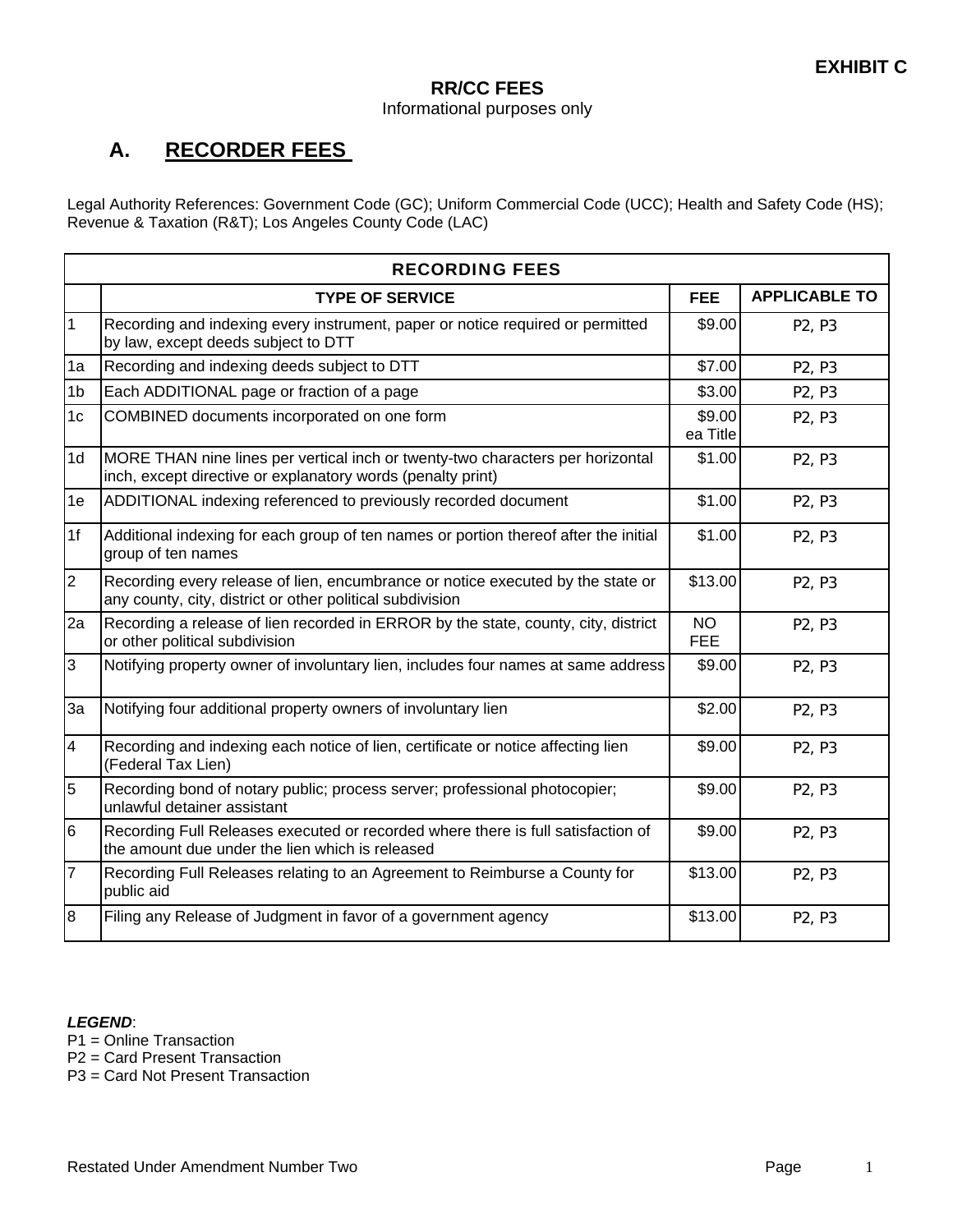## Informational purposes only

| <b>RECORDING FEES</b> |                                                                                                                                                                              |                   |                                 |  |
|-----------------------|------------------------------------------------------------------------------------------------------------------------------------------------------------------------------|-------------------|---------------------------------|--|
|                       | <b>TYPE OF SERVICE</b>                                                                                                                                                       | <b>FEE</b>        | <b>APPLICABLE TO</b>            |  |
| Ι9                    | Recording and indexing any discharge, certificate of service, certificate of<br>satisfactory service, report of separation or notice of separation for military<br>personnel | NO FEE            | P <sub>2</sub> , P <sub>3</sub> |  |
| 10                    | Filing, indexing and keeping each paper NOT REQUIRED BY LAW to be<br>recorded                                                                                                | \$9.00            | P <sub>2</sub> , P <sub>3</sub> |  |
| 11                    | Legal Manual & Supplement                                                                                                                                                    | \$127             | P <sub>2</sub> , P <sub>3</sub> |  |
| 12                    | Photocopies (Miscellaneous)                                                                                                                                                  | \$.46<br>per page | P <sub>2</sub> , P <sub>3</sub> |  |

|          | <b>MAP FEES</b>                                                                                    |            |                                 |
|----------|----------------------------------------------------------------------------------------------------|------------|---------------------------------|
|          | <b>TYPE OF SERVICE</b>                                                                             | <b>FEE</b> | <b>APPLICABLE TO</b>            |
|          | Recording or filing and indexing each map wherein land is subdivided in lots,<br>tracts or parcels | \$10.00    | P <sub>2</sub> , P <sub>3</sub> |
| 1a       | Recording or filing and indexing each ADDITIONAL page                                              | \$3.00     | P <sub>2</sub> , P <sub>3</sub> |
| <b>2</b> | <b>Recorded Maps/Real Estate Records</b>                                                           | \$88       | P <sub>2</sub> , P <sub>3</sub> |

|   | <b>FINANCING STATEMENT FEES</b>                                                         |                                                          |                                 |
|---|-----------------------------------------------------------------------------------------|----------------------------------------------------------|---------------------------------|
|   | <b>TYPE OF SERVICE</b>                                                                  | <b>FEE</b>                                               | <b>APPLICABLE TO</b>            |
|   | Recording and indexing Financial Statement, an Amendment or a Continuation<br>Statement | \$10 for<br>$1 - 2$<br>pages<br>\$20 for<br>3 or<br>more | P <sub>2</sub> , P <sub>3</sub> |
| 2 | Request for information                                                                 | \$10                                                     | P <sub>2</sub> , P <sub>3</sub> |

|    | <b>MARRIAGE LICENSE FEES</b>                  |            |                                 |
|----|-----------------------------------------------|------------|---------------------------------|
|    | <b>TYPE OF SERVICE</b>                        | <b>FEE</b> | <b>APPLICABLE TO</b>            |
|    | Public Marriage License                       | \$70.00    | P <sub>2</sub>                  |
| l2 | Confidential Marriage License                 | \$70.00    | P <sub>2</sub>                  |
| 3  | <b>Issuance of Duplicate Marriage License</b> | \$30.00    | P <sub>2</sub>                  |
| 14 | <b>Civil Marriage Ceremony</b>                | \$25.00    | P <sub>2</sub>                  |
| 5  | Deputy Commissioner of Civil Marriage         | \$35.00    | P <sub>2</sub> , P <sub>3</sub> |

#### *LEGEND*:

P1 = Online Transaction

P2 = Card Present Transaction

P3 = Card Not Present Transaction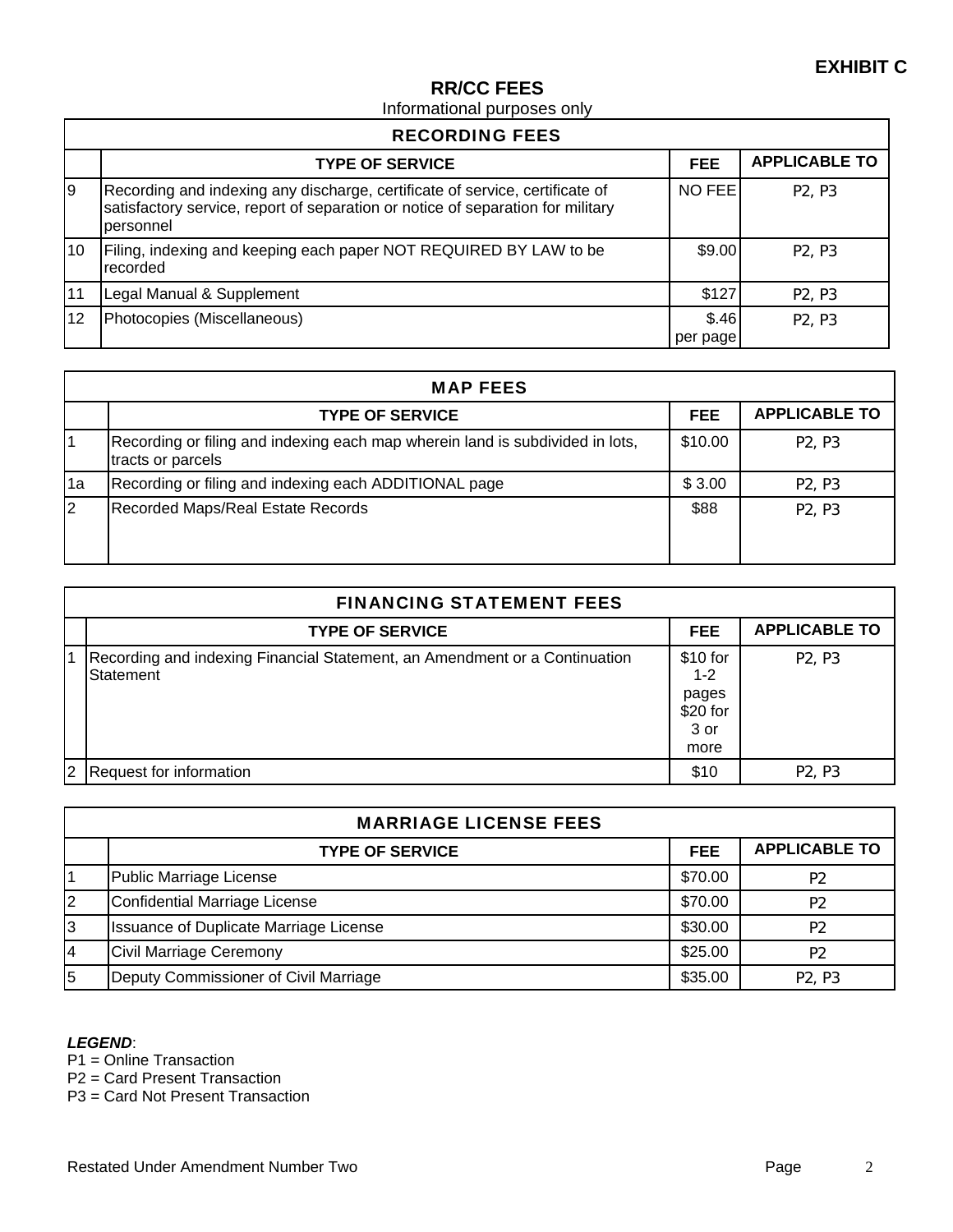Informational purposes only

|                   | <b>VITAL RECORDS FEES</b>                                                                                         |                   |                      |
|-------------------|-------------------------------------------------------------------------------------------------------------------|-------------------|----------------------|
|                   | <b>TYPE OF SERVICE</b>                                                                                            | <b>FEE</b>        | <b>APPLICABLE TO</b> |
| *1                | Certified copy of Birth Certificate                                                                               | \$17.00           | P1, P2, P3           |
| $*2$              | Certified copy of Marriage Certificate                                                                            | \$13.00           | P1, P2, P3           |
| l3                | Public Agency Applicant<br>- Birth Certificate<br>- Marriage Certificate                                          | \$10.00<br>\$9.00 | P1, P2, P3           |
| $*4$              | Certified copy of Death Record                                                                                    | \$12.00           | P1, P2, P3           |
| 5                 | Amendment to Vital Records one year after day of<br>occurrence                                                    | \$20.00           | P1, P2, P3           |
| $\overline{\ }$ 6 | Searches for vital records will be made at the same fees listed (includes certified<br>copy of document, if found |                   | P1, P2, P3           |

|       | <b>COPY, CERTIFICATION AND SEARCH FEES</b>                                                                                                                           |                   |                                 |
|-------|----------------------------------------------------------------------------------------------------------------------------------------------------------------------|-------------------|---------------------------------|
|       | <b>TYPE OF SERVICE</b>                                                                                                                                               | <b>FEE</b>        | <b>APPLICABLE TO</b>            |
| $*1$  | Photographic copy of any record, first page<br>(8-1/2 x 11 inches                                                                                                    | \$6.00            | P <sub>2</sub> , P <sub>3</sub> |
| $*1a$ | Each ADDITIONAL page                                                                                                                                                 | \$3.00            |                                 |
| $*1b$ | Photographic copy of any page exceeding 11x18 inches                                                                                                                 | \$1.50            | P <sub>2</sub> , P <sub>3</sub> |
| $*1c$ | Each ADDITIONAL page                                                                                                                                                 | \$.80             | P <sub>2</sub> , P <sub>3</sub> |
| $*2$  | Certificate under Seal                                                                                                                                               | \$1.00            | P <sub>2</sub> , P <sub>3</sub> |
| $*3$  | Certified copy of any discharge, certificate of service, certificate of satisfactory<br>service, report of separation or notice of separation for military personnel | NO.<br><b>FEE</b> | P <sub>2</sub> , P <sub>3</sub> |
| $*4$  | Copy of filed Financing Statement, first page                                                                                                                        | \$1.00            | P <sub>2</sub> , P <sub>3</sub> |
| $*4a$ | Each ADDITIONAL page                                                                                                                                                 | \$.50             | P <sub>2</sub> , P <sub>3</sub> |
| $*5$  | Search for information other than vital records                                                                                                                      | \$.50<br>per year | P <sub>2</sub> , P <sub>3</sub> |

|                | <b>TRANSFER TAX FEES</b>                 |                                 |                                 |
|----------------|------------------------------------------|---------------------------------|---------------------------------|
|                | <b>TYPE OF SERVICE</b>                   | <b>FEE</b>                      | <b>APPLICABLE TO</b>            |
| $\vert$ 1      | Los Angeles County Property Transfer tax | \$.55<br>per \$500              | P <sub>2</sub> , P <sub>3</sub> |
| $\overline{2}$ | <b>City Documentary Transfer Tax</b>     | <b>TAX</b><br>RATE<br>per \$500 | P <sub>2</sub> , P <sub>3</sub> |
|                | <b>Culver City</b>                       | \$2.25                          | P <sub>2</sub> , P <sub>3</sub> |
|                | Los Angeles                              | \$2.25                          | P <sub>2</sub> , P <sub>3</sub> |
|                | <b>Pomona</b>                            | \$1.10                          | P <sub>2</sub> , P <sub>3</sub> |
|                | Redondo Beach                            | \$1.10                          | P <sub>2</sub> , P <sub>3</sub> |
|                | Santa Monica                             | \$1.50                          | P <sub>2</sub> , P <sub>3</sub> |

#### *LEGEND*:

- P1 = Online Transaction
- P2 = Card Present Transaction

P3 = Card Not Present Transaction

Restated Under Amendment Number Two **Page 3** Page 3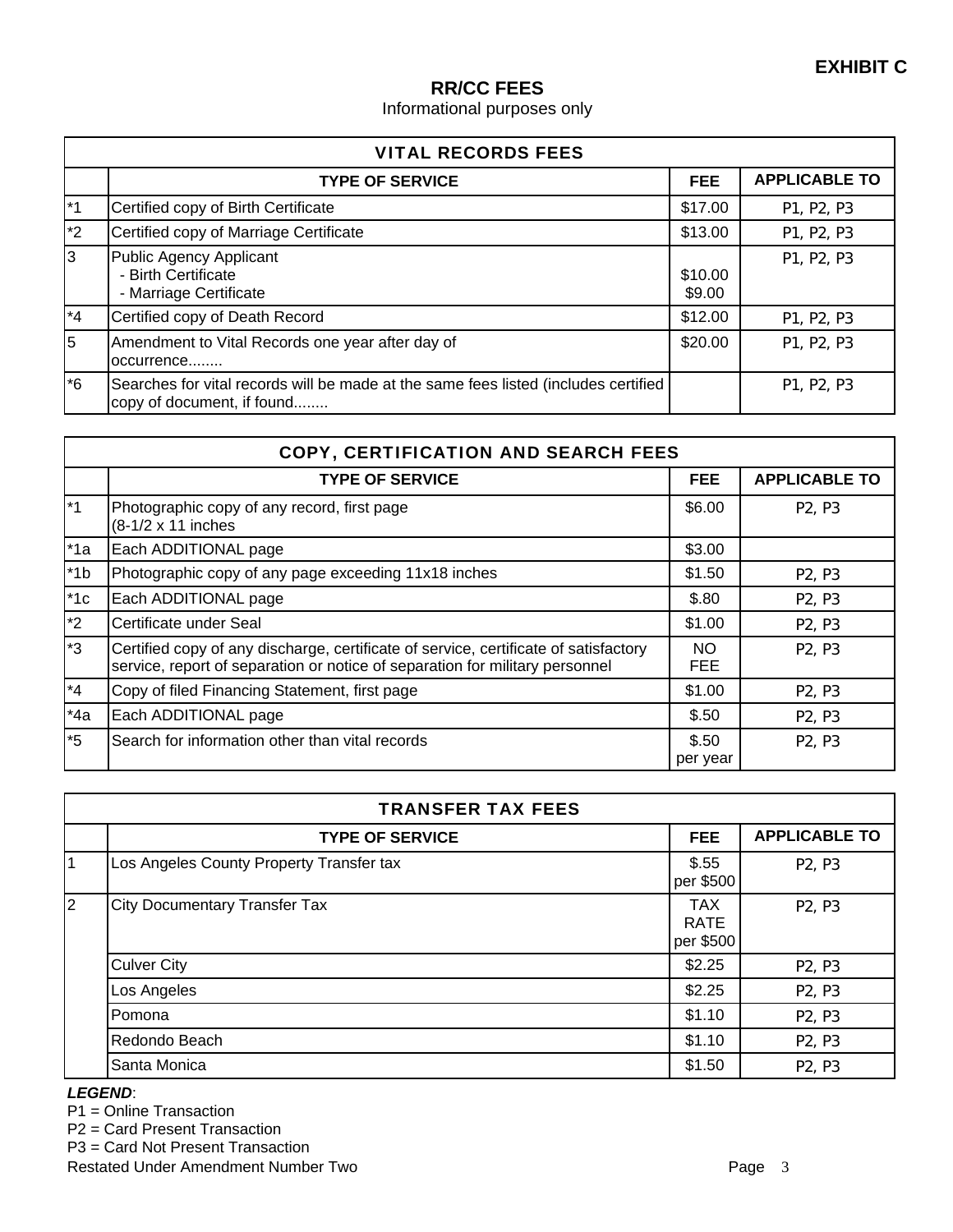# **B. COUNTY CLERK FEES**

Legal Authority References: Government Code (GC); Business and Professions Code (B&P); Code of Civil Procedure (CCP); Corporations Code (Corp.C)

|                | <b>FICTITIOUS BUSINESS NAME FILING FEES</b>                                                                                                              |                    |                                 |
|----------------|----------------------------------------------------------------------------------------------------------------------------------------------------------|--------------------|---------------------------------|
|                | <b>TYPE OF SERVICE</b>                                                                                                                                   | FEE.               | <b>APPLICABLE TO</b>            |
|                | Fictitious Business Name Statement (includes filing of Affidavit of Publication and<br>one certified copy) (one business name and up to two registrants) | \$23.00            | P <sub>2</sub> , P <sub>3</sub> |
| 1a             | Renewal                                                                                                                                                  | \$18.00            | P <sub>2</sub> , P <sub>3</sub> |
| 1 <sub>b</sub> | Each additional Fictitious Business Name filed on the same statement and doing<br>business at the same location                                          | \$4.00             | P <sub>2</sub> , P <sub>3</sub> |
| 1 <sub>c</sub> | Each additional partner operating under the same fictitious business name<br>statement                                                                   | \$4.00             | P <sub>2</sub> , P <sub>3</sub> |
| $\overline{2}$ | Statement of Abandonment from Partnership (includes any filing of Affidavit of<br>Publication)                                                           | \$23.00            | P <sub>2</sub> , P <sub>3</sub> |
| l3             | Statement of Withdrawal from Partnership (includes any filing of Affidavit of<br>Publication)                                                            | \$23.00            | P <sub>2</sub> , P <sub>3</sub> |
| $\overline{4}$ | Certified copy of any document in items 1, 2 or 3 above                                                                                                  | \$2.00             | P <sub>2</sub> , P <sub>3</sub> |
| 5              | Photocopies                                                                                                                                              | \$0.46<br>per page | P <sub>2</sub> , P <sub>3</sub> |

|                 | <b>MISCELLANEOUS FILING FEES</b>                                                                                          |            |                                 |
|-----------------|---------------------------------------------------------------------------------------------------------------------------|------------|---------------------------------|
|                 | <b>TYPE OF SERVICE</b>                                                                                                    | <b>FEE</b> | <b>APPLICABLE TO</b>            |
| 1               | NOTARY Public Bond (Clerk's fee \$16; Recording fee \$9)                                                                  | \$25.00    | P <sub>2</sub> , P <sub>3</sub> |
| $\overline{2}$  | POWER OF ATTORNEY for an admitted SURETY insurer: a Revocation,<br>Cancellation, Annulment or Suspension of a Certificate | \$15.50    | P <sub>2</sub> , P <sub>3</sub> |
| $\overline{3}$  | PROCESS SERVER Registration (Clerk's fee \$223; Recording fee \$9)                                                        | \$232.00   | P <sub>2</sub> , P <sub>3</sub> |
| $\overline{4}$  | PROFESSIONAL PHOTOCOPIER Registration (Clerk's fee \$182; Recording fee<br>\$9)                                           | \$191.00   | P <sub>2</sub> , P <sub>3</sub> |
| 4a              | REGISTERED PROCESS SERVER/PROFESSIONAL PHOTOCOPIER filed at<br>the same time                                              | \$323.00   | P <sub>2</sub> , P <sub>3</sub> |
| 5               | UNLAWFUL DETAINER ASSISTANCE (Clerk's fee \$182) (Recording fee \$9)                                                      | \$191.00   | P <sub>2</sub> , P <sub>3</sub> |
| 6               | <b>SURETY Financial Statement</b>                                                                                         | \$15.50    | P <sub>2</sub> , P <sub>3</sub> |
| $\overline{7}$  | <b>SURETY, Certificate of Authority</b>                                                                                   | \$15.50    | P <sub>2</sub> , P <sub>3</sub> |
| 8               | Proof of publication of dissolution of partnership                                                                        | \$2.25     | P <sub>2</sub> , P <sub>3</sub> |
| 9               | <b>EXEMPLIFICATION FILINGS, Certification of Authenticity</b>                                                             | \$20.00    | P <sub>2</sub> , P <sub>3</sub> |
| 10              | AUTHENTICATION FILINGS, Certification of Signature and Seal notary public                                                 | \$9.00     | P <sub>2</sub> , P <sub>3</sub> |
| 11              | <b>FILING/NON-FILING CERTIFICATES</b>                                                                                     | \$27       | P <sub>2</sub> , P <sub>3</sub> |
| 12 <sub>2</sub> | LEGAL DOCUMENT ASSISTANT (Clerk's fee \$182, Recording fee \$9)                                                           | \$191      | P <sub>2</sub> , P <sub>3</sub> |

#### *LEGEND*:

1 = Online Transaction

2 = Card Present Transaction

3 = Card Not Present Transaction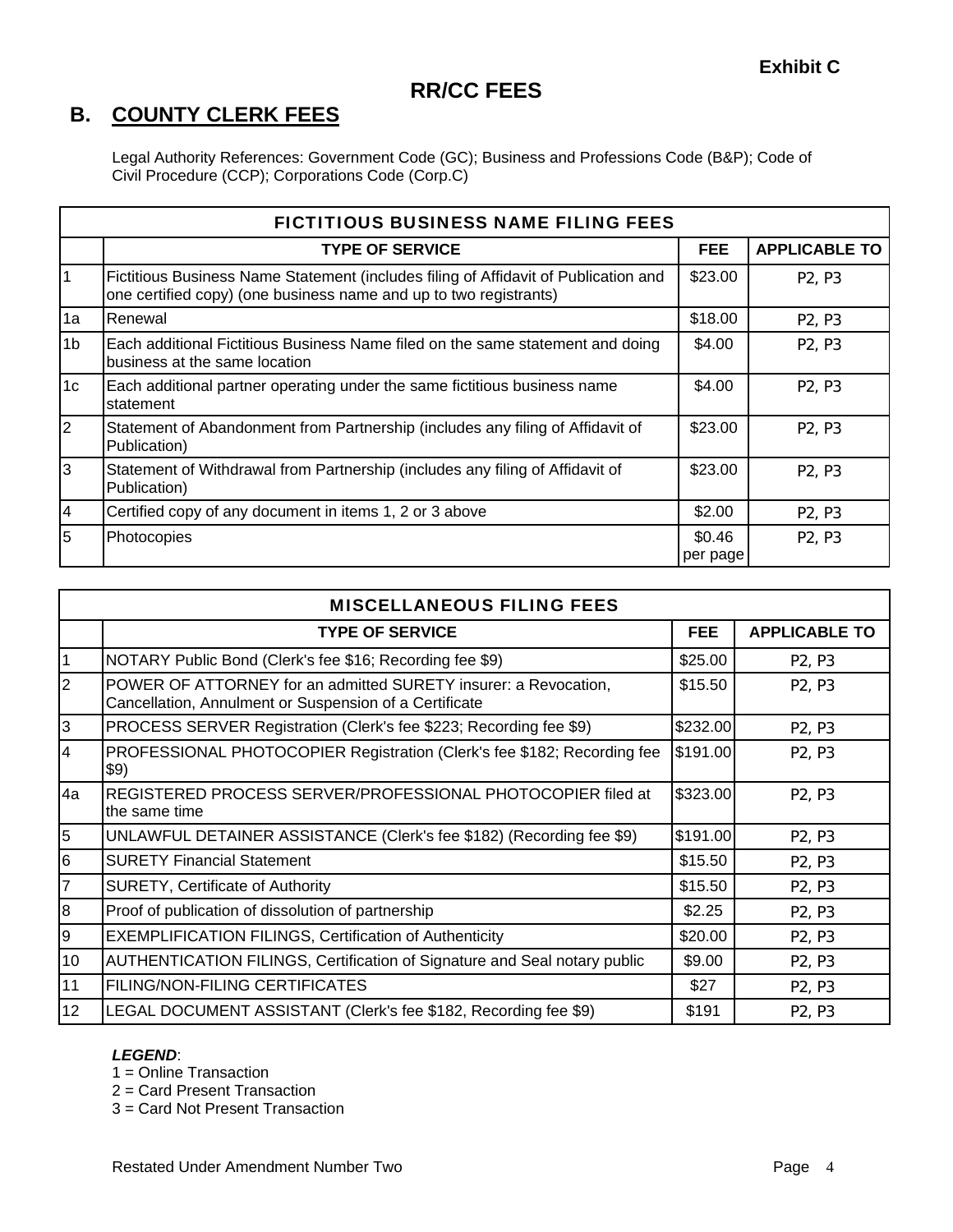|    | <b>CERTIFICATION FEES</b>                      |                                             |                                 |
|----|------------------------------------------------|---------------------------------------------|---------------------------------|
|    | <b>TYPE OF SERVICE</b>                         | <b>FEE</b>                                  | <b>APPLICABLE TO</b>            |
|    | SEARCHING records or files (per year searched) | \$5.00                                      | P <sub>2</sub> , P <sub>3</sub> |
| l2 | <b>Translation Certification</b>               | \$1.50<br>per folio<br>(every 100<br>words) | P <sub>2</sub> , P <sub>3</sub> |

*LEGEND*: 1 = Online Transaction 2 = Card Present Transaction 3 = Card Not Present Transaction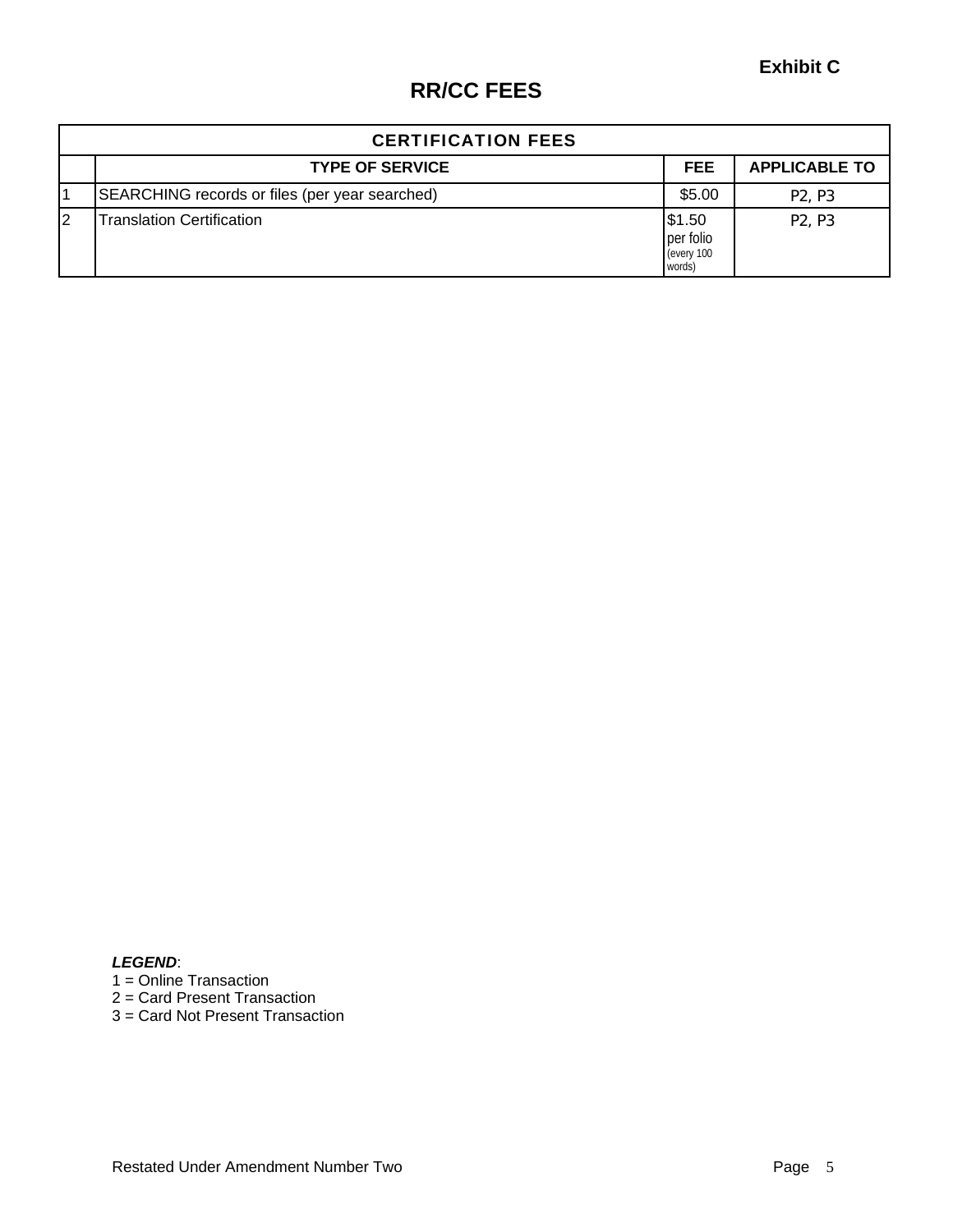|                | <b>VITAL RECORDS FEES</b>                    |            |                      |
|----------------|----------------------------------------------|------------|----------------------|
|                | <b>TYPE OF SERVICE</b>                       | <b>FEE</b> | <b>APPLICABLE TO</b> |
|                | Certified copy of Birth Certificate          | \$17.00    | P <sub>5</sub>       |
|                |                                              |            |                      |
| $\overline{2}$ | Certified copy of Death Record               | \$12.00    | P4, P5               |
| 3              | <b>Burial Permit Filing Fee</b>              | \$11.00    | P5, P5               |
| $\overline{4}$ | Certified copy of Fetal Death Certificate    | \$9.00     | P4, P5               |
| 5              | Certified copy of Certificate of Still Birth | \$20.00    | <b>P5</b>            |

#### *LEGEND*:

P4 = Online Transaction

P5 = Card Present Transaction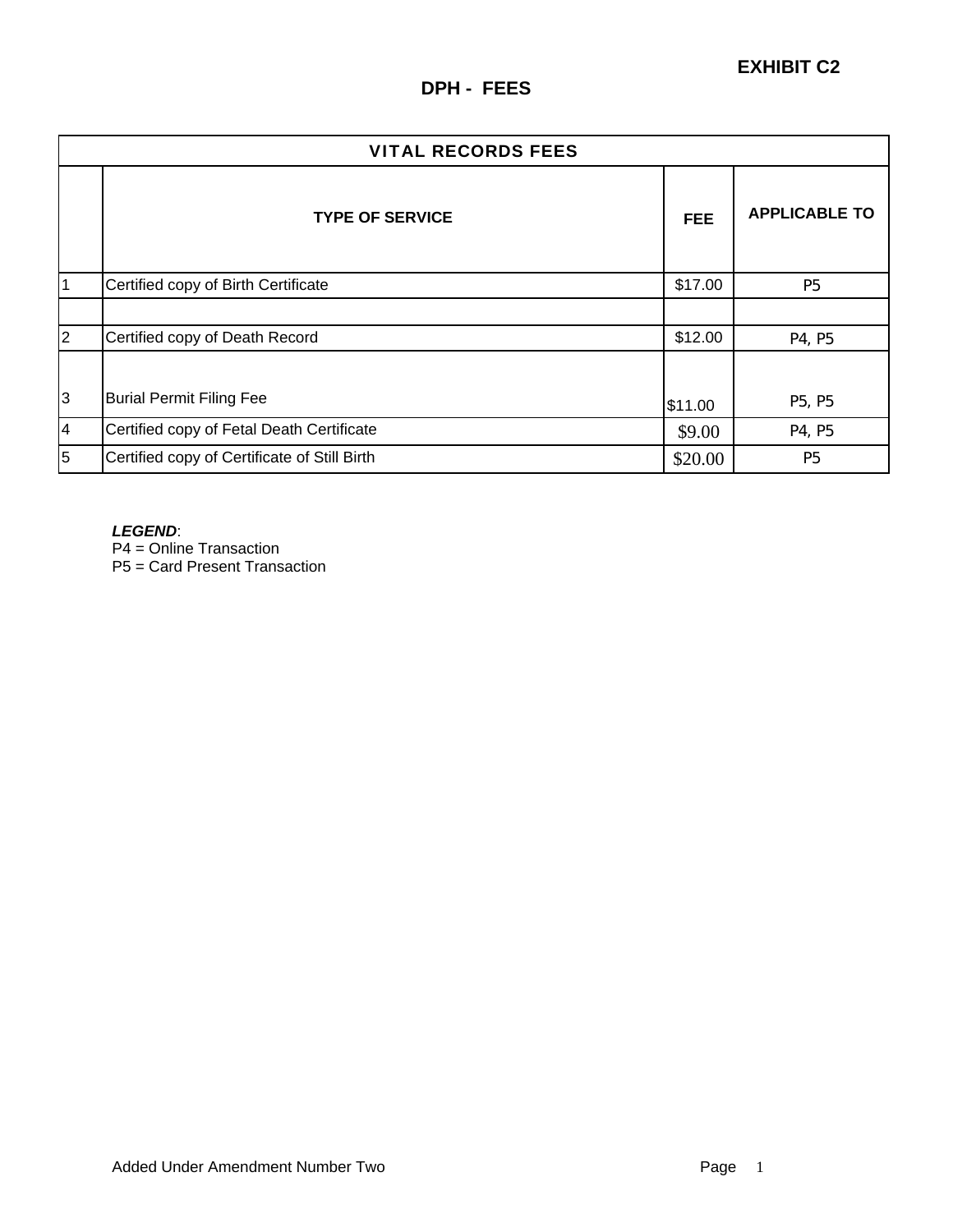# **COUNTY'S ADMINISTRATION – RR/CC**

*CONTRACT NO. 76955* 

#### **COUNTY PROJECT DIRECTOR (Operations):**

| Name:                                      | <b>MONIQUE BLAKELY</b>                 |  |
|--------------------------------------------|----------------------------------------|--|
| Title:                                     | Acting Registrar-Recorder/County Clerk |  |
| Address:                                   | 12400 Imperial Highway, Room 5013      |  |
|                                            | Norwalk, CA 90650                      |  |
| Telephone:                                 | (562) 462-2073                         |  |
| Facsimile:                                 | (562) 868-5984                         |  |
| E-Mail Address: mblakely@rrcc.lacounty.gov |                                        |  |

# **COUNTY PROJECT MANAGER (Operations):**

| Name:                                       | PORTIA SANDERS                    |  |  |
|---------------------------------------------|-----------------------------------|--|--|
| Title:                                      | Public Records, Division Manager  |  |  |
| Address:                                    | 12400 Imperial Highway, Room 5013 |  |  |
|                                             | Norwalk, CA 90650                 |  |  |
| Telephone:                                  | (562) 462-2081                    |  |  |
| Facsimile:                                  | (562) 868-5139                    |  |  |
| E-Mail Address: pdsanders@rrcc.lacounty.gov |                                   |  |  |

#### **COUNTY PROJECT DIRECTOR (Technical):**

| Name:                                         | MICHAEL PETRUCELLO                        |  |  |  |
|-----------------------------------------------|-------------------------------------------|--|--|--|
| Title:                                        | Assistant Registrar-Recorder/County Clerk |  |  |  |
| Address:                                      | 12400 Imperial Highway, Room 7001         |  |  |  |
|                                               | Norwalk, CA 90650                         |  |  |  |
| Telephone:                                    | (562) 462-2712                            |  |  |  |
| Facsimile:                                    | (562) 863-2354                            |  |  |  |
| E-Mail Address: mpetrucello@rrcc.lacounty.gov |                                           |  |  |  |

## **COUNTY PROJECT MANAGER (Technical):**

| Name:                                     | <b>JAIME PAILMA</b>                 |  |  |  |
|-------------------------------------------|-------------------------------------|--|--|--|
| Title:                                    | <b>Assistant Division Manager</b>   |  |  |  |
| Address:                                  | 12400 Imperial Highway, Room 6001-C |  |  |  |
|                                           | Norwalk, CA 90650                   |  |  |  |
| Telephone:                                | (562) 462-2252                      |  |  |  |
| Facsimile:                                | (562) 462-2075                      |  |  |  |
| E-Mail Address: jpailma@rrcc.lacounty.gov |                                     |  |  |  |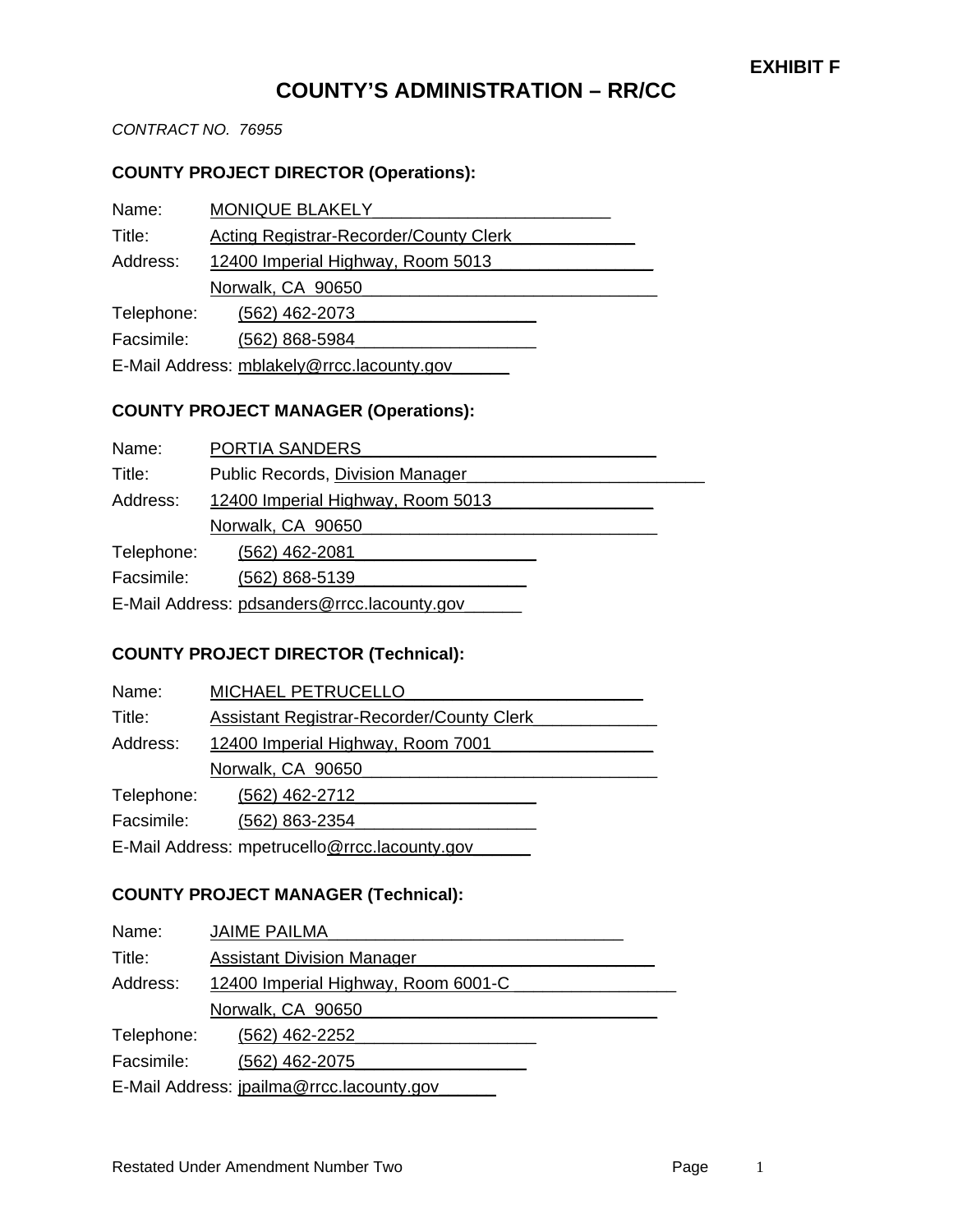# **COUNTY'S ADMINISTRATION – RR/CC**

## **COUNTY CONTRACT PROJECT MONITOR:**

| Name:      | <b>MAGGIE LIEN</b>                |  |  |  |
|------------|-----------------------------------|--|--|--|
| Title:     | <b>Assistant Division Manager</b> |  |  |  |
| Address:   | 12400 Imperial Highway, Room 5013 |  |  |  |
|            | Norwalk, CA 90650                 |  |  |  |
| Telephone: | (562) 462-2983                    |  |  |  |
| Facsimile: | (562) 868-5139                    |  |  |  |

E-Mail Address: mlien@rrcc.lacounty.gov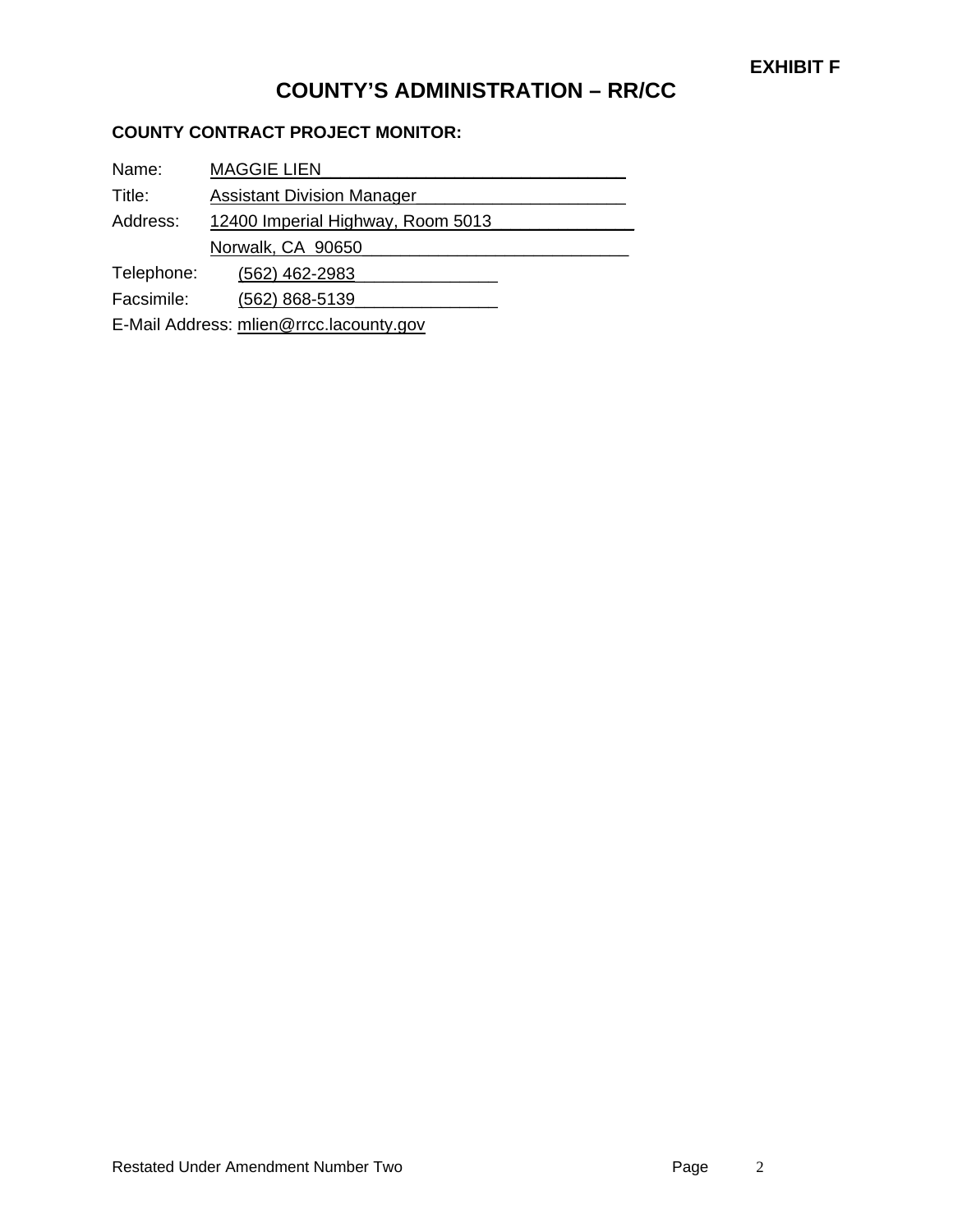# **DPH - COUNTY'S ADMINISTRATION**

#### *CONTRACT NO. 76955*

#### **COUNTY PROJECT DIRECTOR (RR/CC - Operations):**

| Name:                                      | PORTIA SANDERS                    |  |  |  |
|--------------------------------------------|-----------------------------------|--|--|--|
| Title:                                     | Public Records, Division Manager  |  |  |  |
| Address:                                   | 12400 Imperial Highway, Room 5013 |  |  |  |
|                                            | Norwalk, CA 90650                 |  |  |  |
| Telephone:                                 | (562) 462-2081                    |  |  |  |
| Facsimile:                                 | (562) 868-5139                    |  |  |  |
| E-Mail Address: psanders@rrcc.lacounty.gov |                                   |  |  |  |

#### **COUNTY PROJECT MANAGER (Dept. of Public Health - Operations):**

| Name:                                             | <b>AMY CHAN</b>                               |  |  |  |
|---------------------------------------------------|-----------------------------------------------|--|--|--|
| Title:                                            | Acting Chief, Data Collection & Analysis Unit |  |  |  |
| Address:                                          | 313 N. Figueroa St. Room 127                  |  |  |  |
|                                                   | Los Angeles, CA 90012                         |  |  |  |
| Telephone:                                        | $(213)$ 989-7005                              |  |  |  |
| Facsimile:                                        | $(213)$ 250-2594                              |  |  |  |
| E-Mail Address: _amchan@publichealth.lacounty.gov |                                               |  |  |  |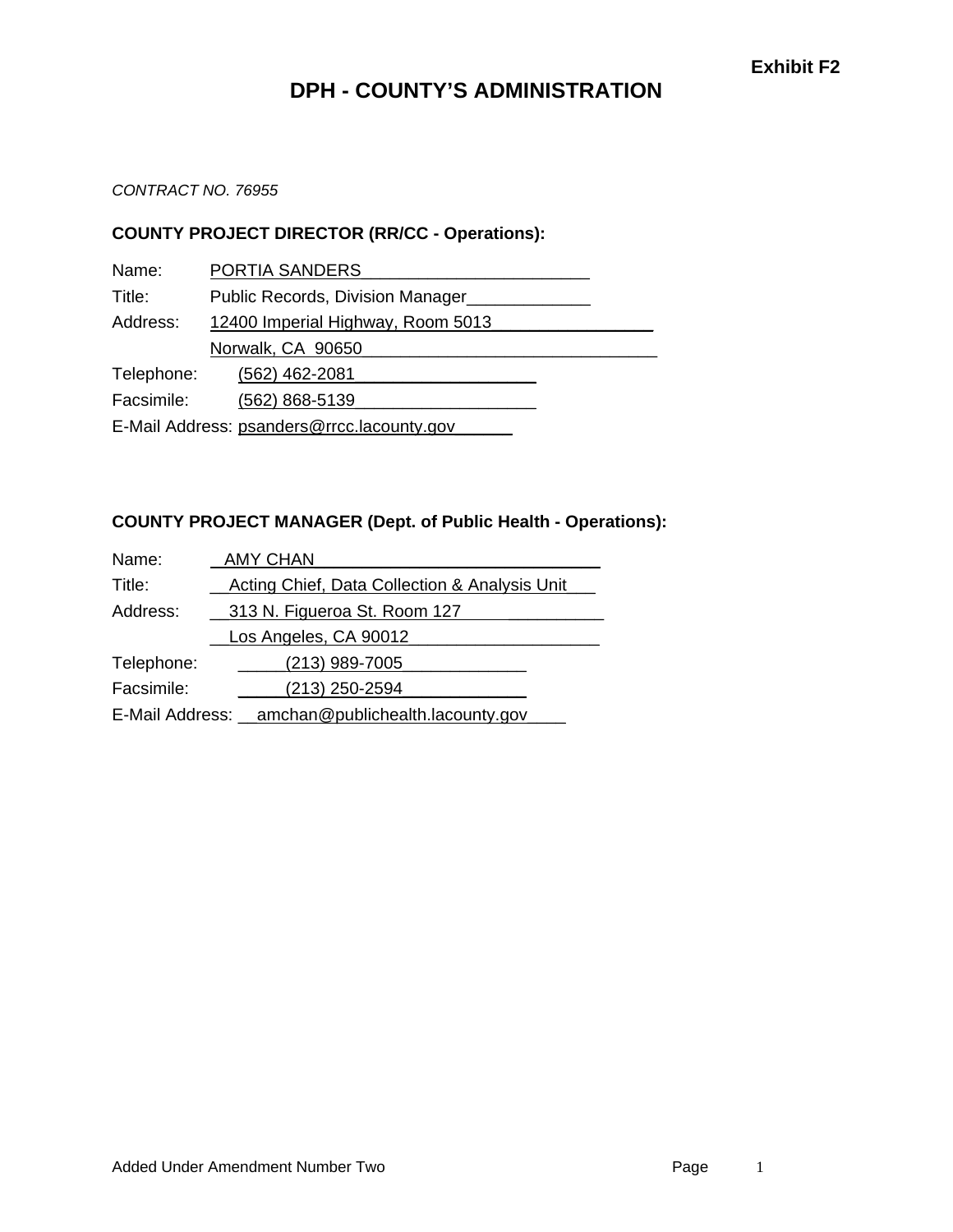This PRS Chart relates to the Agreement for Records Payment and Processing System and Related Services (together with all exhibits thereto, "Agreement"). Capitalized terms used in this PRS Chart without definition have the meanings given to such terms in the Agreement. The remedies set forth in this PRS Chart shall not, in any manner, restrict or limit the County's right to damages for any breach of this Agreement provided by law and shall not, in any manner, restrict or limit the County's right to terminate this Agreement as described in the body of the Agreement.

| <b>SPECIFIC PERFORMANCE</b>                                                                                                        | <b>SERVICE</b>                                                                                                                                                                     | <b>MONITORING METHOD</b>                                                                                                                                                                                                                             | <b>DEDUCTIONS/FEES TO</b>                                                                                                                                                                                                                                                                         |
|------------------------------------------------------------------------------------------------------------------------------------|------------------------------------------------------------------------------------------------------------------------------------------------------------------------------------|------------------------------------------------------------------------------------------------------------------------------------------------------------------------------------------------------------------------------------------------------|---------------------------------------------------------------------------------------------------------------------------------------------------------------------------------------------------------------------------------------------------------------------------------------------------|
| <b>REFERENCE</b>                                                                                                                   |                                                                                                                                                                                    |                                                                                                                                                                                                                                                      | <b>BE ASSESSED</b>                                                                                                                                                                                                                                                                                |
| AGREEMENT: Paragraph 7.0<br>(Administration of Agreement-Contractor),<br>Paragraph, 7.1 (Contractor's Project<br>Manager)          | Contractor shall notify the County in<br>writing of any change in name or<br>address of the Project Manager(s).                                                                    | Inspection & Observation                                                                                                                                                                                                                             | \$50 per occurrence                                                                                                                                                                                                                                                                               |
| AGREEMENT: Paragraph 18.0 (Standard<br>Terms & Conditions), Paragraph 18.35<br>(Record Retention & Inspection/Audit<br>Settlement) | Contractor to maintain all required<br>documents as specified in Paragraph<br>18.35.                                                                                               | Inspection of files                                                                                                                                                                                                                                  | \$10,000 per occurrence or the<br>maximum fine assessed by<br>any applicable Card Issuer,<br><b>Association or PIN Debit</b><br>Network, plus refund of any<br>other damages or loss of any<br>kind or nature sustained.                                                                          |
| SOW: Appendix B, Task 4 (Security)<br>Packages 1, 2, 3, 4, 5: Subtask 4.1<br>(Standards & Guidelines)                              | Contractor to remain a CISP and PCI<br>certified service provider and if<br>necessary provide within 72 hours<br>notification of decertification with a<br>corrective action plan. | -Annual 3 <sup>rd</sup> party PCI security audit<br>assessment report<br>-Quarterly Contractor self reporting<br>to include status of security<br>compliance<br>-County observation of compliance<br>to security certification from<br>Associations. | \$10,000 per every 30 days<br>until recertification obtained or<br>the maximum fine assessed<br>by any applicable Card Issuer,<br>Association or PIN Debit<br>Network, plus refund of any<br>other damages or loss of any<br>kind or nature sustained<br>during then non-certification<br>period. |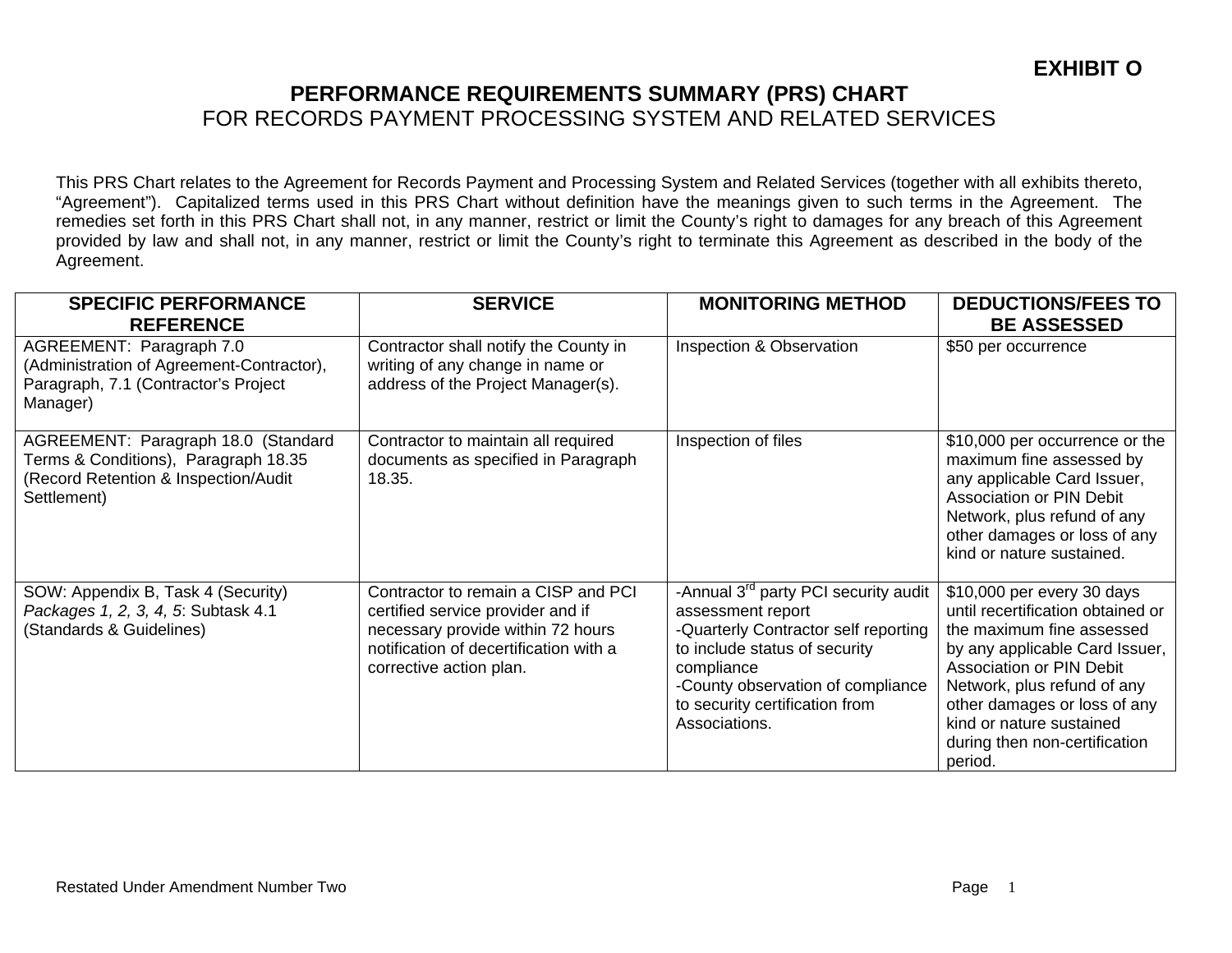| <b>SPECIFIC PERFORMANCE</b><br><b>REFERENCE</b>                                                                                                                                                               | <b>SERVICE</b>                                                                                                                                                                                                                                      | <b>MONITORING METHOD</b>                                                                                                                                                                                | <b>DEDUCTIONS/FEES TO</b><br><b>BE ASSESSED</b>                                                           |
|---------------------------------------------------------------------------------------------------------------------------------------------------------------------------------------------------------------|-----------------------------------------------------------------------------------------------------------------------------------------------------------------------------------------------------------------------------------------------------|---------------------------------------------------------------------------------------------------------------------------------------------------------------------------------------------------------|-----------------------------------------------------------------------------------------------------------|
| SOW: Appendix B, Task 4 (Security),<br>Packages 1 & 4: Subtask 4.2 (File Transfer)                                                                                                                            | Contractor maintains minimum of File<br>Transfer Protocol file encryption of 256-<br>bit AES and transactions are protected<br>by public-key encryption utilizing Secure<br>Socket Layer Internet Security Protocol.                                | - Upon County's request<br>Contractor shall provide evidence<br>of Contractor's ability to decrypt<br>file available.<br>-County observation of<br>maintenance of 256-bit AES SSL<br>encryption         | <b>Suspend Contractor's</b><br>services and \$10,000 per<br>business day until service<br>level restored. |
| SOW: Appendix B, Task 4 (Security),<br>Packages 1 & 4: Subtask 4.2 (File Transfer)                                                                                                                            | Contractor to maintain SSL certificate<br>for all Contractor hosted applications<br>and all County hosted or housed<br>applications which are maintained by<br>Contractor.                                                                          | -Evidence of certificates upon<br>County's request<br>-County's inspection & observation                                                                                                                | \$10,000 per each business<br>day that digital certificate not<br>produced.                               |
| SOW: Appendix B, Task 4 (Security),<br>Packages 1 & 4: Subtask 4.4 (Notification/<br><b>Reports of Security Incidents)</b><br>Packages 2, 3, 5: Subtasks 4.3 (Notification<br>/Reports of Security Incidents) | Contractor provides written security<br>incident reports and assessments of all<br>incidents within timeframe specified in<br>each Package.                                                                                                         | Inspection & Observation                                                                                                                                                                                | \$1,000 per occurrence.                                                                                   |
| SOW: Appendix B, Task 9 (Maintenance and<br><b>Support Services)</b><br>Packages 1, 2, 3, 4, 5: Subtask 9.1.1                                                                                                 | Contractor corrects Deficiencies within<br>timeframe specified in each Package.                                                                                                                                                                     | Inspection & Observation                                                                                                                                                                                | \$1,000 per occurrence.                                                                                   |
| SOW: Appendix B, Task 9 (Maintenance and<br><b>Support Services)</b><br>Packages 1 & 4: Subtask 9.1.3                                                                                                         | Contractor shall maintain the Payment<br>processing services at a highly<br>available (99.9%) fully redundant and<br>capable of processing transactions 24<br>hours per day, 365/366 days a year,<br>with the exception of schedule<br>maintenance. | -Contractor provides self reporting,<br>which provides System, processor<br>& application utilization statistics.<br>-County observation of production<br>card processing transaction<br>System uptime. | \$10,000 per occurrence.                                                                                  |
| SOW: Appendix B, Task 9 (Maintenance and<br><b>Support Services)</b><br>Packages 2, 3, 5: Subtask 9.1.3                                                                                                       | Contractor shall maintain the Payment<br>processing services at a highly<br>available (99.9%) fully redundant and<br>capable of processing transactions<br>during business hours Monday through<br>Friday 7:00 a.m. to 8:00 p.m., with the          | -Contractor provides self reporting,<br>which provides System, processor<br>& application utilization statistics.<br>-County Observation of production<br>card processing transaction                   | \$10,000 per occurrence.                                                                                  |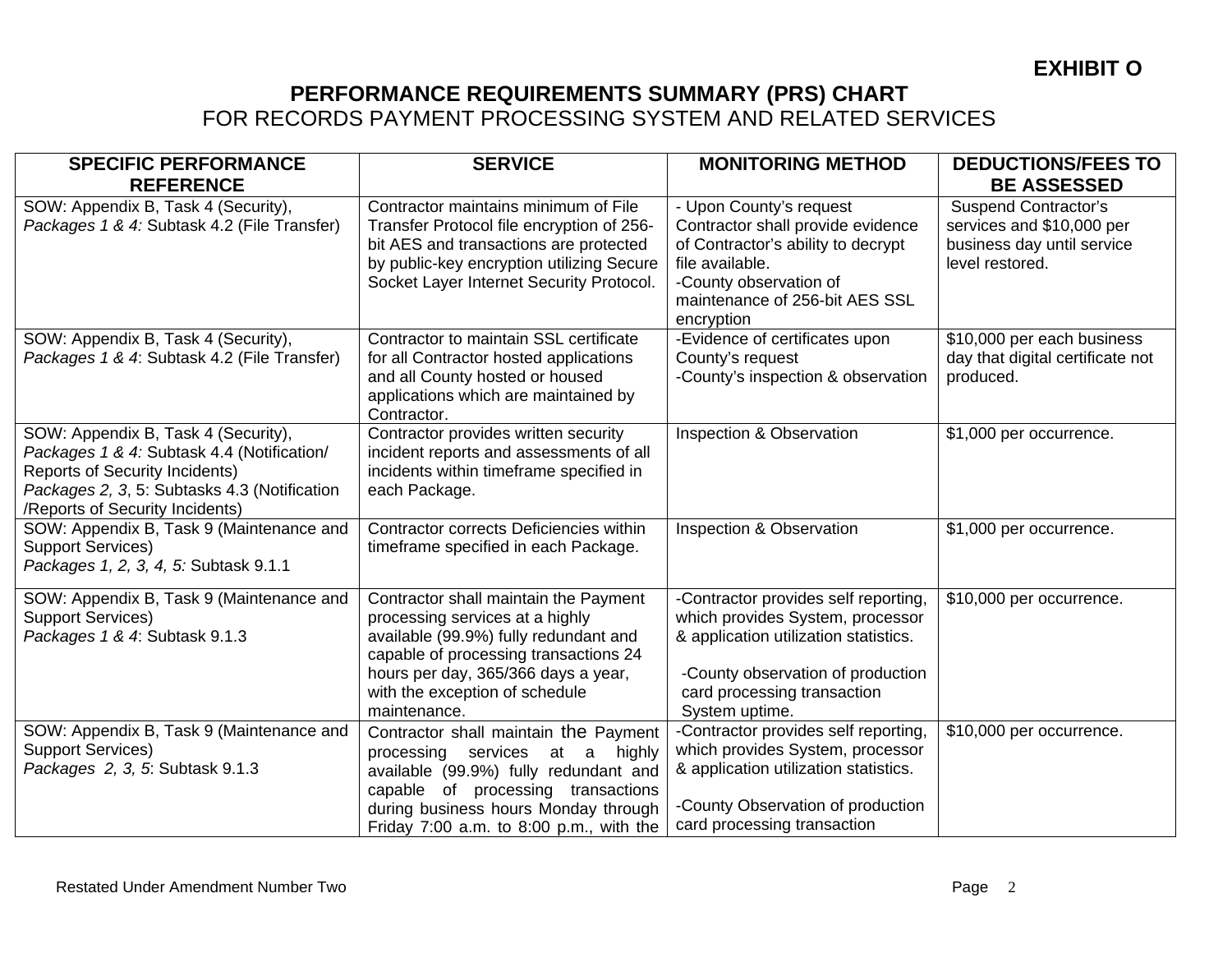| <b>SPECIFIC PERFORMANCE</b><br><b>REFERENCE</b>                                                               | <b>SERVICE</b>                                                                                                                                                                                                                                                                              | <b>MONITORING METHOD</b>                                                                                                               | <b>DEDUCTIONS/FEES TO</b><br><b>BE ASSESSED</b>                                                                               |
|---------------------------------------------------------------------------------------------------------------|---------------------------------------------------------------------------------------------------------------------------------------------------------------------------------------------------------------------------------------------------------------------------------------------|----------------------------------------------------------------------------------------------------------------------------------------|-------------------------------------------------------------------------------------------------------------------------------|
|                                                                                                               | exception of schedule maintenance.                                                                                                                                                                                                                                                          | System uptime.                                                                                                                         |                                                                                                                               |
| SOW: Appendix B, Task 9 (Maintenance and<br><b>Support Services)</b><br>Packages 1, 2, 3, 4, 5: Subtask 9.1.4 | Contractor shall provide Transaction<br>roundtrip processing Authorization time<br>which does not exceed seven (7)<br>seconds response time as specified in<br>each Package.                                                                                                                | -Contractor shall provide self<br>reporting to include Transaction<br>roundtrips.<br>-County observation of<br>Transaction roundtrips. | Failure to correct deficiencies<br>and to sustain compliance, at<br>County's sole discretion,<br>would result in termination. |
| SOW: Appendix B, Task 9 (Maintenance and<br><b>Support Services)</b><br>Packages 1, 2, 3, 4, 5: Subtask 9.1.5 | Contractor shall provide written<br>notification to County of scheduled<br>maintenance and Updates that impact<br>System no less than one (1) calendar<br>week. County reserves the right to<br>approve or disapprove the maintenance<br>scheduled based on RR/CC or DPH<br>business needs. | <b>Inspection &amp; Observation</b>                                                                                                    | Delayed schedule<br>maintenance & updates at<br>Contractor's sole expense                                                     |
| SOW: Appendix B, Task 9 (Maintenance and                                                                      | Contractor shall perform scheduled                                                                                                                                                                                                                                                          | Inspection & Observation                                                                                                               | Delayed schedule                                                                                                              |
| <b>Support Services)</b>                                                                                      | maintenance between the hours                                                                                                                                                                                                                                                               |                                                                                                                                        | maintenance & updates at                                                                                                      |
| Packages 1, 2, 3, 4, 5: Subtask 9.1.6                                                                         | specified in each Package.                                                                                                                                                                                                                                                                  |                                                                                                                                        | Contractor's sole expense.                                                                                                    |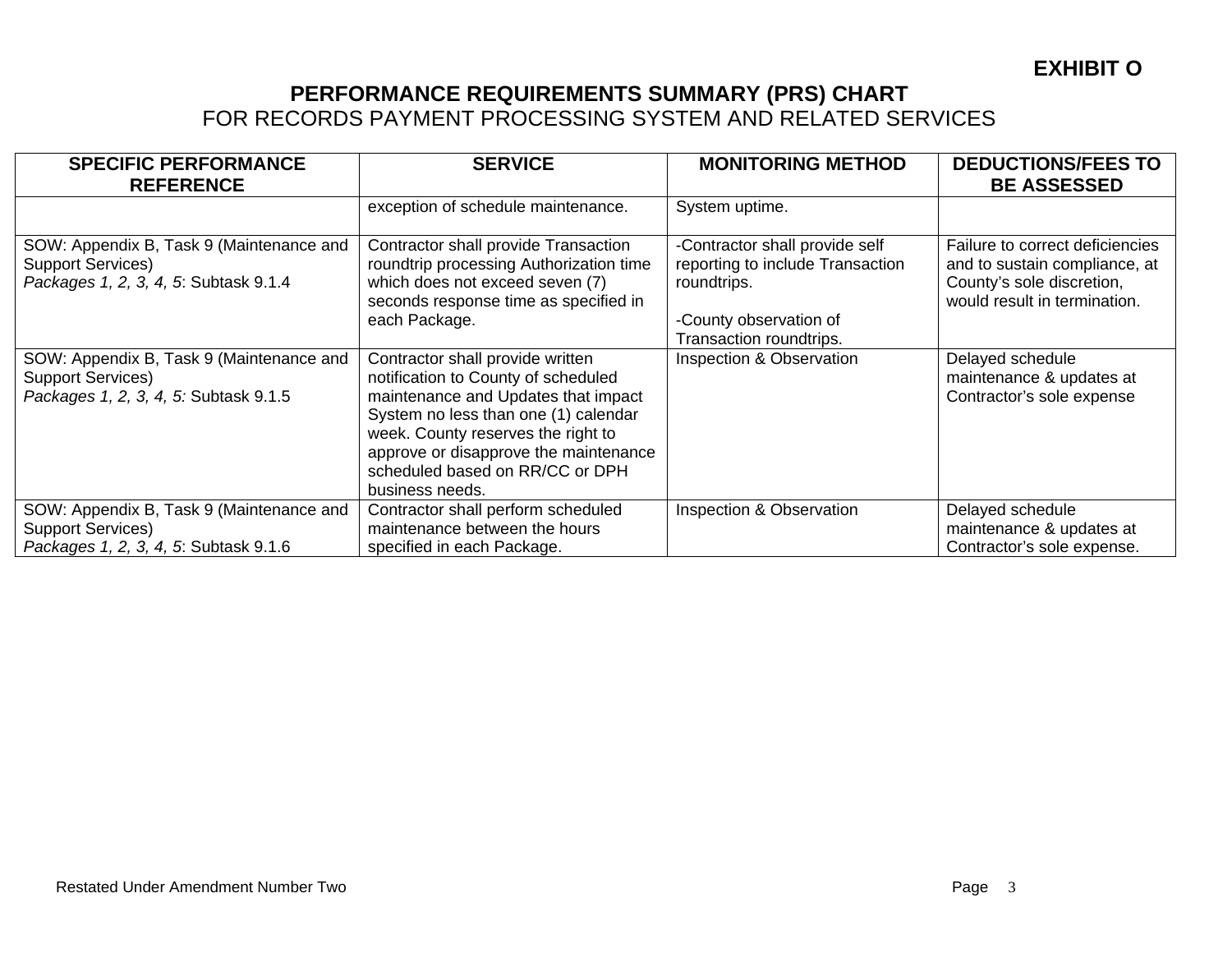| SOW: Appendix B, Task 9 (Maintenance and   | Contractor shall provide up-to-date         | Inspection & Observation | 1,000 per day occurrence.     |
|--------------------------------------------|---------------------------------------------|--------------------------|-------------------------------|
| <b>Support Services)</b>                   | written product Specifications within 2     |                          |                               |
| Packages 1, 2, 4, 5: Subtask 9.1.9         | business days of every Update and           |                          |                               |
| Package 3: Subtask 9.1.7                   | Custom Programming Modification.            |                          |                               |
| SOW: Appendix B, Task 9 (Maintenance and   | Contractor shall back up County data        | Inspection & Observation | \$100,000 per occurrence      |
| <b>Support Services)</b>                   | (including digital documents as well as     |                          | where requested data cannot   |
| Packages 1, 2, 4, 5: Subtask 9.1.11        | order information) on a quarterly basis     |                          | be located an any resulting   |
| Package 3: Subtask 9.1.8                   | on a mutually agreed upon media with        |                          | damage and/or loss of any     |
|                                            | Card number limited as required by          |                          | kind or nature as determined  |
|                                            | applicable law, Data Security               |                          | by County                     |
|                                            | Guidelines, and other Association           |                          |                               |
|                                            | Rules, Card Issuer rules and                |                          |                               |
|                                            | regulations, and Card processor rules       |                          |                               |
|                                            | and regulations at interval to maintain     |                          |                               |
|                                            | System recoverability.                      |                          |                               |
| SOW: Appendix B, Task 9 (Maintenance and   | Contractor shall store at least 12          | Inspection & Observation | \$100,000 per occurrence      |
| <b>Support Services)</b>                   | months of live County data encrypted in     |                          | where requested data cannot   |
| Packages 1, 2, 4, 5: Subtask 9.1.12        | 256-bit AES before archiving and            |                          | be located an any resulting   |
| Package 3: Subtask 9.1.10                  | provide County access of archived data.     |                          | damage and/or loss of any     |
|                                            |                                             |                          | kind or nature as determined  |
|                                            |                                             |                          | by County                     |
|                                            |                                             |                          |                               |
| SOW: Appendix B, Task 9 (Maintenance and   | Contractor shall make live and archived     | Inspection & Observation | \$1,000 per day where         |
| <b>Support Services)</b>                   | data available to County upon 10            |                          | requested data cannot be      |
| Packages 1, 2:, 4, 5 Subtask 9.1.15        | business days of County request for         |                          | located an any resulting      |
| Package 3: Subtask 9.1.12                  | such data.                                  |                          | damage and/or loss of any     |
|                                            |                                             |                          | kind or nature as determined  |
|                                            |                                             |                          | by County                     |
| SOW: Appendix B, Task 9 (Maintenance and   | Toll free access telephone number to        | Inspection & Observation | \$1,000 per day RR/CC is      |
| <b>Support Services)</b>                   | real time technical support staff or via e- |                          | unable to process work due to |
| Packages 1 & 2: Subtask 9.1.15             | mail for assistance with any Contractor     |                          | downtime.                     |
| Package 3: Subtask 9.1.13                  | owned equipment, including, but not         |                          |                               |
|                                            | limited to, computer, printer, fax          |                          |                               |
|                                            | machine, Express courier\regular mail       |                          |                               |
|                                            | scanner, software, authentication           |                          |                               |
|                                            | server, phone lines, and specific           |                          |                               |
|                                            | customizations during normal business       |                          |                               |
|                                            | hours 8:00 a.m. to 5:00 p.m., Monday        |                          |                               |
| <b>Restated Under Amendment Number Two</b> | through Friday, Pacific Time.               |                          | Page                          |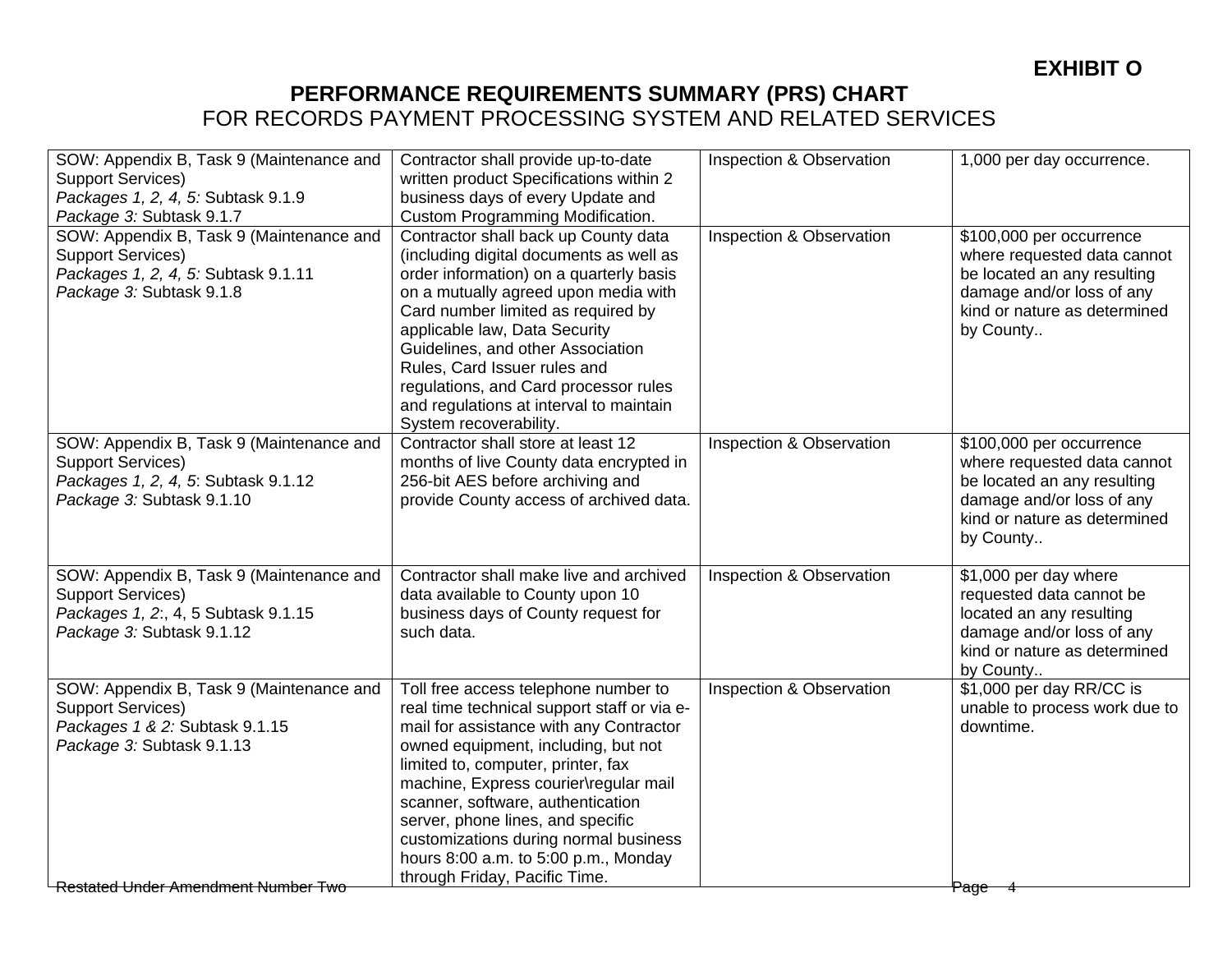| SOW: Appendix B, Task 9 (Maintenance and<br><b>Support Services)</b><br>Packages 1 & 4: Subtask 9.1.18<br>Packages 2 & 5: Subtask 9.1.17<br>Package 3: Subtask 9.1.15 | Notification to County designated staff<br>regarding unscheduled system outage,<br>component failure, or data loss no<br>longer than one (1) hour after the<br>incident is identified and comply with<br>the average wait time as specified for<br>each Package with a Resolution within<br>48 hours after incident is identified. | Inspection & Observation | \$1,000 per day RR/CC is<br>unable to process work due to<br>downtime. |
|-----------------------------------------------------------------------------------------------------------------------------------------------------------------------|------------------------------------------------------------------------------------------------------------------------------------------------------------------------------------------------------------------------------------------------------------------------------------------------------------------------------------|--------------------------|------------------------------------------------------------------------|
| SOW: Appendix B, Task 9 (Maintenance and<br>Support Services)<br>Packages 1 & 4: Subtask 9.1.19<br>Packages 2 & 5: Subtask 9.1.18<br>Package 3: Subtask 9.1.16        | Reply time to support request emails<br>shall not exceed one (1) hour, Monday<br>through Friday, between the hours of<br>8:00 a.m. - 5:00 p.m., Pacific Time.<br>Reply e-mails shall not be automatically<br>generated responses, but should<br>provide custom response to question.                                               | Inspection & Observation | \$1,000 per day RR/CC is<br>unable to process work due to<br>downtime. |
| SOW: Appendix B, Task 11 (Operations<br>Services)<br>Packages 1, 2, 3, 4, 5: Subtask 11.2<br>(Additional Training)                                                    | Contractor provides additional training<br>within the five business days of request.                                                                                                                                                                                                                                               | Inspection & Observation | \$1,000 per day until training is<br>provided                          |
| SOW: Appendix B, Attachment 1-A, 2-A, 3-A,<br>4-A, 5-A<br>(Functional Requirements)                                                                                   | Contractor complies with all functional<br>requirements as specified in Attachment<br>A to each Package.                                                                                                                                                                                                                           | Inspection & Observation | \$10,000 per occurrence                                                |
| SOW: Appendix B, Attachment 1-B, 2-B, 3-B,<br>$4-B, 5-B$<br>(Business Requirements)                                                                                   | Contractor complies with all the<br>business requirements as specified in<br>Attachment B to each Package.                                                                                                                                                                                                                         | Inspection & Observation | \$10,000 per occurrence                                                |

Revised 12-2-10

**/** 

**/**